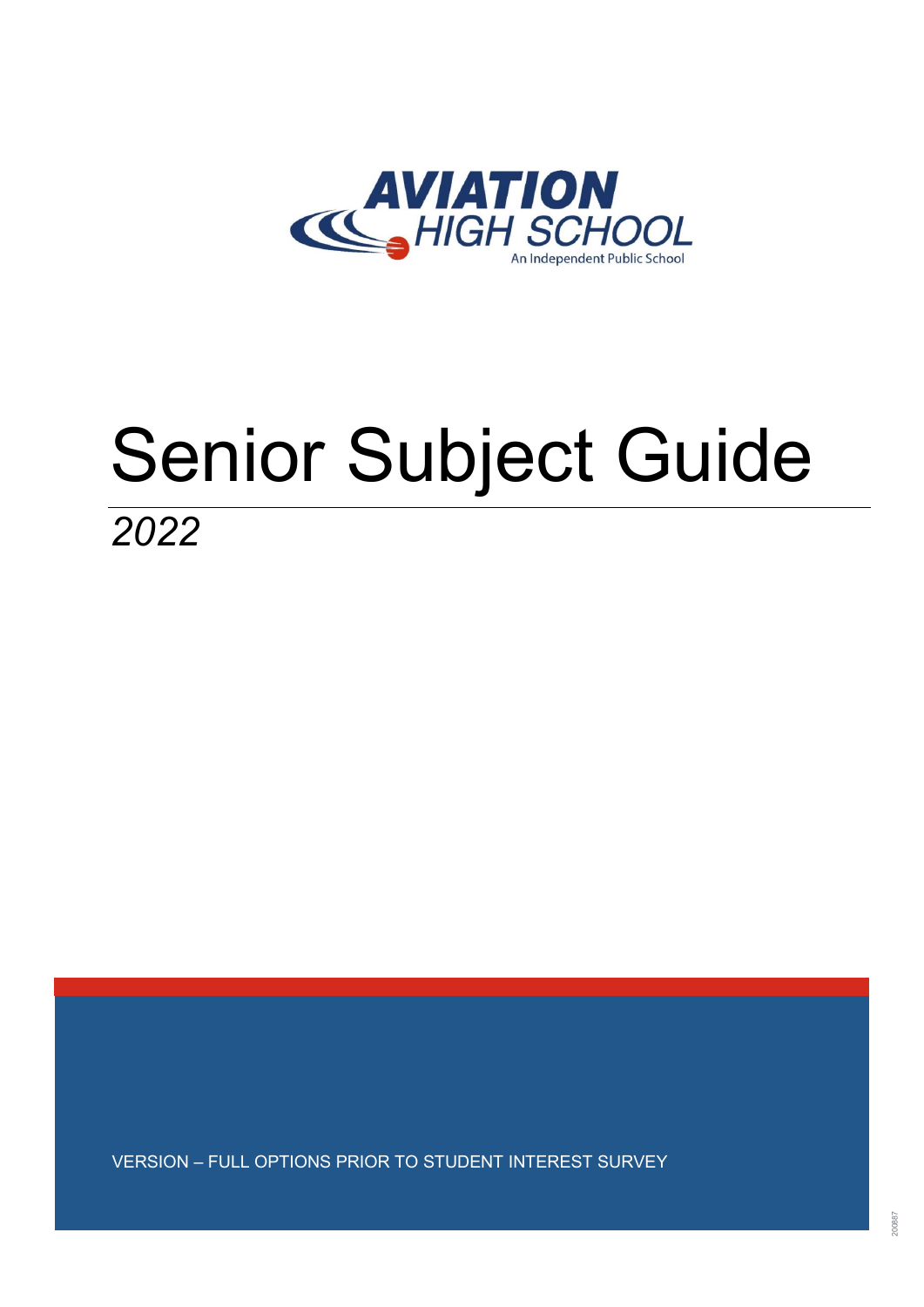# **Contents**

|                                                                  | 1  |
|------------------------------------------------------------------|----|
|                                                                  |    |
|                                                                  |    |
|                                                                  |    |
|                                                                  |    |
|                                                                  |    |
|                                                                  |    |
|                                                                  |    |
|                                                                  |    |
|                                                                  |    |
|                                                                  |    |
|                                                                  |    |
|                                                                  |    |
|                                                                  |    |
|                                                                  |    |
|                                                                  |    |
|                                                                  |    |
| Applied and Applied (Essential) syllabuses __________________ 10 |    |
|                                                                  |    |
|                                                                  |    |
|                                                                  | 12 |
| Course overview                                                  |    |
|                                                                  |    |
|                                                                  | 13 |
|                                                                  |    |
|                                                                  |    |
| General (Senior External Examination) syllabuses __________ 14   |    |
|                                                                  |    |
|                                                                  |    |
|                                                                  | 17 |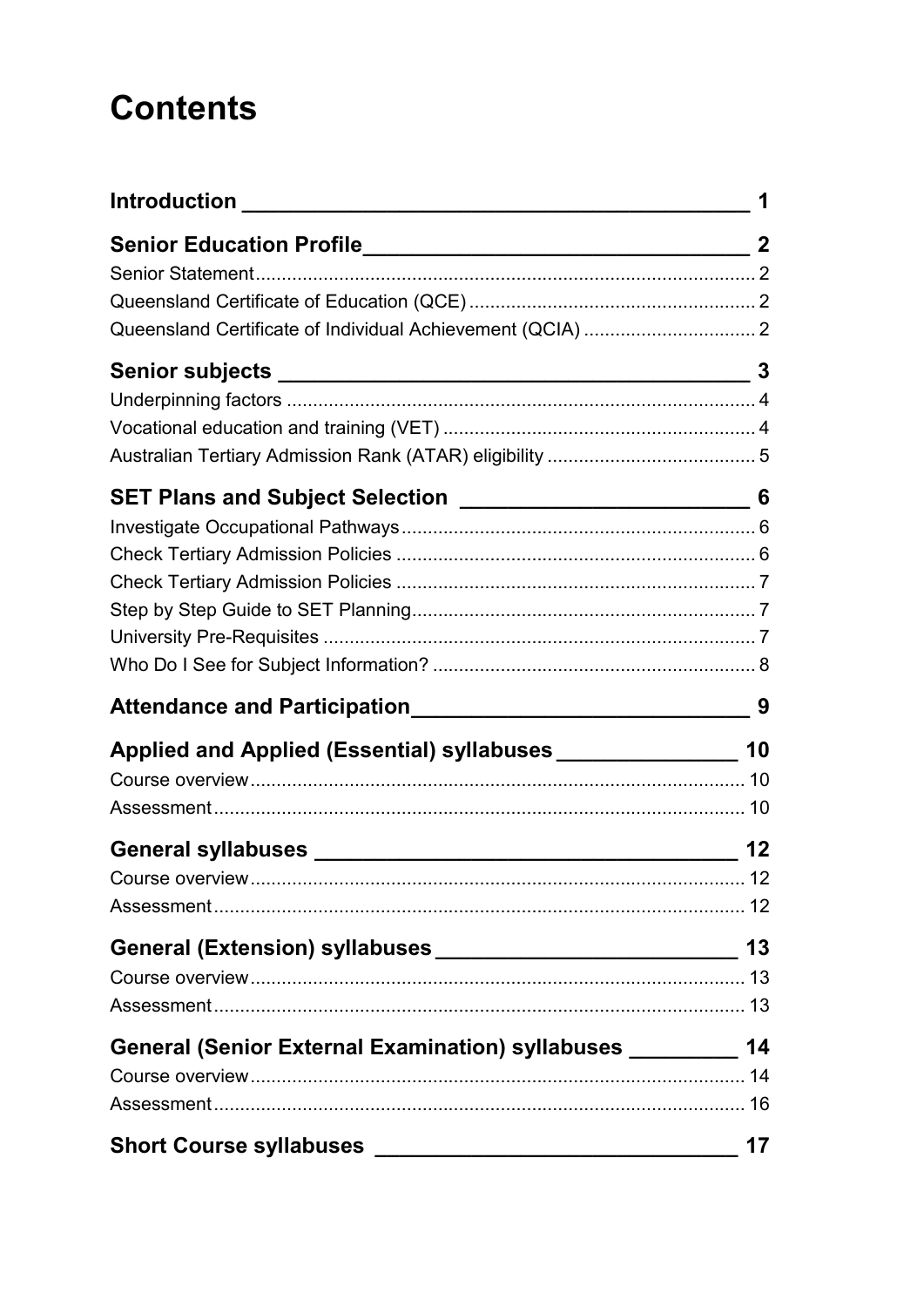| <b>QCAA senior syllabuses</b>                         | 18 |
|-------------------------------------------------------|----|
| <b>Subjects offered 2022</b>                          | 18 |
| <b>Vocational Education and Training and Aviation</b> |    |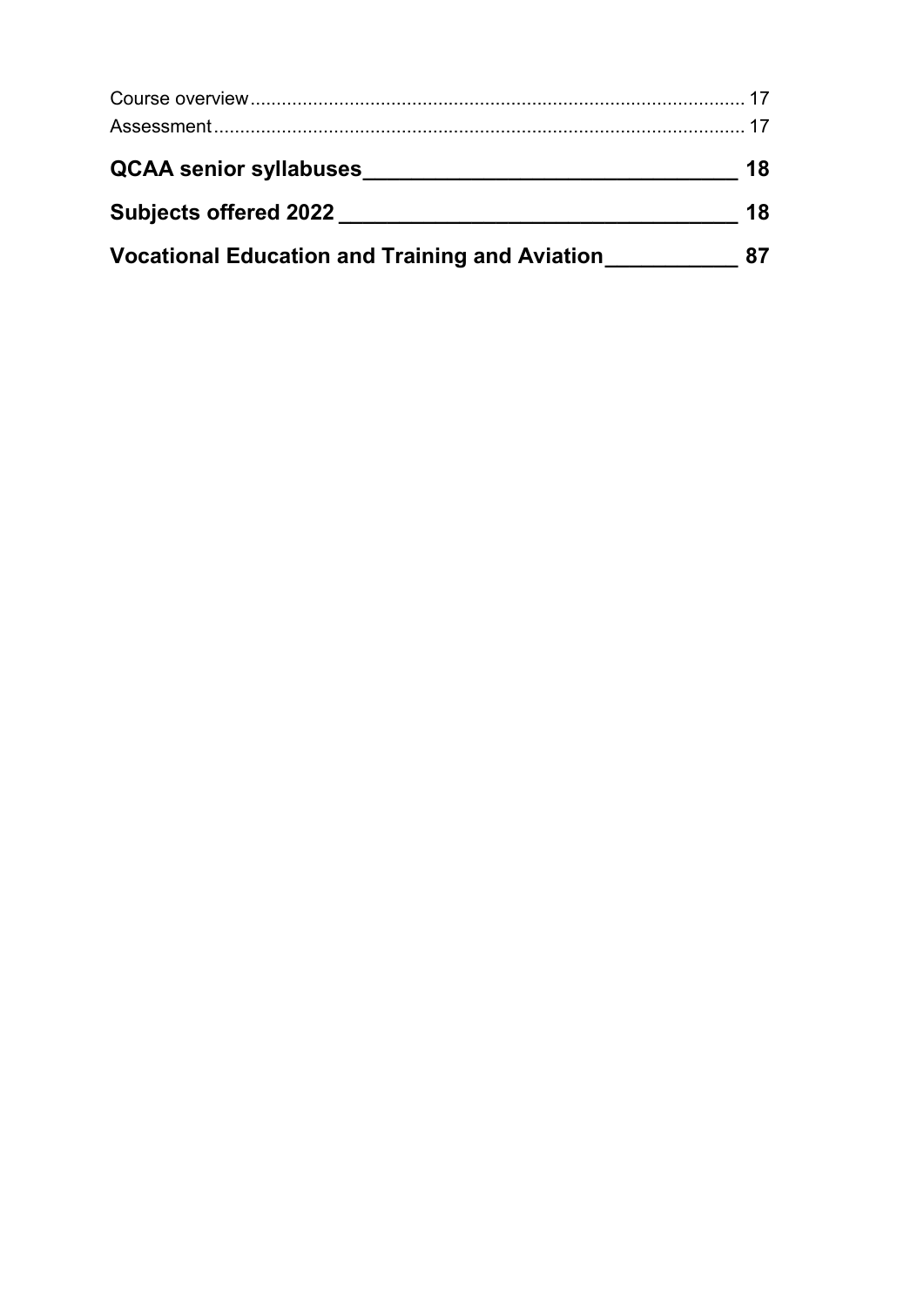# <span id="page-3-0"></span>**Introduction**

Students and their parents/caregivers need to consider the information in the following pages to guide senior subject selections. This Senior Subject Guide is an excellent resource for providing details of each subject offered in Years 11 and 12 at Aviation High School, the requirements for achieving the Queensland Certificate of Education (QCE) and guidance for post school options.

When choosing subjects, it is important for students to consider:

- Academic strengths and weaknesses
- Subjects that the individual student has found enjoyable, interesting and personally rewarding
- Possible career pathways seek the Guidance Officer's advice and QTAC resources
- Future university or TAFE course prerequisites
- Other training/employment needs.

Staffing and resource constraints oblige us to remove those courses which are not sufficiently supported by student selection. All students affected will then be asked to reselect from those courses that are offered. Please note that the school limits the size of classes, therefore a change of subject may not be possible if a class is full.

If students or parents/caregivers have any questions in relation to the information contained in this Senior Subject Guide or the subject selection process, please see the Deputy Principal, Guidance Officer and Senior Schooling Head of Department or discuss options with your current class teachers and Heads of Department.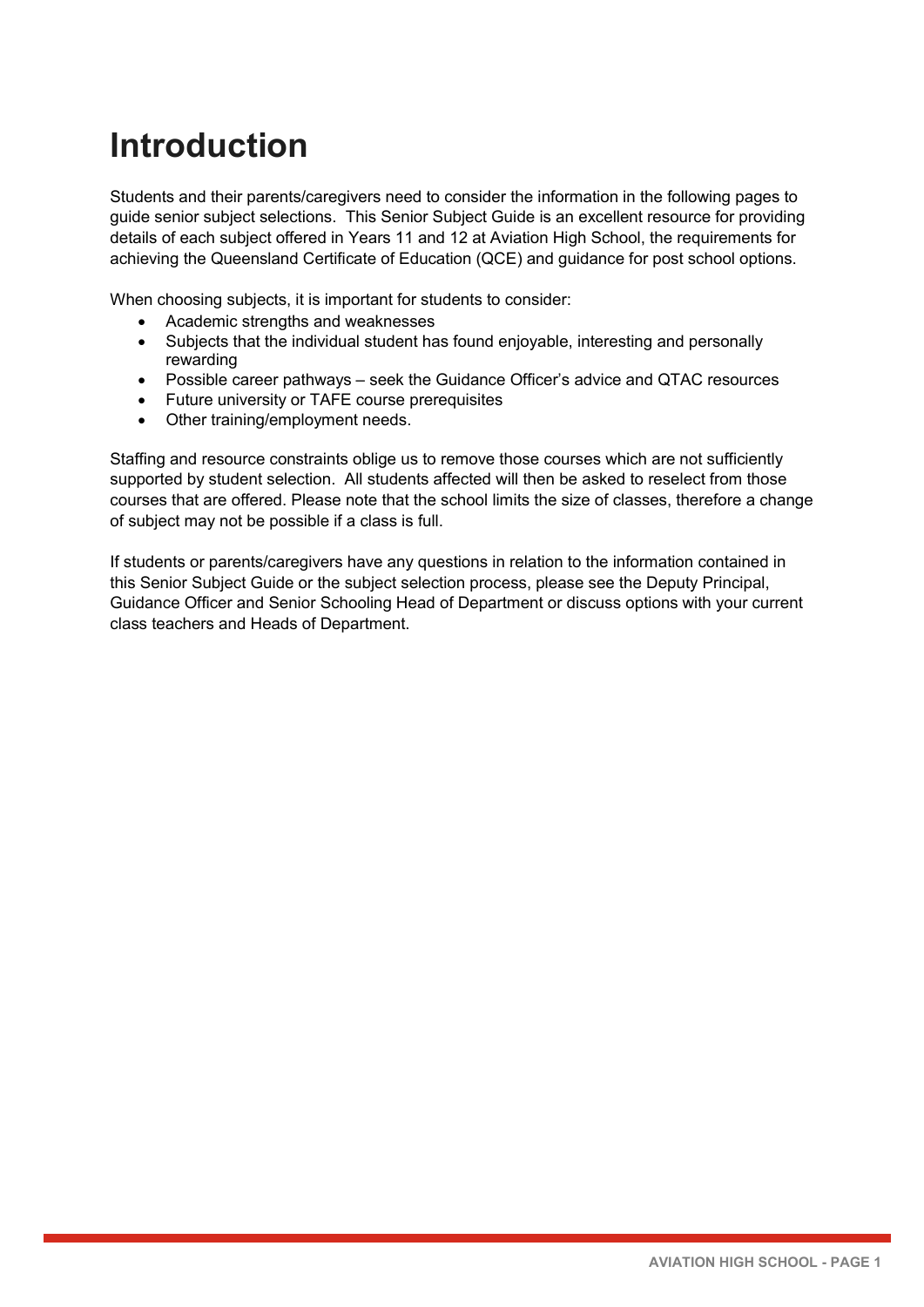# <span id="page-4-0"></span>**Senior Education Profile**

Students in Queensland are issued with a Senior Education Profile (SEP) upon completion of senior studies. This profile may include a:

- Senior Statement
- Queensland Certificate of Education (QCE)
- Queensland Certificate of Individual Achievement (QCIA).

For more information about the SEP see [www.qcaa.qld.edu.au/senior/certificates](https://www.qcaa.qld.edu.au/senior/certificates-qualifications/sep)[qualifications/sep.](https://www.qcaa.qld.edu.au/senior/certificates-qualifications/sep)

# <span id="page-4-1"></span>**Senior Statement**

The Senior Statement is a transcript of a student's learning account. It shows all QCEcontributing studies and the results achieved that may contribute to the award of a QCE. If a student has a Senior Statement, then they have satisfied the completion requirements for Year 12 in Queensland.

# <span id="page-4-2"></span>**Queensland Certificate of Education (QCE)**

Students may be eligible for a Queensland Certificate of Education (QCE) at the end of their senior schooling. Students who do not meet the QCE requirements can continue to work towards the certificate post-secondary schooling. The QCAA awards a QCE in the following July or December, once a student becomes eligible. Learning accounts are closed after nine years; however, a student may apply to the QCAA to have the account reopened and all credit continued.

# <span id="page-4-3"></span>**Queensland Certificate of Individual Achievement (QCIA)**

The Queensland Certificate of Individual Achievement (QCIA) reports the learning achievements of eligible students who complete an individual learning program. At the end of the senior phase of learning, eligible students achieve a QCIA. These students have the option of continuing to work towards a QCE post-secondary schooling.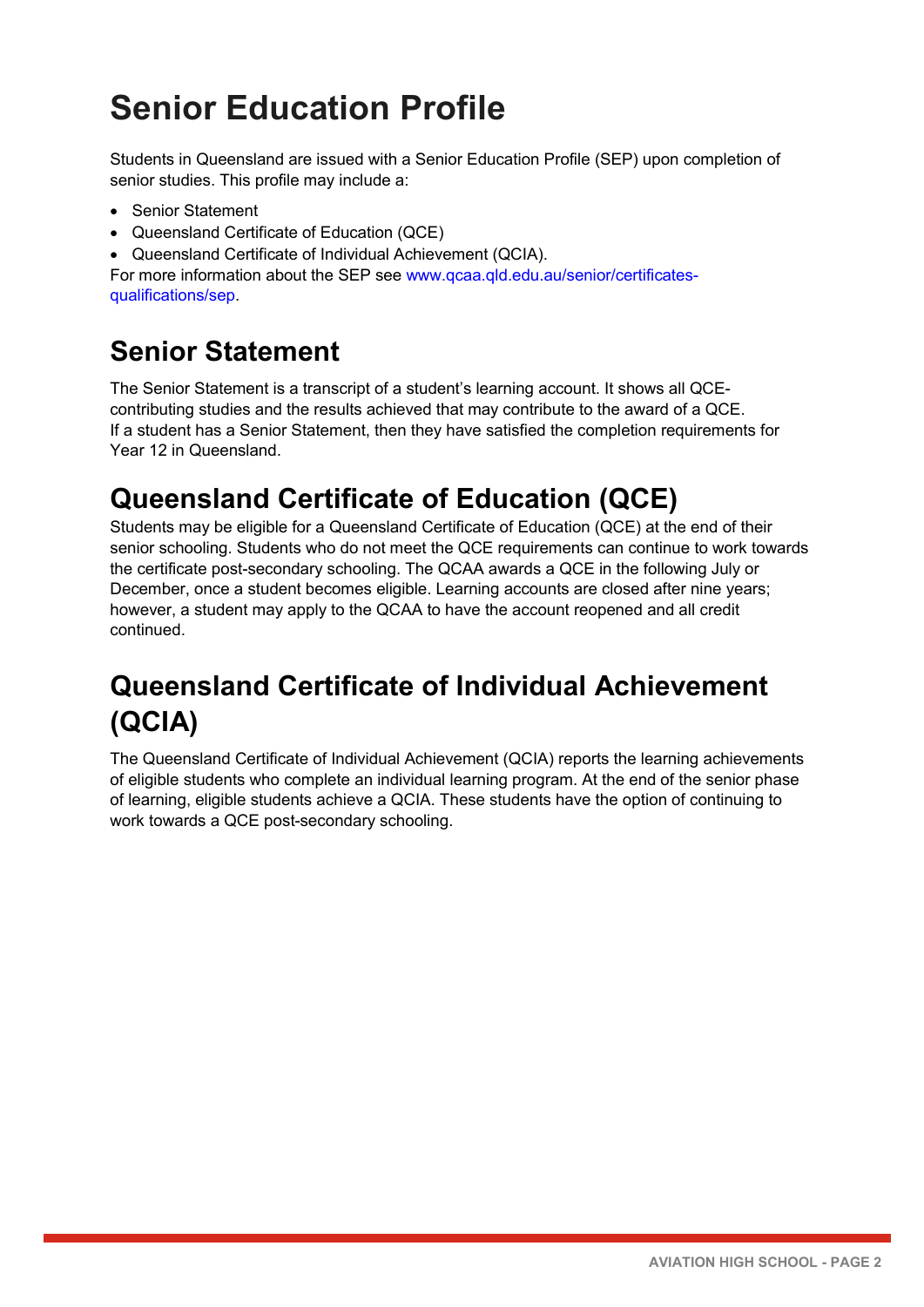# <span id="page-5-0"></span>**Senior subjects**

The QCAA develops five types of senior subject syllabuses — Applied, General, General (Extension), General (Senior External Examination) and Short Course. Results in Applied and General subjects and contribute to the award of a QCE and may contribute to an Australian Tertiary Admission Rank (ATAR) calculation, although no more than one result in an Applied subject can be used in the calculation of a student's ATAR.

Typically, it is expected that most students will complete these courses across Years 11 and 12. All subjects build on the P–10 Australian Curriculum.

For more information about specific subjects, schools, students and parents/carers are encouraged to access the relevant senior syllabuses at [www.qcaa.qld.edu.au/senior/senior](http://www.qcaa.qld.edu.au/senior/senior-subjects)[subjects](http://www.qcaa.qld.edu.au/senior/senior-subjects) and, for Senior External Examinations, [www.qcaa.qld.edu.au/senior/see](http://www.qcaa.qld.edu.au/senior/see)

#### **Applied and Applied (Essential) syllabuses**

Applied subjects are suited to students who are primarily interested in pathways beyond senior secondary schooling that lead to vocational education and training or work.

#### **General syllabuses**

General subjects are suited to students who are interested in pathways beyond senior secondary schooling that lead primarily to tertiary studies and to pathways for vocational education and training and work.

#### **General (Extension) syllabuses**

Extension subjects are extensions of the related General subjects and are studied either concurrently with, or after, Units 3 and 4 of the related General course.

Extension courses offer more challenge than the related General courses and build on the studies students have already undertaken in the subject.

#### **General (Senior External Examination) syllabuses**

Senior External Examinations are suited to:

- students in the final year of senior schooling (Year 12) who are unable to access particular subjects at their school
- students less than 17 years of age who are not enrolled in a Queensland secondary school, have not completed Year 12 and do not hold a Queensland Certificate of Education (QCE) or Senior Statement
- adult students at least 17 years of age who are not enrolled at a Queensland secondary school.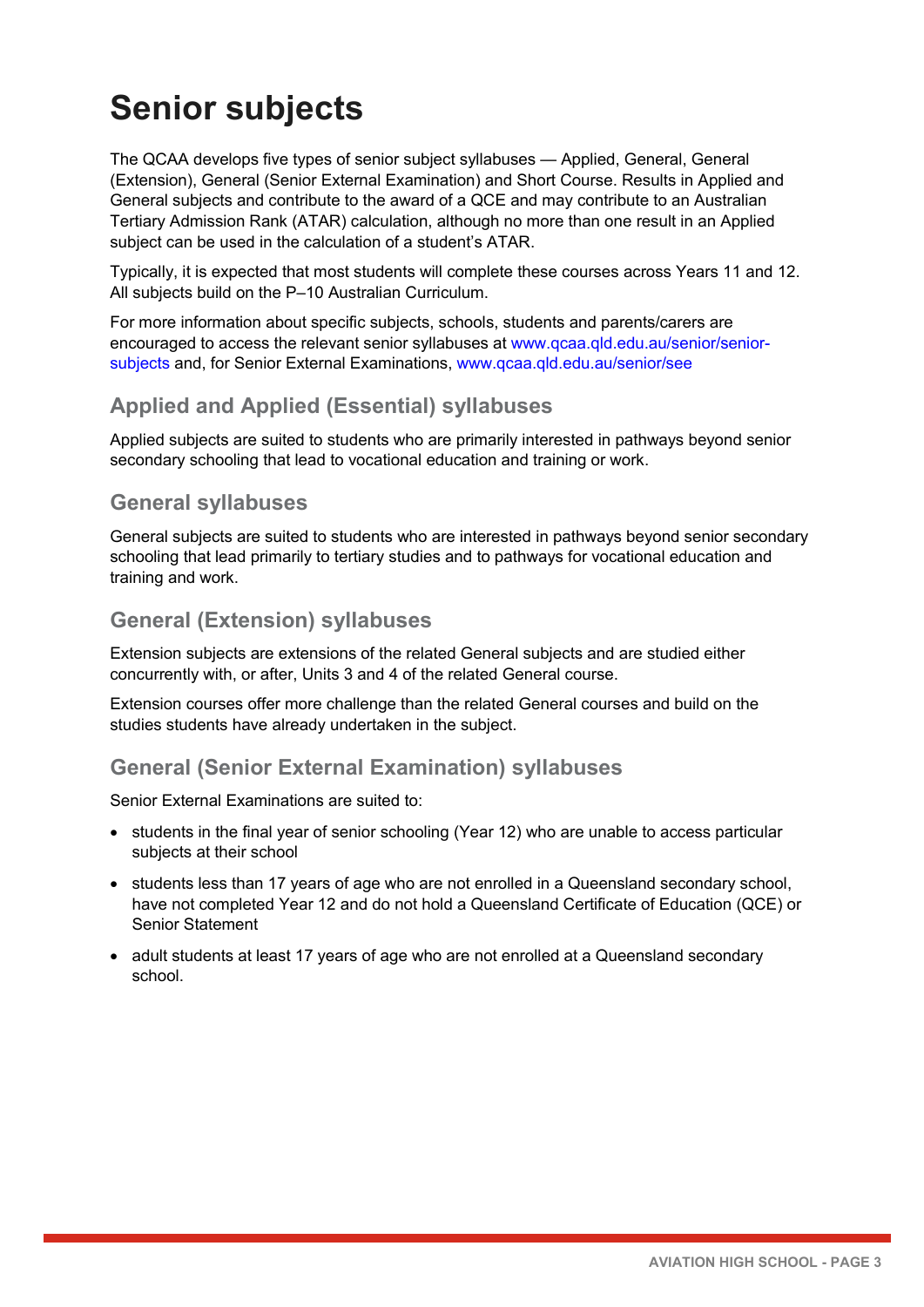#### **Short Course syllabuses**

Short Courses are developed to meet a specific curriculum need and are suited to students who are interested in pathways beyond senior secondary schooling that lead to vocational education and training and establish a basis for further education and employment. They are informed by, and articulate closely with, the requirements of the Australian Core Skills Framework (ACSF). A grade of C in Short Courses aligns with the requirements for ACSF Level 3.

For more information about the ACSF see [www.education.gov.au/australian-core-skills](http://www.education.gov.au/australian-core-skills-framework)[framework.](http://www.education.gov.au/australian-core-skills-framework)

# <span id="page-6-0"></span>**Underpinning factors**

All senior syllabuses are underpinned by:

- literacy the set of knowledge and skills about language and texts essential for understanding and conveying content
- numeracy the knowledge, skills, behaviours and dispositions that students need to use mathematics in a wide range of situations, to recognise and understand the role of mathematics in the world, and to develop the dispositions and capacities to use mathematical knowledge and skills purposefully.

#### **Applied and Applied (Essential) syllabuses**

In addition to literacy and numeracy, Applied syllabuses are underpinned by:

- applied learning the acquisition and application of knowledge, understanding and skills in real-world or lifelike contexts
- community connections the awareness and understanding of life beyond school through authentic, real-world interactions by connecting classroom experience with the world outside the classroom
- core skills for work the set of knowledge, understanding and non-technical skills that underpin successful participation in work.

#### **General syllabuses and Short Course syllabuses**

In addition to literacy and numeracy, General syllabuses and Short Course syllabuses are underpinned by:

• 21st century skills — the attributes and skills students need to prepare them for higher education, work and engagement in a complex and rapidly changing world. These include critical thinking, creative thinking, communication, collaboration and teamwork, personal and social skills, and information & communication technologies (ICT) skills.

# <span id="page-6-1"></span>**Vocational education and training (VET)**

Students can access VET programs through the school if it:

- is a registered training organisation (RTO)
- has a third-party arrangement with an external provider who is an RTO
- offers opportunities for students to undertake school-based apprenticeships or traineeships.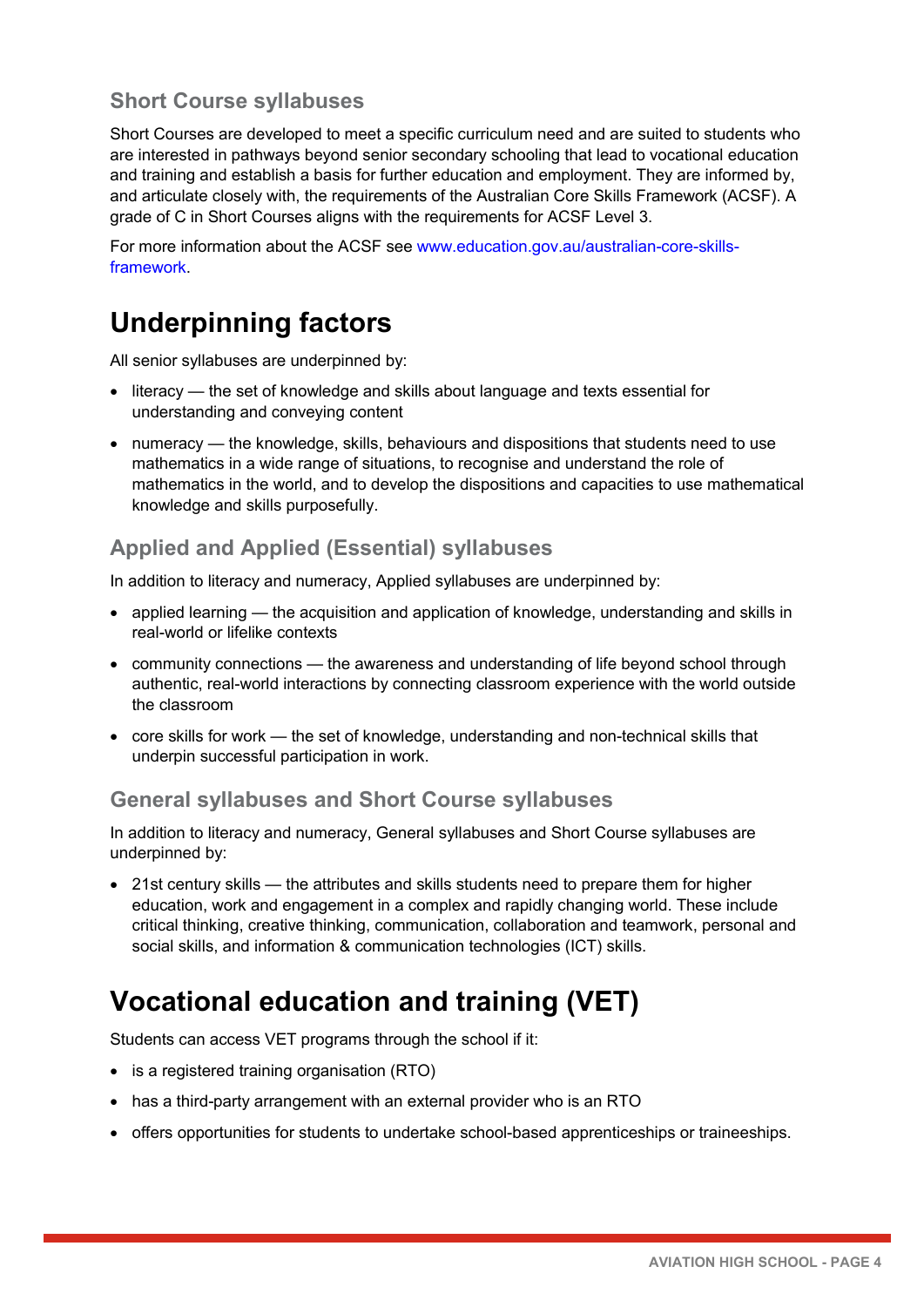# <span id="page-7-0"></span>**Australian Tertiary Admission Rank (ATAR) eligibility**

The calculation of an Australian Tertiary Admission Rank (ATAR) will be based on a student's:

- best five General subject results or
- best results in a combination of four General subject results plus an Applied subject result or a Certificate III or higher VET qualification.

The Queensland Tertiary Admissions Centre (QTAC) has responsibility for ATAR calculations.

#### **English requirement**

Eligibility for an ATAR will require satisfactory completion of a QCAA English subject.

Satisfactory completion will require students to attain a result that is equivalent to a Sound Level of Achievement in one of five subjects — English, Essential English, Literature, English and Literature Extension or English as an Additional Language.

While students must meet this standard to be eligible to receive an ATAR, it is not mandatory for a student's English result to be included in the calculation of their ATAR.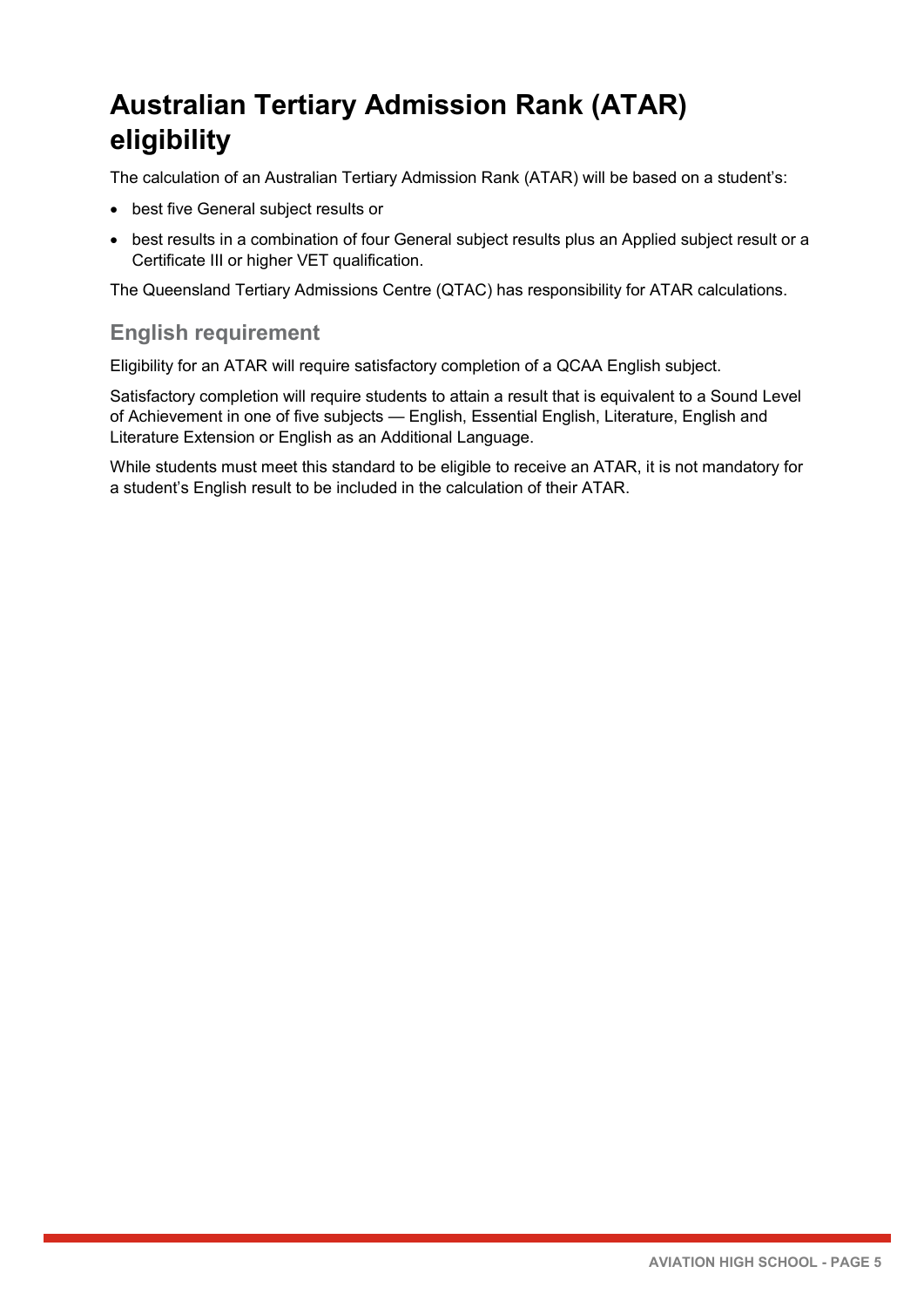# <span id="page-8-0"></span>**SET Plans and Subject Selection**

Some of the most important decisions students make at school are those relating to subject selections. These decisions are important since they may directly affect your success at school and how you feel about school. Senior subject selections are also an important part of career planning, particularly if tertiary study becomes integral to your career.

As an overall strategy, it is suggested that you choose subjects which:

- You enjoy
- You have demonstrated, or feel confident of achieving, some success in
- Will help you to develop skills, knowledge and attitudes useful throughout life
- Help you to achieve your chosen career goals (if such goals have been formulated) or to keep your career options open should you be unsure of your post-school direction. (Please be assured that being uncertain of one's career direction at this age is quite normal.)
- A guide 2 subjects that are prerequisites, 2 subjects that you are good at and 2 subjects that you really enjoy.

Following are some more specific guidelines and a brief glossary of key terms intended to support your decision-making processes.

### <span id="page-8-1"></span>**Investigate Occupational Pathways**

Choosing your subjects will be easier if you have identified a few preferred occupations and researched the various pathways available for entry to those occupations. If entry to your preferred occupation requires specific post-school training or completion of a tertiary qualification, make sure that any subject prerequisites for such training or tertiary courses are included amongst your senior subject selections. Where subject prerequisites are flexible, use common sense to select senior subjects where the content covered and/or skills developed are likely to provide a relevant foundation for your future training or tertiary study.

The self-reflection and career exploration processes underpinning the development of your Senior Education and Training (SET) Plan – is a major focus of the Year 10 Wellbeing program. This will help you to select and structure senior learning options to reflect your interests and ambitions as well as meet tertiary entry requirements and vocational goals.

### <span id="page-8-2"></span>**Check Tertiary Admission Policies**

Students must be guided at all times by the information contained in the official QTAC information on Tertiary Prerequisites.

In addition, you should also familiarise yourself with the admission policies of each tertiary institution offering courses of interest to you. Selection of applicants for tertiary courses can involve complex admission rules and such rules often vary between institutions and change over time.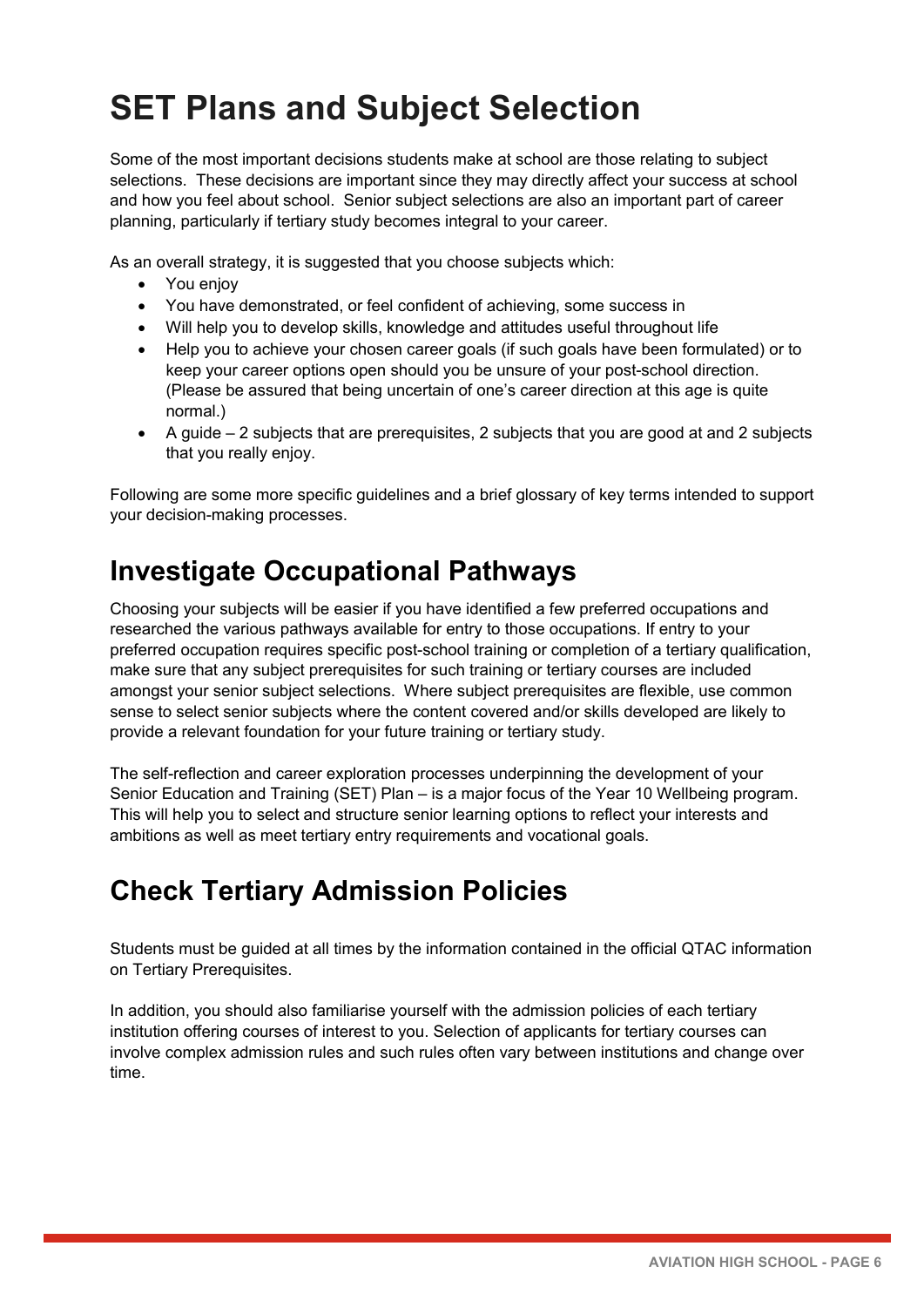# <span id="page-9-0"></span>**Check Tertiary Admission Policies**

While some of you may currently feel sure of your future career, it is very common for students to change their minds over the last two years of senior schooling. Given the pace of change in the employment sector and the unpredictability of life in general, it is also a wise strategy to have multiple career options ready to implement. In essence, there are many benefits to be gained from keeping your options open. Choosing a balance of subjects across a variety of disciplines can serve many positive purposes. You are being asked to select subjects that you enjoy, which will give you the greatest chance of achieving academic success, and which will allow you flexibility of options post school.

# <span id="page-9-1"></span>**Step by Step Guide to SET Planning**

A quick step by step guide:

- 1. Be guided at all times by the information contained in the QTAC booklet 'Tertiary Prerequisites'. If you have a career path in mind – be aware of the prerequisites, assumed knowledge and recommended subjects. If you are unsure of a future career path – choose subjects that will keep several career options open.
- 2. Read the outlines for each subject carefully  $-$  it is important to select subjects based on interest and ability as well as prerequisites needs.
- 3. Each subject at Aviation High School has stated prerequisites. Please read this carefully. Exceptions can be made but only at the discretion of the Head of Department.
- 4. Seek advice from the Guidance Officer, if necessary.
- 5. Complete SET Planning interview.
- 6. Complete the Subject Selection form.
- 7. For subject changes, see Senior Schooling HOD or the Deputy Principal.
- 8. Complete the Application for Subject Change form.

### <span id="page-9-2"></span>**University Pre-Requisites**

It is vital that University Course Pre-requisites are checked prior to choosing subjects. A detailed list can be located at: [https://www.qtac.edu.au/atar-my-path/my-path.](https://www.qtac.edu.au/atar-my-path/my-path) Please note – My Path only works using Google Chrome.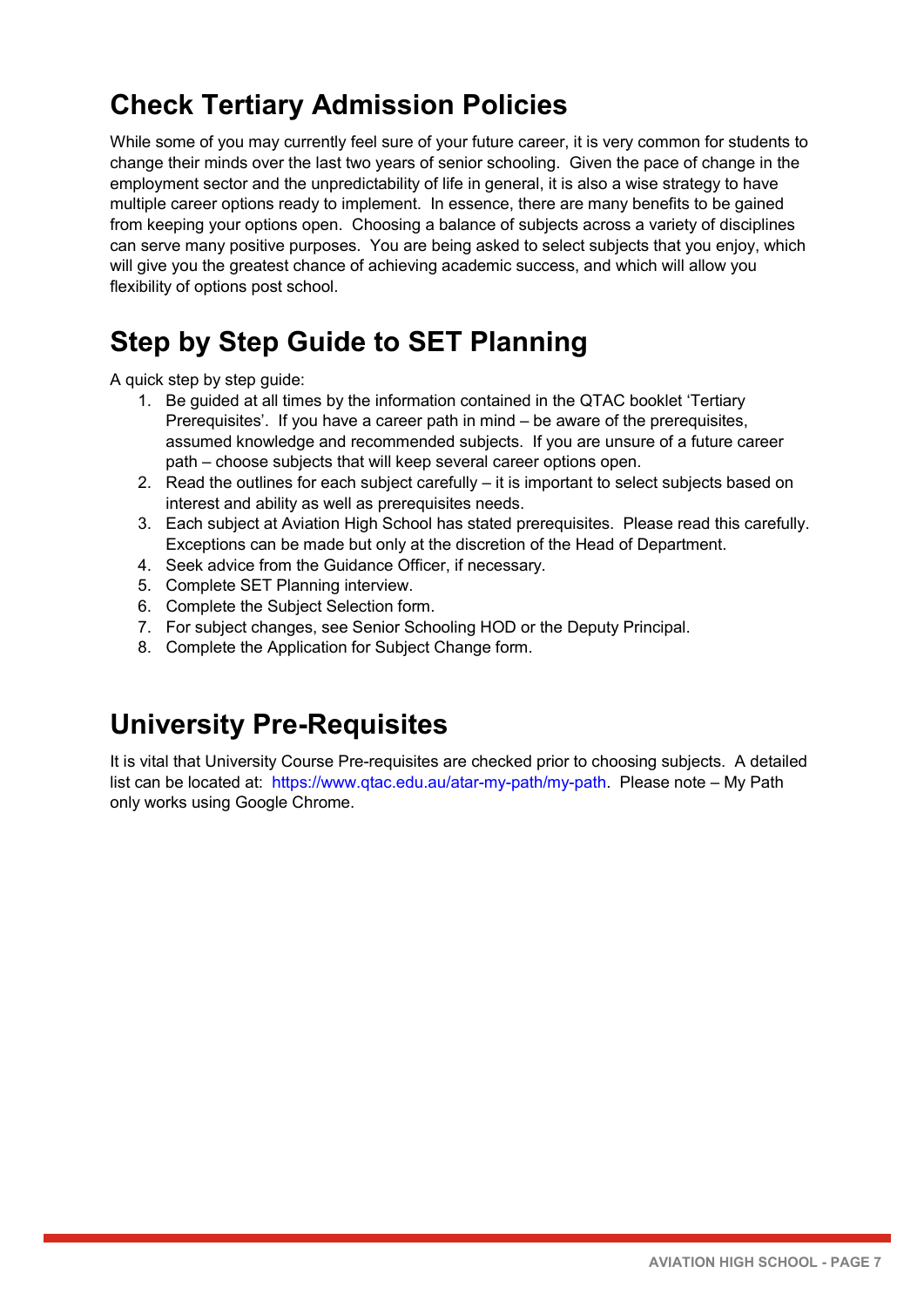# <span id="page-10-0"></span>**Who Do I See for Subject Information?**

#### **Senior Schooling Head of Department**

- General subject advice and direction as to who to see for specific information
- Advice on vocational courses, school-based apprenticeships or traineeships
- Advice on subject changes.

#### **Heads of Department**

- Advice on the different subjects within their faculty
- Advice on subject changes.

#### **Subject Teacher**

• Advice on individual capabilities within the specific subject.

#### **Guidance Officer**

- Learning difficulties
- Advice on university courses and alternate pathways
- Advice on subject changes.

#### **Deputy Principal**

- Subject choices and alterations
- Timetables
- Advice on subject changes
- VPR, Distance Education and External Examinations.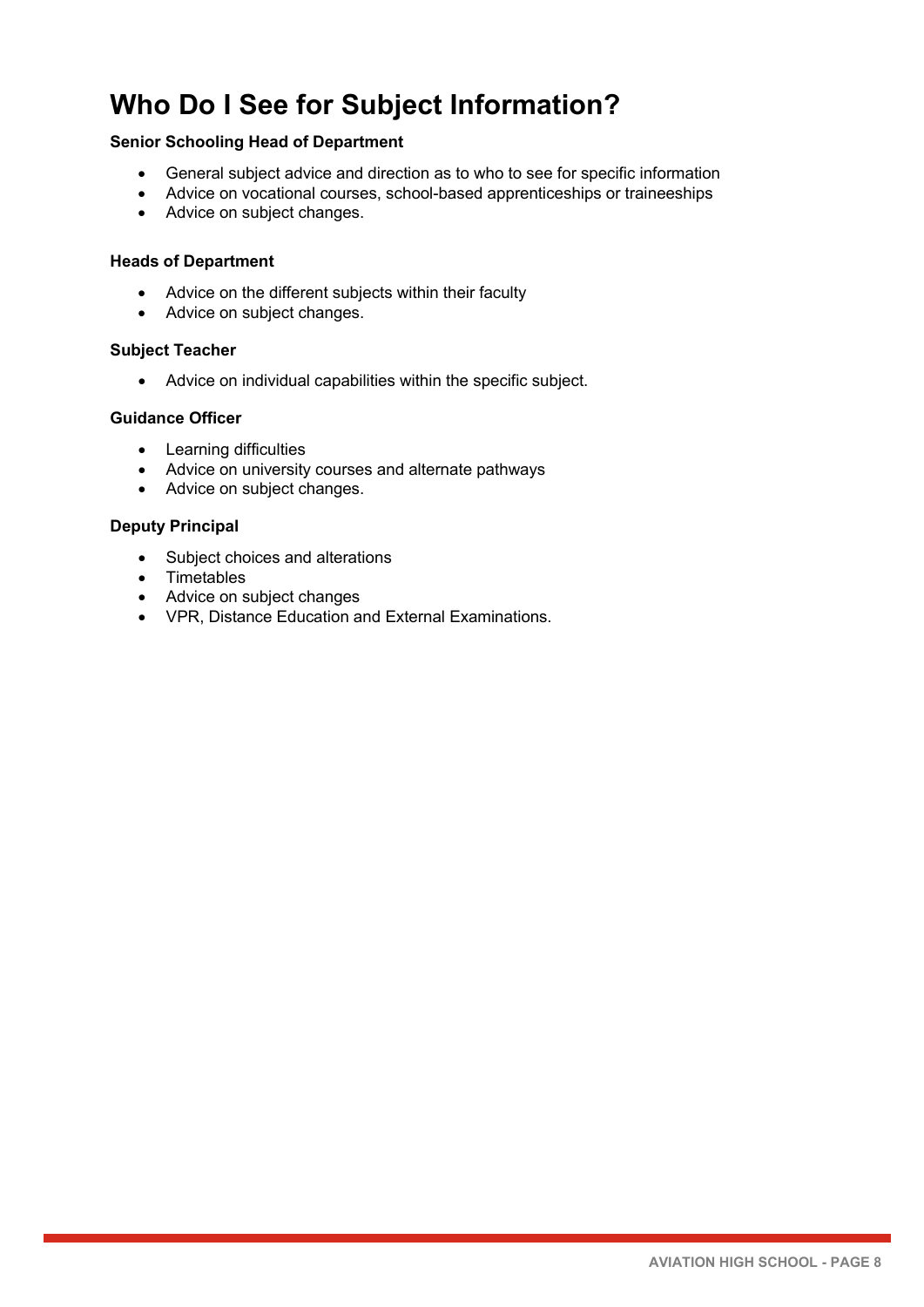# <span id="page-11-0"></span>**Attendance and Participation**

The policy of the school is that students must attend and fully participate in classes. Failure to do so may result in cancellation of enrolment.

What action is to be taken following absence from lessons?

- Obtain documentary evidence to cover the absence. This might include a note from a parent/caregiver and medical certificate, hospital record or any other formal documentation available from a recognised authority.
- Student absences over three days must be covered by a medical certificate.
- Students who are late to school without an explanation from their parent/caregiver will be required to attend a 30 minute detention after school on the following day.

Should your absence from school result in missed or late assessment you must:

- Contact the subject Head of Department **immediately** you return to school
- Complete an **Assessment Extension Request** form for each assessment item missed. Copies of this form are available at C Block Reception. Must attach documentary evidence.

Failure to attend scheduled lessons for a subject may affect enrolment in the subject.

This could have implications for eligibility to obtain required certificates, and/or tertiary entrance, and/or Centrelink.

### **Youth Allowance Implications**

This school does not grant, pay or arrange Youth Allowance benefits. The arrangement is between the student and Centrelink.

Generally, students will need to participate as full time students. The Principal of the school determines the number of subjects which will constitute a full time workload for each student.

Each term, Centrelink makes checks with the school about:

- Student enrolment and attendance
- Student participation in class/assessment activities.

NB: Penalties apply for students who have more than five unapproved absences in a term and/or are not working to a standard required by Aviation High School.

Student should contact Centrelink to arrange Youth Allowance benefits and ensure that they satisfy all Centrelink rules pertaining to these benefits.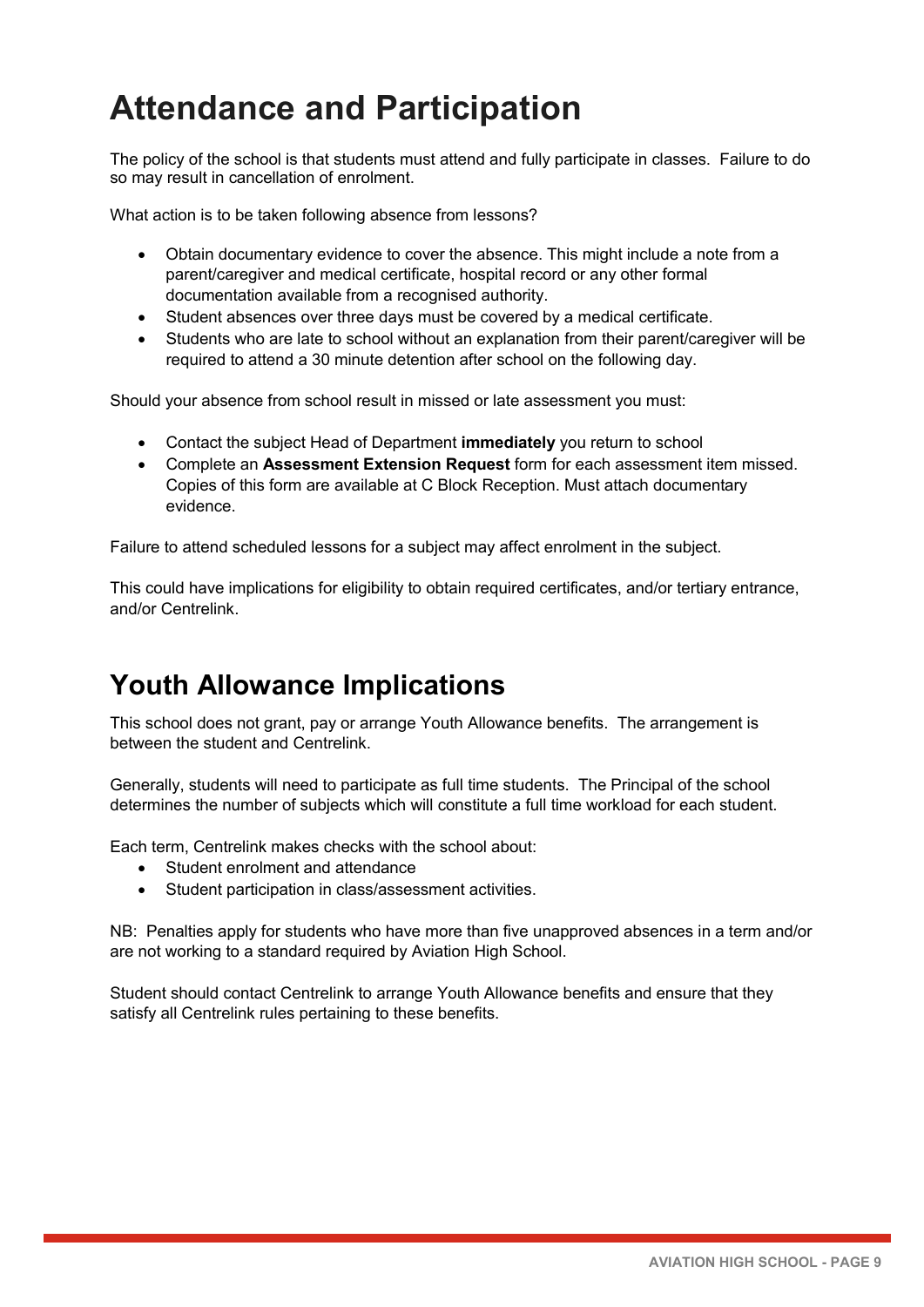# <span id="page-12-0"></span>**Applied and Applied (Essential) syllabuses**

### <span id="page-12-1"></span>**Course overview**

Applied and Applied (Essential) syllabuses are developmental four-unit courses of study.

Units 1 and 2 of the courses are designed to allow students to begin their engagement with the course content, i.e. the knowledge, understanding and skills of the subject. Course content, learning experiences and assessment increase in complexity across the four units as students develop greater independence as learners.

Units 3 and 4 consolidate student learning. Results from assessment in Applied subjects contribute to the award of a QCE and results from Units 3 and 4 may contribute as a single input to ATAR calculation.

A course of study for Applied syllabuses includes core topics and elective areas for study.

### <span id="page-12-2"></span>**Assessment**

Applied syllabuses use *four* summative internal assessments from Units 3 and 4 to determine a student's exit result.

Schools should develop at least *two* but no more than *four* internal assessments for Units 1 and 2 and these assessments should provide students with opportunities to become familiar with the summative internal assessment techniques to be used for Units 3 and 4.

Applied syllabuses do not use external assessment.

#### **Instrument-specific standards matrixes**

For each assessment instrument, schools develop an instrument-specific standards matrix by selecting the syllabus standards descriptors relevant to the task and the dimension/s being assessed. The matrix is shared with students and used as a tool for making judgments about the quality of students' responses to the instrument. Schools develop assessments to allow students to demonstrate the range of standards.

#### **Essential English and Essential Mathematics — Common internal assessment**

For the two Applied (Essential) syllabuses, students complete a total of *four* summative internal assessments in Units 3 and 4 that count toward their overall subject result. Schools develop *three* of the summative internal assessments for each of these subjects and the other summative assessment is a common internal assessment (CIA) developed by the QCAA.

The CIA for Essential English and Essential Mathematics is based on the learning described in Unit 3 of the respective syllabus. The CIA is:

- developed by the QCAA
- common to all schools
- delivered to schools by the QCAA
- administered flexibly in Unit 3
- administered under supervised conditions
- marked by the school according to a common marking scheme developed by the QCAA.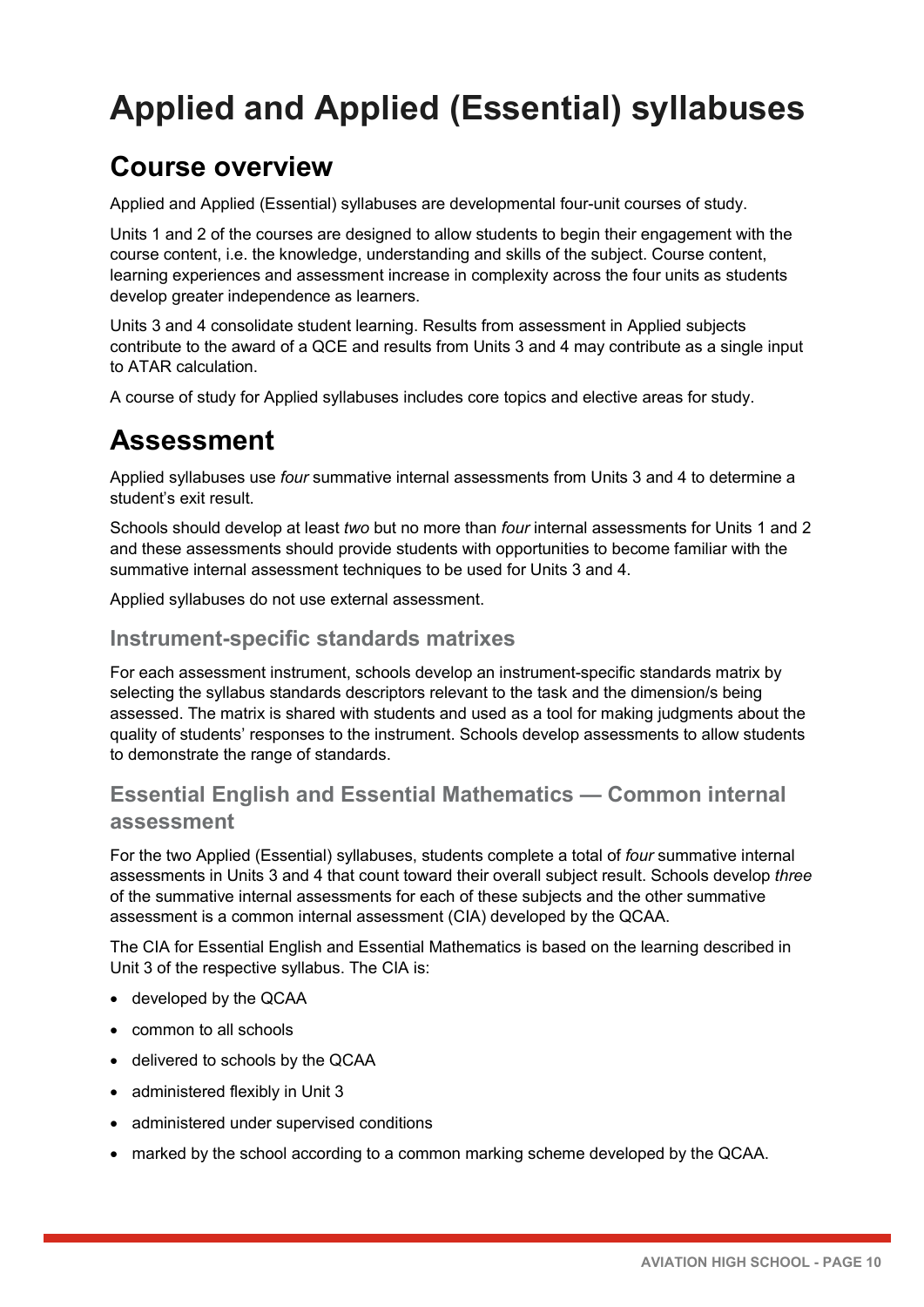The CIA is not privileged over the other summative internal assessment.

#### **Summative internal assessment — instrument-specific standards**

The Essential English and Essential Mathematics syllabuses provide instrument-specific standards for the three summative internal assessments in Units 3 and 4.

The instrument-specific standards describe the characteristics evident in student responses and align with the identified assessment objectives. Assessment objectives are drawn from the unit objectives and are contextualised for the requirements of the assessment instrument.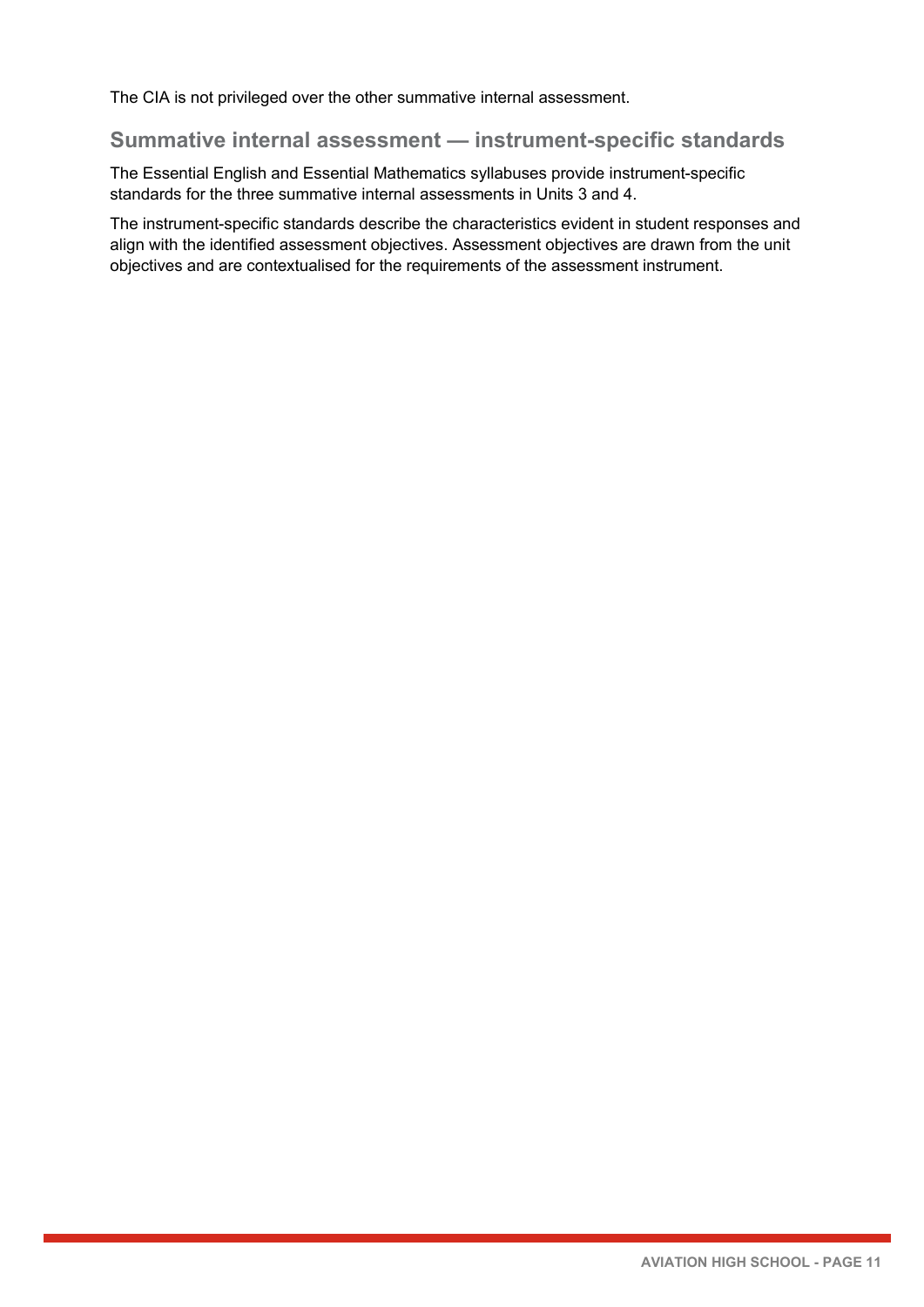# <span id="page-14-0"></span>**General syllabuses**

### <span id="page-14-1"></span>**Course overview**

General syllabuses are developmental four-unit courses of study.

Units 1 and 2 provide foundational learning, allowing students to experience all syllabus objectives and begin engaging with the course subject matter. It is intended that Units 1 and 2 are studied as a pair. Assessment in Units 1 and 2 provides students with feedback on their progress in a course of study and contributes to the award of a QCE.

Students should complete Units 1 and 2 before starting Units 3 and 4.

Units 3 and 4 consolidate student learning. Assessment in Units 3 and 4 is summative and student results contribute to the award of a QCE and to ATAR calculations.

## <span id="page-14-2"></span>**Assessment**

#### **Units 1 and 2 assessments**

Schools decide the sequence, scope and scale of assessments for Units 1 and 2. These assessments should reflect the local context. Teachers determine the assessment program, tasks and marking guides that are used to assess student performance for Units 1 and 2.

Units 1 and 2 assessment outcomes provide feedback to students on their progress in the course of study. Schools should develop at least *two* but no more than *four* assessments for Units 1 and 2. At least *one* assessment must be completed for *each* unit.

Schools report satisfactory completion of Units 1 and 2 to the QCAA, and may choose to report levels of achievement to students and parents/carers using grades, descriptive statements or other indicators.

#### **Units 3 and 4 assessments**

Students complete a total of *four* summative assessments — three internal and one external that count towards the overall subject result in each General subject.

Schools develop *three* internal assessments for each senior subject to reflect the requirements described in Units 3 and 4 of each General syllabus.

The three summative internal assessments need to be endorsed by the QCAA before they are used in schools. Students' results in these assessments are externally confirmed by QCAA assessors. These confirmed results from internal assessment are combined with a single result from an external assessment, which is developed and marked by the QCAA. The external assessment result for a subject contributes to a determined percentage of a students' overall subject result. For most subjects this is 25%; for Mathematics and Science subjects it is 50%.

#### **Instrument-specific marking guides**

Each syllabus provides instrument-specific marking guides (ISMGs) for summative internal assessments.

The ISMGs describe the characteristics evident in student responses and align with the identified assessment objectives. Assessment objectives are drawn from the unit objectives and are contextualised for the requirements of the assessment instrument.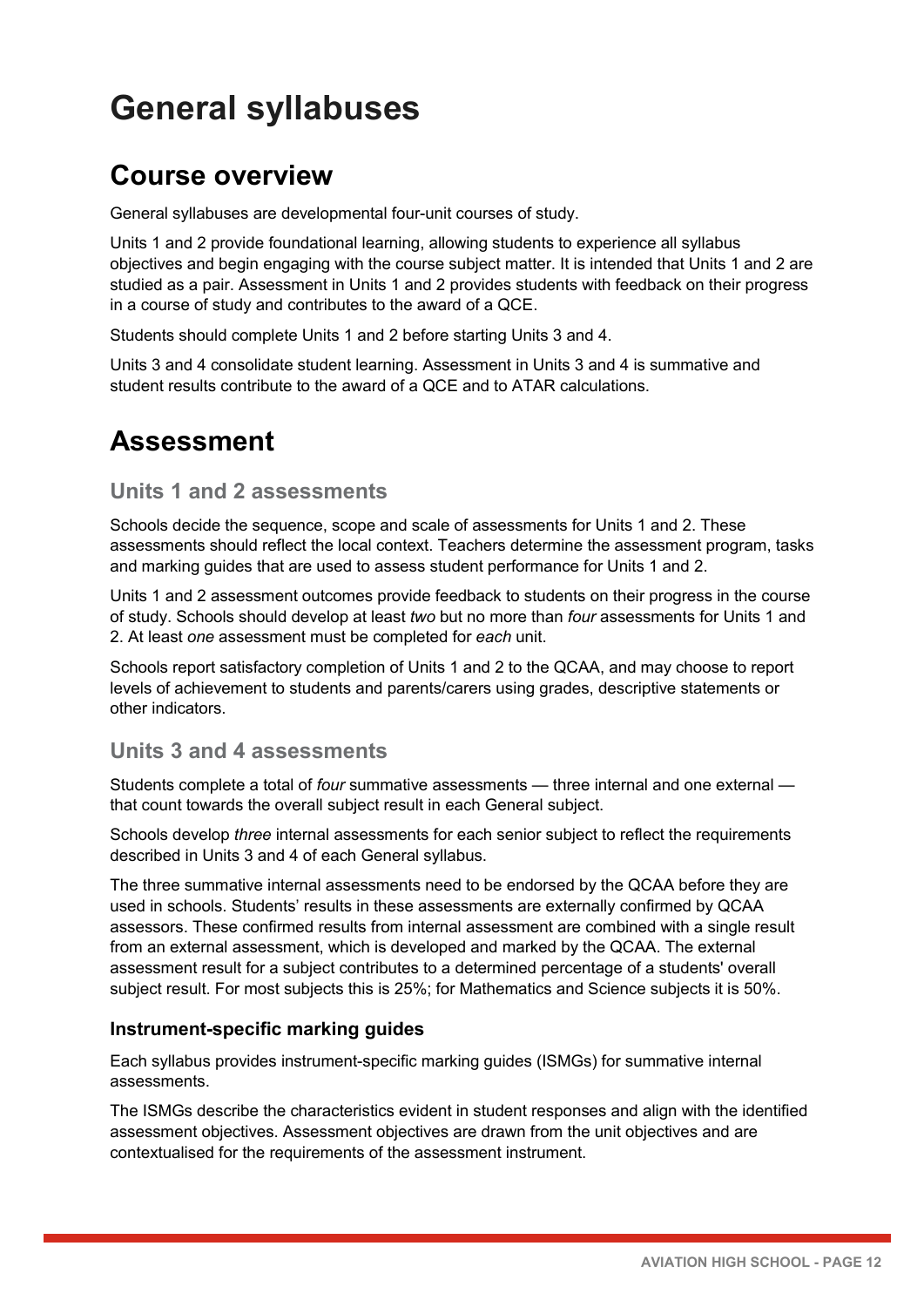Schools cannot change or modify an ISMG for use with summative internal assessment.

As part of quality teaching and learning, schools should discuss ISMGs with students to help them understand the requirements of an assessment task.

#### **External assessment**

External assessment is summative and adds valuable evidence of achievement to a student's profile. External assessment is:

- common to all schools
- administered under the same conditions at the same time and on the same day
- developed and marked by the QCAA according to a commonly applied marking scheme.

The external assessment contributes a determined percentage (see specific subject guides assessment) to the student's overall subject result and is not privileged over summative internal assessment.

# <span id="page-15-0"></span>**General (Extension) syllabuses**

## <span id="page-15-1"></span>**Course overview**

Extension subjects are extensions of the related General subjects and include external assessment. Extension subjects are studied either concurrently with, or after, Units 3 and 4 of the General course of study.

Extension syllabuses are courses of study that consist of two units (Units 3 and 4).

Subject matter, learning experiences and assessment increase in complexity across the two units as students develop greater independence as learners.

The results from Units 3 and 4 contribute to the award of a QCE and to ATAR calculations.

**Note:** In the case of Music Extension, this subject has three syllabuses, one for each of the specialisations — Composition, Musicology and Performance.

### <span id="page-15-2"></span>**Assessment**

#### **Units 3 and 4 assessments**

Students complete a total of *four* summative assessments — three internal and one external that count towards the overall subject result in each General (Extension) subject.

Schools develop *three* internal assessments for each senior subject to reflect the requirements described in Units 3 and 4 of each General syllabus.

The three summative internal assessments need to be endorsed by the QCAA before they are used in schools. Students' results in these assessments are externally confirmed by QCAA assessors. These confirmed results from internal assessment are combined with a single result from an external assessment, which is developed and marked by the QCAA. The external assessment result for a subject contributes to a determined percentage of a students' overall subject result. For most subjects this is 25%; for Mathematics and Science subjects it is 50%.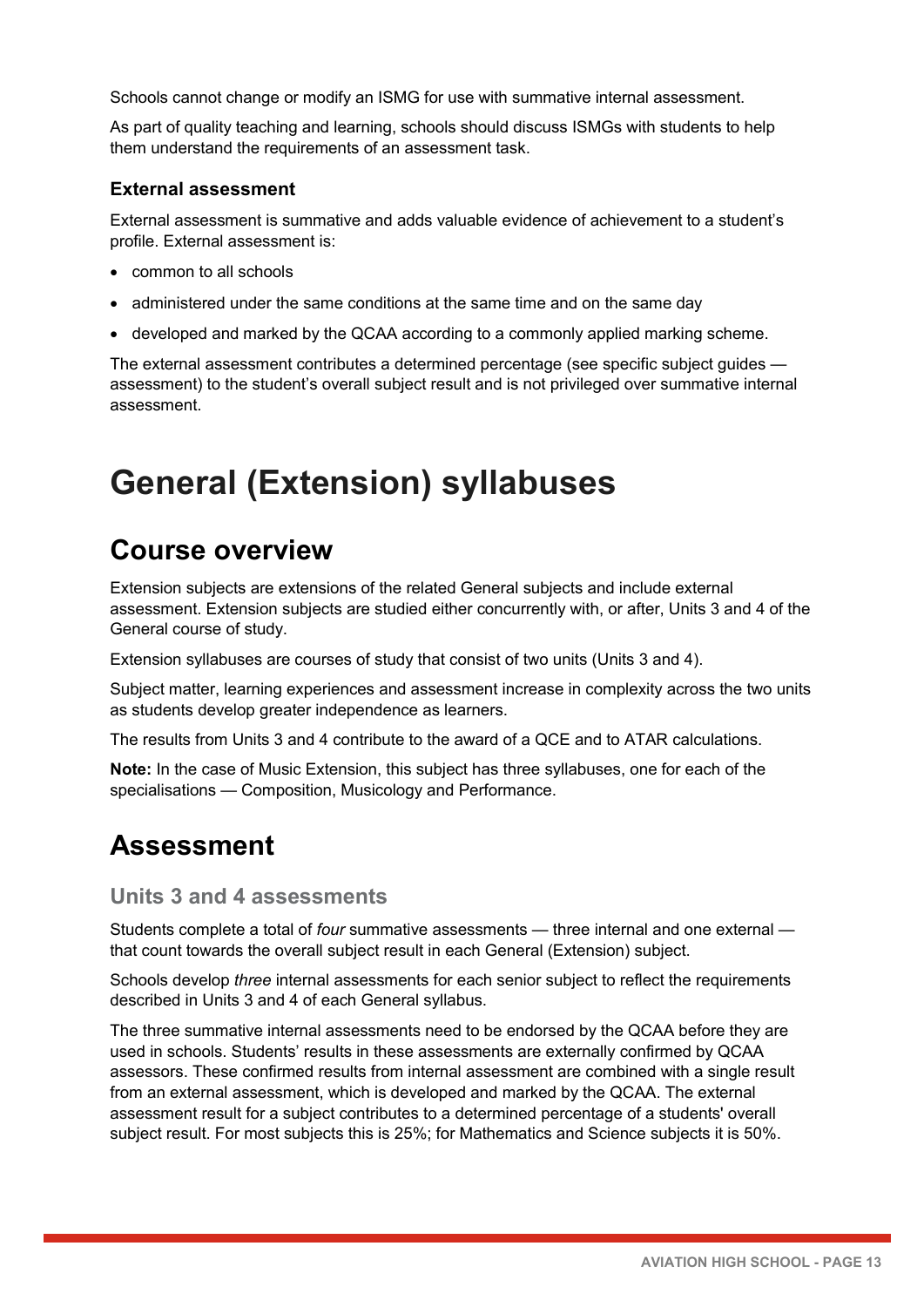# <span id="page-16-0"></span>**General (Senior External Examination) syllabuses**

### <span id="page-16-1"></span>**Course overview**

Senior External Examinations (SEEs) consist of individual subject examinations in a range of language and non-language subjects, conducted across Queensland in October and November each year.

The syllabuses are developmental courses of study consisting of four units. Each syllabus unit has been developed with a notional teaching, learning and assessment time of 55 hours.

A SEE syllabus sets out the aims, objectives, learning experiences and assessment requirements for each examination subject.

Students/candidates may enrol in a SEE subject:

- to gain credit towards a QCE
- to meet tertiary entrance or employment requirements
- for personal interest.

Senior External Examination subjects are for Year 12 students, candidates under 17 years who are not at school, and adults.

#### **Students**

#### **School**

These are students who are:

- in the **final year of senior secondary schooling** (Year 12)
- enrolled in a Queensland secondary school, and
- unable to study particular subjects at their school because the subjects are not taught or there is a timetable clash.

#### **Non-school**

These are candidates who:

- are **less than 17 years** of age
- are Queensland residents
- are not enrolled in a Queensland secondary school
- have not completed Year 12, and
- do not hold a Queensland Certificate of Education (QCE) or Senior Statement.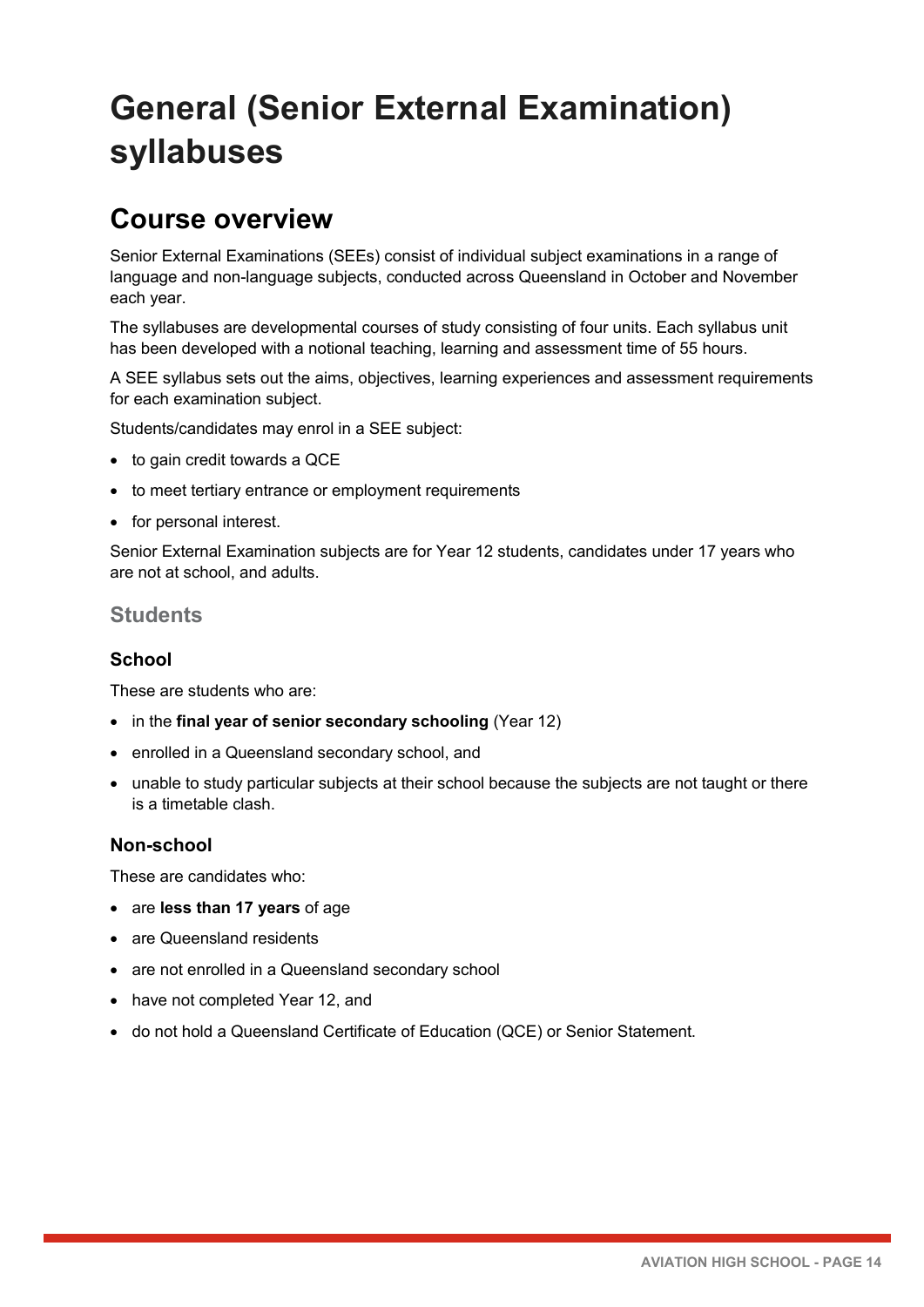#### **Adults**

These are candidates who:

- will be **at least 17 years** by the end of the year in which they propose to take the examination
- are Queensland residents
- are not enrolled in a Queensland secondary school.

#### **Eligibility — school students**

Eligible Year 12 students can sit a maximum of *two* SEE subject examinations in their Year 12 year of schooling.

Year 12 students wishing to register for SEEs must do so through their secondary school. The school principal will determine students' eligibility based on information in the QCAA memorandum.

#### **Tuition**

School students must obtain appropriate tuition in examination subjects. They must discuss tuition arrangements with school staff at the start of the school year. Tuition may be available from their secondary school, an after-hours language school, a teaching centre or a tutor. A registering school that provides tuition to a student must monitor the student's progress. It is the school's responsibility to register their students for SEE examinations. **Applications from language schools or tutors will not be accepted.**

#### **Eligibility — candidates less than 17 years**

Candidates less than 17 years of age wishing to register for SEEs:

- must reside in Queensland
- must be less than 17 years by the end of the year in which they propose to take the examination
- must not be enrolled currently in a Queensland secondary school
- must apply to establish their eligibility.

If eligible, candidates may register for a maximum of *three* SEE subjects in one calendar year.

#### **Tuition**

Although these candidates may sit examinations without tuition, QCAA recommends that they obtain tuition to maximise their chances of success.

Non-school candidates can study at an examination teaching centre, with a private tutor or independently.

#### **Eligibility — adult candidates 17 years and older**

Adult candidates wishing to register for SEEs:

- must reside in Queensland
- must be 17 years or older by the end of the year in which they propose to take the examination
- must not be enrolled currently in a Queensland secondary school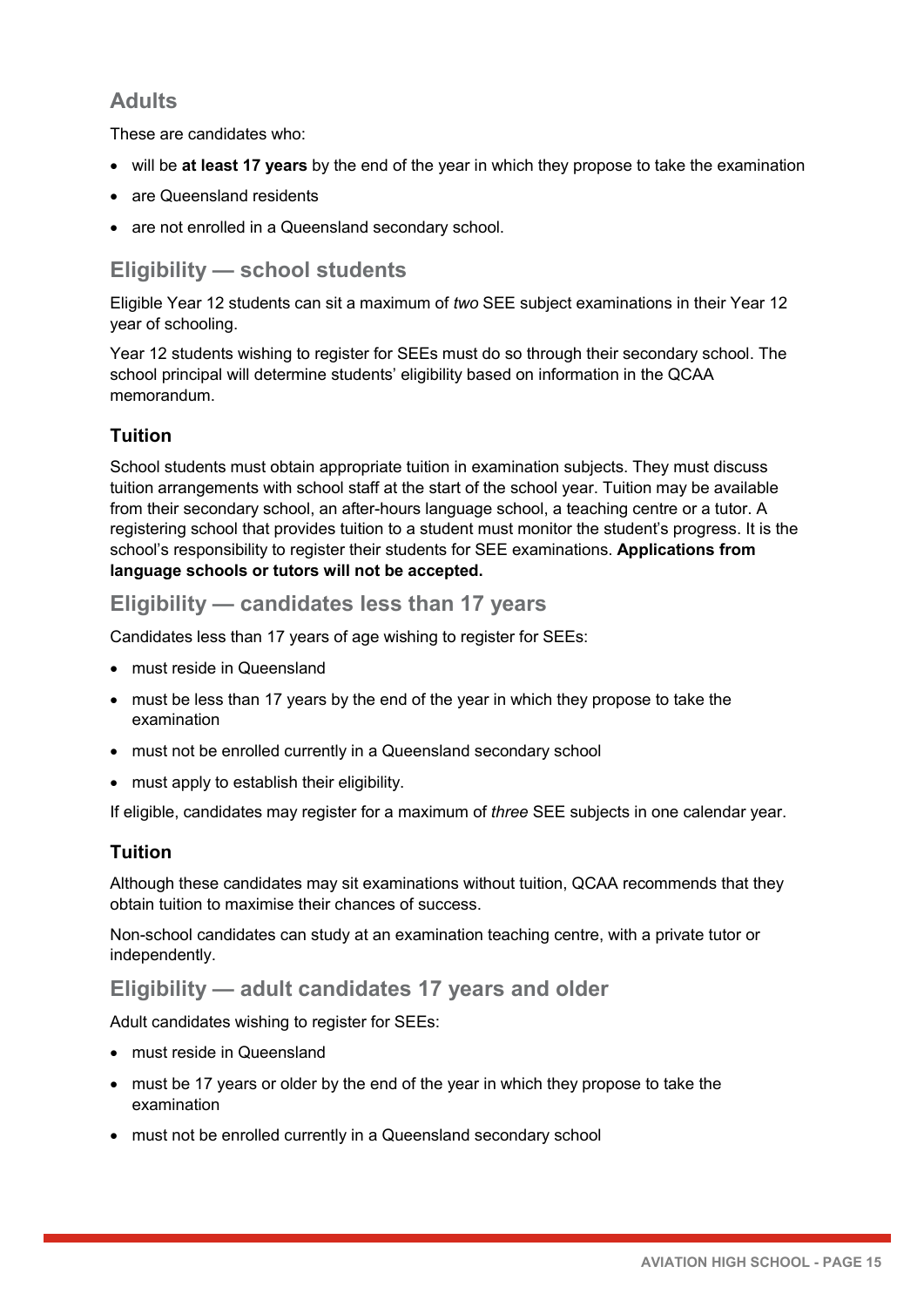• do not have to satisfy any other eligibility requirements.

Adult candidates may register for as many SEE subjects as they wish.

#### **Tuition**

Although adult candidates may sit examinations without tuition, QCAA recommends that they obtain tuition to maximise their chances of success.

Adult candidates can study at an examination teaching centre, with a private tutor or independently.

### <span id="page-18-0"></span>**Assessment**

Assessment for these subjects is at the end of the course and is an external examination.

These examinations are conducted across Queensland in October and November of each year. Important dates and the examination timetable are published in the Senior Education Profile (SEP) calendar, available at [www.qcaa.qld.edu.au/senior/sep-calendar.](http://www.qcaa.qld.edu.au/senior/sep-calendar)

SEE results are based solely on students'/candidates' demonstrated achievement in the end-ofyear examinations. Work undertaken during the year (such as class tests or assignments) is not assessed.

Senior External Examination results may contribute credit to the award of a QCE and may contribute to ATAR calculations.

**Note: Senior External Examinations (SEEs) are different from the external assessment component in General subjects in the new QCE system**.

For more information about Senior External Examinations, see [www.qcaa.qld.edu.au/senior/see.](https://www.qcaa.qld.edu.au/senior/see)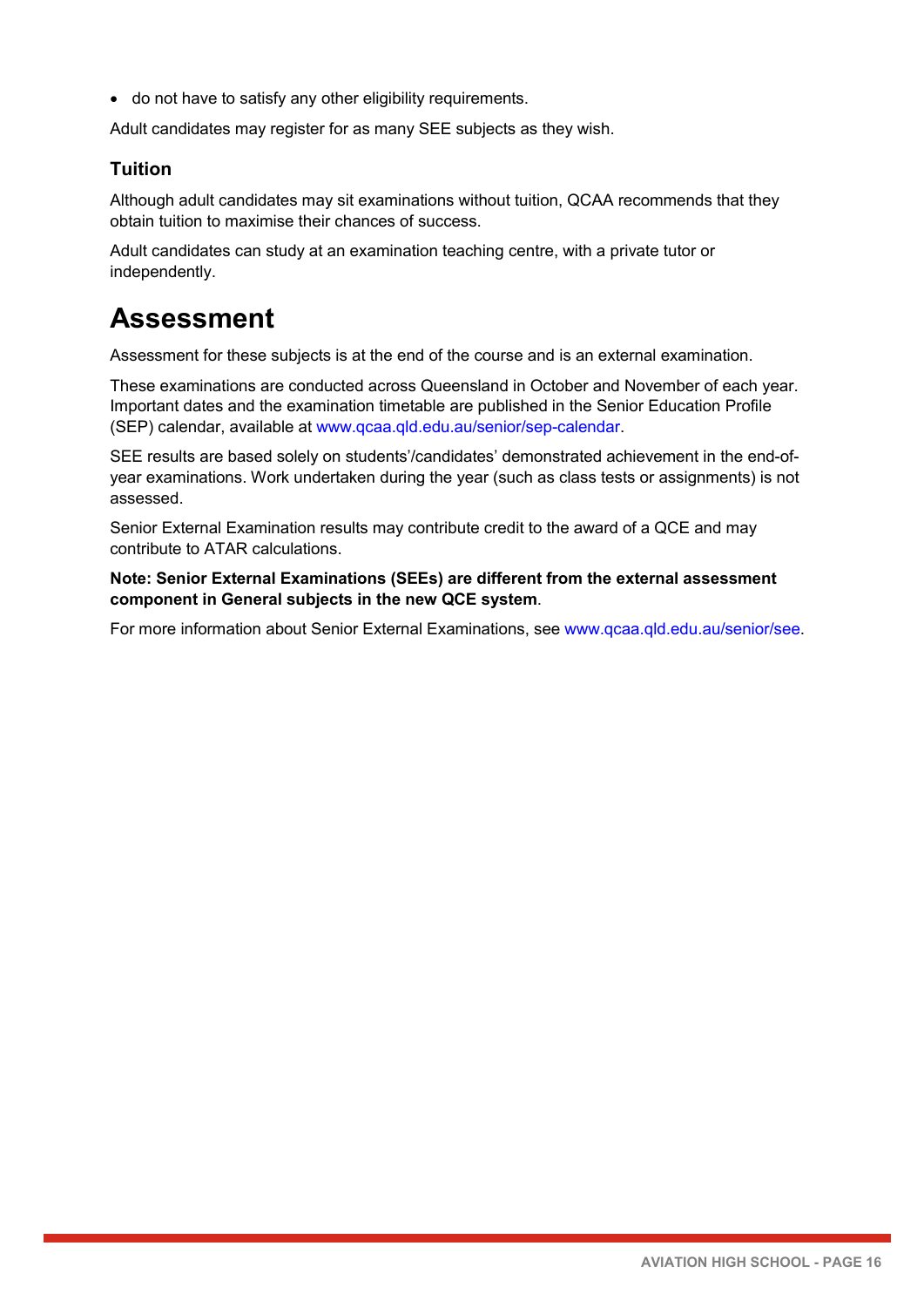# <span id="page-19-0"></span>**Short Course syllabuses**

## <span id="page-19-1"></span>**Course overview**

Short Courses are one-unit courses of study. A Short Course syllabus includes topics and subtopics. Results contribute to the award of a QCE. Results do not contribute to ATAR calculations.

Short Courses are available in:

- Aboriginal & Torres Strait Islander Languages
- Career Education
- Literacy
- Numeracy.

### <span id="page-19-2"></span>**Assessment**

Short Course syllabuses use two summative school-developed assessments to determine a student's exit result. Schools develop these assessments based on the learning described in the syllabus. Short Courses do not use external assessment.

Short Course syllabuses provide instrument-specific standards for the two summative internal assessments. The instrument-specific standards describe the characteristics evident in student responses and align with the identified assessment objectives. Assessment objectives are drawn from the topic objectives and are contextualised for the requirements of the assessment instrument.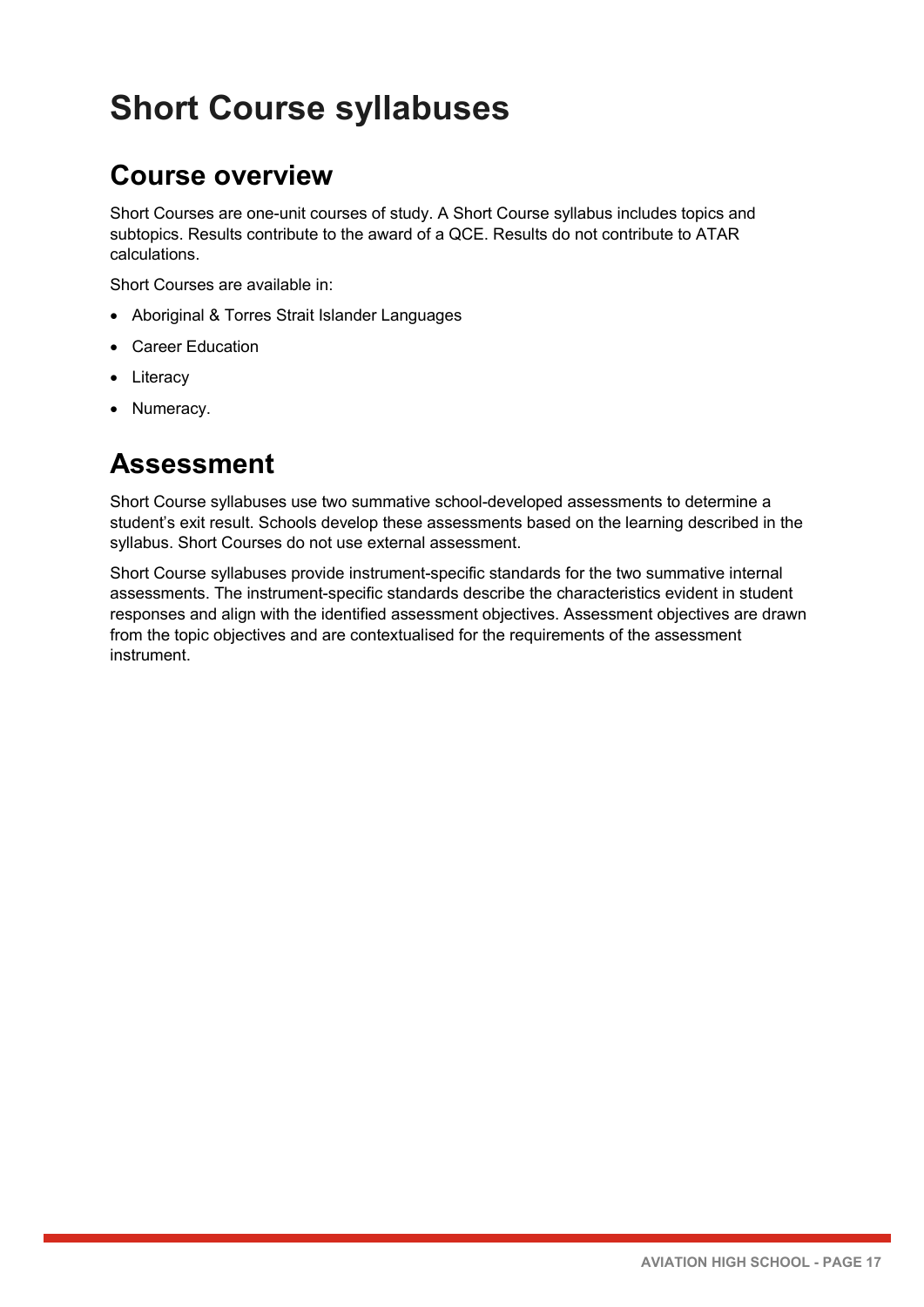# <span id="page-20-0"></span>**QCAA senior syllabuses Subjects offered 2022**

<span id="page-20-1"></span>(Some subjects will not be timetabled in 2022 if insufficient students are enrolled in that subject.)

| <b>English</b>                                                                                                                                                                                            | <b>Mathematics</b>                                                                                                                          |
|-----------------------------------------------------------------------------------------------------------------------------------------------------------------------------------------------------------|---------------------------------------------------------------------------------------------------------------------------------------------|
| <b>Applied</b><br>• Essential English<br>General<br>• English                                                                                                                                             | <b>Applied</b><br>• Essential Mathematics<br>General<br>• General Mathematics<br>• Mathematical Methods<br>• Specialist Mathematics         |
| <b>Health and Physical</b><br><b>Education</b>                                                                                                                                                            | <b>Sciences</b>                                                                                                                             |
| <b>Applied</b><br>• Sport & Recreation<br>General<br>$\bullet$ Health<br>• Physical Education                                                                                                             | <b>Applied</b><br>• Science in Practice<br>General<br>• Biology<br>• Chemistry<br>• Physics                                                 |
| <b>Humanities and Social</b><br><b>Sciences</b>                                                                                                                                                           | <b>Technologies</b>                                                                                                                         |
| <b>Applied</b><br>• Business Studies<br>• Social & Community Studies<br>• Tourism<br>General<br>• Accounting<br>• Business<br>• Geography<br>• Legal Studies<br>Modern History<br>• Philosophy and Reason | <b>Applied</b><br>• Industrial Technology Skills<br>General<br>• Aerospace Systems<br>• Design<br>• Digital Solutions<br>• Food & Nutrition |
| <b>The Arts</b><br><b>Applied</b><br>• Drama in Practice<br>• Music in Practice<br>• Visual Arts in Practice<br>General<br>$\bullet$ Drama<br>• Visual Art                                                |                                                                                                                                             |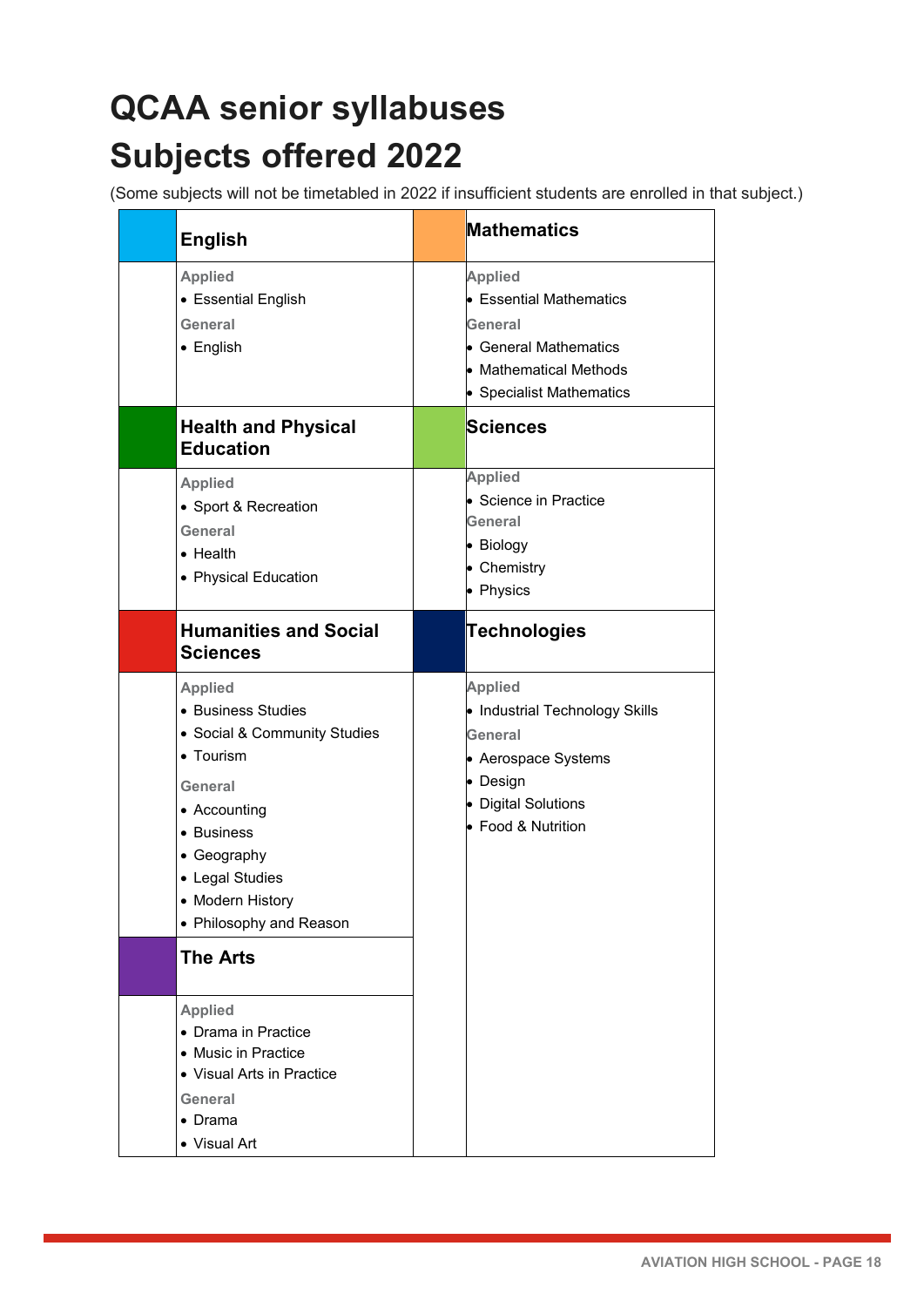#### **Year 10 Result Required for Subject Selection at SETP Interview**

| <b>Subject</b>                                | <b>Domain</b>                          | Yr 10 result required for<br>subject selection at SETP<br>interview |              |                |
|-----------------------------------------------|----------------------------------------|---------------------------------------------------------------------|--------------|----------------|
|                                               |                                        | <b>English</b>                                                      | <b>Maths</b> | <b>Science</b> |
| English                                       | English                                | B                                                                   | <b>NA</b>    | <b>NA</b>      |
| <b>Essential English</b>                      | English                                | <b>NA</b>                                                           | <b>NA</b>    | <b>NA</b>      |
|                                               |                                        |                                                                     |              |                |
| <b>Physical Education</b>                     | <b>Health &amp; Physical Education</b> | B                                                                   | <b>NA</b>    | <b>NA</b>      |
| Health                                        | <b>Health &amp; Physical Education</b> | B                                                                   | <b>NA</b>    | <b>NA</b>      |
| Sport & Recreation                            | <b>Health &amp; Physical Education</b> | <b>NA</b>                                                           | <b>NA</b>    | <b>NA</b>      |
| Accounting                                    | <b>Humanities</b>                      | B                                                                   | C            | <b>NA</b>      |
| <b>Business</b>                               | <b>Humanities</b>                      | B                                                                   | $\mathsf{C}$ | <b>NA</b>      |
| <b>Business Studies</b>                       | <b>Humanities</b>                      | <b>NA</b>                                                           | <b>NA</b>    | <b>NA</b>      |
| Geography                                     | <b>Humanities</b>                      | B                                                                   | $\mathsf{C}$ | <b>NA</b>      |
| <b>Legal Studies</b>                          | <b>Humanities</b>                      | B                                                                   | $\mathsf{C}$ | <b>NA</b>      |
| <b>Modern History</b>                         | <b>Humanities</b>                      | B                                                                   | $\mathsf{C}$ | <b>NA</b>      |
| Philosophy & Reason                           | <b>Humanities</b>                      | B                                                                   | $\mathsf{C}$ | <b>NA</b>      |
| Social and Community<br><b>Studies</b>        | <b>Humanities</b>                      | <b>NA</b>                                                           | <b>NA</b>    | <b>NA</b>      |
| <b>Tourism</b>                                | <b>Humanities</b>                      | <b>NA</b>                                                           | <b>NA</b>    | <b>NA</b>      |
|                                               |                                        |                                                                     |              |                |
| <b>Essential Mathematics</b>                  | <b>Mathematics</b>                     | <b>NA</b>                                                           | <b>NA</b>    | <b>NA</b>      |
| <b>General Mathematics</b>                    | <b>Mathematics</b>                     | C                                                                   | B            | <b>NA</b>      |
| <b>Mathematical Methods</b>                   | <b>Mathematics</b>                     | C                                                                   | B            | <b>NA</b>      |
| <b>Specialist Mathematics</b>                 | <b>Mathematics</b>                     | C                                                                   | B            | <b>NA</b>      |
| Biology                                       | Science                                | $\mathsf C$                                                         | B            | $\sf B$        |
| Chemistry                                     | Science                                | C                                                                   | B            | B              |
| Physics                                       | Science                                | $\mathsf C$                                                         | B            | B              |
| Science in Practice                           | Science                                | <b>NA</b>                                                           | <b>NA</b>    | <b>NA</b>      |
|                                               |                                        |                                                                     |              |                |
| Aerospace Systems                             | Technologies                           | $\mathsf C$                                                         | $\mathsf C$  | <b>NA</b>      |
| Design                                        | Technologies                           | C                                                                   | $\mathsf{C}$ | <b>NA</b>      |
| <b>Digital Solutions</b>                      | Technologies                           | $\mathsf C$                                                         | $\mathsf{C}$ | <b>NA</b>      |
| Food & Nutrition                              | Technologies                           | $\mathsf C$                                                         | <b>NA</b>    | <b>NA</b>      |
| <b>Industrial Technology</b><br><b>Skills</b> | Technologies                           | <b>NA</b>                                                           | <b>NA</b>    | <b>NA</b>      |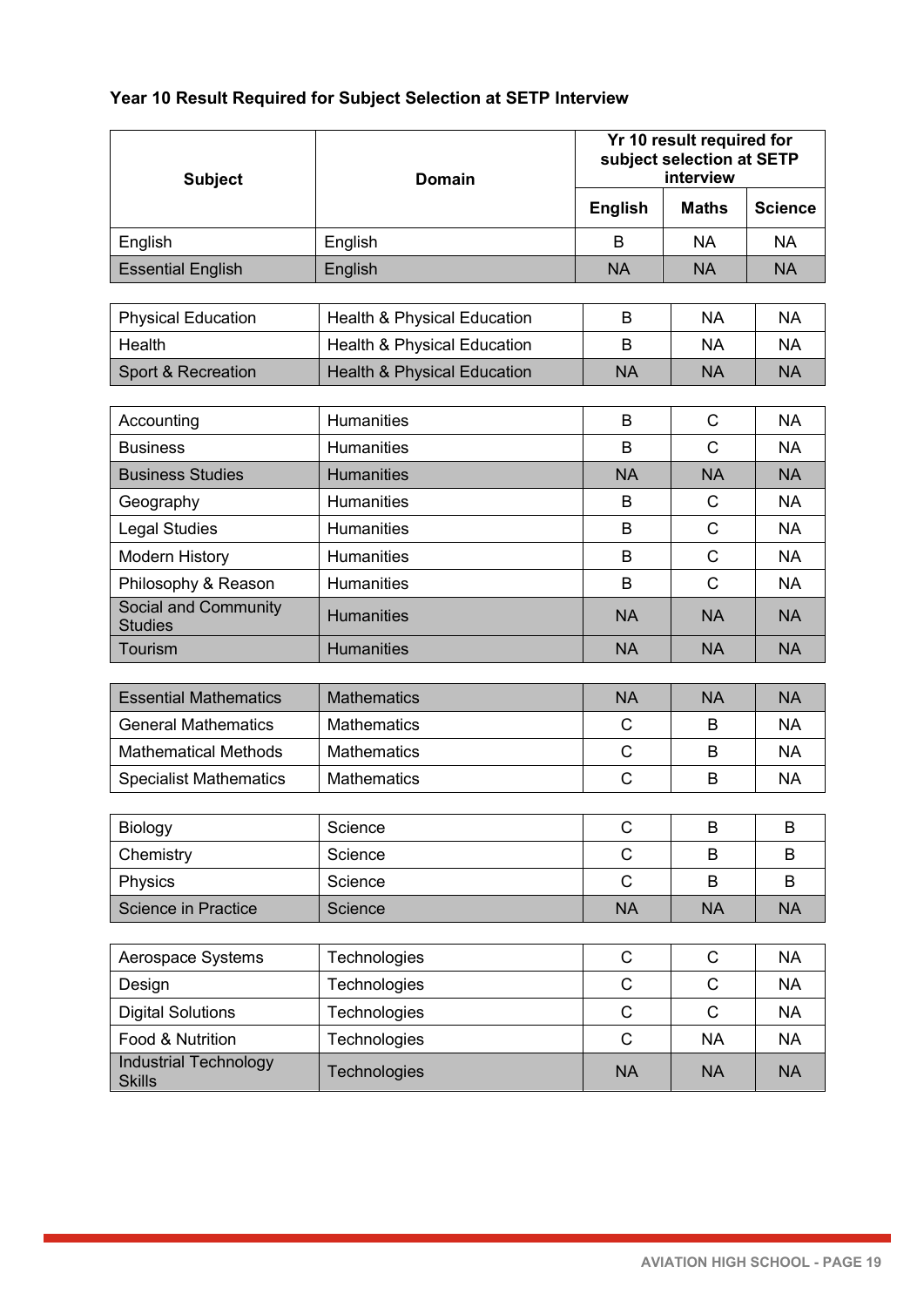| Drama                          | The Arts | C         | <b>NA</b> | <b>NA</b> |
|--------------------------------|----------|-----------|-----------|-----------|
| <b>Visual Art</b>              | The Arts | C         | <b>NA</b> | <b>NA</b> |
| Drama in Practice              | The Arts | <b>NA</b> | <b>NA</b> | <b>NA</b> |
| <b>Music in Practice</b>       | The Arts | <b>NA</b> | <b>NA</b> | <b>NA</b> |
| <b>Visual Arts in Practice</b> | The Arts | <b>NA</b> | <b>NA</b> | <b>NA</b> |

| Certificate II in Hospitality     | <b>Vocational Education &amp; Training</b> | ΝA | <b>NA</b> | <b>NA</b> |
|-----------------------------------|--------------------------------------------|----|-----------|-----------|
| Certificate II in Aeroskills      | Vocational Education & Training            | ΝA | <b>NA</b> | <b>NA</b> |
| <b>Recreational Pilot Licence</b> | Vocational Education & Training            | ΝA | <b>NA</b> | <b>NA</b> |

Shaded subjects = Applied or VET subjects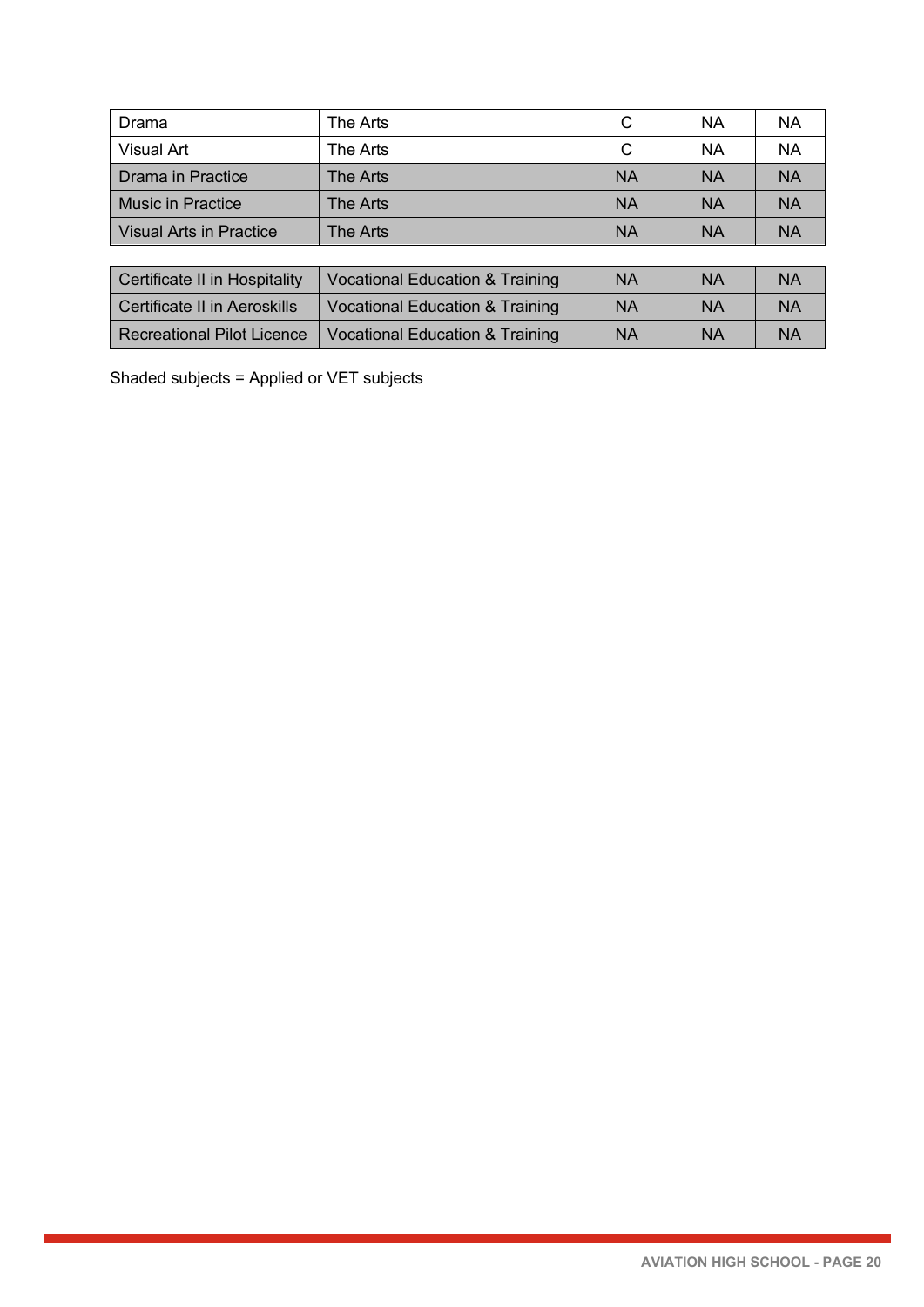# **Essential English**

**Applied senior subject Applied Applied Applied** 

Essential English develops and refines students' understanding of language, literature and literacy to enable them to interact confidently and effectively with others in everyday, community and social contexts. Students recognise language and texts as relevant in their lives now and in the future and learn to understand, accept or challenge the values and attitudes in these texts.

Students engage with language and texts to foster skills to communicate confidently and effectively in Standard Australian English in a variety of contemporary contexts and social situations, including everyday, social, community, further education and workrelated contexts. They choose generic structures, language, language features and technologies to best convey meaning. They develop skills to read for meaning and purpose, and to use, critique and appreciate a range of contemporary literary and nonliterary texts.

Students use language effectively to produce texts for a variety of purposes and audiences and engage creative and imaginative thinking to explore their own world and the worlds of others. They actively and critically interact with a range of texts, developing an awareness of how the language they engage with positions them and others.

#### **Pathways**

A course of study in Essential English promotes open-mindedness, imagination, critical awareness and intellectual flexibility — skills that prepare students for local and global citizenship, and for lifelong learning across a wide range of contexts.

#### **Objectives**

By the conclusion of the course of study, students will:

- use patterns and conventions of genres to achieve particular purposes in cultural contexts and social situations
- use appropriate roles and relationships with audiences
- construct and explain representations of identities, places, events and concepts
- make use of and explain the ways cultural assumptions, attitudes, values and beliefs underpin texts and influence meaning
- explain how language features and text structures shape meaning and invite particular responses
- select and use subject matter to support perspectives
- sequence subject matter and use modeappropriate cohesive devices to construct coherent texts
- make mode-appropriate language choices according to register informed by purpose, audience and context
- use language features to achieve particular purposes across modes.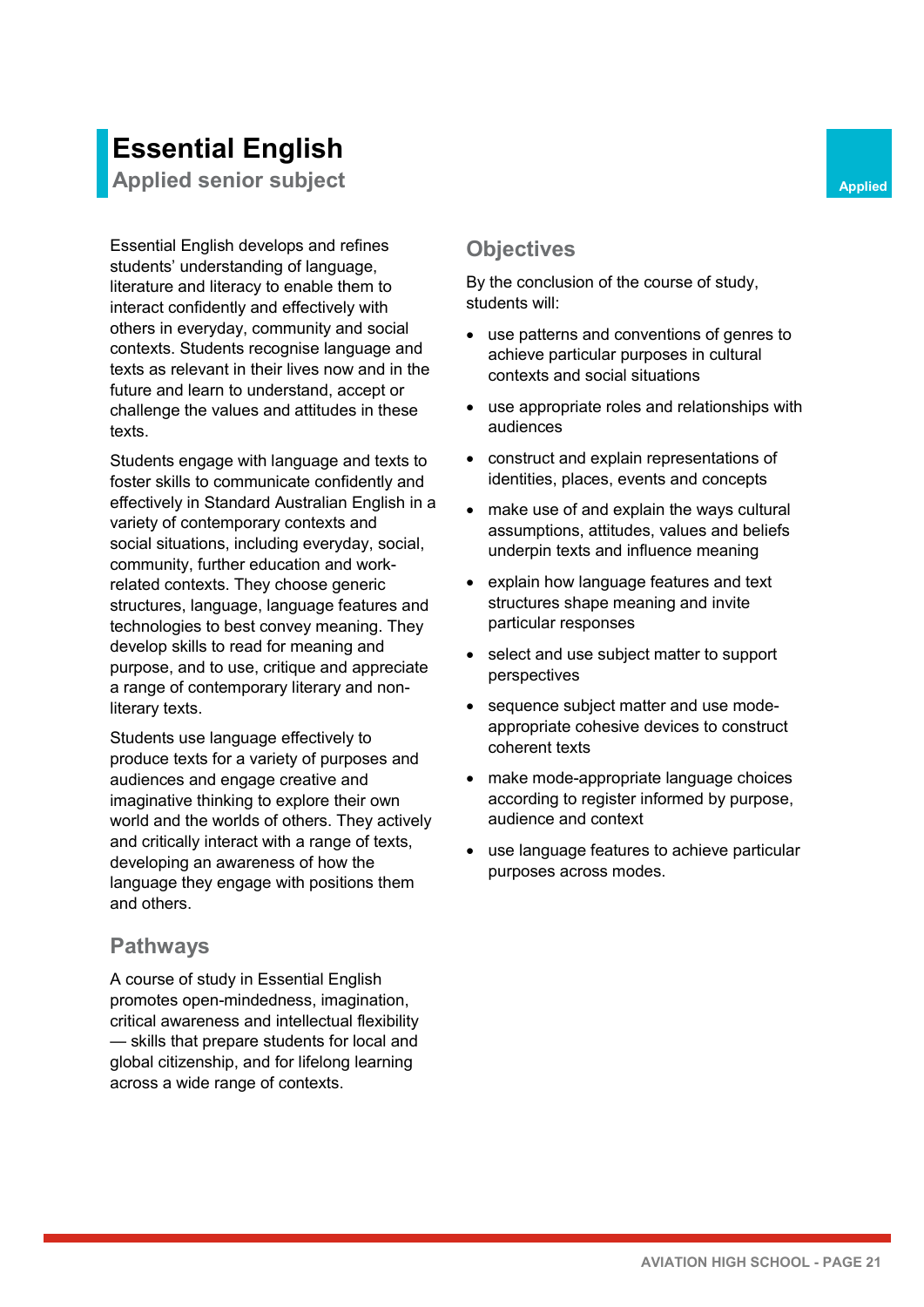#### **Structure**

| Unit 1                                                                                                        | Unit 2                                                                                                                               | Unit 3                                                                                                                                                      | Unit 4                                                                                                                                           |
|---------------------------------------------------------------------------------------------------------------|--------------------------------------------------------------------------------------------------------------------------------------|-------------------------------------------------------------------------------------------------------------------------------------------------------------|--------------------------------------------------------------------------------------------------------------------------------------------------|
| Language that works<br>• Responding to a                                                                      | <b>Texts and human</b><br>experiences                                                                                                | Language that<br>influences                                                                                                                                 | <b>Representations and</b><br>popular culture texts                                                                                              |
| variety of texts used<br>in and developed for<br>a work context<br>• Creating multimodal<br>and written texts | • Responding to<br>reflective and<br>nonfiction texts that<br>explore human<br>experiences<br>• Creating spoken and<br>written texts | • Creating and shaping<br>perspectives on<br>community, local and<br>global issues in texts<br>• Responding to texts<br>that seek to influence<br>audiences | • Responding to<br>popular culture texts<br>$\bullet$ Creating<br>representations of<br>Australian identifies,<br>places, events and<br>concepts |

#### **Assessment**

Schools devise assessments in Units 1 and 2 to suit their local context.

In Units 3 and 4 students complete *four* summative assessments. Schools develop three summative internal assessments and the common internal assessment (CIA) is developed by the QCAA.

#### **Summative assessments**

| Unit 3                                                                                                       | Unit 4                                                                              |
|--------------------------------------------------------------------------------------------------------------|-------------------------------------------------------------------------------------|
| Summative internal assessment 1 (IA1):<br>• Extended response - spoken/signed response                       | Summative internal assessment 3 (IA3):<br>• Extended response - Multimodal response |
| Summative internal assessment 2 (IA2):<br>• Common internal assessment (CIA) - short<br>response examination | Summative internal assessment (IA4):<br>• Extended response - Written response      |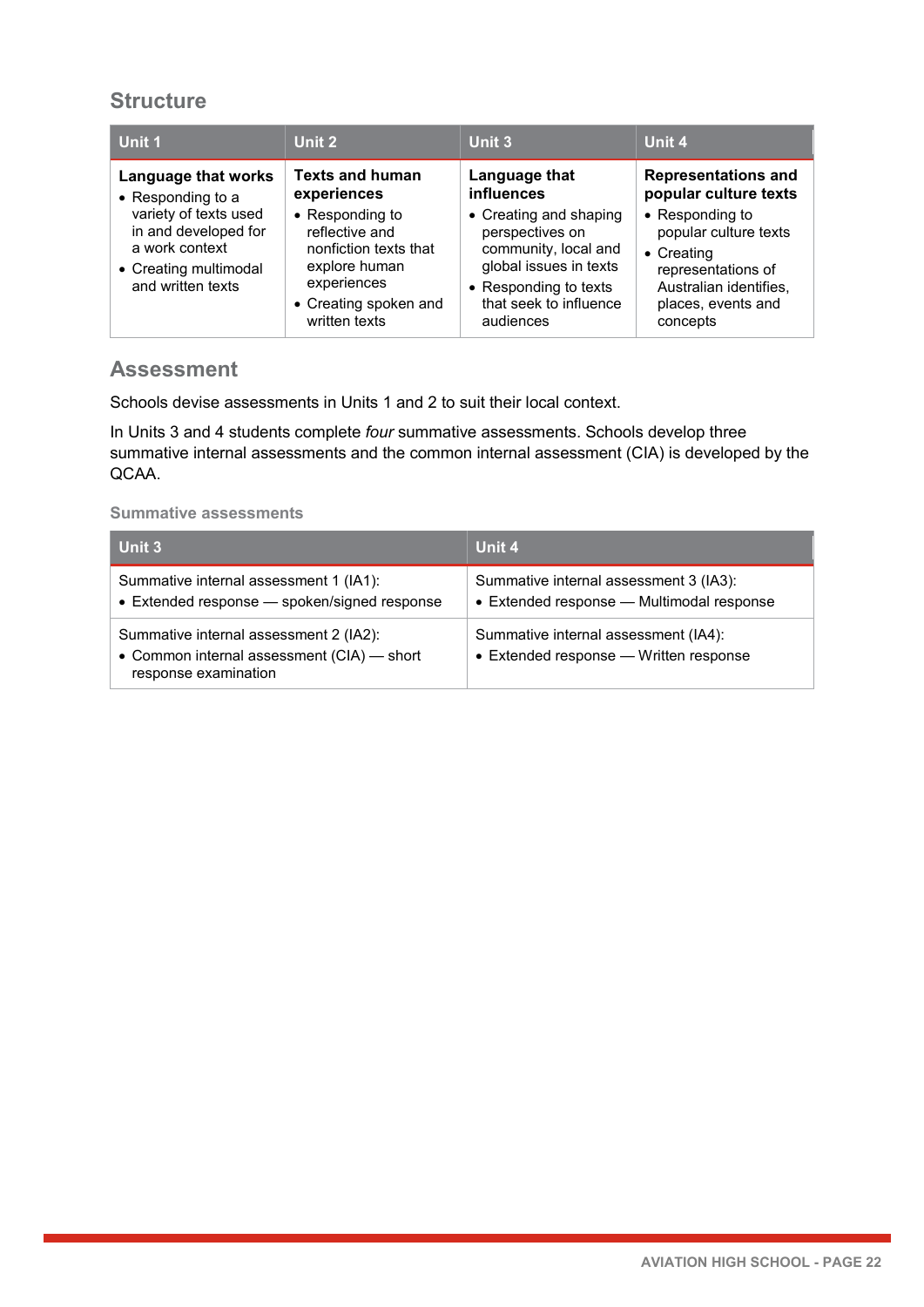## **English General senior subject General**

English focuses on the study of both literary texts and non-literary texts, developing students as independent, innovative and creative learners and thinkers who appreciate the aesthetic use of language, analyse perspectives and evidence, and challenge ideas and interpretations through the analysis and creation of varied texts.

Students are offered opportunities to interpret and create texts for personal, cultural, social and aesthetic purposes. They learn how language varies according to context, purpose and audience, content, modes and mediums, and how to use it appropriately and effectively for a variety of purposes. Students have opportunities to engage with diverse texts to help them develop a sense of themselves, their world and their place in it.

Students communicate effectively in Standard Australian English for the purposes of responding to and creating texts. They make choices about generic structures, language, textual features and technologies for participating actively in literary analysis and the creation of texts in a range of modes, mediums and forms, for a variety of purposes and audiences. They explore how literary and non-literary texts shape perceptions of the world, and consider ways in which texts may reflect or challenge social and cultural ways of thinking and influence audiences.

#### **Pathways**

A course of study in English promotes openmindedness, imagination, critical awareness and intellectual flexibility — skills that prepare students for local and global citizenship, and for lifelong learning across a wide range of contexts.

#### **Objectives**

By the conclusion of the course of study, students will:

- use patterns and conventions of genres to achieve particular purposes in cultural contexts and social situations
- establish and maintain roles of the writer/speaker/signer/designer and relationships with audiences
- create and analyse perspectives and representations of concepts, identities, times and places
- make use of and analyse the ways cultural assumptions, attitudes, values and beliefs underpin texts and invite audiences to take up positions
- use aesthetic features and stylistic devices to achieve purposes and analyse their effects in texts
- select and synthesise subject matter to support perspectives
- organise and sequence subject matter to achieve particular purposes
- use cohesive devices to emphasise ideas and connect parts of texts
- make language choices for particular purposes and contexts
- use grammar and language structures for particular purposes
- use mode-appropriate features to achieve particular purposes.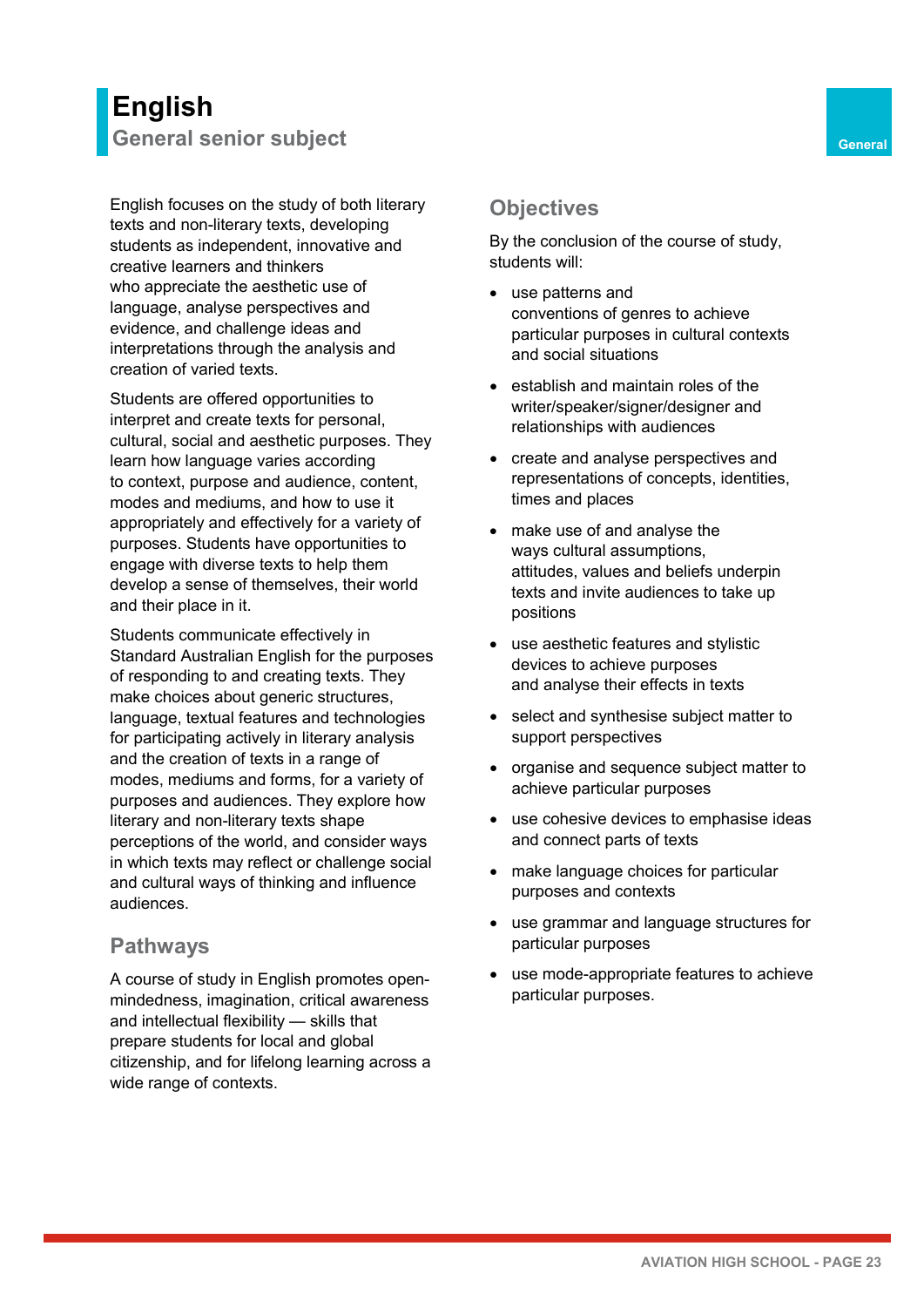#### **Structure**

| Unit 1                                                                                                                                                                                                                          | Unit 2                                                                                                                                                                                                                                                    | Unit 3                                                                                                                                                                                                                                                   | Unit 4                                                                                                                                                                                                                        |
|---------------------------------------------------------------------------------------------------------------------------------------------------------------------------------------------------------------------------------|-----------------------------------------------------------------------------------------------------------------------------------------------------------------------------------------------------------------------------------------------------------|----------------------------------------------------------------------------------------------------------------------------------------------------------------------------------------------------------------------------------------------------------|-------------------------------------------------------------------------------------------------------------------------------------------------------------------------------------------------------------------------------|
| Perspectives and<br>texts<br>• Examining and<br>creating perspectives<br>in texts<br>• Responding to a<br>variety of non-literary<br>and literary texts<br>• Creating responses for<br>public audiences and<br>persuasive texts | <b>Texts and culture</b><br>• Examining and<br>shaping<br>representations of<br>culture in texts<br>• Responding to<br>literary and non-<br>literary texts,<br>including a focus on<br>Australian texts<br>• Creating imaginative<br>and analytical texts | <b>Textual connections</b><br>• Exploring connections<br>between texts<br>• Examining different<br>perspectives of the<br>same issue in texts<br>and shaping own<br>perspectives<br>• Creating responses<br>for public audiences<br>and persuasive texts | Close study of<br>literary texts<br>• Engaging with literary<br>texts from diverse<br>times and places<br>• Responding to<br>literary texts<br>creatively and<br>critically<br>• Creating imaginative<br>and analytical texts |

#### **Assessment**

Schools devise assessments in Units 1 and 2 to suit their local context.

In Units 3 and 4 students complete *four* summative assessments. The results from each of the assessments are added together to provide a subject score out of 100. Students will also receive an overall subject result (A–E).

#### **Summative assessments**

| Unit 3                                                                                                    |     | Unit 4                                                                                    |     |
|-----------------------------------------------------------------------------------------------------------|-----|-------------------------------------------------------------------------------------------|-----|
| Summative internal assessment 1 (IA1):<br>• Extended response - written response<br>for a public audience | 25% | Summative internal assessment 3 (IA3):<br>• Examination - imaginative written<br>response | 25% |
| Summative internal assessment 2 (IA2):<br>• Extended response - persuasive<br>spoken response             | 25% | Summative external assessment (EA):<br>• Examination - analytical written<br>response     | 25% |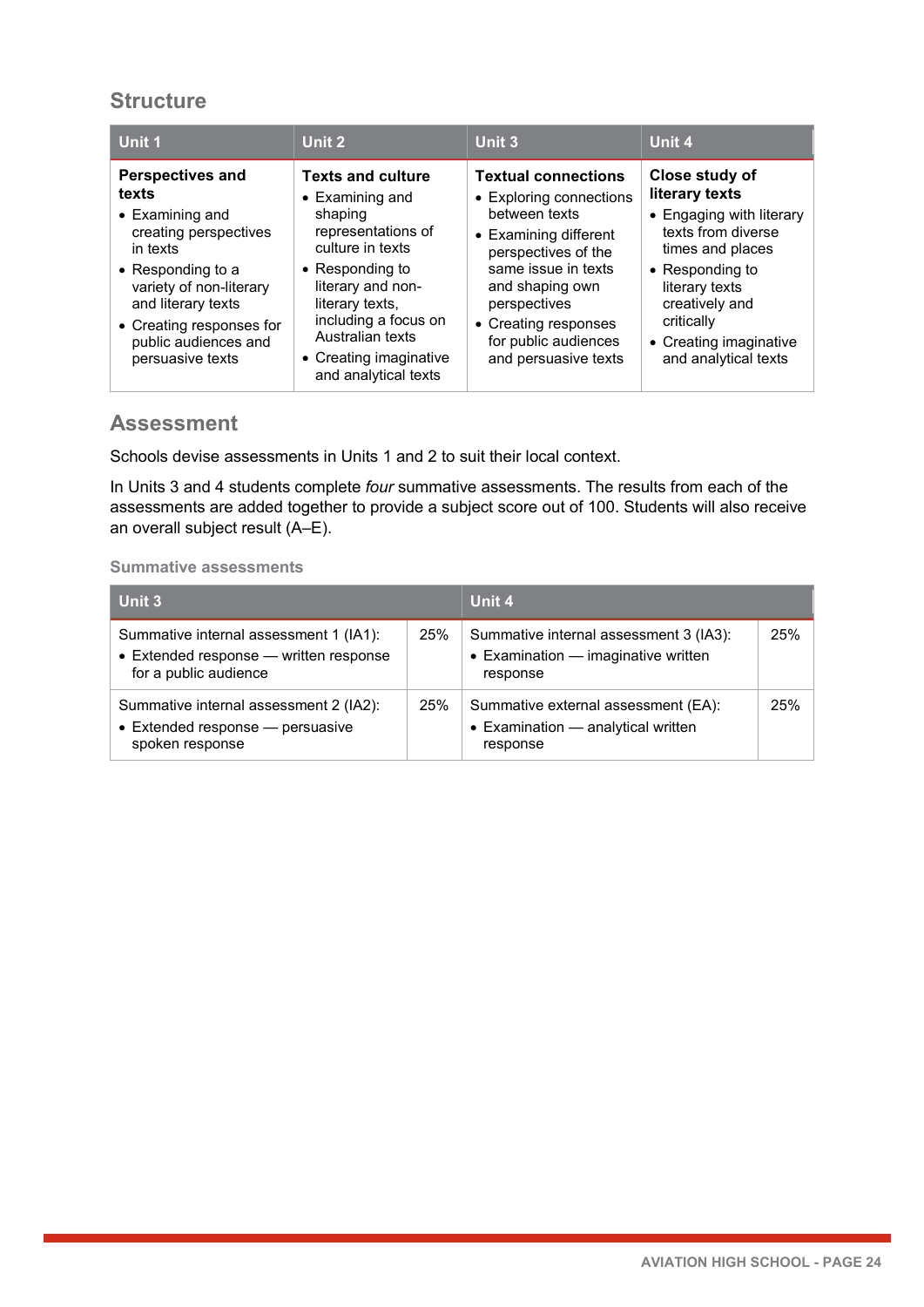# **Sport & Recreation**

**Applied senior subject Applied Applied Applied** 

Sport & Recreation provides students with opportunities to learn in, through and about sport and active recreation activities, examining their role in the lives of individuals and communities.

Students examine the relevance of sport and active recreation in Australian culture, employment growth, health and wellbeing. They consider factors that influence participation in sport and recreation, and how physical skills can enhance participation and performance in sport and recreation activities. Students explore how interpersonal skills support effective interaction with others, and the promotion of safety in sport and recreation activities. They examine technology in sport and recreation activities, and how the sport and recreation industry contributes to individual and community outcomes.

Students are involved in acquiring, applying and evaluating information about and in physical activities and performances, planning and organising activities, investigating solutions to individual and community challenges, and using suitable technologies where relevant. They communicate ideas and information in, about and through sport and recreation activities. They examine the effects of sport and recreation on individuals and communities, investigate the role of sport and recreation in maintaining good health, evaluate strategies to promote health and safety, and investigate personal and interpersonal skills to achieve goals.

#### **Pathways**

A course of study in Sport & Recreation can establish a basis for further education and employment in the fields of fitness, outdoor recreation and education, sports administration, community health and recreation and sport performance.

#### **Objectives**

By the conclusion of the course of study, students should:

- demonstrate physical responses and interpersonal strategies in individual and group situations in sport and recreation activities
- describe concepts and ideas about sport and recreation using terminology and examples
- explain procedures and strategies in, about and through sport and recreation activities for individuals and communities
- apply concepts and adapt procedures, strategies and physical responses in individual and group sport and recreation activities
- manage individual and group sport and recreation activities
- apply strategies in sport and recreation activities to enhance health, wellbeing, and participation for individuals and communities
- use language conventions and textual features to achieve particular purposes
- evaluate individual and group physical responses and interpersonal strategies to improve outcomes in sport and recreation activities
- evaluate the effects of sport and recreation on individuals and communities
- evaluate strategies that seek to enhance health, wellbeing, and participation in sport and recreation activities and provide recommendations
- create communications that convey meaning for particular audiences and purposes.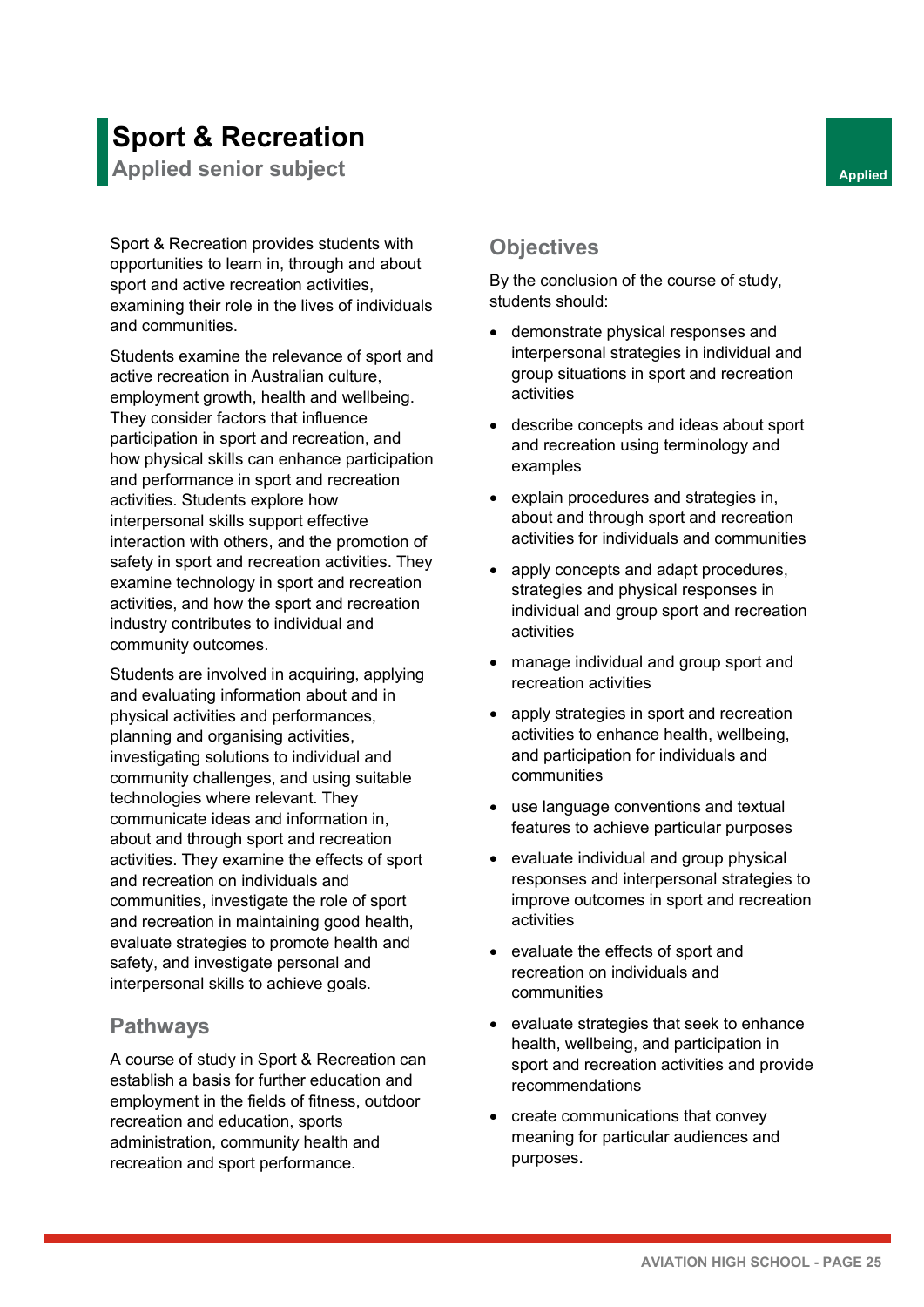#### **Structure**

The Sport & Recreation course is designed around core and elective topics.

| <b>Core topics</b>                                                                                                                                                                                                       | <b>Elective topics</b>                                                                                                                                                            |
|--------------------------------------------------------------------------------------------------------------------------------------------------------------------------------------------------------------------------|-----------------------------------------------------------------------------------------------------------------------------------------------------------------------------------|
| • Sport and recreation in the community<br>• Sport, recreation and healthy living<br>• Health and safety in sport and recreation activities<br>• Personal and interpersonal skills in sport and recreation<br>activities | • Active play and minor games<br>• Challenge and adventure activities<br>• Games and sports<br>• Lifelong physical activities<br>• Rhythmic and expressive movement<br>activities |

#### **Assessment**

For Sport & Recreation, assessment from Units 3 and 4 is used to determine the student's exit result, and consists of *four* instruments, including:

- one project (annotated records of the performance is also required)
- one investigation, extended response or examination.

| <b>Project</b>                                                                                                                                                                                                                          | Investigation                                                                                                                                                        | <b>Extended response</b>                                                                                                                                           | <b>Performance</b>                                                                                                                                                                                                          | <b>Examination</b>                                                                                      |
|-----------------------------------------------------------------------------------------------------------------------------------------------------------------------------------------------------------------------------------------|----------------------------------------------------------------------------------------------------------------------------------------------------------------------|--------------------------------------------------------------------------------------------------------------------------------------------------------------------|-----------------------------------------------------------------------------------------------------------------------------------------------------------------------------------------------------------------------------|---------------------------------------------------------------------------------------------------------|
| A response to<br>a single task,<br>situation and/or<br>scenario.                                                                                                                                                                        | A response that<br>includes locating<br>and using<br>information<br>beyond students'<br>own knowledge<br>and the data they<br>have been given.                       | A technique that<br>assesses the<br>interpretation,<br>analysis/examination<br>and/or evaluation of<br>ideas and information in<br>provided stimulus<br>materials. | A response involves<br>the application of<br>identified skill/s<br>when responding to<br>a task that involves<br>solving a problem,<br>providing a solution,<br>providing instruction<br>or conveying<br>meaning or intent. | A response that<br>answers a<br>number of<br>provided<br>questions,<br>scenarios<br>and/or<br>problems. |
| At least two<br>different<br>components<br>from the<br>following:<br>• written: $500-$<br>900 words<br>• spoken: $2\frac{1}{2}$<br>31/ <sub>2</sub> minutes<br>$\bullet$ multimodal: 3-<br>6 minutes<br>• performance:<br>2–4 minutes.* | Presented in one<br>of the following<br>modes:<br>$\bullet$ written: 600-<br>1000 words<br>$\bullet$ spoken: 3–4<br>minutes<br>$\bullet$ multimodal: 4-7<br>minutes. | Presented in one of the<br>following modes:<br>• written: 600-1000<br>words<br>• spoken:<br>3–4 minutes<br>$\bullet$ multimodal: 4-7<br>minutes.                   | $\bullet$ 2–4 minutes*                                                                                                                                                                                                      | $• 60 - 90$<br>minutes<br>$\bullet$ 50-250 words<br>per item                                            |

\* Evidence must include annotated records that clearly identify the application of standards to performance.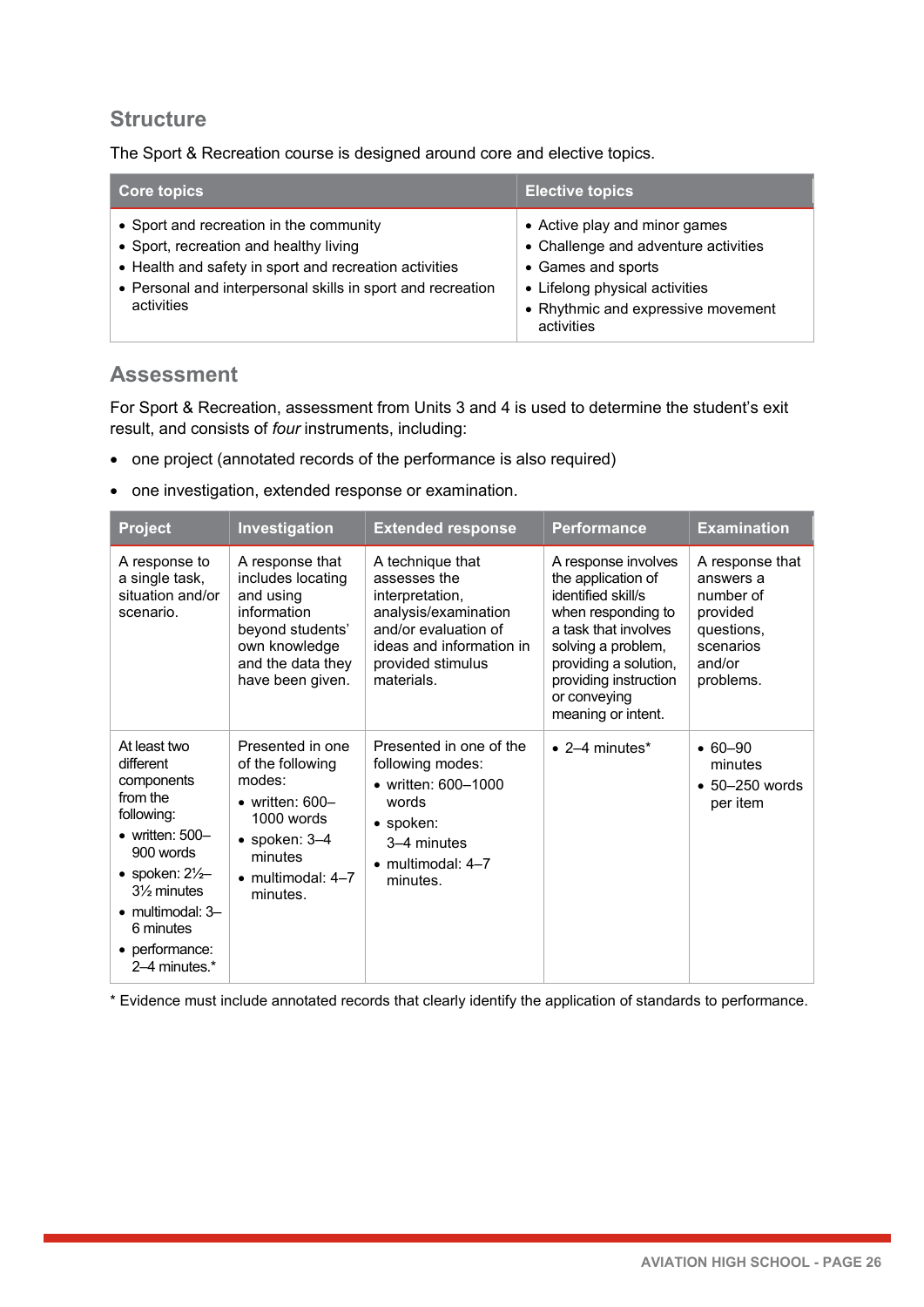# **Health General senior subject General**

Health provides students with a contextualised strengths-based inquiry of the various determinants that create and promote lifelong health, learning and active citizenship. Drawing from the health, behavioural, social and physical sciences, the Health syllabus offers students an action, advocacy and evaluation-oriented curriculum.

Health uses an inquiry approach informed by the critical analysis of health information to investigate sustainable health change at personal, peer, family and community levels.

Students define and understand broad health topics, which they reframe into specific contextualised health issues for further investigation.

Students plan, implement, evaluate and reflect on action strategies that mediate, enable and advocate change through health promotion.

#### **Pathways**

A course of study in Health can establish a basis for further education and employment in the fields of health science, public health, health education, allied health, nursing and medical professions.

#### **Objectives**

By the conclusion of the course of study, students will:

- recognise and describe information about health-related topics and issues
- comprehend and use health approaches and frameworks
- analyse and interpret information about health-related topics and issues
- critique information to distinguish determinants that influence health status
- organise information for particular purposes
- investigate and synthesise information to develop action strategies
- evaluate and reflect on implemented action strategies to justify recommendations that mediate, advocate and enable health promotion
- make decisions about and use modeappropriate features, language and conventions for particular purposes and contexts.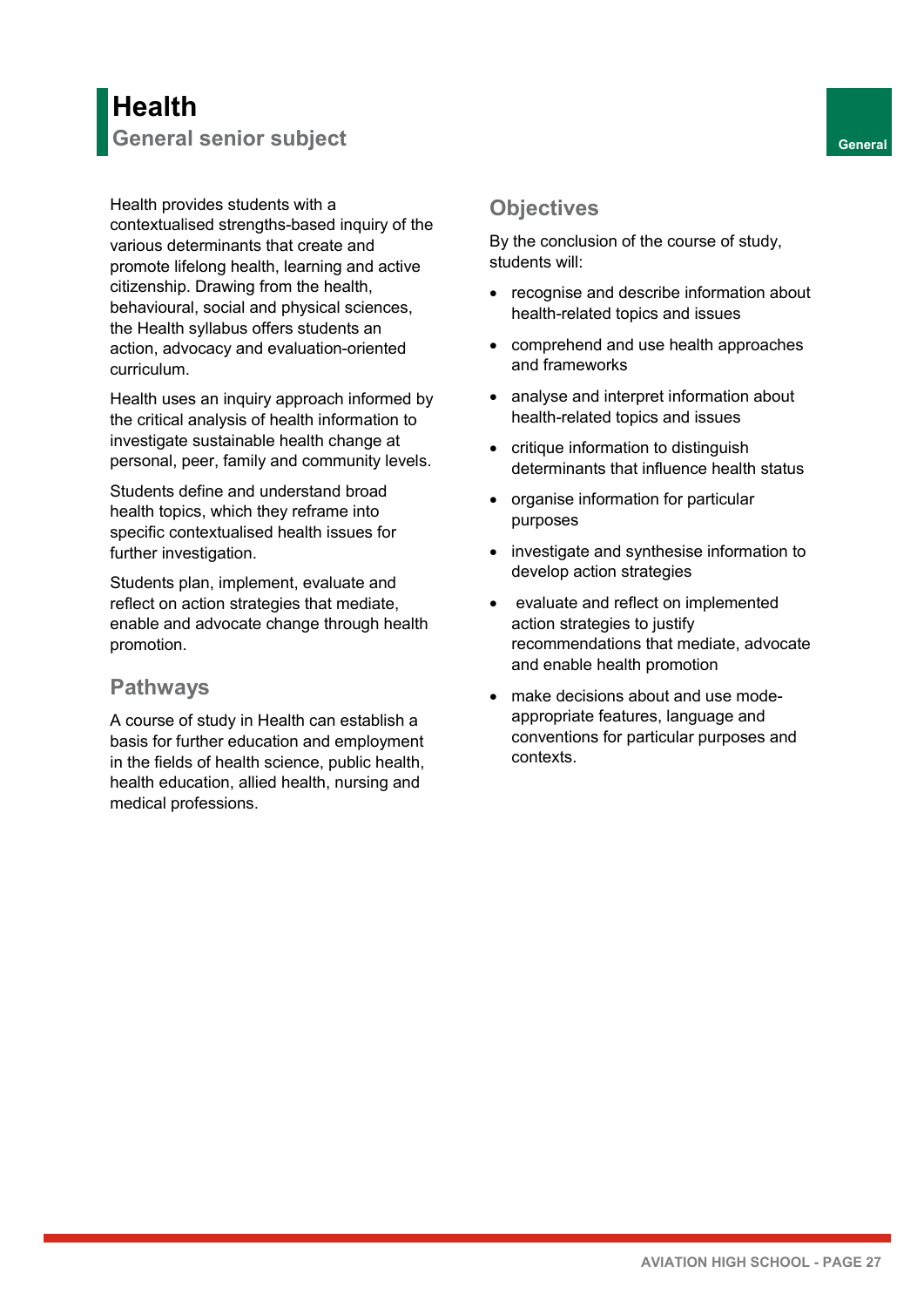#### **Structure**

| Unit 1                                         | Unit 2                                                                                                    | <b>Unit 3</b>                                                                                                                               | Unit 4                                                                    |
|------------------------------------------------|-----------------------------------------------------------------------------------------------------------|---------------------------------------------------------------------------------------------------------------------------------------------|---------------------------------------------------------------------------|
| Resilience as a<br>personal health<br>resource | Peers and family as<br>resources for healthy<br>living<br>• Alcohol (elective)<br>• Body image (elective) | <b>Community as a</b><br>resource for healthy<br>living<br>• Homelessness<br>(elective)<br>• Road safety (elective)<br>• Anxiety (elective) | <b>Respectful</b><br>relationships in the<br>post-schooling<br>transition |

#### **Assessment**

Schools devise assessments in Units 1 and 2 to suit their local context.

In Units 3 and 4 students complete *four* summative assessments. The results from each of the assessments are added together to provide a subject score out of 100. Students will also receive an overall subject result (A–E).

#### **Summative assessments**

| Unit 3                                                                      |     | Unit 4                                                                            |     |
|-----------------------------------------------------------------------------|-----|-----------------------------------------------------------------------------------|-----|
| Summative internal assessment 1 (IA1):<br>• Investigation - action research | 25% | Summative internal assessment 3 (IA3):<br>• Investigation - analytical exposition | 25% |
| Summative internal assessment 2 (IA2):<br>• Examination - extended response | 25% | Summative external assessment (EA):<br>• Examination                              | 25% |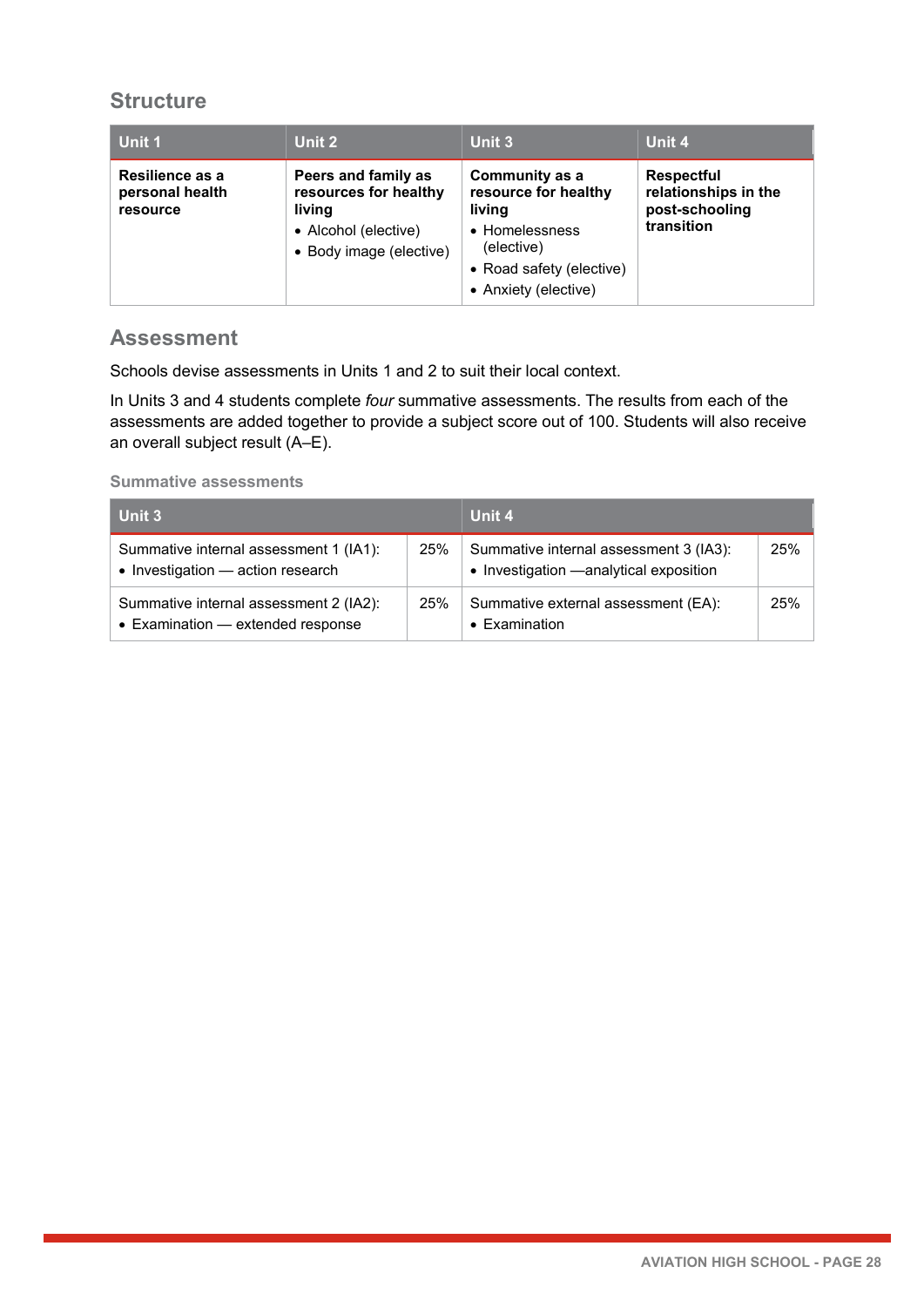# **Physical Education**

**General senior subject General** 

Physical Education provides students with knowledge, understanding and skills to explore and enhance their own and others' health and physical activity in diverse and changing contexts.

Physical Education provides a philosophical and educative framework to promote deep learning in three dimensions: about, through and in physical activity contexts. Students optimise their engagement and performance in physical activity as they develop an understanding and appreciation of the interconnectedness of these dimensions.

Students learn how body and movement concepts and the scientific bases of biophysical, sociocultural and psychological concepts and principles are relevant to their engagement and performance in physical activity. They engage in a range of activities to develop movement sequences and movement strategies.

Students learn experientially through three stages of an inquiry approach to make connections between the scientific bases and the physical activity contexts. They recognise and explain concepts and principles about and through movement, and demonstrate and apply body and movement concepts to movement sequences and movement strategies.

Through their purposeful engagement in physical activities, students gather data to analyse, synthesise and devise strategies to optimise engagement and performance. They engage in reflective decision-making as they evaluate and justify strategies to achieve a particular outcome.

#### **Pathways**

A course of study in Physical Education can establish a basis for further education and employment in the fields of exercise science, biomechanics, the allied health professions, psychology, teaching, sport journalism, sport marketing and management, sport promotion, sport development and coaching.

#### **Objectives**

By the conclusion of the course of study, students will:

- recognise and explain concepts and principles about movement
- demonstrate specialised movement sequences and movement strategies
- apply concepts to specialised movement sequences and movement strategies
- analyse and synthesise data to devise strategies about movement
- evaluate strategies about and in movement
- justify strategies about and in movement
- make decisions about and use language, conventions and mode-appropriate features for particular purposes and contexts.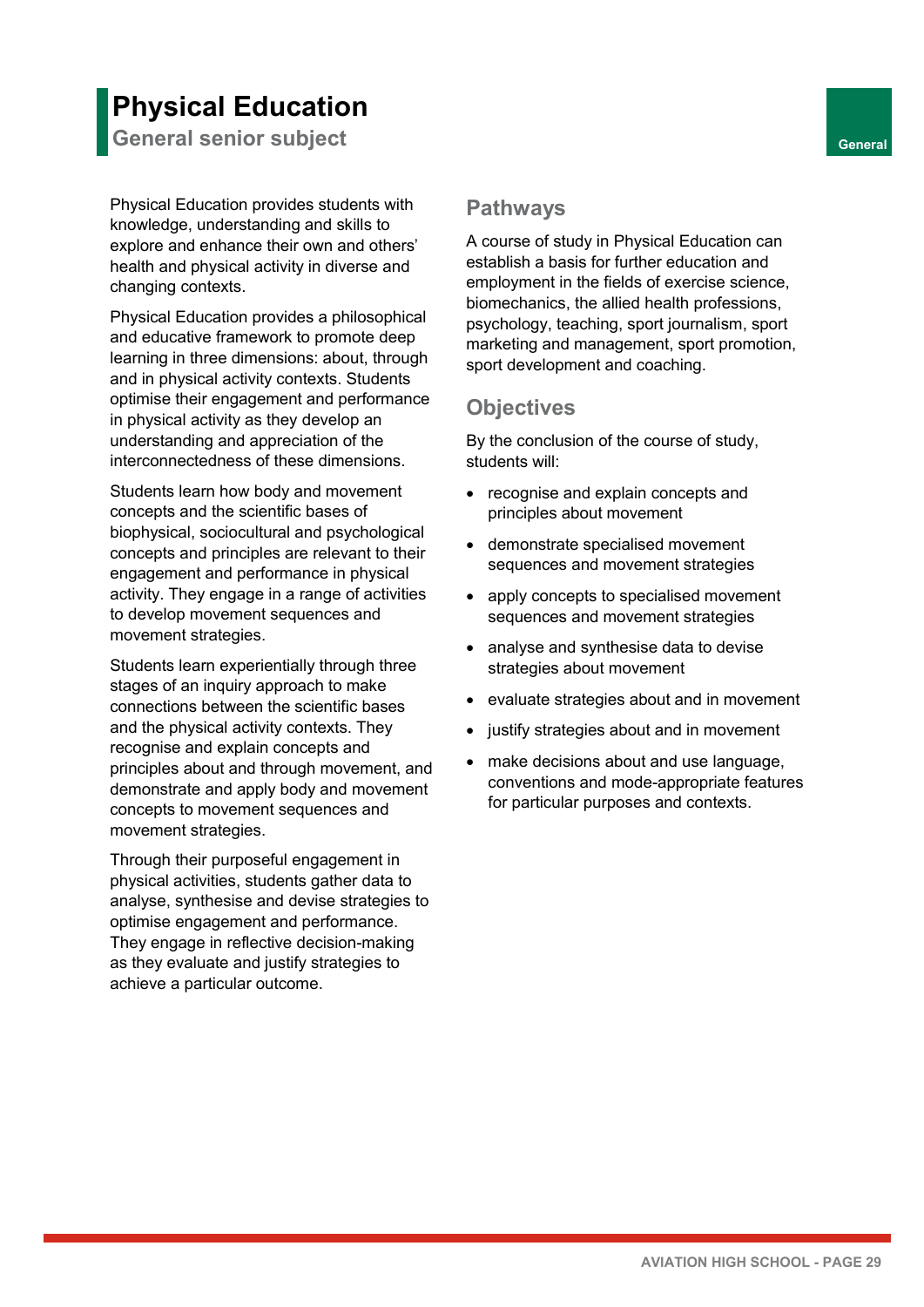#### **Structure**

| Unit 1                                                                                                                                                                                        | Unit 2                                                                                                          | Unit 3                                                                                                                                  | Unit 4                                                                                                                                       |
|-----------------------------------------------------------------------------------------------------------------------------------------------------------------------------------------------|-----------------------------------------------------------------------------------------------------------------|-----------------------------------------------------------------------------------------------------------------------------------------|----------------------------------------------------------------------------------------------------------------------------------------------|
| Motor learning,<br>functional anatomy,<br>biomechanics and                                                                                                                                    | Sport psychology,<br>equity and physical<br>activity                                                            | <b>Tactical awareness,</b><br>ethics and integrity<br>and physical activity                                                             | Energy, fitness and<br>training and physical<br>activity                                                                                     |
| physical activity<br>• Motor learning<br>integrated with a<br>selected physical<br>activity<br>• Functional anatomy<br>and biomechanics<br>integrated with a<br>selected physical<br>activity | • Sport psychology<br>integrated with a<br>selected physical<br>activity<br>• Equity - barriers and<br>enablers | • Tactical awareness<br>integrated with one<br>selected 'Invasion' or<br>'Net and court'<br>physical activity<br>• Ethics and integrity | • Energy, fitness and<br>training integrated<br>with one selected<br>'Invasion', 'Net and<br>court' or<br>'Performance'<br>physical activity |

#### **Assessment**

Schools devise assessments in Units 1 and 2 to suit their local context.

In Units 3 and 4 students complete *four* summative assessments. The results from each of the assessments are added together to provide a subject score out of 100. Students will also receive an overall subject result (A–E).

#### **Summative assessments**

| Unit 3                                                                     |            | Unit 4                                                                      |     |
|----------------------------------------------------------------------------|------------|-----------------------------------------------------------------------------|-----|
| Summative internal assessment 1 (IA1):<br>• Project $-$ folio              | 25%        | Summative internal assessment 3 (IA3):<br>• Project — folio                 | 30% |
| Summative internal assessment 2 (IA2):<br>$\bullet$ Investigation — report | <b>20%</b> | Summative external assessment (EA):<br>• Examination – combination response | 25% |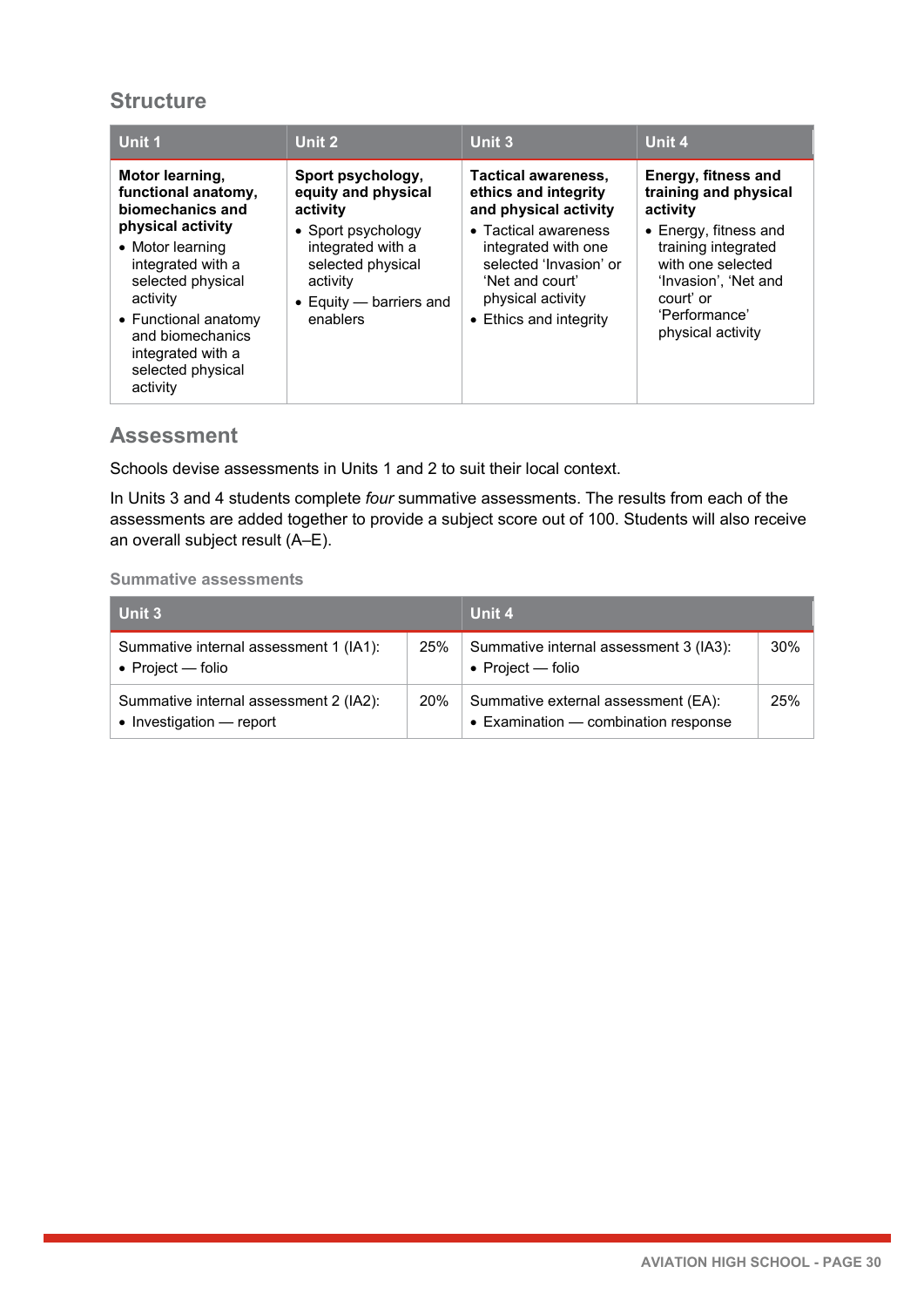# **Business Studies**

**Applied senior subject Applied Applied Applied** 

Business Studies provides opportunities for students to develop practical business knowledge, understanding and skills for use, participation and work in a range of business contexts.

Students develop their business knowledge and understanding through applying business practices and business functions in business contexts, analysing business information and proposing and implementing outcomes and solutions in business contexts.

Students develop effective decision-making skills and learn how to plan, implement and evaluate business outcomes and solutions, resulting in improved economic, consumer and financial literacy.

#### **Pathways**

A course of study in Business Studies can establish a basis for further education and employment in office administration, data entry, retail, sales, reception, small business, finance administration, public relations, property management, events administration and marketing.

#### **Objectives**

By the end of the course of study, students should:

- describe concepts and ideas related to business functions
- explain concepts and ideas related to business functions
- demonstrate processes, procedures and skills related to business functions to complete tasks
- analyse business information related to business functions and contexts
- apply knowledge, understanding and skills related to business functions and contexts
- use language conventions and features to communicate ideas and information
- make and justify decisions for business solutions and outcomes
- plan and organise business solutions and outcomes
- evaluate business decisions, solutions and outcomes.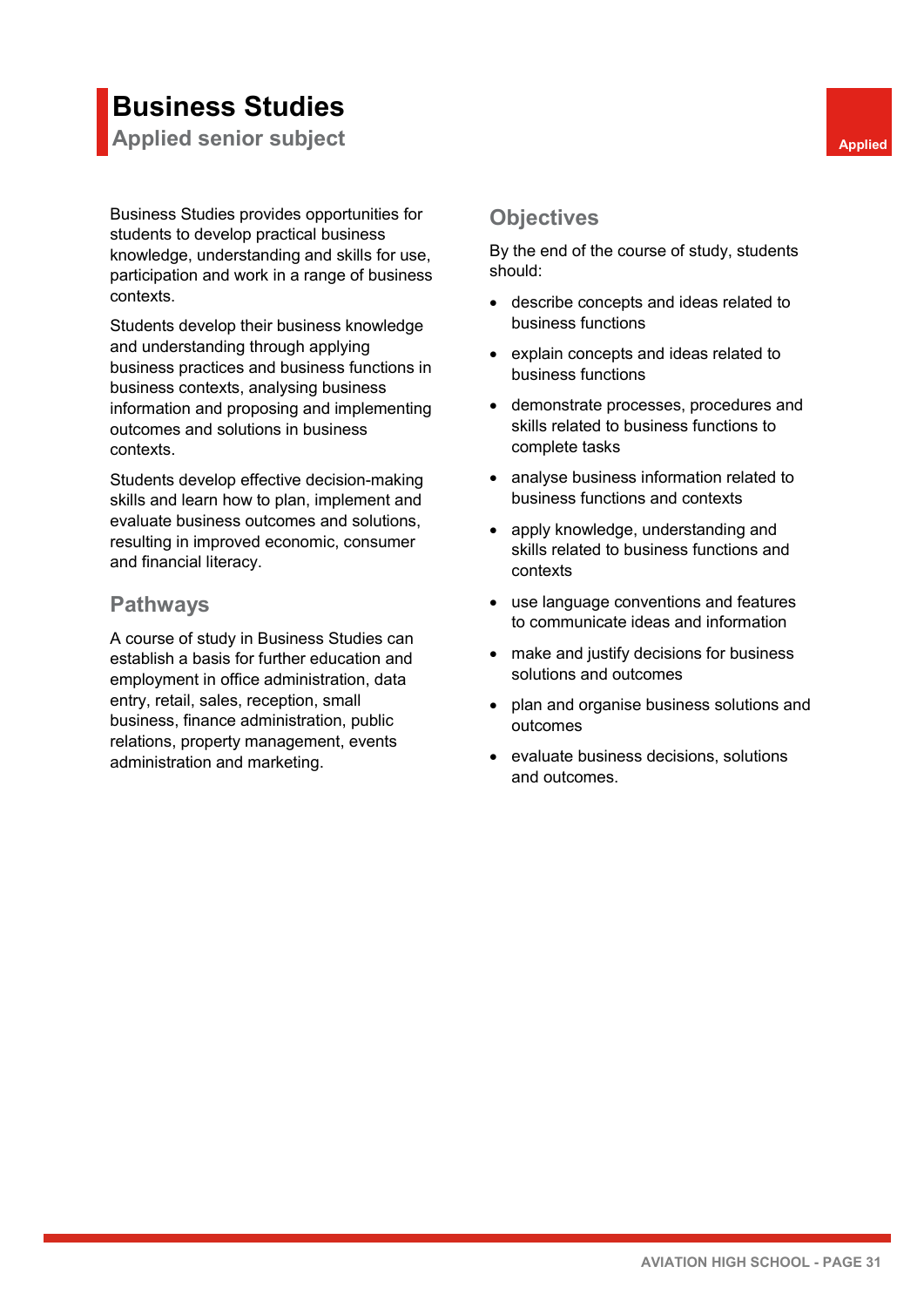#### **Structure**

The Business Studies course is designed around core and elective topics. The elective learning occurs through business contexts.

| <b>Core topics</b>                                                                                                                                                                                                                                                                        | <b>Elective topics</b>                                                                                                                                                             |                                                                                                                                                                                                                   |
|-------------------------------------------------------------------------------------------------------------------------------------------------------------------------------------------------------------------------------------------------------------------------------------------|------------------------------------------------------------------------------------------------------------------------------------------------------------------------------------|-------------------------------------------------------------------------------------------------------------------------------------------------------------------------------------------------------------------|
| • Business practices, consisting of<br>Business fundamentals, Financial<br>literacy, Business communication,<br>and Business technology<br>• Business functions, consisting of<br>Working in administration,<br>Working in finance, Working with<br>customers and Working in<br>marketing | $\bullet$ Entertainment<br>• Events management<br>• Financial services<br>• Health and well-being<br>$\bullet$ Insurance<br>$\bullet$ Legal<br>$\bullet$ Media<br>$\bullet$ Mining | • Not-for-profit<br>$\bullet$ Real estate<br>$\bullet$ Retail<br>$\bullet$ Rural<br>• Sports management<br>• Technical, e.g. manufacturing,<br>construction, engineering<br>$\bullet$ Tourism<br>$\bullet$ Travel |

#### **Assessment**

For Business Studies, assessment from Units 3 and 4 is used to determine the student's exit result, and consists of *four* instruments from at least three different assessment techniques, including:

- at least one project
- no more than two assessment instruments from any one technique.

| <b>Project</b>                                                                                                                                                                                                                                                     | <b>Extended response</b>                                                                                                                                     | <b>Examination</b>                                                                       |
|--------------------------------------------------------------------------------------------------------------------------------------------------------------------------------------------------------------------------------------------------------------------|--------------------------------------------------------------------------------------------------------------------------------------------------------------|------------------------------------------------------------------------------------------|
| A response to a single task,<br>situation and/or scenario.                                                                                                                                                                                                         | A technique that assesses the<br>interpretation,<br>analysis/examination and/or<br>evaluation of ideas and<br>information in provided stimulus<br>materials. | A response that answers a<br>number of provided questions,<br>scenarios and/or problems. |
| At least two different<br>components from the following:<br>• written: $500 - 900$ words<br>• spoken: $2\frac{1}{2}$ –3 $\frac{1}{2}$ minutes<br>$\bullet$ multimodal: 3–6 minutes<br>• performance: continuous class<br>time<br>• product: continuous class time. | Presented in one of the following<br>modes:<br>• written: $600-1000$ words<br>• spoken: 3–4 minutes<br>$\bullet$ multimodal: 4-7 minutes.                    | $\bullet$ 60–90 minutes<br>$\bullet$ 50–250 words per item on the<br>test                |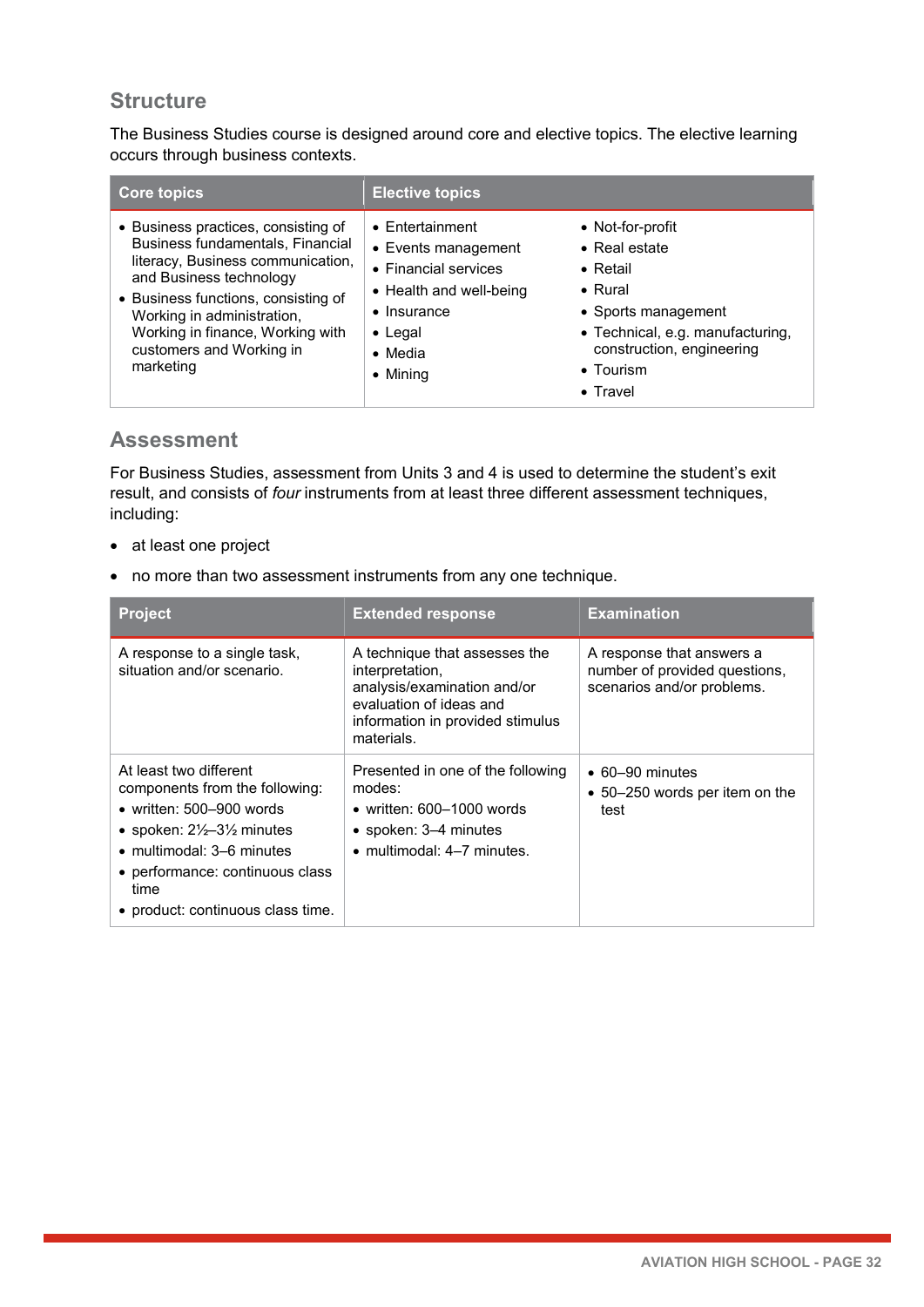# **Social & Community Studies**

**Applied senior subject Applied Applied Applied** 

Social & Community Studies focuses on personal development and social skills which lead to self-reliance, self-management and concern for others. It fosters appreciation of, and respect for, cultural diversity and encourages responsible attitudes and behaviours required for effective participation in the community and for thinking critically, creatively and constructively about their future.

Students develop personal, interpersonal, and citizenship skills, encompassing social skills, communication skills, respect for and interaction with others, building rapport, problem solving and decision making, selfesteem, self-confidence and resilience, workplace skills, learning and study skills.

Students use an inquiry approach in collaborative learning environments to investigate the dynamics of society and the benefits of working with others in the community. They are provided with opportunities to explore and refine personal values and lifestyle choices and to practise, develop and value social, community and workplace participation skills.

#### **Pathways**

A course of study in Social & Community Studies can establish a basis for further education and employment, as it helps students develop the skills and attributes necessary in all workplaces.

#### **Objectives**

By the conclusion of the course of study, students should:

- recognise and describe concepts and ideas related to the development of personal, interpersonal and citizenship skills
- recognise and explain the ways life skills relate to social contexts
- explain issues and viewpoints related to social investigations
- organise information and material related to social contexts and issues
- analyse and compare viewpoints about social contexts and issues
- apply concepts and ideas to make decisions about social investigations
- use language conventions and features to communicate ideas and information, according to purposes
- plan and undertake social investigations
- communicate the outcomes of social investigations, to suit audiences
- appraise inquiry processes and the outcomes of social investigations.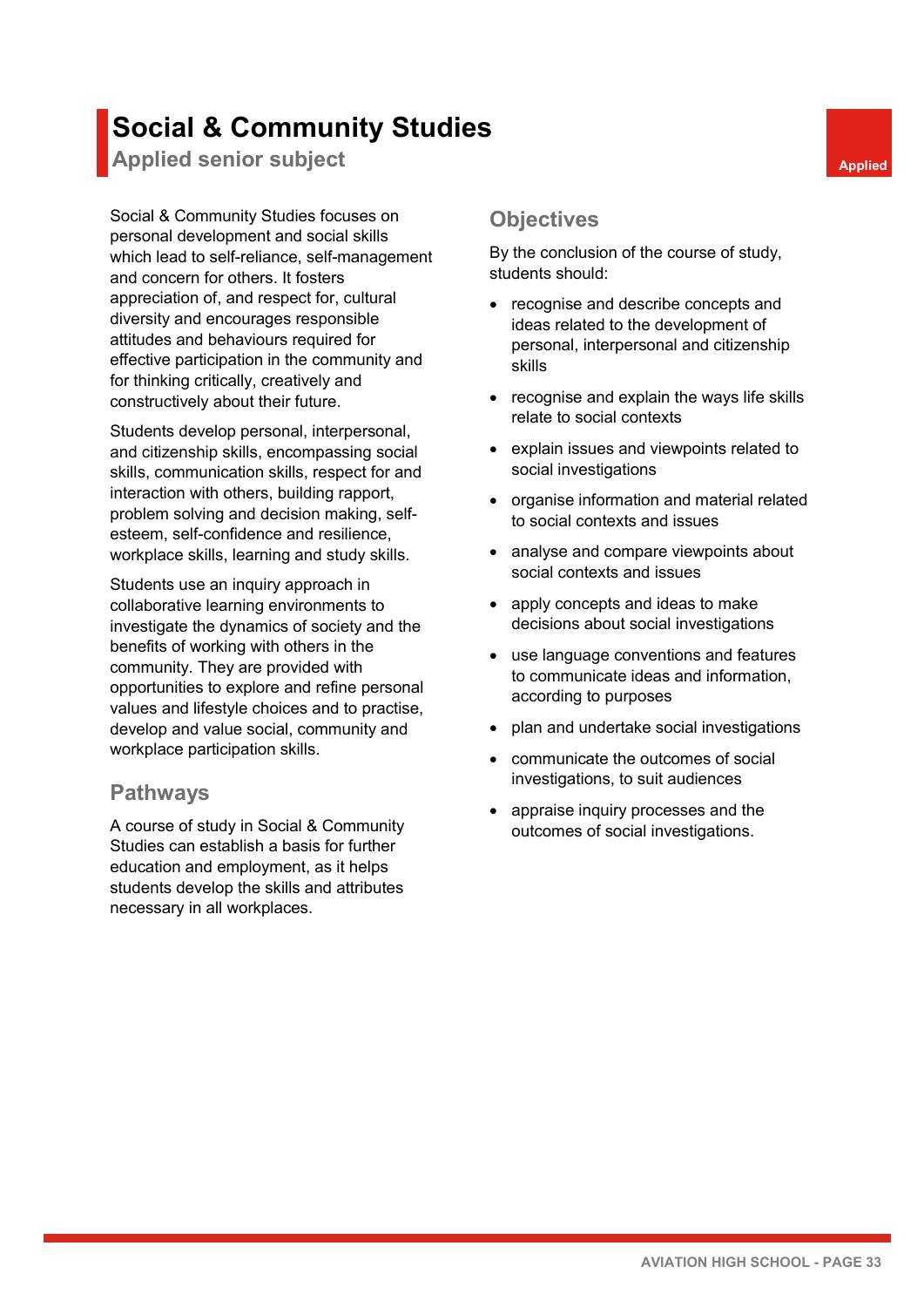The Social & Community Studies course is designed around three core life skills areas which must be covered within every elective topic studied, and be integrated throughout the course.

| <b>Core life skills</b>                                                                                                                                                                                                | <b>Elective topics</b>                                                                                                                                        |                                                                                                                                                  |
|------------------------------------------------------------------------------------------------------------------------------------------------------------------------------------------------------------------------|---------------------------------------------------------------------------------------------------------------------------------------------------------------|--------------------------------------------------------------------------------------------------------------------------------------------------|
| • Personal skills - Growing and<br>developing as an individual<br>• Interpersonal skills - Living<br>with and relating to other<br>people<br>• Citizenship skills - Receiving<br>from and contributing to<br>community | • The Arts and the community<br>• Australia's place in the world<br>• Gender and identity<br>• Health: Food and nutrition<br>• Health: Recreation and leisure | • Into relationships<br>• Legally, it could be you<br>• Money management<br>• Science and technology<br>• Today's society<br>• The world of work |

#### **Assessment**

For Social & Community Studies, assessment from Units 3 and 4 is used to determine the student's exit result, and consists of *four* instruments from at least three different assessment techniques, including:

- one project or investigation
- one examination
- no more than two assessments from each technique.

| <b>Project</b>                                                                                                                                                                                                                                                              | Investigation                                                                                                                                   | <b>Extended response</b>                                                                                                                                           | <b>Examination</b>                                                                             |
|-----------------------------------------------------------------------------------------------------------------------------------------------------------------------------------------------------------------------------------------------------------------------------|-------------------------------------------------------------------------------------------------------------------------------------------------|--------------------------------------------------------------------------------------------------------------------------------------------------------------------|------------------------------------------------------------------------------------------------|
| A response to a single<br>task, situation and/or<br>scenario.                                                                                                                                                                                                               | A response that<br>includes locating and<br>using information<br>beyond students' own<br>knowledge and the<br>data they have been<br>given.     | A technique that<br>assesses the<br>interpretation,<br>analysis/examination<br>and/or evaluation of<br>ideas and information<br>in provided stimulus<br>materials. | A response that<br>answers a number of<br>provided questions,<br>scenarios and/or<br>problems. |
| At least two different<br>components from the<br>following:<br>• written: 500-900<br>words<br>• spoken: $2\frac{1}{2} - 3\frac{1}{2}$<br>minutes<br>$\bullet$ multimodal: 3-6<br>minutes<br>• performance:<br>continuous class time<br>• product: continuous<br>class time. | Presented in one of the<br>following modes:<br>• written: 600-1000<br>words<br>• spoken: 3-4 minutes<br>$\bullet$ multimodal: $4-7$<br>minutes. | Presented in one of the<br>following modes:<br>• written: 600-1000<br>words<br>• spoken: 3–4 minutes<br>$\bullet$ multimodal: $4-7$<br>minutes.                    | $\bullet$ 60-90 minutes<br>$\bullet$ 50-250 words per<br>item on the test                      |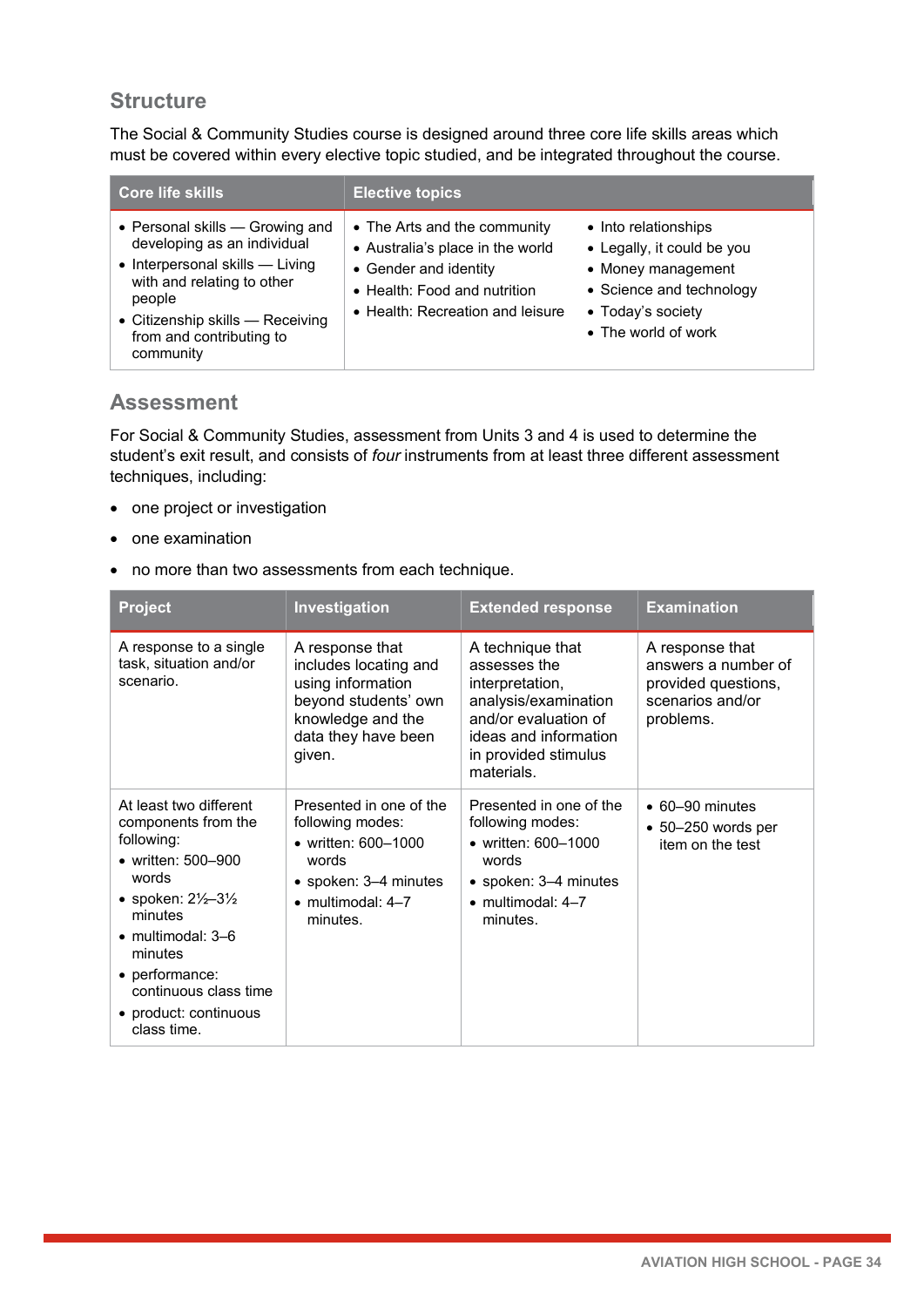## **Tourism Applied senior subject Applied Applied Applied**

Tourism studies enable students to gain an appreciation of the role of the tourism industry and the structure, scope and operation of the related tourism sectors of travel, hospitality and visitor services.

Students examine the socio-cultural, environmental and economic aspects of tourism, as well as tourism opportunities, problems and issues across global, national and local contexts.

Students develop and apply tourism-related knowledge and understanding through learning experiences and assessment in which they plan projects, analyse issues and opportunities, and evaluate concepts and information.

#### **Pathways**

A course of study in Tourism can establish a basis for further education and employment in businesses and industries such as tourist attractions, cruising, gaming, government and industry organisations, meeting and events coordination, caravan parks, marketing, museums and galleries, tour operations, wineries, cultural liaison, tourism and leisure industry development, and transport and travel.

## **Objectives**

- recall terminology associated with tourism and the tourism industry
- describe and explain tourism concepts and information
- identify and explain tourism issues or opportunities
- analyse tourism issues and opportunities
- apply tourism concepts and information from a local, national and global perspective
- communicate meaning and information using language conventions and features relevant to tourism contexts
- generate plans based on consumer and industry needs
- evaluate concepts and information within tourism and the tourism industry
- draw conclusions and make recommendations.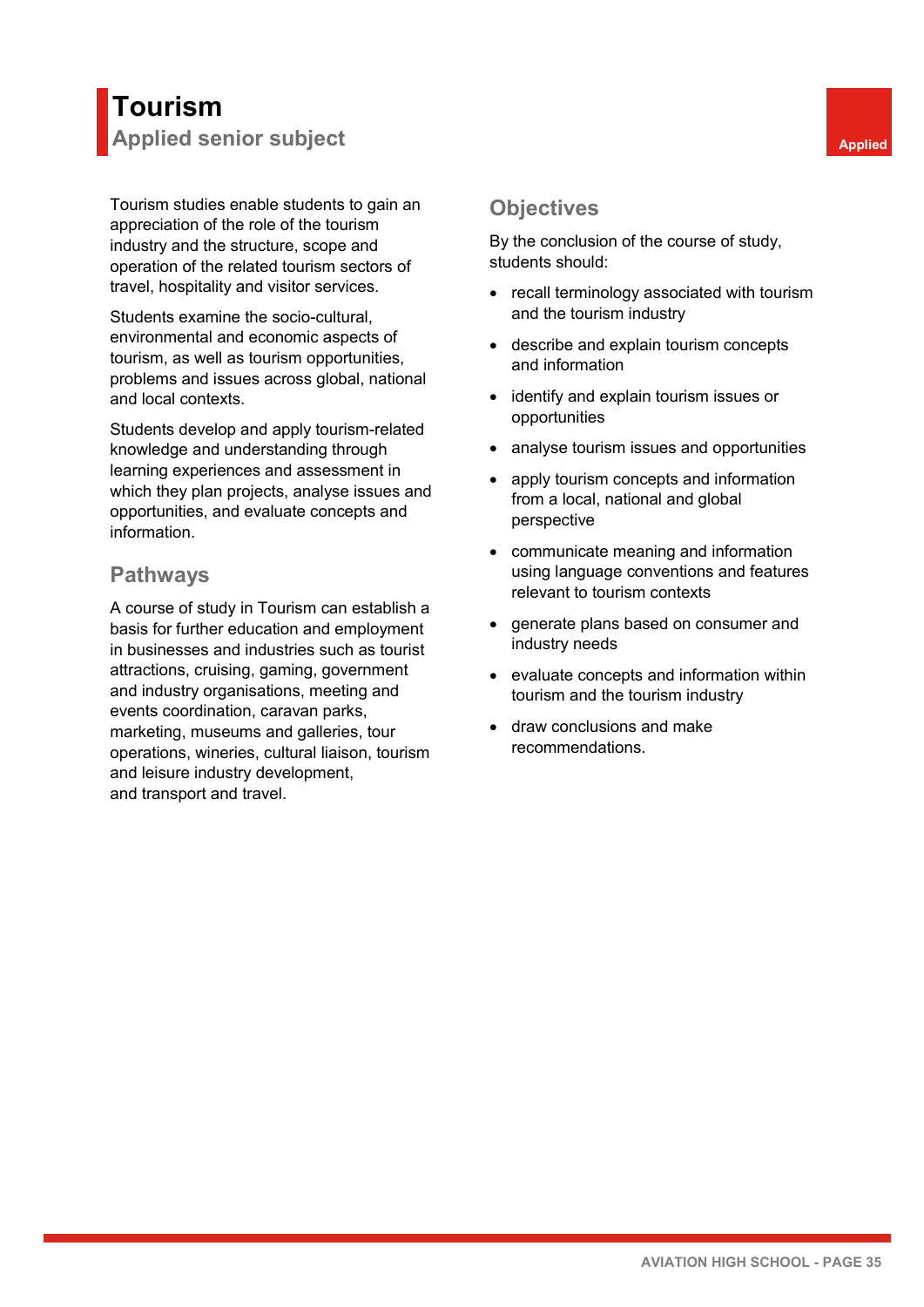The Tourism course is designed around interrelated core topics and electives.

| <b>Core topics</b>                                                           | <b>Elective topics</b>                                                                      |                                                                      |
|------------------------------------------------------------------------------|---------------------------------------------------------------------------------------------|----------------------------------------------------------------------|
| • Tourism as an industry<br>• The travel experience<br>• Sustainable tourism | • Technology and tourism<br>• Forms of tourism<br>• Tourist destinations and<br>attractions | • Tourism marketing<br>• Types of tourism<br>• Tourism client groups |

#### **Assessment**

For Tourism, assessment from Units 3 and 4 is used to determine the student's exit result, and consists of *four* instruments from at least three different assessment techniques, including:

- one project
- one examination
- no more than two assessments from each technique.

| <b>Project</b>                                                                                                                                                                                                                                                                                                                                    | Investigation                                                                                                                                                                                                        | <b>Extended response</b>                                                                                                                                                                                             | <b>Examination</b>                                                                             |
|---------------------------------------------------------------------------------------------------------------------------------------------------------------------------------------------------------------------------------------------------------------------------------------------------------------------------------------------------|----------------------------------------------------------------------------------------------------------------------------------------------------------------------------------------------------------------------|----------------------------------------------------------------------------------------------------------------------------------------------------------------------------------------------------------------------|------------------------------------------------------------------------------------------------|
| A response to a single<br>task, situation and/or<br>scenario.                                                                                                                                                                                                                                                                                     | A response that<br>includes locating and<br>using information<br>beyond students' own<br>knowledge and the<br>data they have been<br>given.                                                                          | A technique that<br>assesses the<br>interpretation,<br>analysis/examination<br>and/or evaluation of<br>ideas and information<br>in provided stimulus<br>materials.                                                   | A response that<br>answers a number of<br>provided questions,<br>scenarios and/or<br>problems. |
| At least two different<br>components from the<br>following:<br>• written: 500-900<br>words<br>• spoken: $2\frac{1}{2} - 3\frac{1}{2}$<br>minutes<br>• multimodal<br>- non-presentation: 8<br>A4 pages max (or<br>equivalent)<br>- presentation: 3-6<br>minutes<br>• performance:<br>continuous class time<br>• product: continuous<br>class time. | Presented in one of the<br>following modes:<br>• written: 600-1000<br>words<br>· spoken: 3-4 minutes<br>• multimodal<br>- non-presentation:<br>10 A4 pages max<br>(or equivalent)<br>- presentation: 4-7<br>minutes. | Presented in one of the<br>following modes:<br>• written: 600-1000<br>words<br>• spoken: 3–4 minutes<br>• multimodal<br>- non-presentation:<br>10 A4 pages max<br>(or equivalent)<br>- presentation: 4-7<br>minutes. | 60-90 minutes<br>$\bullet$<br>50-250 words per<br>$\bullet$<br>item                            |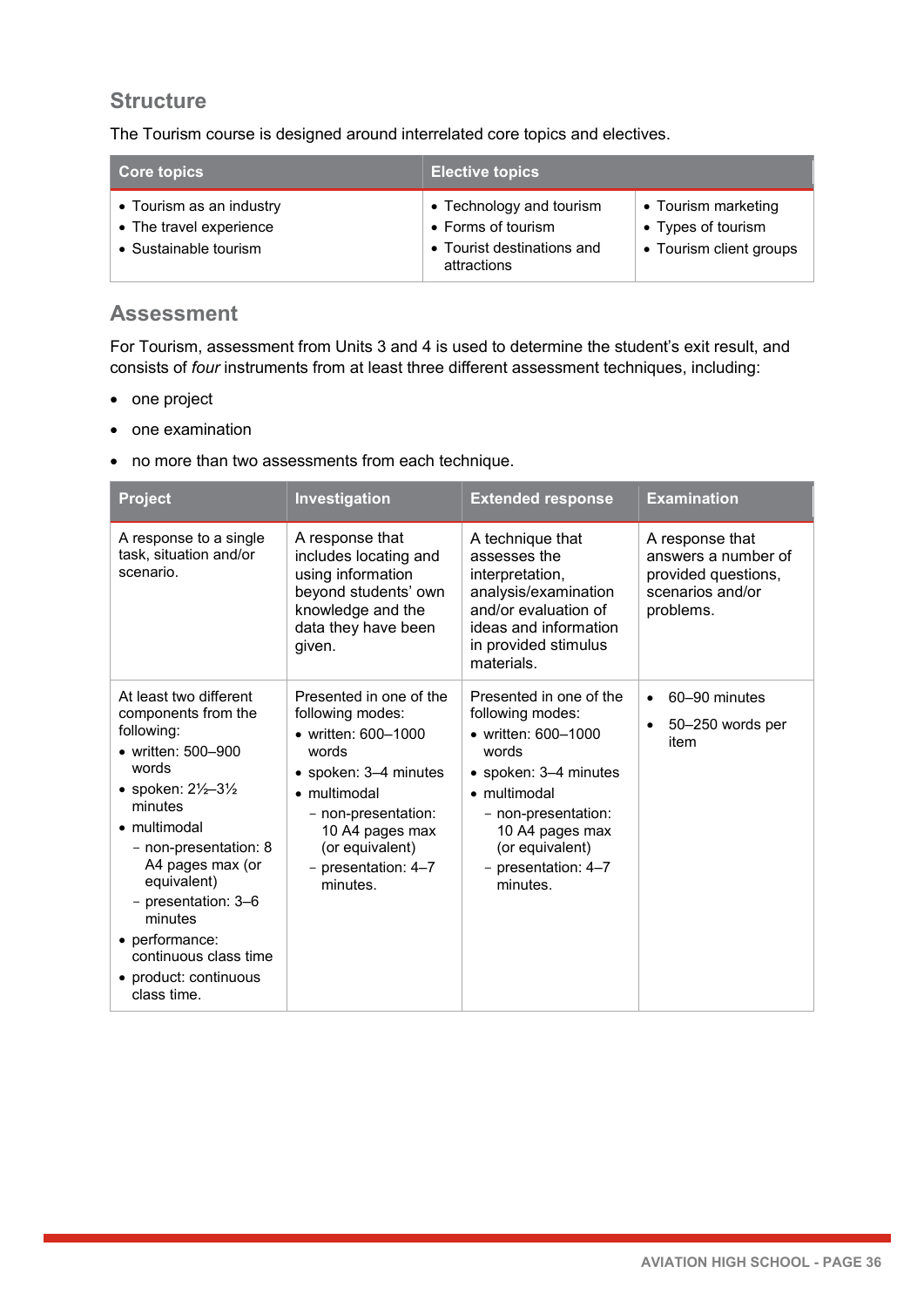# **Accounting**

**General senior subject General** 

Accounting provides opportunities for students to develop an understanding of the essential role accounting plays in the successful performance of any organisation. It involves systematically organising, critically analysing and communicating financial data and information for decisionmaking.

Students learn fundamental accounting concepts in order to understand accrual accounting, managerial and accounting controls, internal and external financial statements, and ratio analysis. They synthesise financial and other information, evaluate accounting practices, solve authentic accounting problems, and make and communicate recommendations.

Students develop numerical, literacy, technical, financial, critical thinking, decisionmaking and problem-solving skills. They develop an understanding of the ethical attitudes and values required to participate effectively and responsibly in a changing business environment.

#### **Pathways**

A course of study in Accounting can establish a basis for further education and employment in the fields of accounting, business, management, banking, finance, law, economics and commerce.

## **Objectives**

- comprehend accounting concepts, principles and processes
- apply accounting principles and processes
- analyse and interpret financial data and information
- evaluate accounting practices to make decisions and propose recommendations
- synthesise and solve accounting problems
- create responses that communicate meaning to suit purpose and audience.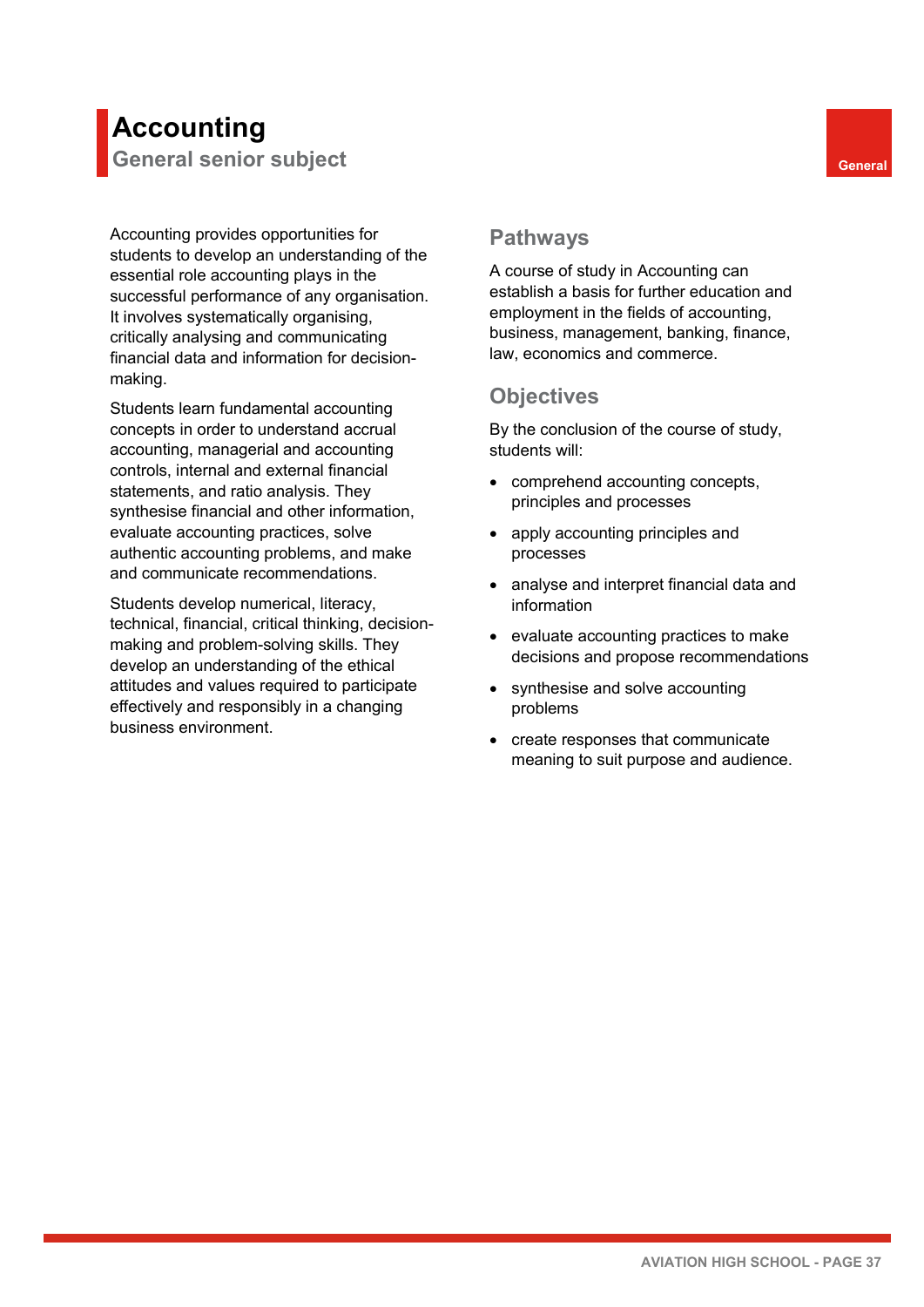| Unit 1                                                                                                                                                                                                     | Unit 2                                                                                                                                       | Unit 3                                                                                                                                                                               | Unit 4                                                                                                                                                                         |
|------------------------------------------------------------------------------------------------------------------------------------------------------------------------------------------------------------|----------------------------------------------------------------------------------------------------------------------------------------------|--------------------------------------------------------------------------------------------------------------------------------------------------------------------------------------|--------------------------------------------------------------------------------------------------------------------------------------------------------------------------------|
| <b>Real world accounting</b><br>• Accounting for a<br>service business -<br>cash, accounts<br>receivable, accounts<br>payable and no GST<br>• End-of-month<br>reporting for a service<br>business - no GST | <b>Management</b><br>effectiveness<br>• Accounting for a<br>trading GST business<br>• End-of-year reporting<br>for a trading GST<br>business | <b>Monitoring a business</b><br>• Managing resources<br>for a trading GST<br>business<br>• Fully classified<br>financial statement<br>reporting for a trading<br><b>GST business</b> | Accounting - the big<br>picture<br>• Cash management<br>• Complete accounting<br>process for a trading<br><b>GST business</b><br>• Performance analysis<br>of a public company |

#### **Assessment**

Schools devise assessments in Units 1 and 2 to suit their local context.

In Units 3 and 4 students complete *four* summative assessments. The results from each of the assessments are added together to provide a subject score out of 100. Students will also receive an overall subject result (A–E).

| Unit 3                                                                         |     | Unit 4                                                                |     |
|--------------------------------------------------------------------------------|-----|-----------------------------------------------------------------------|-----|
| Summative internal assessment 1 (IA1):<br>• Examination - combination response | 25% | Summative internal assessment 3 (IA3):<br>• Project - cash management | 25% |
| Summative internal assessment 2 (IA2):<br>• Examination - combination response | 25% | Summative external assessment (EA):<br>• Examination - short response | 25% |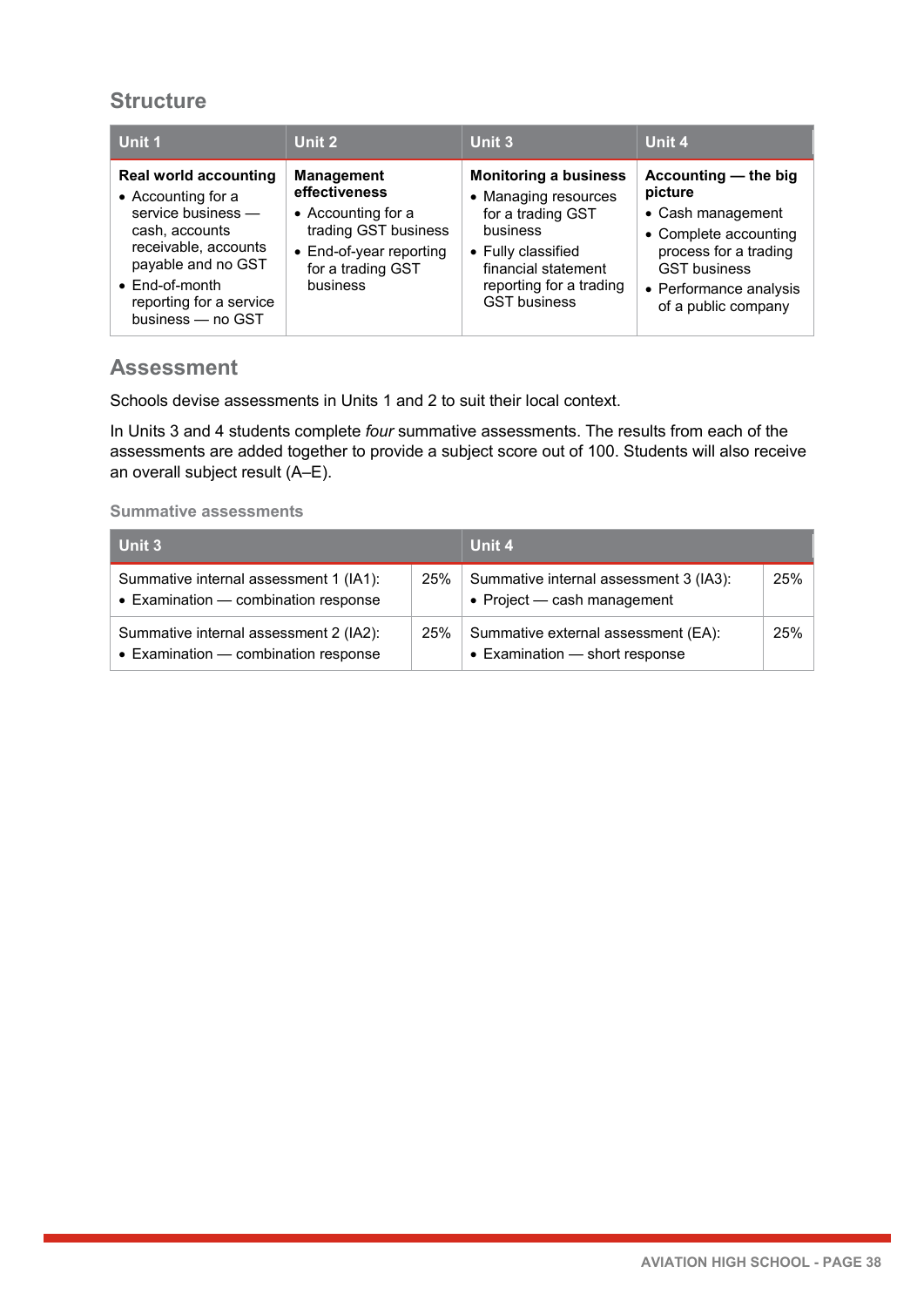## **Business General senior subject General**

Business provides opportunities for students to develop business knowledge and skills to contribute meaningfully to society, the workforce and the marketplace and prepares them as potential employees, employers, leaders, managers and entrepreneurs.

Students investigate the business life cycle, develop skills in examining business data and information and learn business concepts, theories, processes and strategies relevant to leadership, management and entrepreneurship. They investigate the influence of, and implications for, strategic development in the functional areas of finance, human resources, marketing and operations.

Students use a variety of technological, communication and analytical tools to comprehend, analyse, interpret and synthesise business data and information. They engage with the dynamic business world (in both national and global contexts), the changing workforce and emerging digital technologies.

#### **Pathways**

A course of study in Business can establish a basis for further education and employment in the fields of business management, business development, entrepreneurship, business analytics, economics, business law, accounting and finance, international business, marketing, human resources management and business information systems.

#### **Objectives**

- describe business environments and situations
- explain business concepts, strategies and processes
- select and analyse business data and information
- interpret business relationships, patterns and trends to draw conclusions
- evaluate business practices and strategies to make decisions and propose recommendations
- create responses that communicate meaning to suit purpose and audience.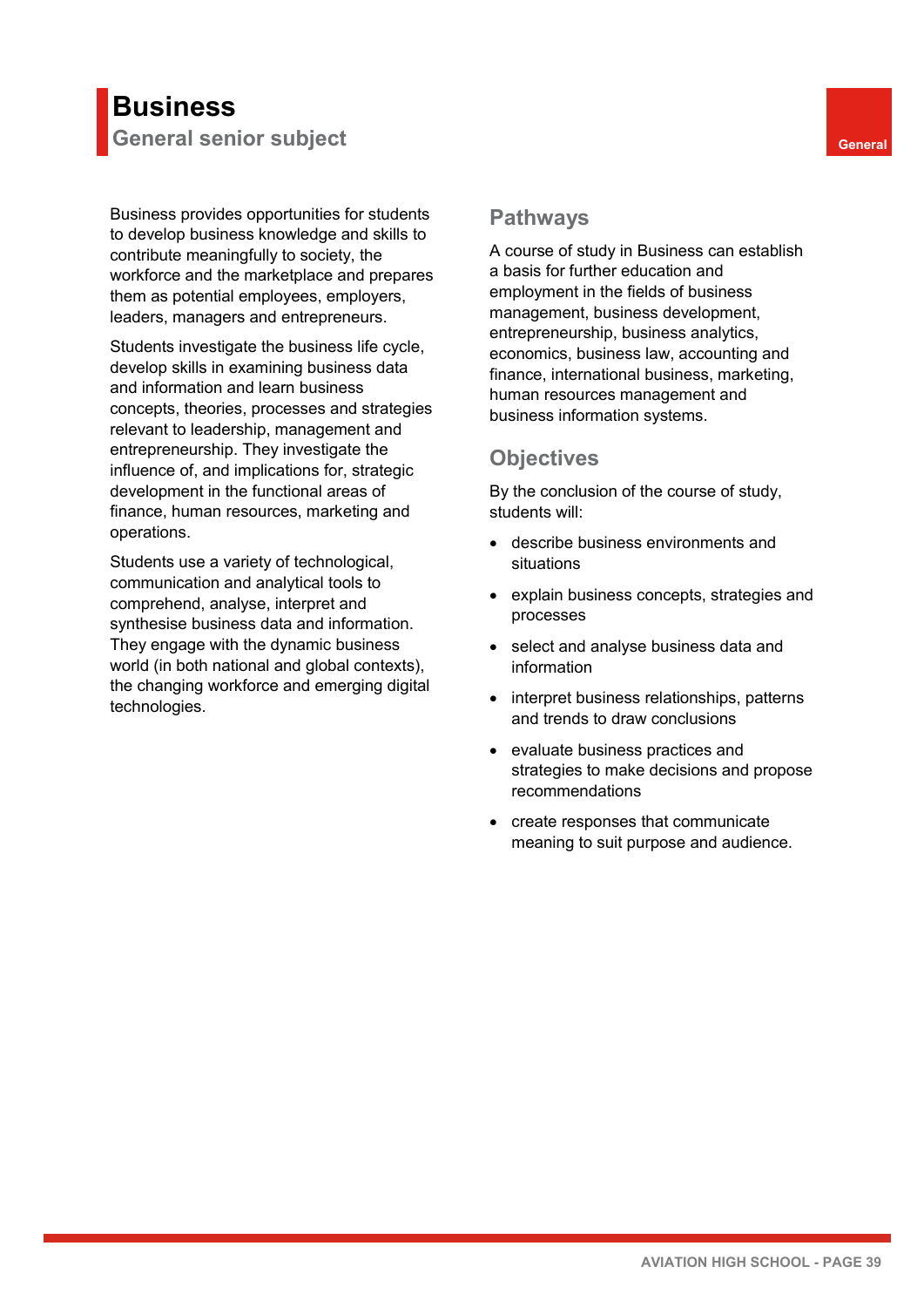| Unit 1                                                                                       | Unit 2                                                                           | Unit 3                                                                                    | Unit 4                                                                                          |
|----------------------------------------------------------------------------------------------|----------------------------------------------------------------------------------|-------------------------------------------------------------------------------------------|-------------------------------------------------------------------------------------------------|
| <b>Business creation</b><br>• Fundamentals of<br>business<br>• Creation of business<br>ideas | <b>Business growth</b><br>• Establishment of a<br>business<br>• Entering markets | <b>Business</b><br>diversification<br>• Competitive markets<br>• Strategic<br>development | <b>Business evolution</b><br>• Repositioning a<br>business<br>• Transformation of a<br>business |

#### **Assessment**

Schools devise assessments in Units 1 and 2 to suit their local context.

In Units 3 and 4 students complete *four* summative assessments. The results from each of the assessments are added together to provide a subject score out of 100. Students will also receive an overall subject result (A–E).

| Unit 3                                                                         |     | Unit 4                                                                             |     |
|--------------------------------------------------------------------------------|-----|------------------------------------------------------------------------------------|-----|
| Summative internal assessment 1 (IA1):<br>• Examination - combination response | 25% | Summative internal assessment 3 (IA3):<br>• Extended response - feasibility report | 25% |
| Summative internal assessment 2 (IA2):<br>• Investigation - business report    | 25% | Summative external assessment (EA):<br>• Examination - combination response        | 25% |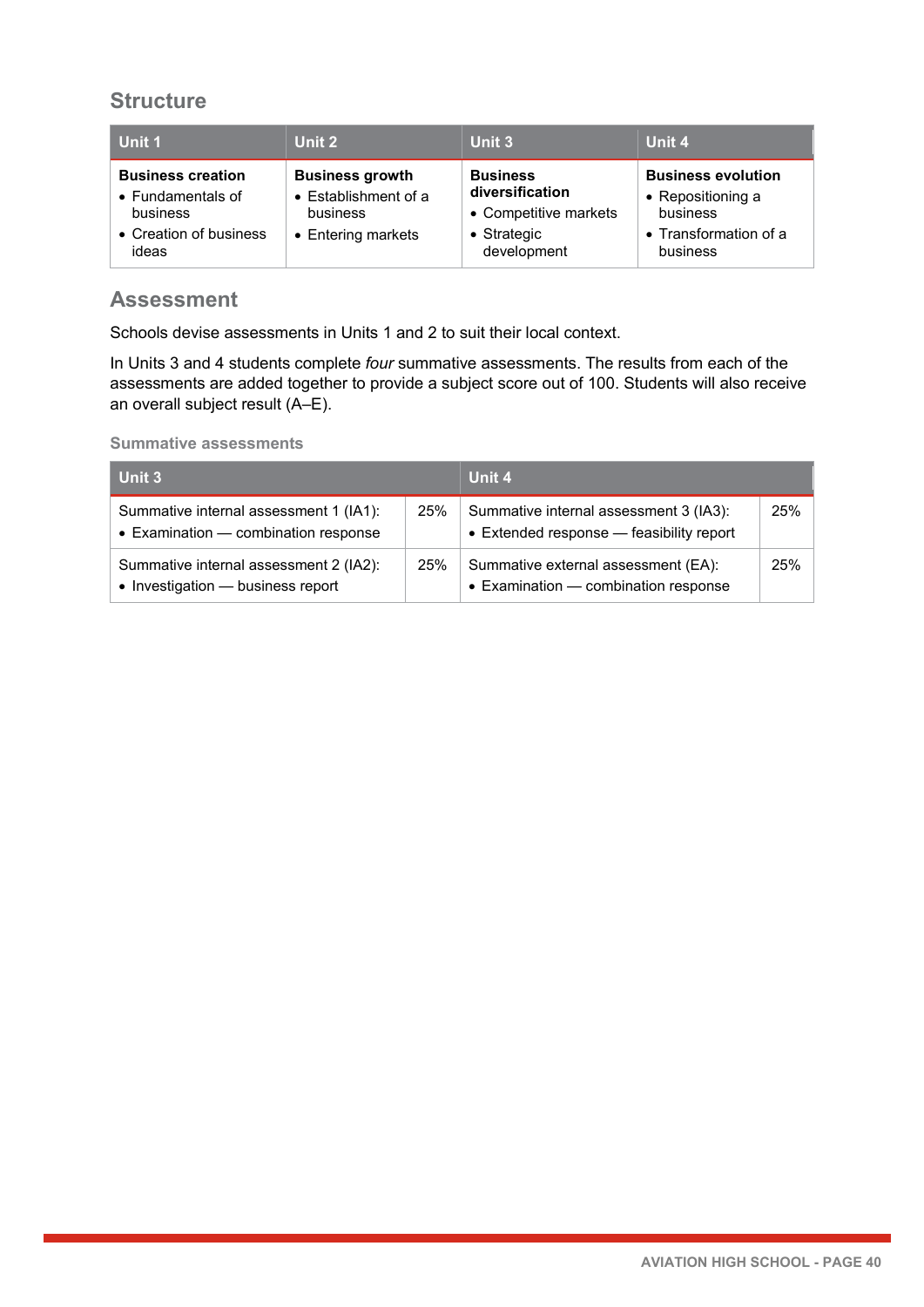# **Geography**

**General senior subject General** 

Geography focuses on the significance of 'place' and 'space' in understanding our world. Students engage in a range of learning experiences that develop their geographical skills and thinking through the exploration of geographical challenges and their effects on people, places and the environment.

Students investigate places in Australia and across the globe to observe and measure spatial, environmental, economic, political, social and cultural factors. They interpret global concerns and challenges including responding to risk in hazard zones, planning sustainable places, managing land cover transformations and planning for population change. They develop an understanding of the complexities involved in sustainable planning and management practices.

Students observe, gather, organise, analyse and present data and information across a range of scales. They engage in real-world applications of geographical skills and thinking, including the collection and representation of data.

#### **Pathways**

A course of study in Geography can establish a basis for further education and employment in the fields of urban and environmental design, planning and management; biological and environmental science; conservation and land management; emergency response and hazard management; oceanography, surveying, global security, economics, business, law, engineering, architecture, information technology, and science.

#### **Objectives**

- explain geographical processes
- comprehend geographic patterns
- analyse geographical data and information
- apply geographical understanding
- synthesise information from the analysis to propose action
- communicate geographical understanding.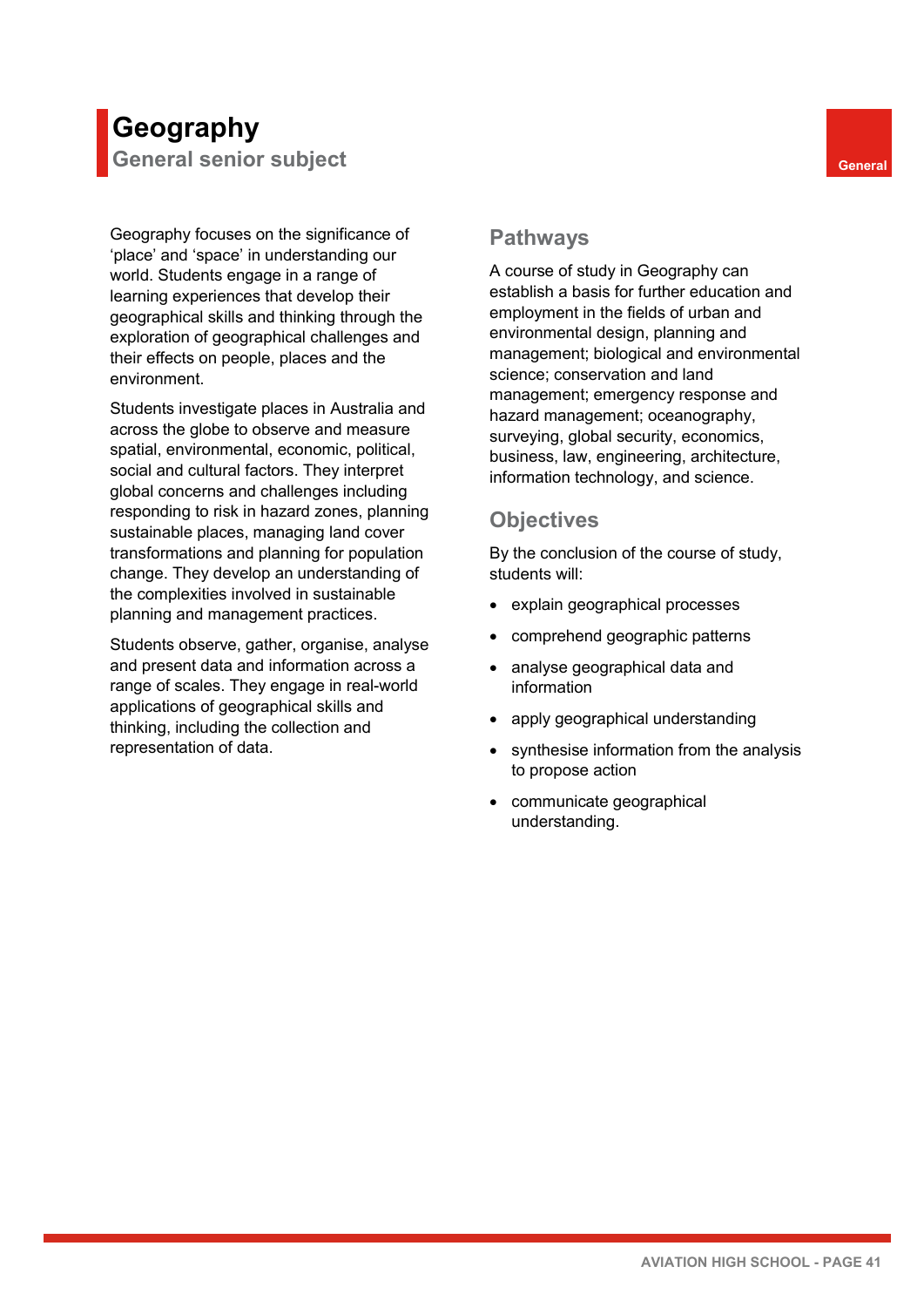| Unit 1                                                                                                                      | Unit 2                                                                                                                                                             | Unit 3                                                                                                                                                                           | Unit 4                                                                                                           |
|-----------------------------------------------------------------------------------------------------------------------------|--------------------------------------------------------------------------------------------------------------------------------------------------------------------|----------------------------------------------------------------------------------------------------------------------------------------------------------------------------------|------------------------------------------------------------------------------------------------------------------|
| <b>Responding to risk</b><br>and vulnerability in<br>hazard zones<br>• Natural hazard zones<br>• Ecological hazard<br>zones | <b>Planning sustainable</b><br>places<br>$\bullet$ Responding to<br>challenges facing a<br>place in Australia<br>• Managing the<br>challenges facing a<br>megacity | <b>Responding to land</b><br>cover<br>transformations<br>$\bullet$ Land cover<br>transformations and<br>climate change<br>• Responding to local<br>land cover<br>transformations | <b>Managing population</b><br>change<br>• Population challenges<br>in Australia<br>• Global population<br>change |

#### **Assessment**

Schools devise assessments in Units 1 and 2 to suit their local context.

In Units 3 and 4 students complete *four* summative assessments. The results from each of the assessments are added together to provide a subject score out of 100. Students will also receive an overall subject result (A–E).

| Unit 3                                                                         |     | Unit 4                                                                      |     |
|--------------------------------------------------------------------------------|-----|-----------------------------------------------------------------------------|-----|
| Summative internal assessment 1 (IA1):<br>• Examination - combination response | 25% | Summative internal assessment 3 (IA3):<br>• Investigation - data report     | 25% |
| Summative internal assessment 2 (IA2):<br>• Investigation - field report       | 25% | Summative external assessment (EA):<br>• Examination – combination response | 25% |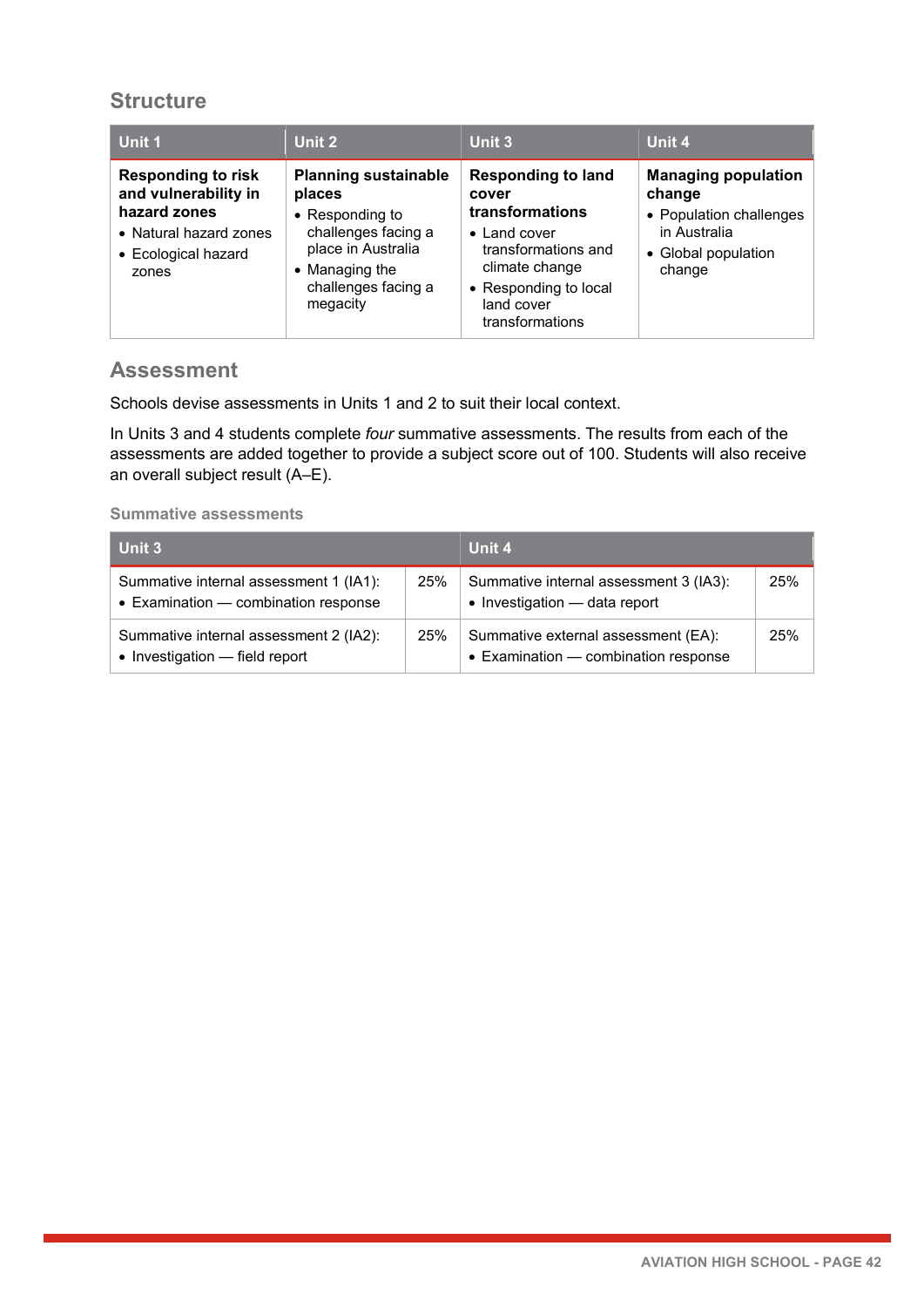## **Legal Studies General senior subject General**

Legal Studies focuses on the interaction between society and the discipline of law and explores the role and development of law in response to current issues. Students study the legal system and how it regulates activities and aims to protect the rights of individuals, while balancing these with obligations and responsibilities.

Students study the foundations of law, the criminal justice process and the civil justice system. They critically examine issues of governance, explore contemporary issues of law reform and change, and consider Australian and international human rights issues.

Students develop skills of inquiry, critical thinking, problem-solving and reasoning to make informed and ethical decisions and recommendations. They identify and describe legal issues, explore information and data, analyse, evaluate to make decisions or propose recommendations, and create responses that convey legal meaning. They question, explore and discuss tensions between changing social values, justice and equitable outcomes.

#### **Pathways**

A course of study in Legal Studies can establish a basis for further education and employment in the fields of law, law enforcement, criminology, justice studies and politics. The knowledge, skills and attitudes students gain are transferable to all discipline areas and post-schooling tertiary pathways. The research and analytical skills this course develops are universally valued in business, health, science and engineering industries.

### **Objectives**

- comprehend legal concepts, principles and processes
- select legal information from sources
- analyse legal issues
- evaluate legal situations
- create responses that communicate meaning.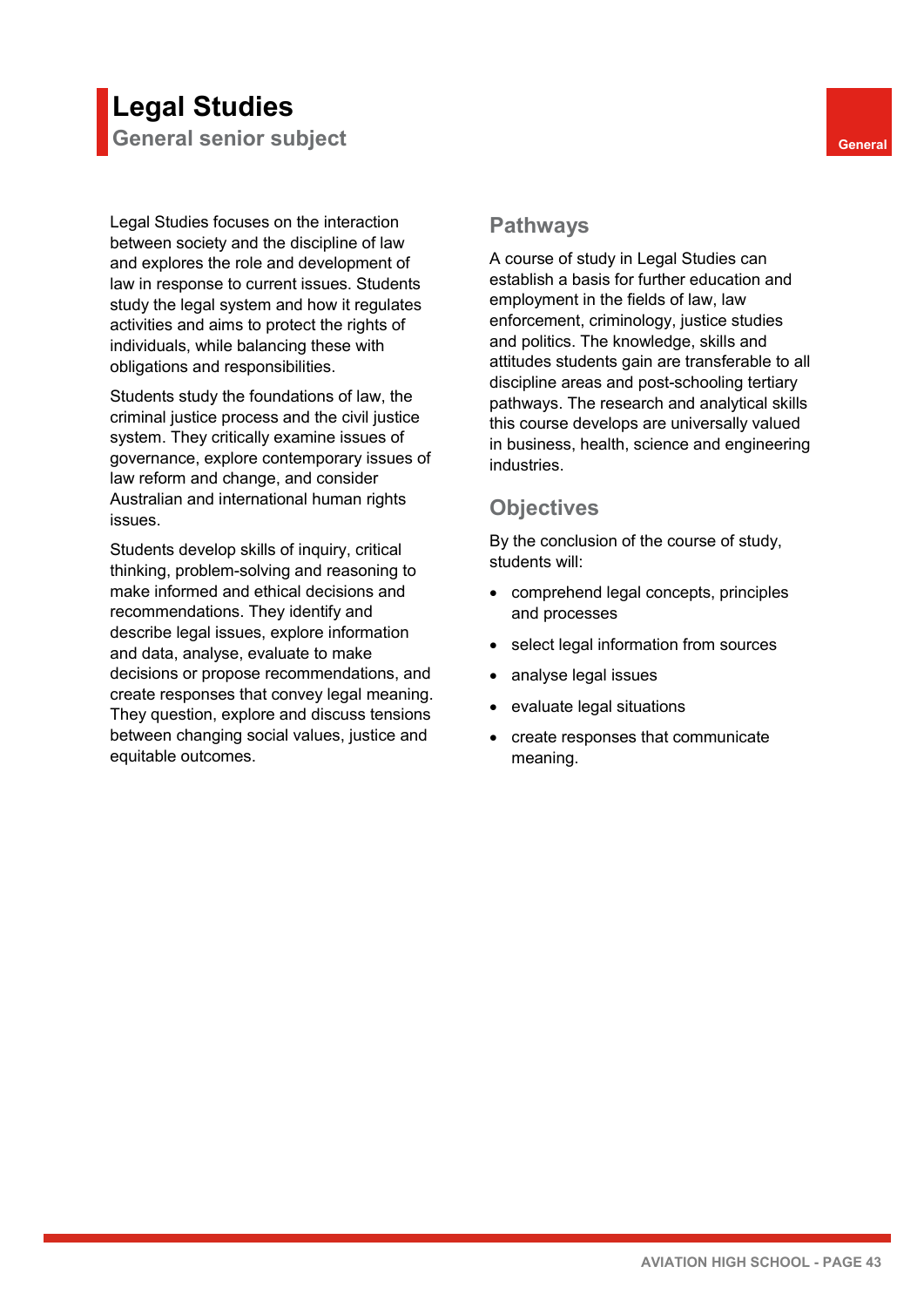| Unit 1                                                                                                                   | Unit 2                                                                                          | Unit 3                                                                   | Unit 4                                                                                                    |
|--------------------------------------------------------------------------------------------------------------------------|-------------------------------------------------------------------------------------------------|--------------------------------------------------------------------------|-----------------------------------------------------------------------------------------------------------|
| <b>Beyond reasonable</b><br>doubt                                                                                        | <b>Balance of</b><br>probabilities                                                              | Law, governance and<br>change                                            | Human rights in legal<br>contexts                                                                         |
| • Legal foundations<br>• Criminal investigation<br>process<br>• Criminal trial process<br>• Punishment and<br>sentencing | • Civil law foundations<br>• Contractual<br>obligations<br>• Negligence and the<br>duty of care | • Governance in<br>Australia<br>• Law reform within a<br>dynamic society | • Human rights<br>• The effectiveness of<br>international law<br>• Human rights in<br>Australian contexts |

#### **Assessment**

Schools devise assessments in Units 1 and 2 to suit their local context.

In Units 3 and 4 students complete *four* summative assessments. The results from each of the assessments are added together to provide a subject score out of 100. Students will also receive an overall subject result (A–E).

| Unit 3                                                                         |     | Unit 4                                                                          |     |
|--------------------------------------------------------------------------------|-----|---------------------------------------------------------------------------------|-----|
| Summative internal assessment 1 (IA1):<br>• Examination - combination response | 25% | Summative internal assessment 3 (IA3):<br>• Investigation - argumentative essay | 25% |
| Summative internal assessment 2 (IA2):<br>• Investigation - inquiry report     | 25% | Summative external assessment (EA):<br>• Examination - combination response     | 25% |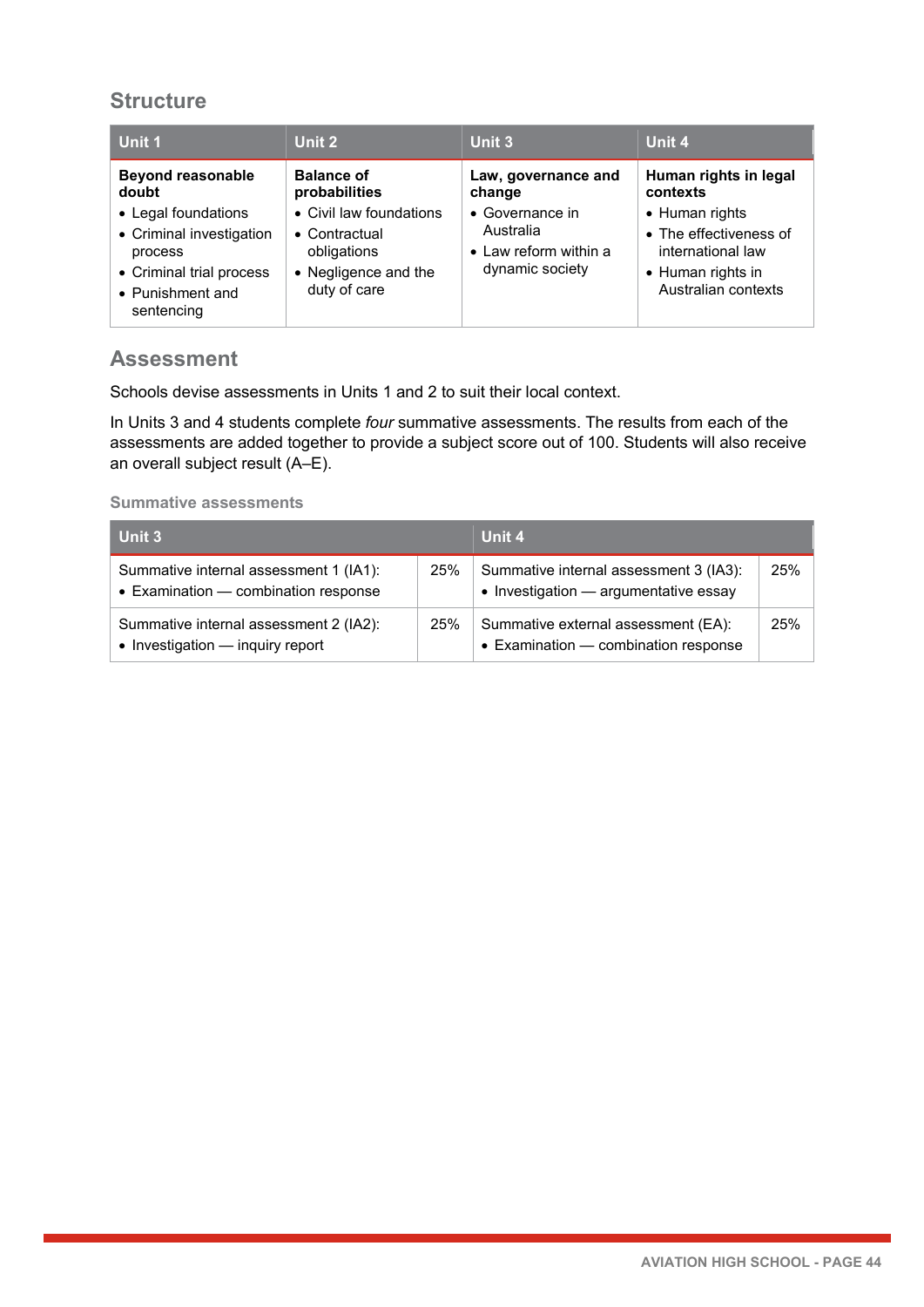# **Modern History**

**General senior subject General** 

Modern History provides opportunities for students to gain historical knowledge and understanding about some of the main forces that have contributed to the development of the Modern World and to think historically and form a historical consciousness in relation to these same forces.

Modern History enables students to empathise with others and make meaningful connections between the past, present and possible futures.

Students learn that the past is contestable and tentative. Through inquiry into ideas, movements, national experiences and international experiences they discover how the past consists of various perspectives and interpretations.

Students gain a range of transferable skills that will help them become empathetic and critically-literate citizens who are equipped to embrace a multicultural, pluralistic, inclusive, democratic, compassionate and sustainable future.

#### **Pathways**

A course of study in Modern History can establish a basis for further education and employment in the fields of history, education, psychology, sociology, law, business, economics, politics, journalism, the media, writing, academia and strategic analysis.

## **Objectives**

By the conclusion of the course of study, students will:

- comprehend terms, concepts and issues
- devise historical questions and conduct research
- analyse evidence from historical sources to show understanding
- synthesise evidence from historical sources to form a historical argument
- evaluate evidence from historical sources to make judgments
- create responses that communicate meaning to suit purpose.

| Unit 1                                                                                                                           | Unit 2                                                                                                                                               | Unit 3                                                                                                                                                                                | Unit 4                                                                                                                                                                       |
|----------------------------------------------------------------------------------------------------------------------------------|------------------------------------------------------------------------------------------------------------------------------------------------------|---------------------------------------------------------------------------------------------------------------------------------------------------------------------------------------|------------------------------------------------------------------------------------------------------------------------------------------------------------------------------|
| Ideas in the modern<br>world<br>• Australian Frontier<br>Wars,<br>1788-1930s<br>$\bullet$ Age of<br>Enlightenment,<br>1750s-1789 | Movements in the<br>modern world<br>• Australian<br>Indigenous rights<br>movement since<br>1967<br>• Independence<br>movement in India,<br>1857-1947 | <b>National experiences</b><br>in the modern world<br>• Australia, 1914-1949<br>• England, 1756-1837<br>• France, 1799-1815<br>• New Zealand, $1841-$<br>1934<br>• Germany, 1914–1945 | <b>International</b><br>experiences in the<br>modern world<br>• Australian engagement<br>with Asia since 1945<br>• Search for collective<br>peace and security since<br>1815 |
| • Industrial Revolution.<br>1760s-1890s<br>$\bullet$ American<br>Revolution,<br>1763-1783<br>• French Revolution,<br>1789-1799   | • Workers' movement<br>since the 1860s<br>• Women's movement<br>since 1893<br>• May Fourth<br>Movement in China,<br>1919                             | • United States of<br>America, 1917-1945<br>• Soviet Union,<br>1920s-1945<br>• Japan, 1931–1967<br>• China, 1931-1976                                                                 | • Trade and commerce<br>between nations since<br>1833<br>• Mass migrations since<br>1848<br>• Information Age since<br>1936                                                  |

#### **Structure**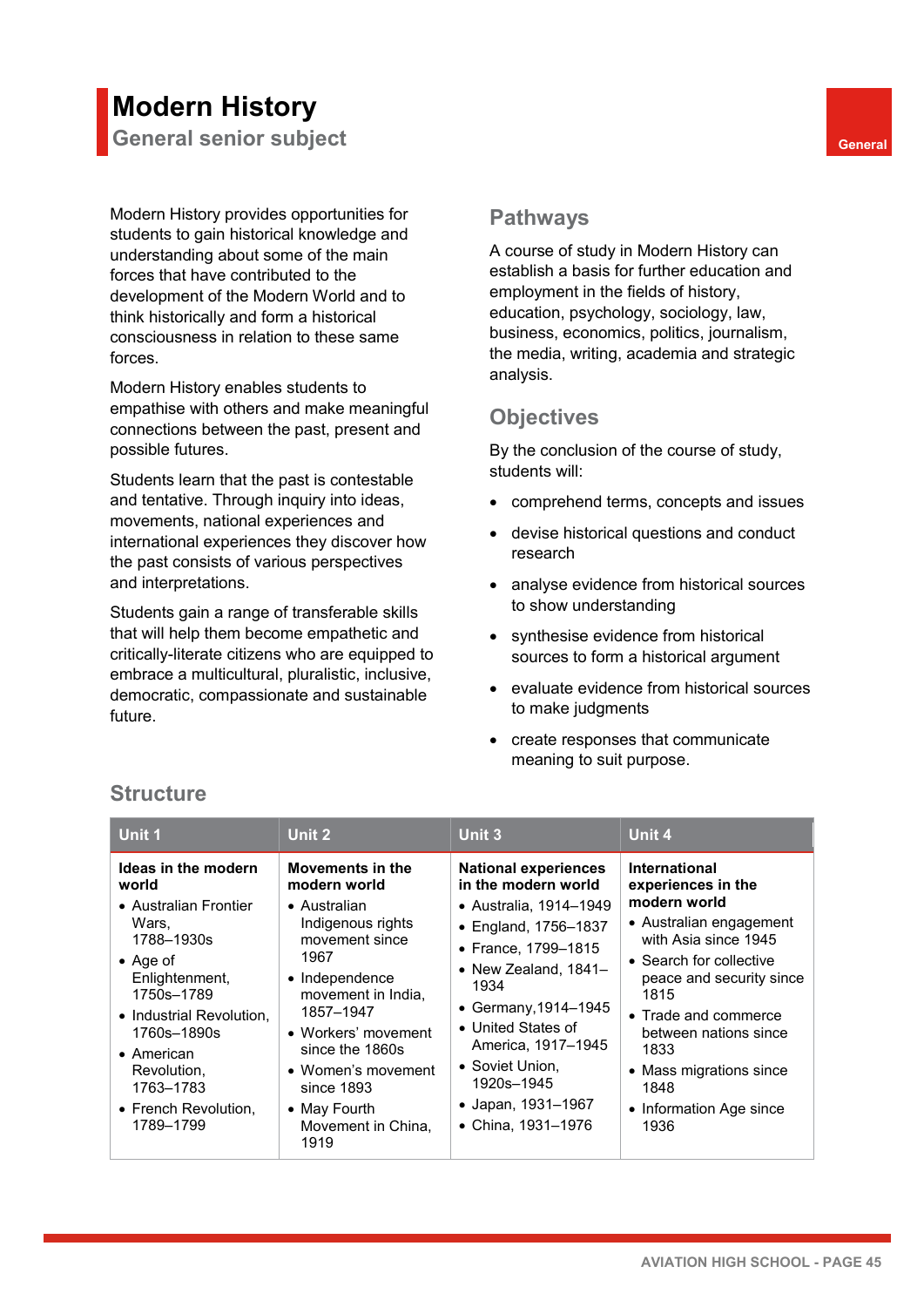| <b>Unit 1</b>                                                                                                                                                                                                         | Unit $2$                                                                                                                                                                                                                                                                                                                                                                                                | <b>Unit 3</b>                                                           | Unit 4                                                                                                                                                                                                                                                                              |
|-----------------------------------------------------------------------------------------------------------------------------------------------------------------------------------------------------------------------|---------------------------------------------------------------------------------------------------------------------------------------------------------------------------------------------------------------------------------------------------------------------------------------------------------------------------------------------------------------------------------------------------------|-------------------------------------------------------------------------|-------------------------------------------------------------------------------------------------------------------------------------------------------------------------------------------------------------------------------------------------------------------------------------|
| • Age of Imperialism,<br>1848-1914<br>• Meiji Restoration,<br>1868-1912                                                                                                                                               | • Independence<br>movement in Algeria,<br>1945-1962                                                                                                                                                                                                                                                                                                                                                     | · Indonesia, 1942-<br>1975<br>• India, 1947-1974<br>• Israel, 1948-1993 | • Genocides and ethnic<br>cleansings since the<br>1930s<br>• Nuclear Age since 1945<br>• Cold War, 1945–1991                                                                                                                                                                        |
| • Boxer Rebellion,<br>1900-1901<br>• Russian Revolution,<br>1905-1920s<br>• Xinhai Revolution,<br>1911-1912<br>• Iranian Revolution,<br>1977-1979<br>• Arab Spring since<br>2010<br>• Alternative topic for<br>Unit 1 | • Independence<br>movement in<br>Vietnam, 1945-1975<br>• Anti-apartheid<br>movement in South<br>Africa, 1948-1991<br>$\bullet$ African-<br>American civil<br>rights movement,<br>1954-1968<br>• Environmental<br>movement since the<br>1960s<br>• LGBTIQ civil<br>rights movement<br>since 1969<br>• Pro-democracy<br>movement in<br>Myanmar (Burma)<br>since 1988<br>• Alternative topic for<br>Unit 2 | $\bullet$ South Korea, 1948-<br>1972                                    | • Struggle for peace in<br>the Middle East since<br>1948<br>$\bullet$ Cultural<br>globalisation since 1956<br>• Space exploration since<br>1957<br>• Rights and recognition<br>of First Peoples since<br>1982<br>• Terrorism, anti-terrorism<br>and counter-terrorism<br>since 1984 |

#### **Assessment**

Schools devise assessments in Units 1 and 2 to suit their local context.

In Units 3 and 4 students complete *four* summative assessments. The results from each of the assessments are added together to provide a subject score out of 100. Students will also receive an overall subject result (A–E).

| <b>Unit 3</b>                                                                                        |     | Unit 4<br>25%                                                                                     |     |
|------------------------------------------------------------------------------------------------------|-----|---------------------------------------------------------------------------------------------------|-----|
| Summative internal assessment 1 (IA1):<br>• Examination - essay in response to<br>historical sources | 25% | Summative internal assessment 3 (IA3):<br>• Investigation - historical essay based on<br>research |     |
| Summative internal assessment 2 (IA2):<br>• Investigation - independent source<br>investigation      | 25% | Summative external assessment (EA):<br>• Examination - short responses to<br>historical sources   | 25% |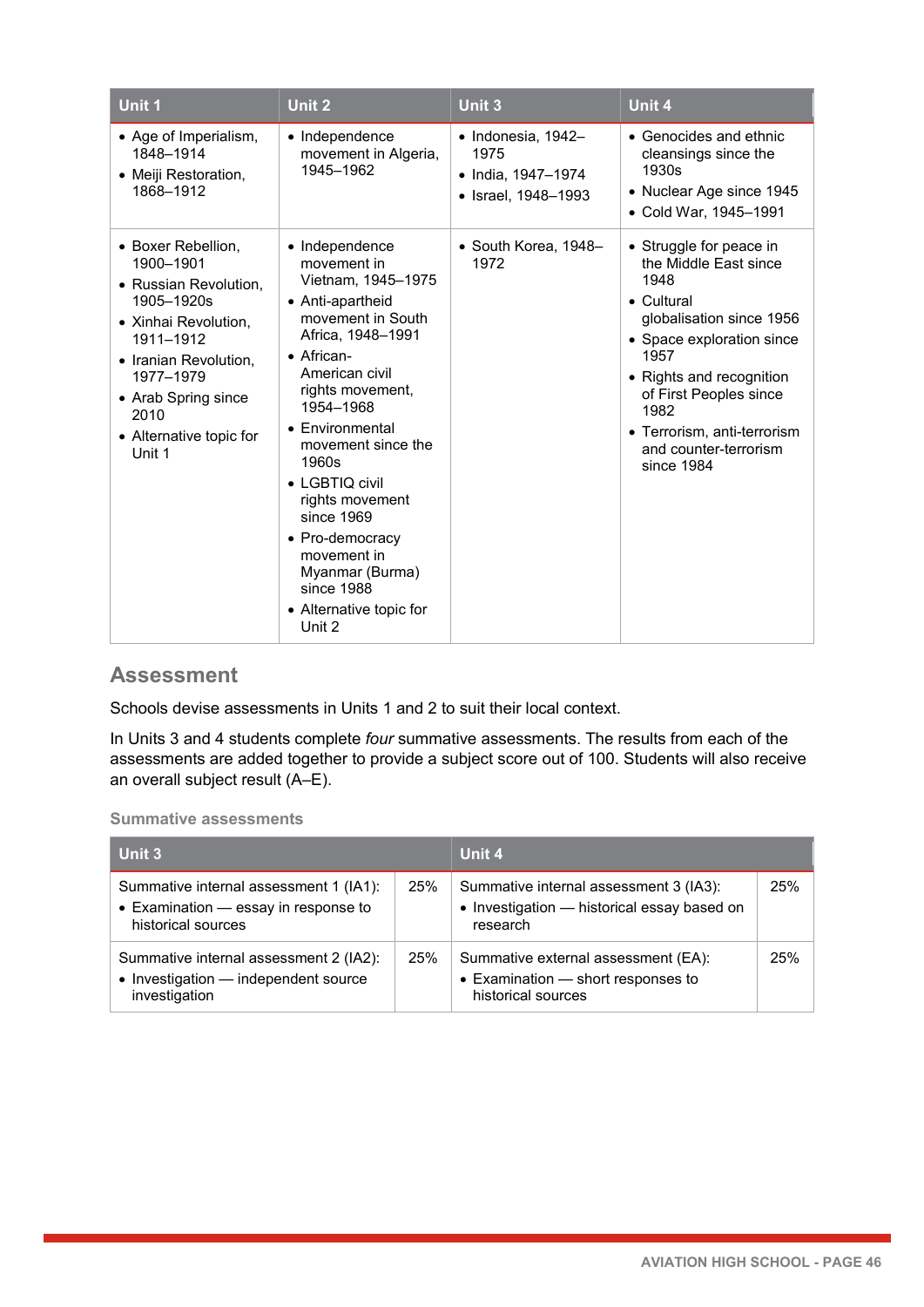## **Philosophy & Reason**

**General senior subject General** 

Philosophy & Reason provides opportunities for students to investigate philosophical ideas that have shaped and continue to influence contemporary society, including what it means to be human, how we understand the role of reason in our individual and collective lives and how we think about and care for each other and the world around us. Students recognise the relevance of various philosophies to different political, ethical, religious and scientific positions.

Students learn to understand and use reasoning to examine and analyse classical and contemporary ideas and issues, make rational arguments, espouse viewpoints and engage in informed discourse. They analyse arguments from a variety of sources and contexts, formalise arguments and choose appropriate techniques of reasoning to attempt to solve problems.

Students develop skills essential to informed participation in the 21st century, such as analysis, evaluation and justification, and an appreciation of the values of inquiry such as precision, accuracy, clarity and credibility.

#### **Pathways**

A course of study in Philosophy & Reason can establish a basis for further education and employment in the fields of business, communication, ethics, journalism, law, politics, professional writing, psychology, science research and teaching.

## **Objectives**

- define and use terminology
- explain concepts, methods, principles and theories
- interpret and analyse arguments, ideas and information
- organise and synthesise ideas and information to construct arguments
- evaluate claims and arguments inherent in theories, views and ideas
- create responses that communicate meaning to suit purpose.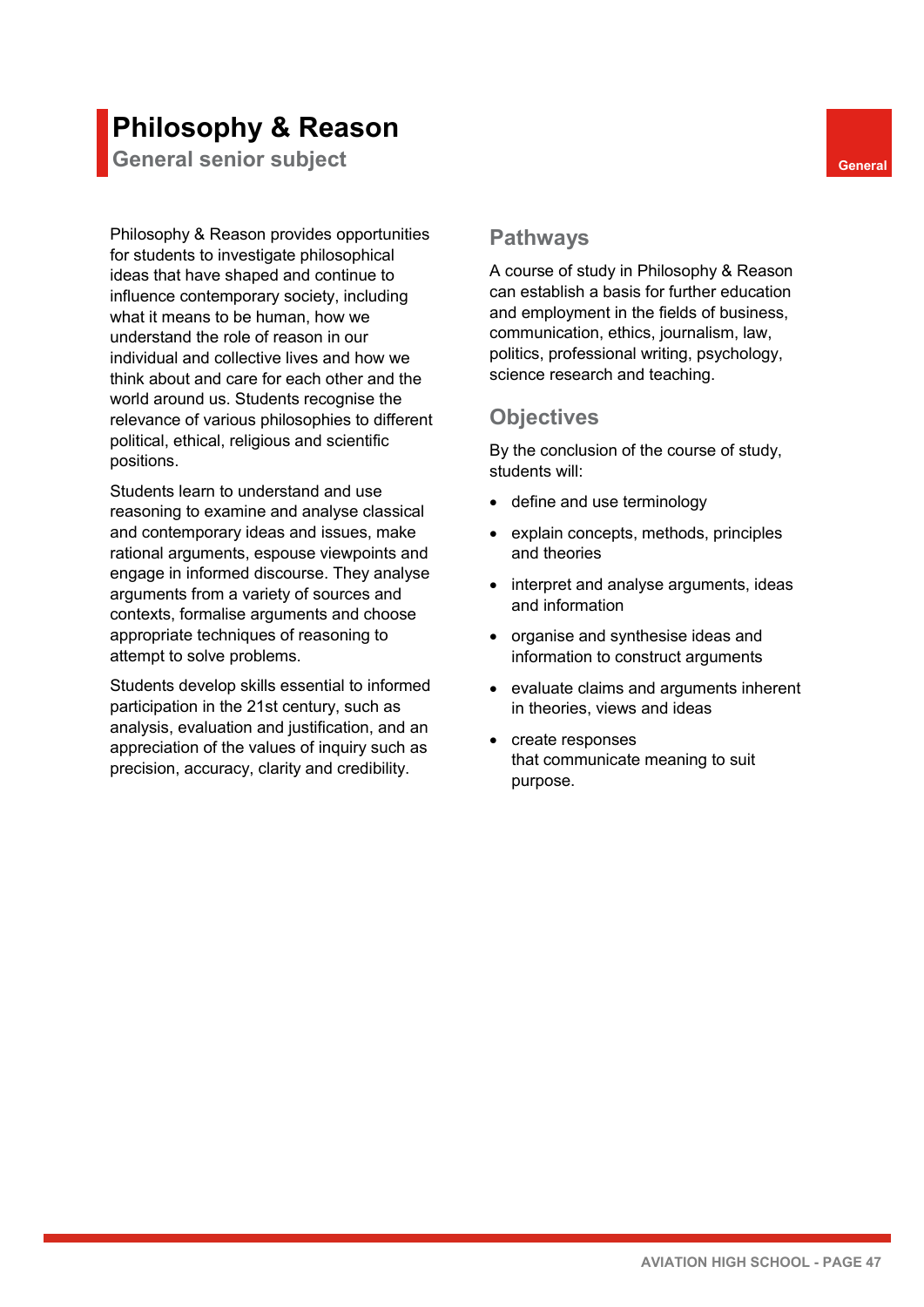| Unit 1                                                                                                                                                                                                                     | Unit 2                                                                                              | Unit 3                                                                                                    | Unit 4                                                                           |
|----------------------------------------------------------------------------------------------------------------------------------------------------------------------------------------------------------------------------|-----------------------------------------------------------------------------------------------------|-----------------------------------------------------------------------------------------------------------|----------------------------------------------------------------------------------|
| <b>Fundamentals of</b><br>reason<br>The learning consists of<br>the fundamental<br>concept, skills,<br>knowledge and<br>understanding of the<br>discipline of philosophy.<br>There are no discrete<br>topics in this unit. | Reason in philosophy<br>• Philosophy of religion<br>• Philosophy of science<br>• Philosophy of mind | Moral philosophy and<br>schools of thought<br>• Moral philosophy<br>• Philosophical schools<br>of thought | Social and political<br>philosophy<br>$\bullet$ Rights<br>• Political philosophy |

#### **Assessment**

Schools devise assessments in Units 1 and 2 to suit their local context.

In Units 3 and 4 students complete *four* summative assessments. The results from each of the assessments are added together to provide a subject score out of 100. Students will also receive an overall subject result (A–E).

| Unit 3                                                                                     |     | Unit 4                                                                           |     |
|--------------------------------------------------------------------------------------------|-----|----------------------------------------------------------------------------------|-----|
| Summative internal assessment 1 (IA1):<br>• Examination - extended response                | 25% | Summative internal assessment 3 (IA3):<br>• Extended response - analytical essay | 25% |
| Summative internal assessment 2 (IA2):<br>$\bullet$ Extended response $-$ analytical essay | 25% | Summative external assessment (EA):<br>• Examination - extended response         | 25% |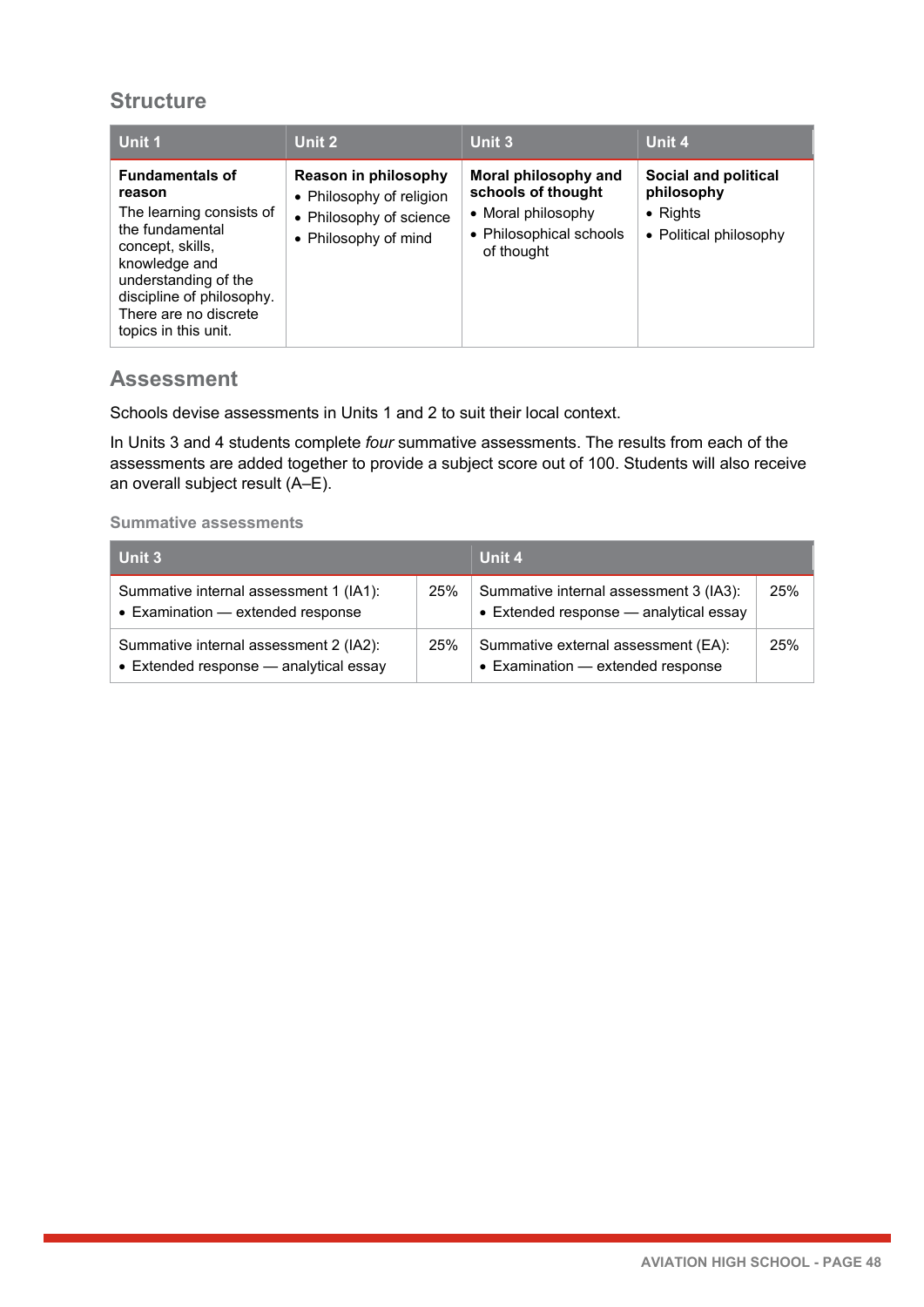## **Essential Mathematics**

**Applied senior subject Applied Applied Applied Applied** 

Essential Mathematics' major domains are Number, Data, Location and time, Measurement and Finance.

Essential Mathematics benefits students because they develop skills that go beyond the traditional ideas of numeracy.

Students develop their conceptual understanding when they undertake tasks that require them to connect mathematical concepts, operations and relations. They learn to recognise definitions, rules and facts from everyday mathematics and data, and to calculate using appropriate mathematical processes.

Students interpret and use mathematics to make informed predictions and decisions about personal and financial priorities. This is achieved through an emphasis on estimation, problem-solving and reasoning, which develops students into thinking citizens.

#### **Pathways**

A course of study in Essential Mathematics can establish a basis for further education and employment in the fields of trade, industry, business and community services. Students learn within a practical context related to general employment and successful participation in society, drawing on the mathematics used by various professional and industry groups.

#### **Objectives**

- select, recall and use facts, rules, definitions and procedures drawn from Number, Data, Location and time, Measurement and Finance
- comprehend mathematical concepts and techniques drawn from Number, Data, Location and time, Measurement and Finance
- communicate using mathematical, statistical and everyday language and conventions
- evaluate the reasonableness of solutions
- justify procedures and decisions by explaining mathematical reasoning
- solve problems by applying mathematical concepts and techniques drawn from Number, Data, Location and time, Measurement and Finance.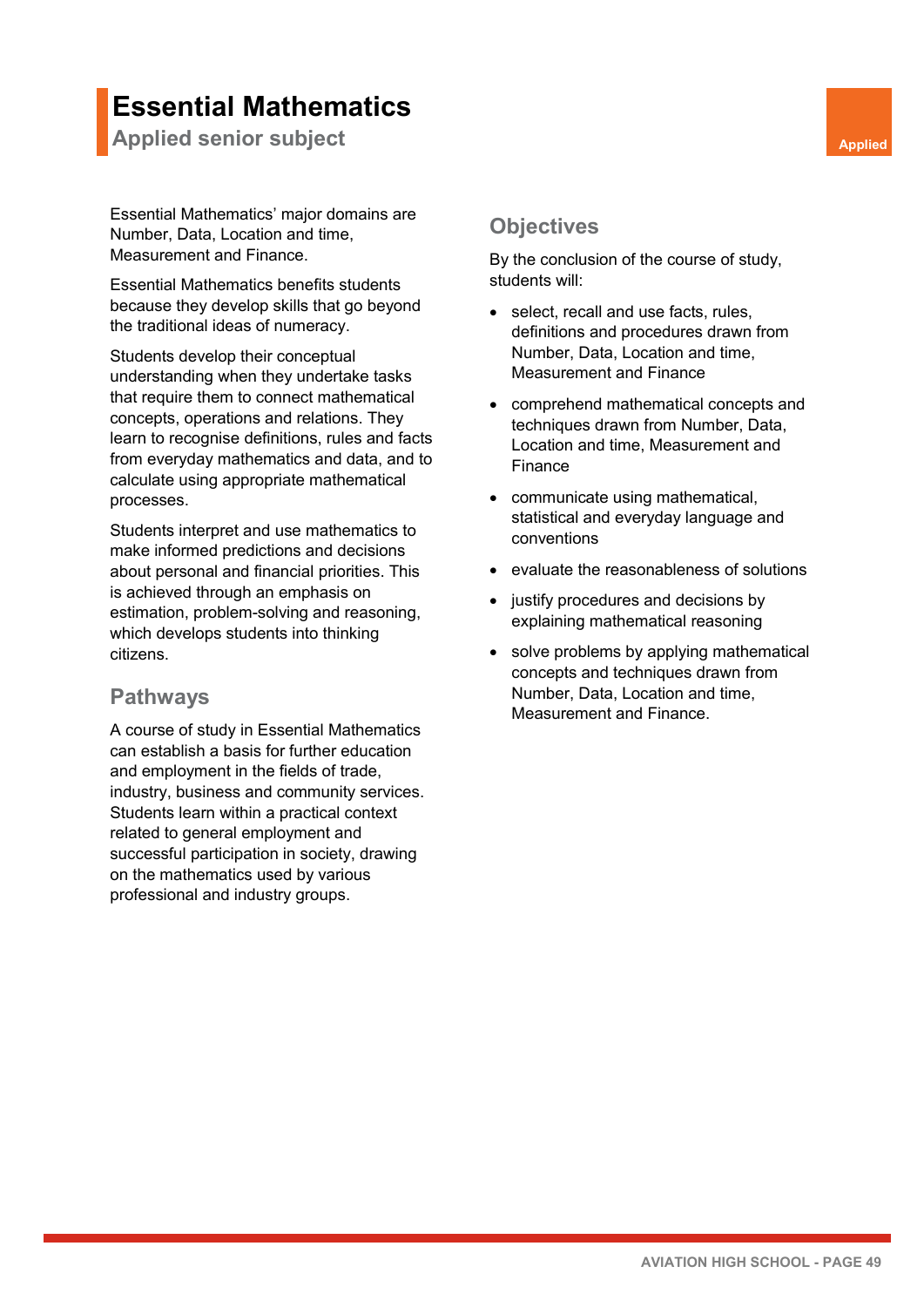| Unit 1               | Unit 2               | Unit 3                              | Unit 4                           |
|----------------------|----------------------|-------------------------------------|----------------------------------|
| Number, data and     | Money, travel and    | <b>Measurement, scales</b>          | Graphs, chance and               |
| graphs               | data                 | and data                            | <b>loans</b>                     |
| • Fundamental topic: | • Fundamental topic: | • Fundamental topic:                | • Fundamental topic:             |
| Calculations         | Calculations         | Calculations                        | Calculations                     |
| $\bullet$ Number     | • Managing money     | • Measurement                       | • Bivariate graphs               |
| • Representing data  | • Time and motion    | • Scales, plans and                 | • Probability and                |
| $\bullet$ Graphs     | • Data collection    | models                              | relative frequencies             |
|                      |                      | • Summarising and<br>comparing data | • Loans and compound<br>interest |

#### **Assessment**

Schools devise assessments in Units 1 and 2 to suit their local context.

In Units 3 and 4 students complete *four* summative assessments. Schools develop three summative internal assessments and the common internal assessment (CIA) is developed by the QCAA.

| Unit 3                                 | Unit 4                                 |
|----------------------------------------|----------------------------------------|
| Summative internal assessment 1 (IA1): | Summative internal assessment 3 (IA3): |
| • Problem-solving and modelling task   | • Problem-solving and modelling task   |
| Summative internal assessment 2 (IA2): | Summative internal assessment (IA4):   |
| • Common internal assessment (CIA)     | • Examination                          |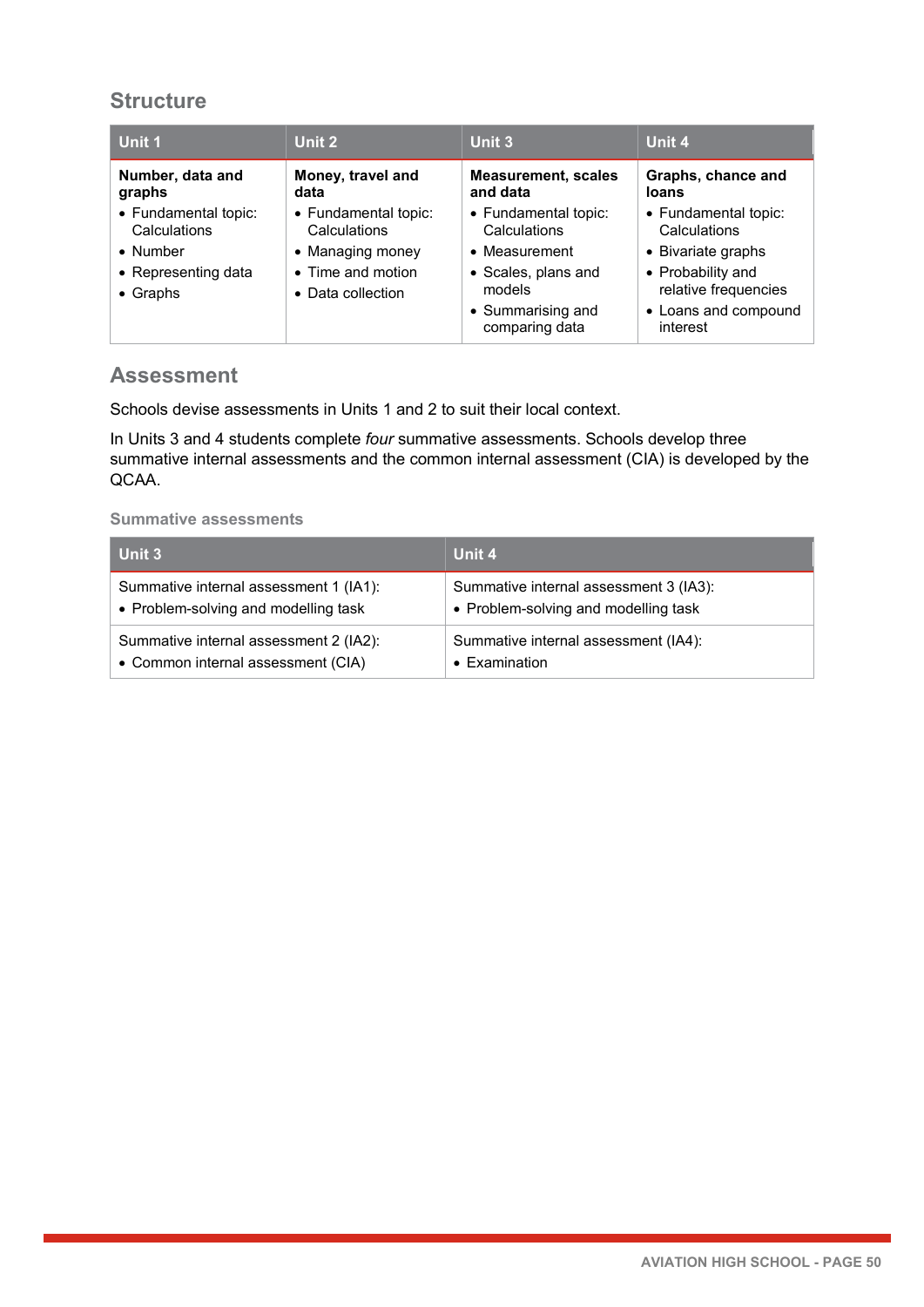## **General Mathematics**

**General senior subject General** 

General Mathematics' major domains are Number and algebra, Measurement and geometry, Statistics, and Networks and matrices, building on the content of the P–10 Australian Curriculum.

General Mathematics is designed for students who want to extend their mathematical skills beyond Year 10 but whose future studies or employment pathways do not require calculus.

Students build on and develop key mathematical ideas, including rates and percentages, concepts from financial mathematics, linear and non-linear expressions, sequences, the use of matrices and networks to model and solve authentic problems, the use of trigonometry to find solutions to practical problems, and the exploration of real-world phenomena in statistics.

Students engage in a practical approach that equips learners for their needs as future citizens. They learn to ask appropriate questions, map out pathways, reason about complex solutions, set up models and communicate in different forms. They experience the relevance of mathematics to their daily lives, communities and cultural backgrounds. They develop the ability to understand, analyse and take action regarding social issues in their world.

#### **Pathways**

A course of study in General Mathematics can establish a basis for further education and employment in the fields of business, commerce, education, finance, IT, social science and the arts.

#### **Objectives**

- select, recall and use facts, rules, definitions and procedures drawn from Number and algebra, Measurement and geometry, Statistics, and Networks and matrices
- comprehend mathematical concepts and techniques drawn from Number and algebra, Measurement and geometry, Statistics, and Networks and matrices
- communicate using mathematical, statistical and everyday language and conventions
- evaluate the reasonableness of solutions
- justify procedures and decisions by explaining mathematical reasoning
- solve problems by applying mathematical concepts and techniques drawn from Number and algebra, Measurement and geometry, Statistics, and Networks and matrices.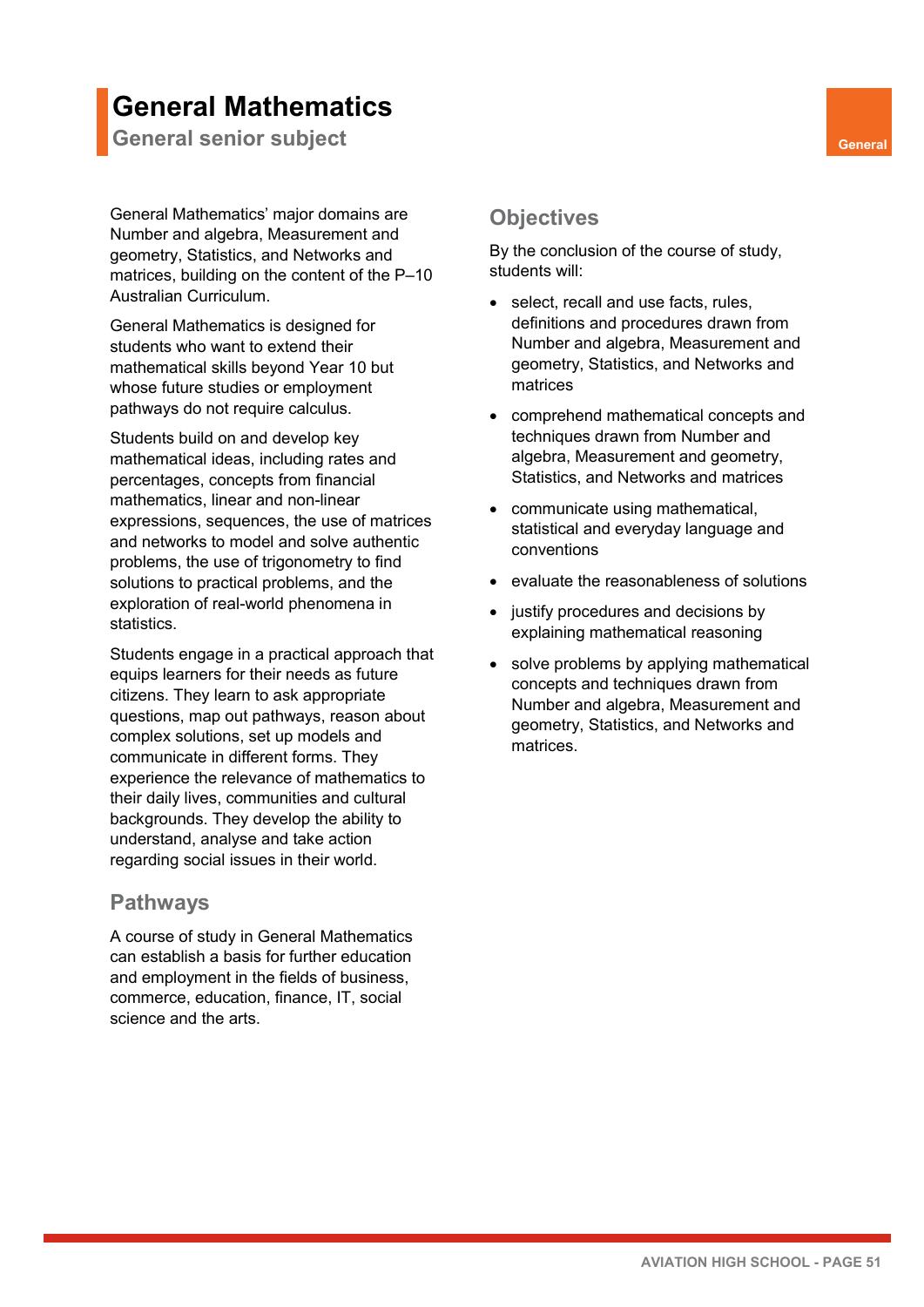| Unit 1                                                                                                                               | Unit 2                                                                                                                                                            | <b>Unit 3</b>                                                                                                                                                                                           | Unit 4                                                                                                                                  |
|--------------------------------------------------------------------------------------------------------------------------------------|-------------------------------------------------------------------------------------------------------------------------------------------------------------------|---------------------------------------------------------------------------------------------------------------------------------------------------------------------------------------------------------|-----------------------------------------------------------------------------------------------------------------------------------------|
| Money, measurement<br>and relations<br>• Consumer arithmetic<br>• Shape and<br>measurement<br>• Linear equations and<br>their graphs | Applied trigonometry,<br>algebra, matrices and<br>univariate data<br>• Applications of<br>trigonometry<br>• Algebra and matrices<br>• Univariate data<br>analysis | Bivariate data,<br>sequences and<br>change, and Earth<br>geometry<br>• Bivariate data<br>analysis<br>• Time series analysis<br>• Growth and decay in<br>sequences<br>• Earth geometry and<br>time zones | Investing and<br>networking<br>• Loans, investments<br>and annuities<br>• Graphs and networks<br>• Networks and<br>decision mathematics |

#### **Assessment**

Schools devise assessments in Units 1 and 2 to suit their local context.

In Units 3 and 4 students complete *four* summative assessments. The results from each of the assessments are added together to provide a subject score out of 100. Students will also receive an overall subject result (A–E).

| Unit 3                                                                         |     | Unit 4                                                          |     |  |
|--------------------------------------------------------------------------------|-----|-----------------------------------------------------------------|-----|--|
| Summative internal assessment 1 (IA1):<br>• Problem-solving and modelling task | 20% | Summative internal assessment 3 (IA3):<br>$\bullet$ Examination | 15% |  |
| Summative internal assessment 2 (IA2):<br>• Examination                        | 15% |                                                                 |     |  |
| Summative external assessment (EA): 50%<br>• Examination                       |     |                                                                 |     |  |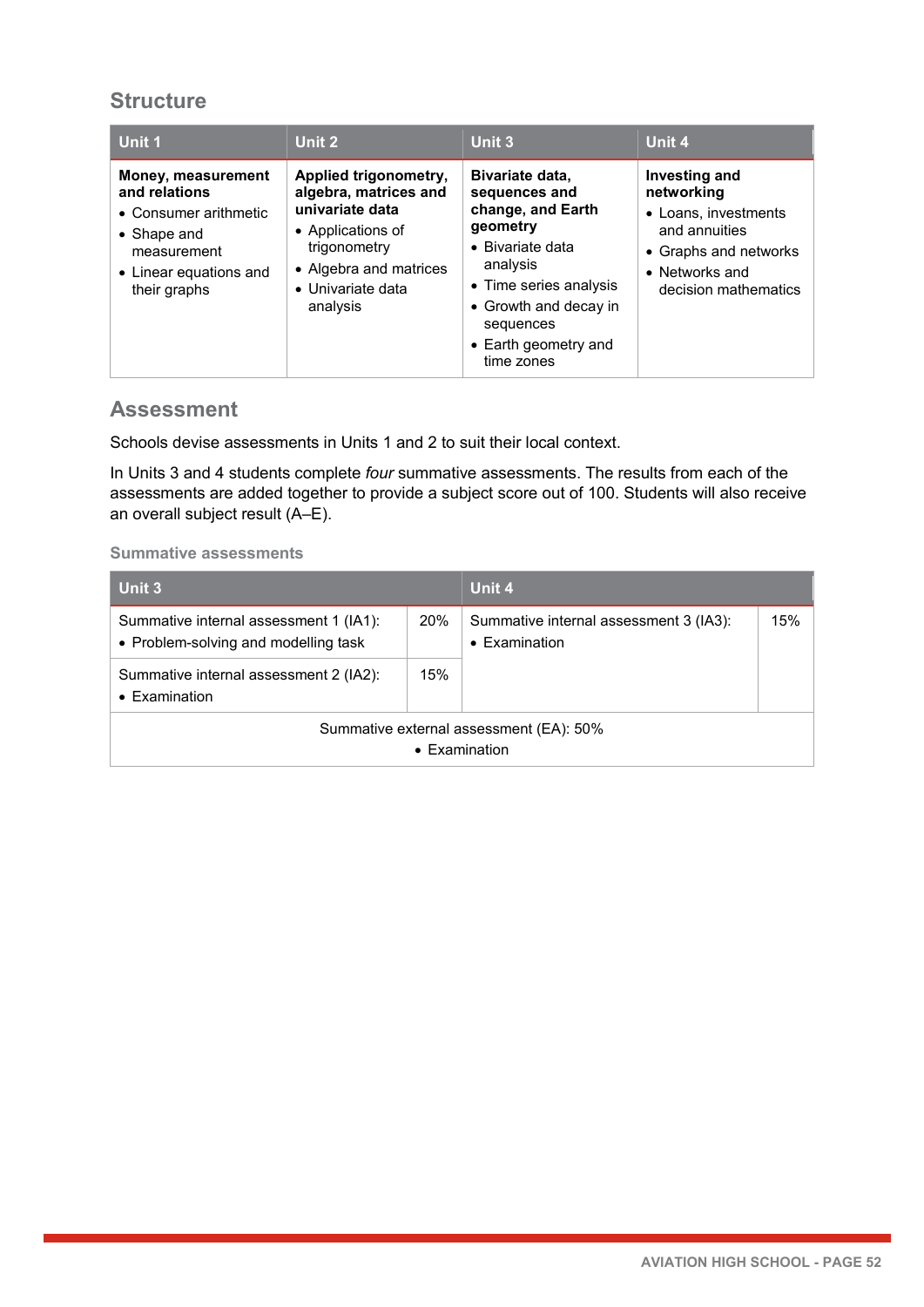## **Mathematical Methods**

**General senior subject General** 

Mathematical Methods' major domains are Algebra, Functions, relations and their graphs, Calculus and Statistics.

Mathematical Methods enables students to see the connections between mathematics and other areas of the curriculum and apply their mathematical skills to real-world problems, becoming critical thinkers, innovators and problem-solvers.

Students learn topics that are developed systematically, with increasing levels of sophistication, complexity and connection, and build on algebra, functions and their graphs, and probability from the P–10 Australian Curriculum. Calculus is essential for developing an understanding of the physical world. The domain Statistics is used to describe and analyse phenomena involving uncertainty and variation. Both are the basis for developing effective models of the world and solving complex and abstract mathematical problems.

Students develop the ability to translate written, numerical, algebraic, symbolic and graphical information from one representation to another. They make complex use of factual knowledge to successfully formulate, represent and solve mathematical problems.

#### **Pathways**

A course of study in Mathematical Methods can establish a basis for further education and employment in the fields of natural and physical sciences (especially physics and chemistry), mathematics and science education, medical and health sciences (including human biology, biomedical science, nanoscience and forensics), engineering (including chemical, civil, electrical and mechanical engineering, avionics, communications and mining),

computer science (including electronics and software design), psychology and business.

#### **Objectives**

- select, recall and use facts, rules, definitions and procedures drawn from Algebra, Functions, relations and their graphs, Calculus and Statistics
- comprehend mathematical concepts and techniques drawn from Algebra, Functions, relations and their graphs, Calculus and Statistics
- communicate using mathematical, statistical and everyday language and conventions
- evaluate the reasonableness of solutions
- justify procedures and decisions by explaining mathematical reasoning
- solve problems by applying mathematical concepts and techniques drawn from Algebra, Functions, relations and their graphs, Calculus and Statistics.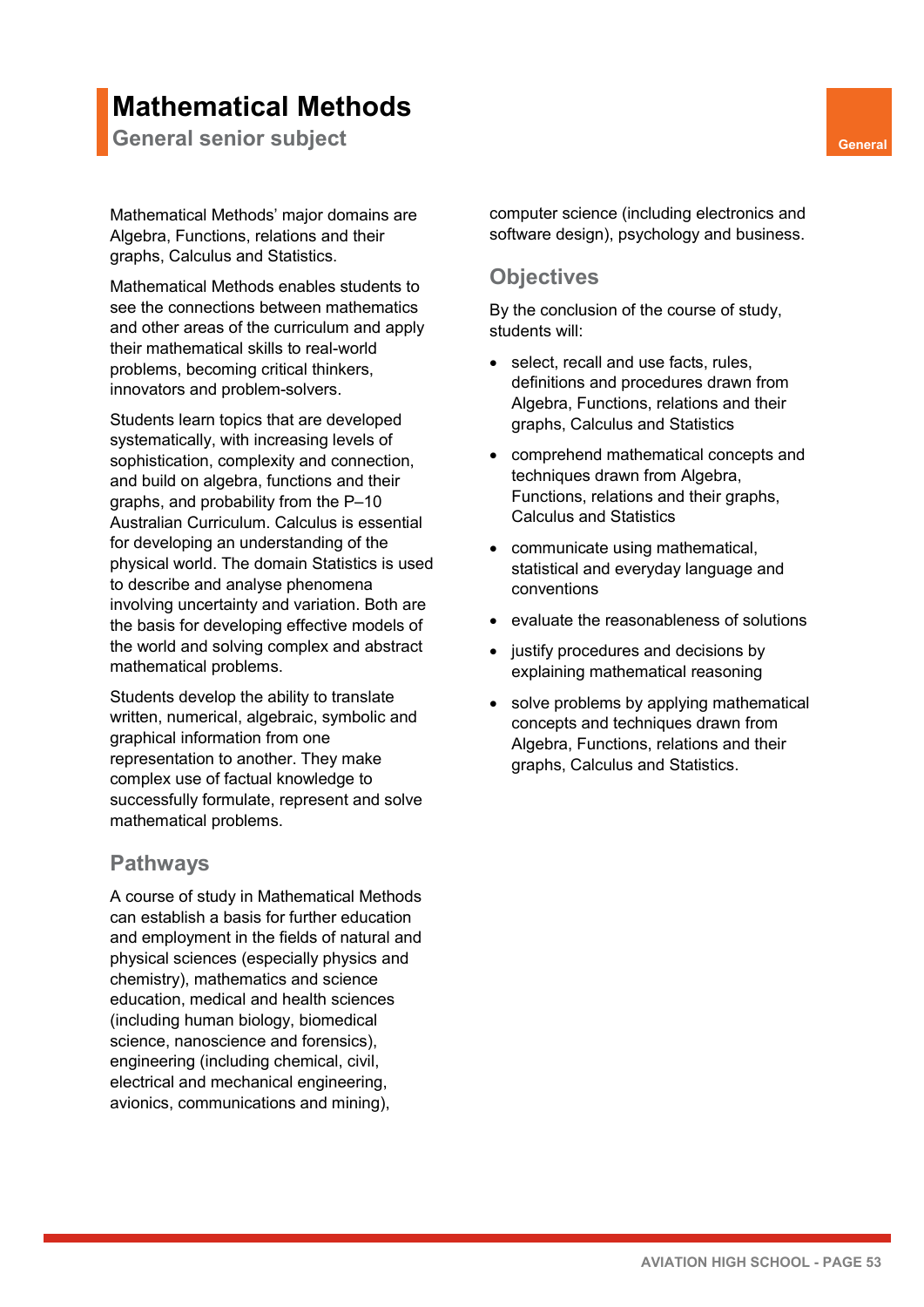| Unit 1                                                                                                                                                                                                                                                | Unit 2                                                                                                                                                                                                                                                                             | Unit 3                                                                                                                               | Unit 4                                                                                                                                                                                                                                                                            |
|-------------------------------------------------------------------------------------------------------------------------------------------------------------------------------------------------------------------------------------------------------|------------------------------------------------------------------------------------------------------------------------------------------------------------------------------------------------------------------------------------------------------------------------------------|--------------------------------------------------------------------------------------------------------------------------------------|-----------------------------------------------------------------------------------------------------------------------------------------------------------------------------------------------------------------------------------------------------------------------------------|
| Algebra, statistics and<br>functions<br>$\bullet$ Arithmetic and<br>geometric sequences<br>and series 1<br>• Functions and graphs<br>• Counting and<br>probability<br>• Exponential<br>functions 1<br>$\bullet$ Arithmetic and<br>geometric sequences | <b>Calculus and further</b><br>functions<br>• Exponential<br>functions 2<br>• The logarithmic<br>function 1<br>• Trigonometric<br>functions 1<br>• Introduction to<br>differential calculus<br>• Further differentiation<br>and applications 1<br>• Discrete random<br>variables 1 | <b>Further calculus</b><br>• The logarithmic<br>function 2<br>• Further differentiation<br>and applications 2<br>$\bullet$ Integrals | <b>Further functions and</b><br>statistics<br>• Further differentiation<br>and applications 3<br>• Trigonometric<br>functions 2<br>• Discrete random<br>variables 2<br>• Continuous random<br>variables and the<br>normal distribution<br>• Interval estimates for<br>proportions |

#### **Assessment**

Schools devise assessments in Units 1 and 2 to suit their local context.

In Units 3 and 4 students complete *four* summative assessments. The results from each of the assessments are added together to provide a subject score out of 100. Students will also receive an overall subject result (A–E).

| Unit 3                                                                         |     | Unit 4                                                  |     |  |
|--------------------------------------------------------------------------------|-----|---------------------------------------------------------|-----|--|
| Summative internal assessment 1 (IA1):<br>• Problem-solving and modelling task | 20% | Summative internal assessment 3 (IA3):<br>• Examination | 15% |  |
| Summative internal assessment 2 (IA2):<br>• Examination                        | 15% |                                                         |     |  |
| Summative external assessment (EA): 50%<br>• Examination                       |     |                                                         |     |  |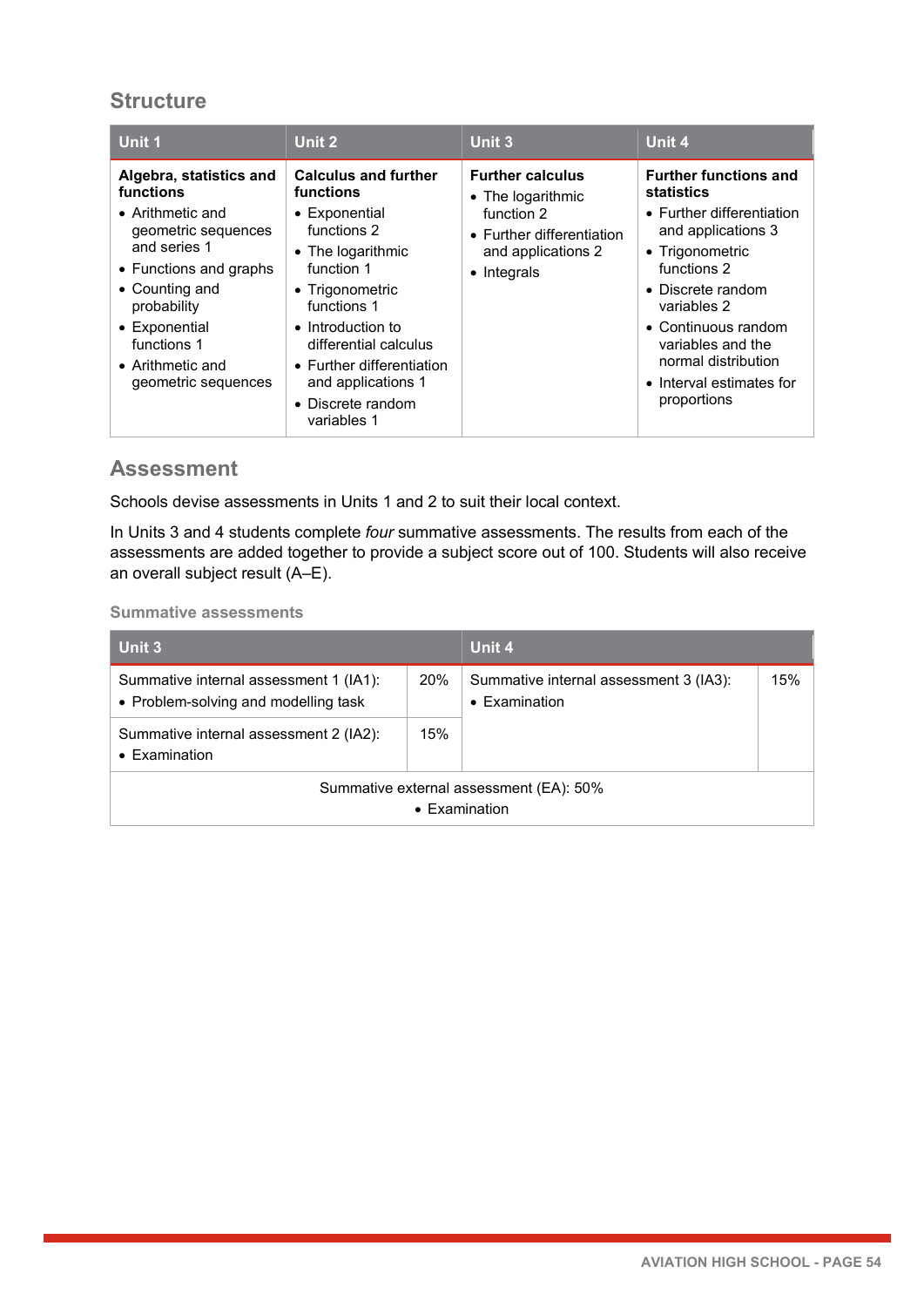## **Specialist Mathematics**

**General senior subject General** 

Specialist Mathematics' major domains are Vectors and matrices, Real and complex numbers, Trigonometry, Statistics and Calculus.

Specialist Mathematics is designed for students who develop confidence in their mathematical knowledge and ability, and gain a positive view of themselves as mathematics learners. They will gain an appreciation of the true nature of mathematics, its beauty and its power.

Students learn topics that are developed systematically, with increasing levels of sophistication, complexity and connection, building on functions, calculus, statistics from Mathematical Methods, while vectors, complex numbers and matrices are introduced. Functions and calculus are essential for creating models of the physical world. Statistics are used to describe and analyse phenomena involving probability, uncertainty and variation. Matrices, complex numbers and vectors are essential tools for explaining abstract or complex relationships that occur in scientific and technological endeavours.

Student learning experiences range from practising essential mathematical routines to developing procedural fluency, through to investigating scenarios, modelling the real world, solving problems and explaining reasoning.

#### **Pathways**

A course of study in Specialist Mathematics can establish a basis for further education and employment in the fields of science, all branches of mathematics and statistics,

computer science, medicine, engineering, finance and economics.

#### **Objectives**

- select, recall and use facts, rules, definitions and procedures drawn from Vectors and matrices, Real and complex numbers, Trigonometry, Statistics and **Calculus**
- comprehend mathematical concepts and techniques drawn from Vectors and matrices, Real and complex numbers, Trigonometry, Statistics and Calculus
- communicate using mathematical, statistical and everyday language and conventions
- evaluate the reasonableness of solutions
- justify procedures and decisions by explaining mathematical reasoning
- solve problems by applying mathematical concepts and techniques drawn from Vectors and matrices, Real and complex numbers, Trigonometry, Statistics and Calculus.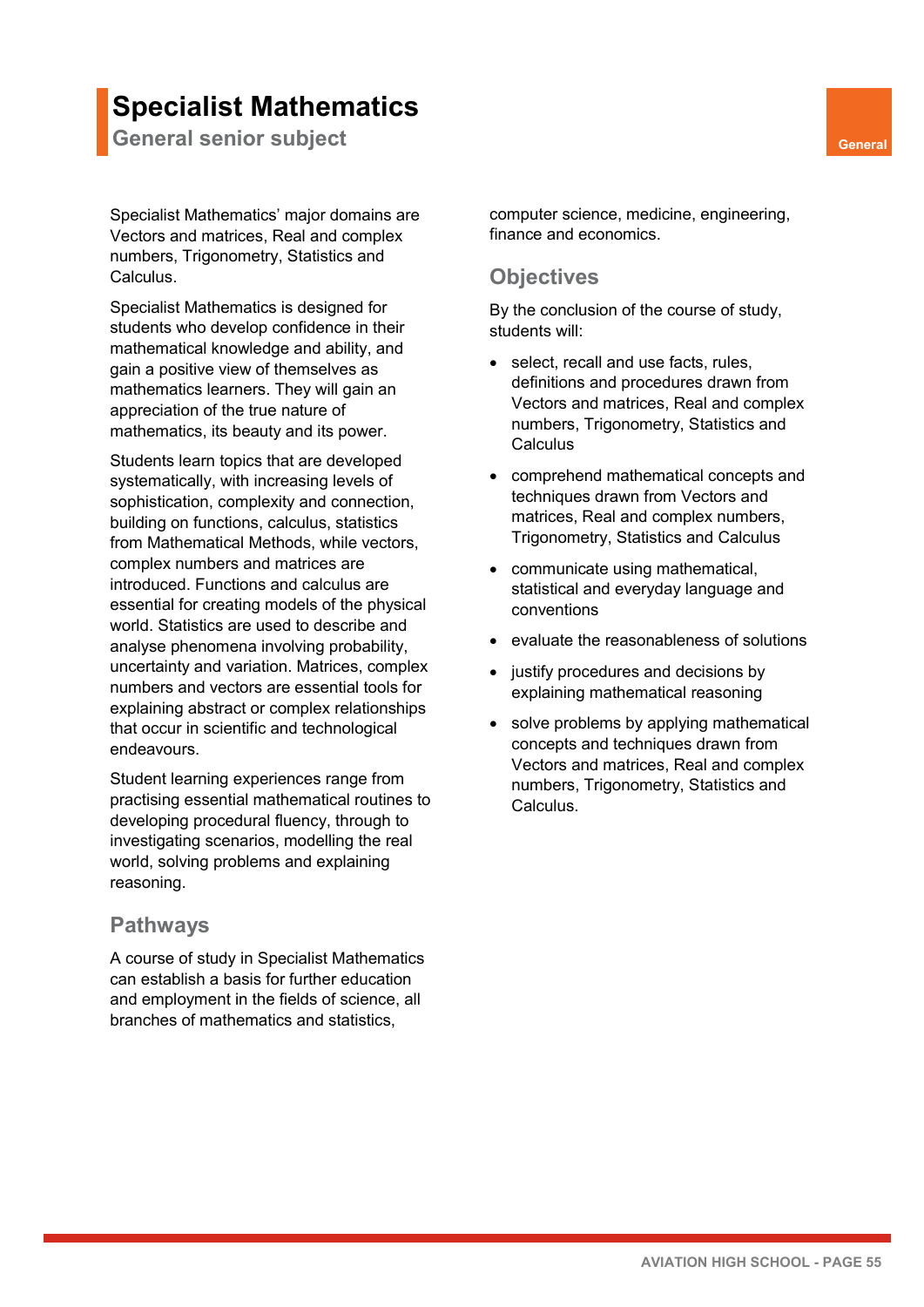Specialist Mathematics is to be undertaken in conjunction with, or on completion of, Mathematical Methods.

| Unit 1                                                                                                      | Unit 2                                                                                                                                 | Unit 3                                                                                                                                                                                        | Unit 4                                                                                                                                                                                    |
|-------------------------------------------------------------------------------------------------------------|----------------------------------------------------------------------------------------------------------------------------------------|-----------------------------------------------------------------------------------------------------------------------------------------------------------------------------------------------|-------------------------------------------------------------------------------------------------------------------------------------------------------------------------------------------|
| Combinatorics,<br>vectors and proof<br>• Combinatorics<br>• Vectors in the plane<br>• Introduction to proof | Complex numbers,<br>trigonometry,<br>functions and<br>matrices<br>• Complex numbers 1<br>• Trigonometry and<br>functions<br>• Matrices | <b>Mathematical</b><br>induction, and further<br>vectors, matrices and<br>complex numbers<br>$\bullet$ Proof by<br>mathematical<br>induction<br>• Vectors and matrices<br>• Complex numbers 2 | <b>Further statistical and</b><br>calculus inference<br>• Integration and<br>applications of<br>integration<br>• Rates of change and<br>differential equations<br>• Statistical inference |

#### **Assessment**

Schools devise assessments in Units 1 and 2 to suit their local context.

In Units 3 and 4 students complete *four* summative assessments. The results from each of the assessments are added together to provide a subject score out of 100. Students will also receive an overall subject result (A–E).

| Unit 3                                                                         |                       | Unit 4                                                  |     |
|--------------------------------------------------------------------------------|-----------------------|---------------------------------------------------------|-----|
| Summative internal assessment 1 (IA1):<br>• Problem-solving and modelling task | 20%                   | Summative internal assessment 3 (IA3):<br>• Examination | 15% |
| Summative internal assessment 2 (IA2):<br>• Examination                        | 15%                   |                                                         |     |
|                                                                                | $\bullet$ Examination | Summative external assessment (EA): 50%                 |     |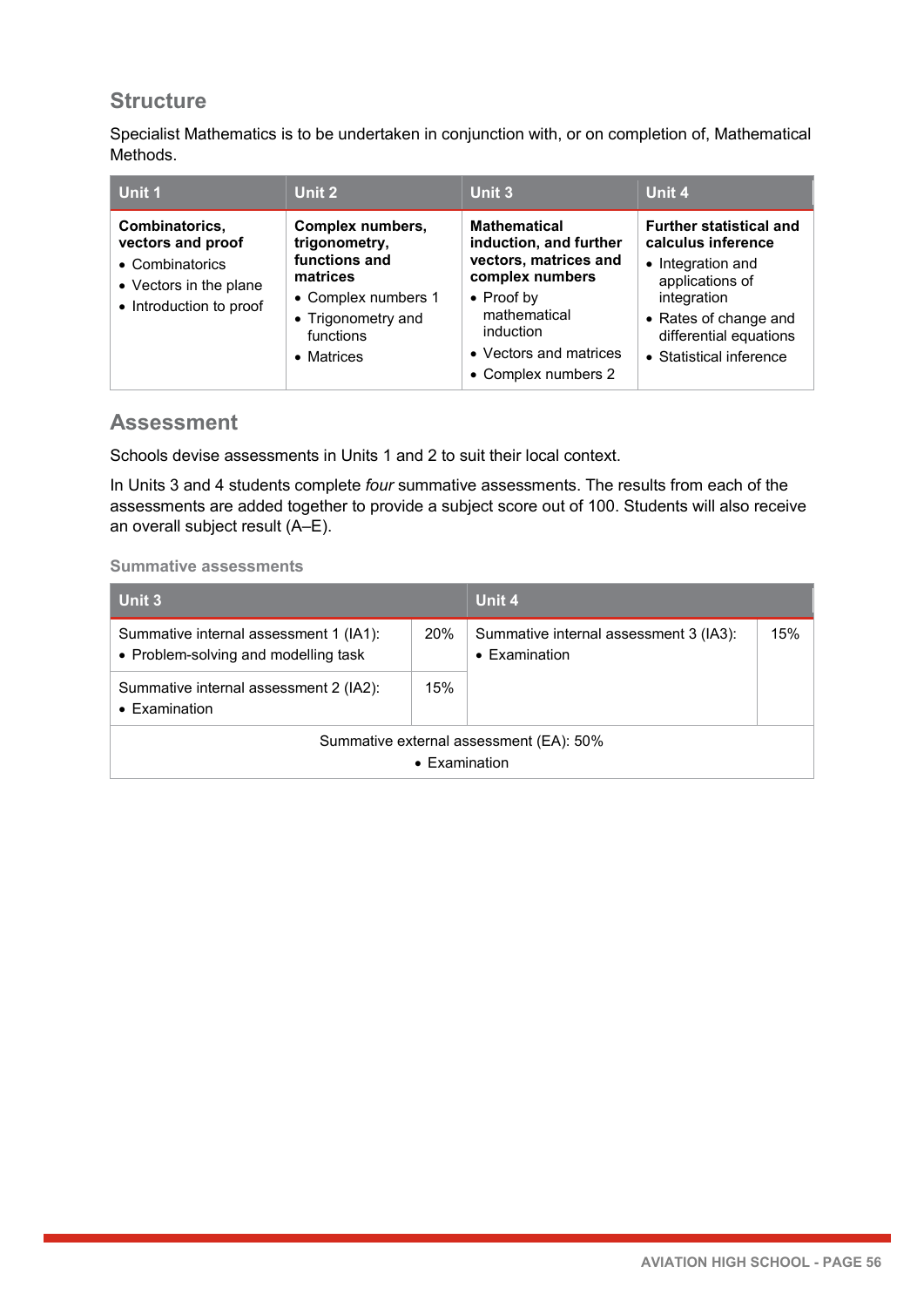## **Science in Practice**

**Applied senior subject Applied Applied Applied** 

Science in Practice develops critical thinking skills through the evaluation of claims using systematic reasoning and an enhanced scientific understanding of the natural and physical world.

Students learn through a contextual interdisciplinary approach that includes aspects of at least two science disciplines — Biology, Chemistry, Earth and Environmental Science or Physics. They are encouraged to become scientifically literate, that is, to develop a way of thinking and of viewing and interacting with the world that engages the practical and analytical approaches of scientific inquiry.

Students plan investigations, analyse research and evaluate evidence. They engage in practical activities, such as experiments and hands-on investigations. Through investigations they develop problem-solving skills that are transferable to new situations and a deeper understanding of the nature of science.

#### **Pathways**

A course of study in Science in Practice is inclusive and caters for a wide range of students with a variety of backgrounds, interests and career aspirations. It can establish a basis for further education and employment in many fields, e.g. animal welfare, food technology, forensics, health and medicine, the pharmaceutical industry, recreation and tourism, research, and the resources sector.

## **Objectives**

- describe and explain scientific facts, concepts and phenomena in a range of situations
- describe and explain scientific skills, techniques, methods and risks
- analyse data, situations and relationships
- apply scientific knowledge, understanding and skills to generate solutions
- communicate using scientific terminology, diagrams, conventions and symbols
- plan scientific activities and investigations
- evaluate reliability and validity of plans and procedures, and data and information
- draw conclusions, and make decisions and recommendations using scientific evidence.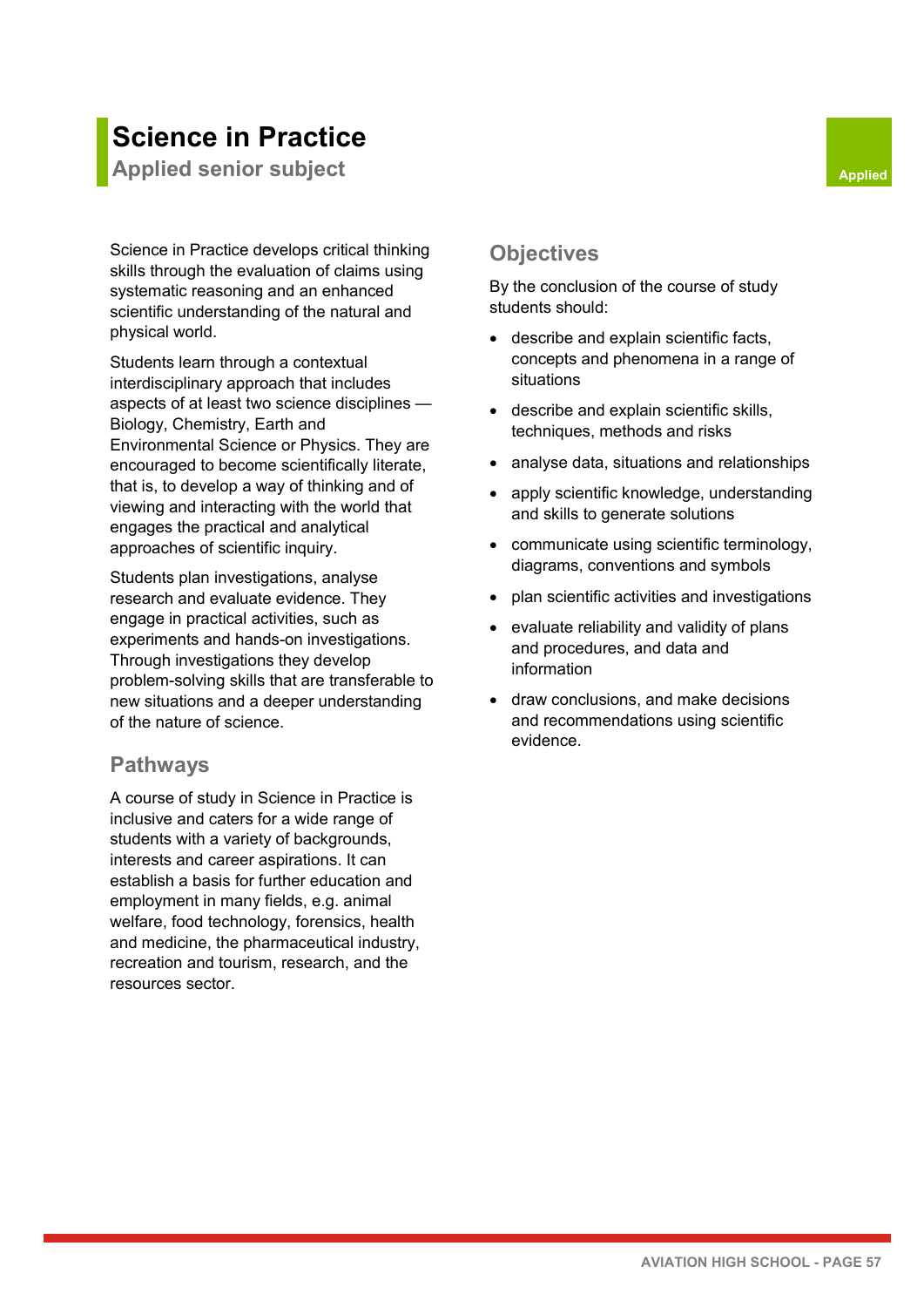The Science in Practice course is designed around core topics and at least three electives.

| <b>Core topics</b>                                                                                                       | <b>Electives</b>                                                                                                                             |
|--------------------------------------------------------------------------------------------------------------------------|----------------------------------------------------------------------------------------------------------------------------------------------|
| • Scientific literacy and working scientifically<br>• Workplace health and safety<br>• Communication and self-management | • Science for the workplace<br>• Resources, energy and sustainability<br>• Health and lifestyles<br>• Environments<br>• Discovery and change |

### **Assessment**

For Science in Practice, assessment from Units 3 and 4 is used to determine the student's exit result, and consists of *four* instruments, including:

- at least one investigation based on primary data
- a range of assessment instruments that includes no more than two assessment instruments from any one technique.

| <b>Project</b>                                                                                                                                                                                                                                                                                                                                                 | Investigation                                                                                                                                                                                                                                      | <b>Collection of</b><br><b>work</b>                                                                                                                                                                                                                                                                                                                                                                                    | <b>Extended response</b>                                                                                                                                                                                             | <b>Examination</b>                                                                                      |
|----------------------------------------------------------------------------------------------------------------------------------------------------------------------------------------------------------------------------------------------------------------------------------------------------------------------------------------------------------------|----------------------------------------------------------------------------------------------------------------------------------------------------------------------------------------------------------------------------------------------------|------------------------------------------------------------------------------------------------------------------------------------------------------------------------------------------------------------------------------------------------------------------------------------------------------------------------------------------------------------------------------------------------------------------------|----------------------------------------------------------------------------------------------------------------------------------------------------------------------------------------------------------------------|---------------------------------------------------------------------------------------------------------|
| A response to a<br>single task,<br>situation and/or<br>scenario.                                                                                                                                                                                                                                                                                               | A response that<br>includes locating<br>and using<br>information<br>beyond students'<br>own knowledge<br>and the data they<br>have been given.                                                                                                     | A response to a<br>series of tasks<br>relating to a<br>single topic in a<br>module of work.                                                                                                                                                                                                                                                                                                                            | A technique that<br>assesses the<br>interpretation,<br>analysis/examination<br>and/or evaluation of<br>ideas and information<br>in provided stimulus<br>materials.                                                   | A response that<br>answers a<br>number of<br>provided<br>questions,<br>scenarios<br>and/or<br>problems. |
| At least two<br>different<br>components from<br>the following:<br>• written: 500-900<br>words<br>• spoken: $2\frac{1}{2} - 3\frac{1}{2}$<br>minutes<br>• multimodal<br>- non-<br>presentation: 8<br>A4 pages max<br>(or equivalent)<br>- presentation:<br>3-6 minutes<br>• performance:<br>continuous class<br>time<br>• product:<br>continuous class<br>time. | Presented in one<br>of the following<br>modes:<br>$\bullet$ written: 600-<br>1000 words<br>$\bullet$ spoken: 3-4<br>minutes<br>• multimodal<br>- non-<br>presentation:<br>10 A4 pages<br>max (or<br>equivalent)<br>- presentation:<br>4-7 minutes. | At least three<br>different<br>components from<br>the following:<br>$\bullet$ written: 200-<br>300 words<br>• spoken: $1\frac{1}{2}$ –<br>21/ <sub>2</sub> minutes<br>• multimodal<br>– non-<br>presentation:<br>6 A4 pages<br>max (or<br>equivalent)<br>- presentation:<br>2-3 minutes<br>• performance:<br>continuous<br>class time<br>$\bullet$ test:<br>$-20 - 30$<br>minutes<br>$-50 - 250$<br>words per<br>item. | Presented in one of<br>the following modes:<br>• written: 600-1000<br>words<br>• spoken: 3-4 minutes<br>• multimodal<br>- non-presentation:<br>10 A4 pages max<br>(or equivalent)<br>- presentation: 4-7<br>minutes. | $60 - 90$<br>$\bullet$<br>minutes<br>$50 - 250$<br>$\bullet$<br>words per<br>item                       |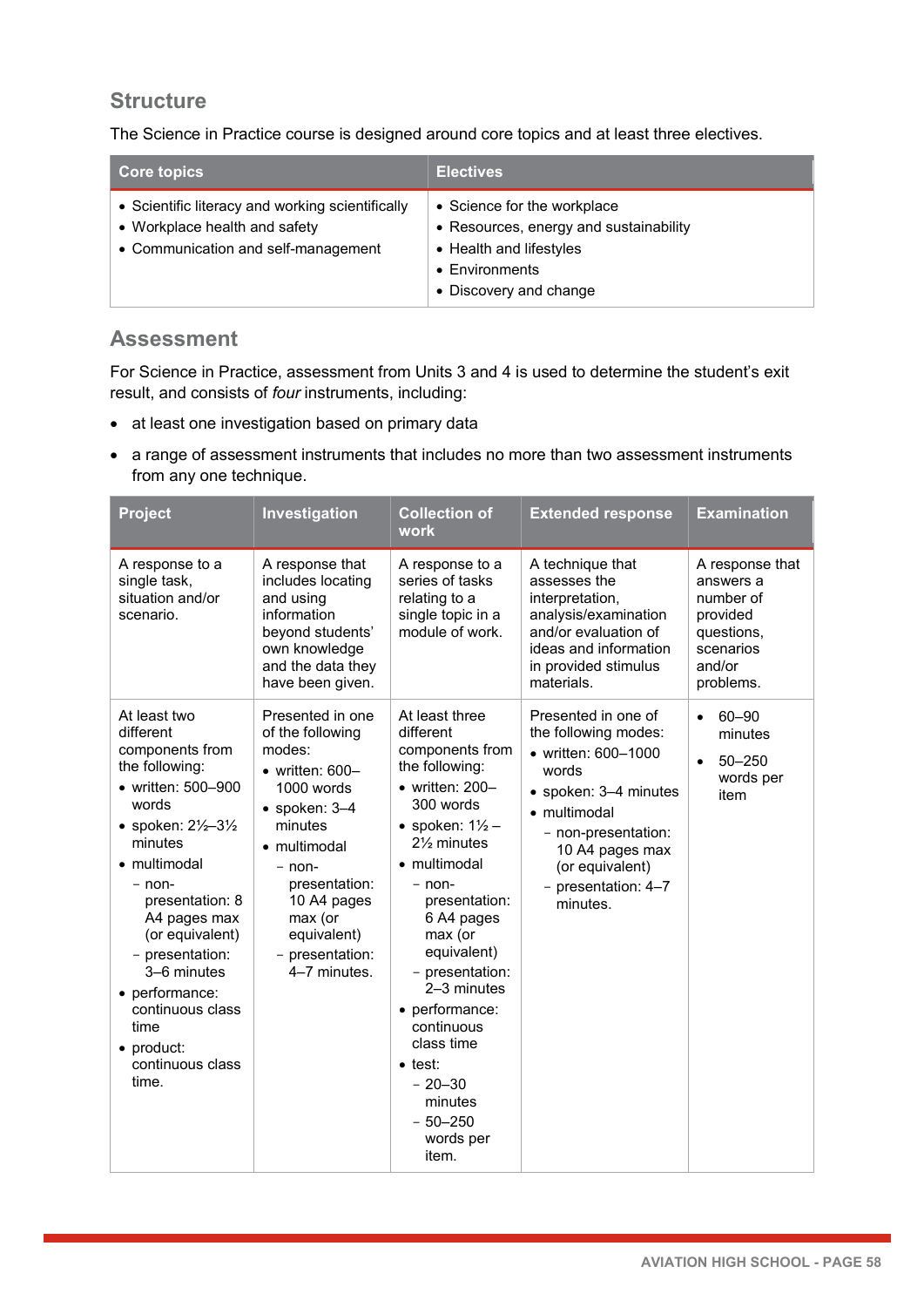Biology provides opportunities for students to engage with living systems.

Students develop their understanding of cells and multicellular organisms. They engage with the concept of maintaining the internal environment. They study biodiversity and the interconnectedness of life. This knowledge is linked with the concepts of heredity and the continuity of life.

Students learn and apply aspects of the knowledge and skills of the discipline (thinking, experimentation, problem-solving and research skills), understand how it works and how it may impact society. They develop their sense of wonder and curiosity about life; respect for all living things and the environment; understanding of biological systems, concepts, theories and models; appreciation of how biological knowledge has developed over time and continues to develop; a sense of how biological knowledge influences society.

Students plan and carry out fieldwork, laboratory and other research investigations; interpret evidence; use sound, evidencebased arguments creatively and analytically when evaluating claims and applying biological knowledge; and communicate biological understanding, findings, arguments and conclusions using appropriate representations, modes and genres.

#### **Pathways**

A course of study in Biology can establish a basis for further education and employment in the fields of medicine, forensics, veterinary, food and marine sciences, agriculture, biotechnology, environmental rehabilitation, biosecurity, quarantine, conservation and sustainability.

#### **Objectives**

- describe and explain scientific concepts, theories, models and systems and their limitations
- apply understanding of scientific concepts, theories, models and systems within their limitations
- analyse evidence
- interpret evidence
- investigate phenomena
- evaluate processes, claims and conclusions
- communicate understandings, findings, arguments and conclusions.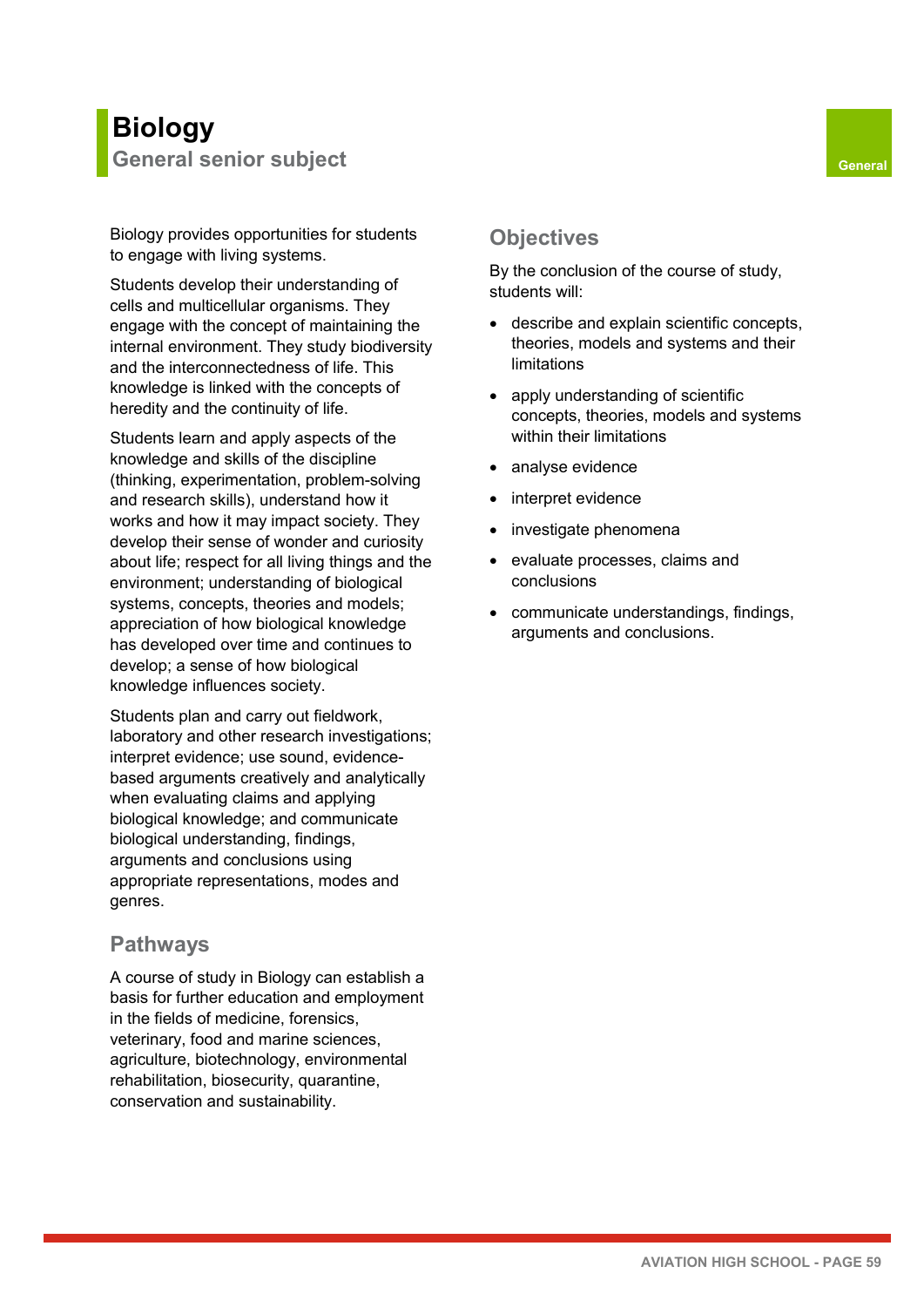| Unit 1                                                                                                         | Unit 2                                                                                   | Unit 3                                                                                                            | Unit 4                                                                                                                      |
|----------------------------------------------------------------------------------------------------------------|------------------------------------------------------------------------------------------|-------------------------------------------------------------------------------------------------------------------|-----------------------------------------------------------------------------------------------------------------------------|
| <b>Cells and multicellular</b><br>organisms<br>• Cells as the basis of<br>life<br>• Multicellular<br>organisms | <b>Maintaining the</b><br>internal environment<br>• Homeostasis<br>• Infectious diseases | <b>Biodiversity and the</b><br>interconnectedness of<br>life<br>• Describing biodiversity<br>• Ecosystem dynamics | <b>Heredity and</b><br>continuity of life<br>• DNA, genes and the<br>continuity of life<br>• Continuity of life on<br>Earth |

#### **Assessment**

Schools devise assessments in Units 1 and 2 to suit their local context.

In Units 3 and 4 students complete *four* summative assessments. The results from each of the assessments are added together to provide a subject score out of 100. Students will also receive an overall subject result (A–E).

| Unit 3                                                         |               | Unit 4                                                             |     |
|----------------------------------------------------------------|---------------|--------------------------------------------------------------------|-----|
| Summative internal assessment 1 (IA1):<br>$\bullet$ Data test  | 10%           | Summative internal assessment 3 (IA3):<br>• Research investigation | 20% |
| Summative internal assessment 2 (IA2):<br>• Student experiment | 20%           |                                                                    |     |
|                                                                | • Examination | Summative external assessment (EA): 50%                            |     |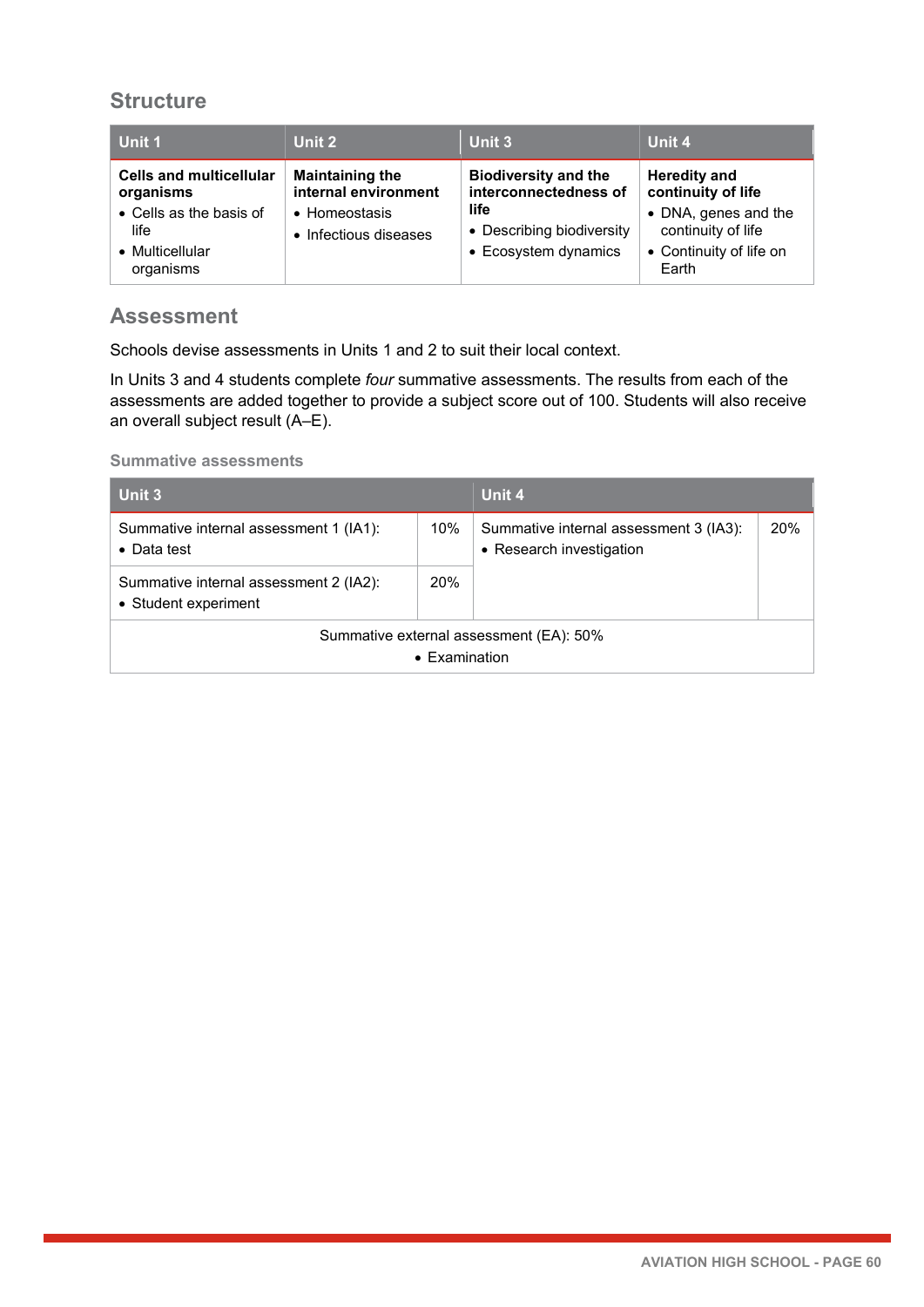## **Chemistry General senior subject General**

Chemistry is the study of materials and their properties and structure.

Students study atomic theory, chemical bonding, and the structure and properties of elements and compounds. They explore intermolecular forces, gases, aqueous solutions, acidity and rates of reaction. They study equilibrium processes and redox reactions. They explore organic chemistry, synthesis and design to examine the characteristic chemical properties and chemical reactions displayed by different classes of organic compounds.

Students develop their appreciation of chemistry and its usefulness; understanding of chemical theories, models and chemical systems; expertise in conducting scientific investigations. They critically evaluate and debate scientific arguments and claims in order to solve problems and generate informed, responsible and ethical conclusions, and communicate chemical understanding and findings through the use of appropriate representations, language and nomenclature.

Students learn and apply aspects of the knowledge and skills of the discipline (thinking, experimentation, problem-solving and research skills), understand how it works and how it may impact society.

#### **Pathways**

A course of study in Chemistry can establish a basis for further education and employment in the fields of forensic science, environmental science, engineering, medicine, pharmacy and sports science.

#### **Objectives**

- describe and explain scientific concepts, theories, models and systems and their limitations
- apply understanding of scientific concepts, theories, models and systems within their limitations
- analyse evidence
- interpret evidence
- investigate phenomena
- evaluate processes, claims and conclusions
- communicate understandings, findings, arguments and conclusions.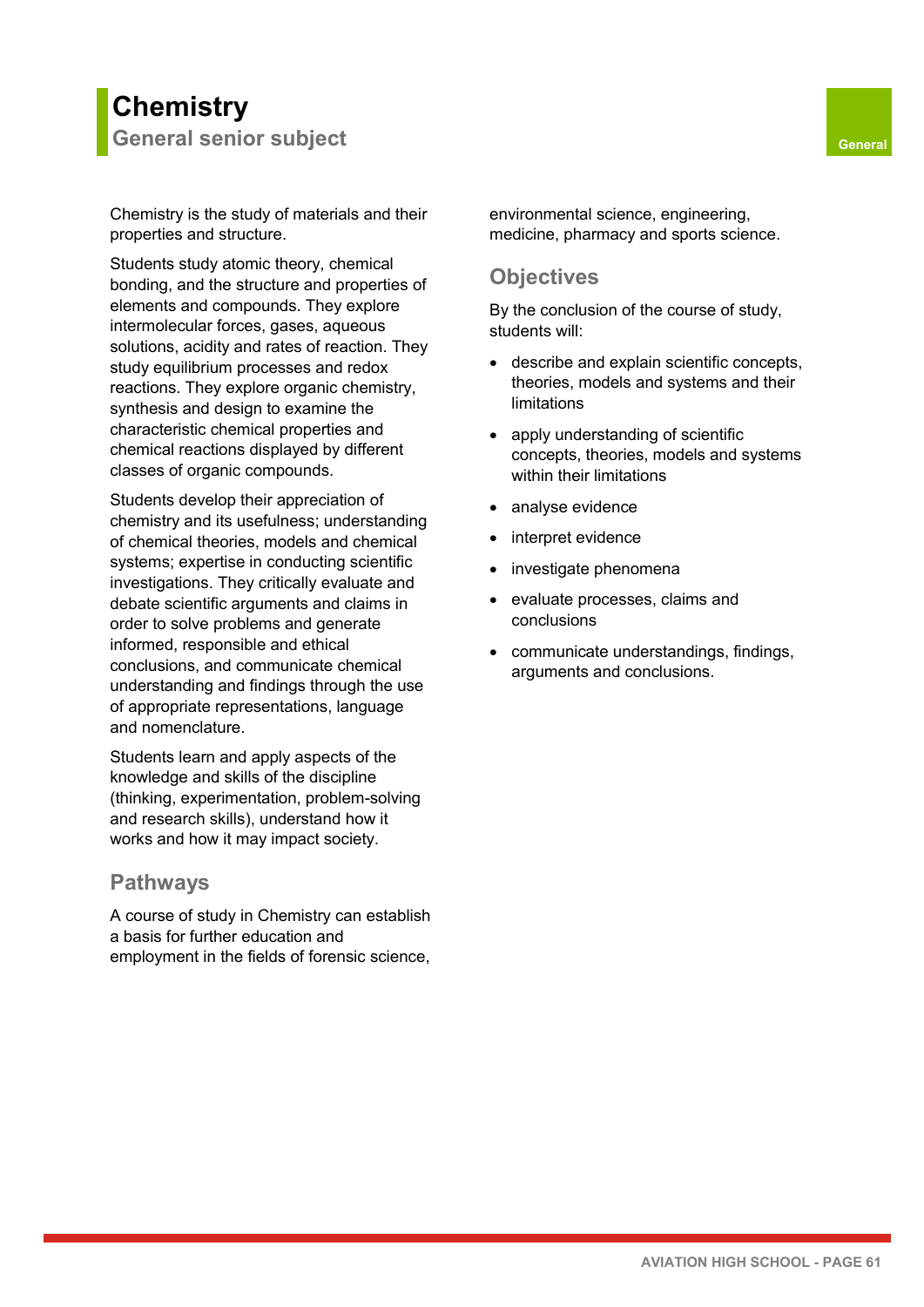| Unit 1                                                                                                                                                                                                                                       | Unit 2                                                                                                                                                           | Unit 3                                                                                                         | Unit 4                                                                                                                                   |
|----------------------------------------------------------------------------------------------------------------------------------------------------------------------------------------------------------------------------------------------|------------------------------------------------------------------------------------------------------------------------------------------------------------------|----------------------------------------------------------------------------------------------------------------|------------------------------------------------------------------------------------------------------------------------------------------|
| Chemical<br>fundamentals -<br>structure, properties<br>and reactions<br>• Properties and<br>structure of atoms<br>• Properties and<br>structure of materials<br>$\bullet$ Chemical reactions $-$<br>reactants, products<br>and energy change | <b>Molecular interactions</b><br>and reactions<br>• Intermolecular forces<br>and gases<br>• Aqueous solutions<br>and acidity<br>• Rates of chemical<br>reactions | Equilibrium, acids and<br>redox reactions<br>• Chemical equilibrium<br>systems<br>• Oxidation and<br>reduction | <b>Structure, synthesis</b><br>and design<br>• Properties and<br>structure of organic<br>materials<br>• Chemical synthesis<br>and design |

#### **Assessment**

Schools devise assessments in Units 1 and 2 to suit their local context.

In Units 3 and 4 students complete *four* summative assessments. The results from each of the assessments are added together to provide a subject score out of 100. Students will also receive an overall subject result (A–E).

| Unit 3                                                         |                       | Unit 4                                                             |     |
|----------------------------------------------------------------|-----------------------|--------------------------------------------------------------------|-----|
| Summative internal assessment 1 (IA1):<br>$\bullet$ Data test  | 10%                   | Summative internal assessment 3 (IA3):<br>• Research investigation | 20% |
| Summative internal assessment 2 (IA2):<br>• Student experiment | 20%                   |                                                                    |     |
|                                                                | $\bullet$ Examination | Summative external assessment (EA): 50%                            |     |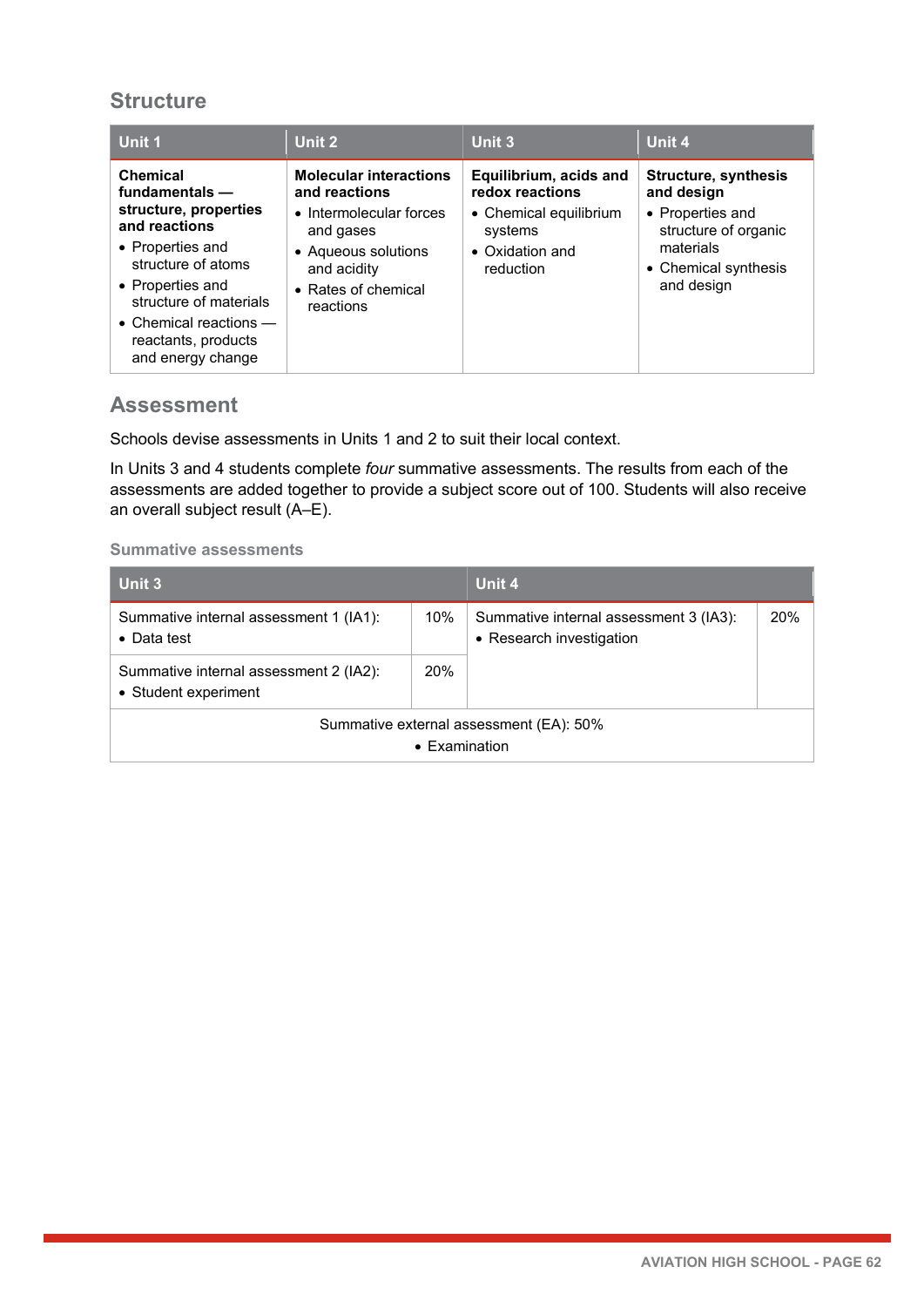Physics provides opportunities for students to engage with classical and modern understandings of the universe.

Students learn about the fundamental concepts of thermodynamics, electricity and nuclear processes; and about the concepts and theories that predict and describe the linear motion of objects. Further, they explore how scientists explain some phenomena using an understanding of waves. They engage with the concept of gravitational and electromagnetic fields and the relevant forces associated with them. They study modern physics theories and models that, despite being counterintuitive, are fundamental to our understanding of many common observable phenomena.

Students develop appreciation of the contribution physics makes to society: understanding that diverse natural phenomena may be explained, analysed and predicted using concepts, models and theories that provide a reliable basis for action; and that matter and energy interact in physical systems across a range of scales. They understand how models and theories are refined, and new ones developed in physics; investigate phenomena and solve problems; collect and analyse data; and interpret evidence. Students use accurate and precise measurement, valid and reliable evidence, and scepticism and intellectual rigour to evaluate claims; and communicate physics understanding, findings, arguments and conclusions using appropriate representations, modes and genres.

Students learn and apply aspects of the knowledge and skills of the discipline (thinking, experimentation, problem-solving and research skills), understand how it works and how it may impact society.

#### **Pathways**

A course of study in Physics can establish a basis for further education and employment in the fields of science, engineering, medicine and technology.

## **Objectives**

- describe and explain scientific concepts, theories, models and systems and their limitations
- apply understanding of scientific concepts, theories, models and systems within their limitations
- analyse evidence
- interpret evidence
- investigate phenomena
- evaluate processes, claims and conclusions
- communicate understandings, findings, arguments and conclusions.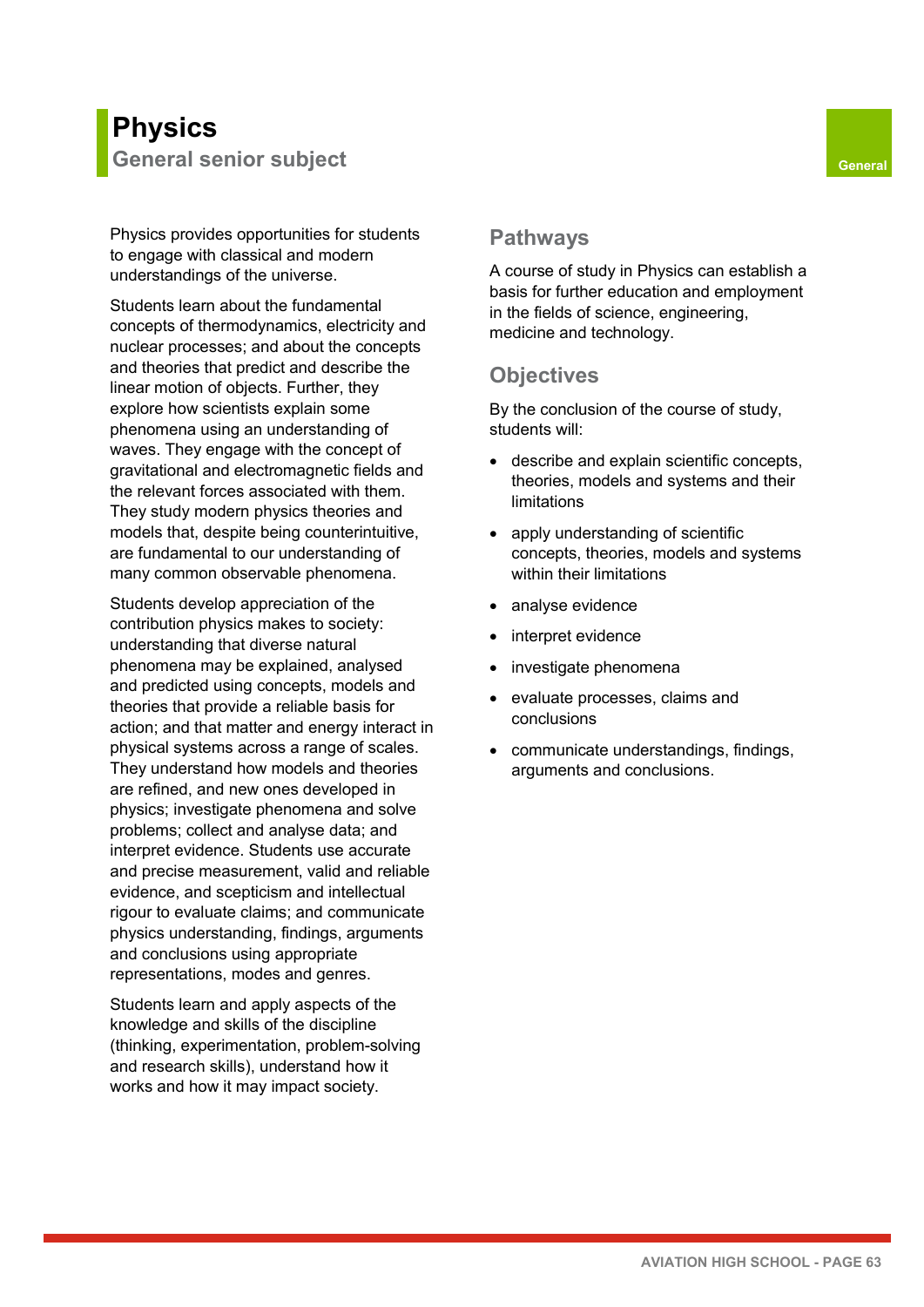| Unit 1                                                                                        | Unit 2                                  | Unit 3                                     | Unit 4                                                           |
|-----------------------------------------------------------------------------------------------|-----------------------------------------|--------------------------------------------|------------------------------------------------------------------|
| Thermal, nuclear and<br>electrical physics                                                    | Linear motion and<br>waves              | <b>Gravity and</b><br>electromagnetism     | <b>Revolutions in</b><br>modern physics                          |
| • Heating processes<br>• Ionising radiation and<br>nuclear reactions<br>• Electrical circuits | • Linear motion and<br>force<br>• Waves | • Gravity and motion<br>• Electromagnetism | • Special relativity<br>• Quantum theory<br>• The Standard Model |

#### **Assessment**

Schools devise assessments in Units 1 and 2 to suit their local context.

In Units 3 and 4 students complete *four* summative assessments. The results from each of the assessments are added together to provide a subject score out of 100. Students will also receive an overall subject result (A–E).

| Unit 3                                                           |            | Unit 4                                                             |     |
|------------------------------------------------------------------|------------|--------------------------------------------------------------------|-----|
| Summative internal assessment 1 (IA1):<br>$\bullet$ Data test    | 10%        | Summative internal assessment 3 (IA3):<br>• Research investigation | 20% |
| Summative internal assessment 2 (IA2):<br>• Student experiment   | <b>20%</b> |                                                                    |     |
| Summative external assessment (EA): 50%<br>$\bullet$ Examination |            |                                                                    |     |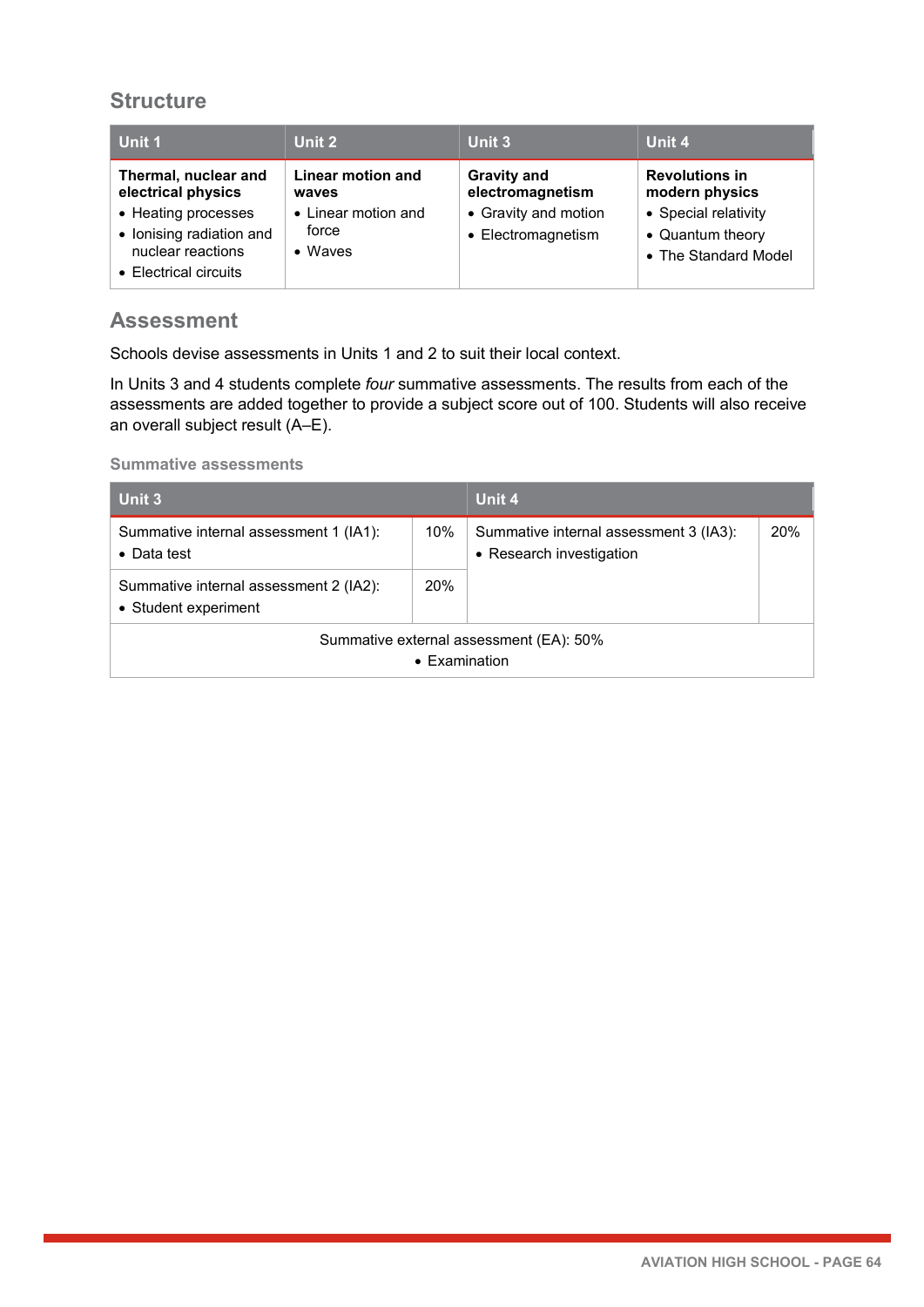## **Industrial Technology Skills**

**Applied senior subject Applied Applied Applied** 

Industrial Technology Skills focuses on the practices and processes required to manufacture products in a variety of industries.

Students understand industry practices; interpret specifications, including technical information and drawings; demonstrate and apply safe, practical production processes with hand/power tools and machinery; communicate using oral, written and graphical modes; organise, calculate and plan production processes; and evaluate the products they create using predefined specifications.

Students develop transferable skills by engaging in manufacturing tasks that relate to business and industry, and that promote adaptable, competent, self-motivated and safe individuals who can work with colleagues to solve problems and complete practical work.

#### **Pathways**

A course of study in Industrial Technology Skills can establish a basis for further education and employment in manufacturing industries. Employment opportunities may be found in the industry areas of aeroskills, automotive, building and construction, engineering, furnishing, industrial graphics and plastics.

#### **Objectives**

- describe industry practices in manufacturing tasks
- demonstrate fundamental production skills
- interpret drawings and technical information
- analyse manufacturing tasks to organise materials and resources
- select and apply production skills and procedures in manufacturing tasks
- use visual representations and language conventions and features to communicate for particular purposes
- plan and adapt production processes
- create products from specifications
- evaluate industry practices, production processes and products, and make recommendations.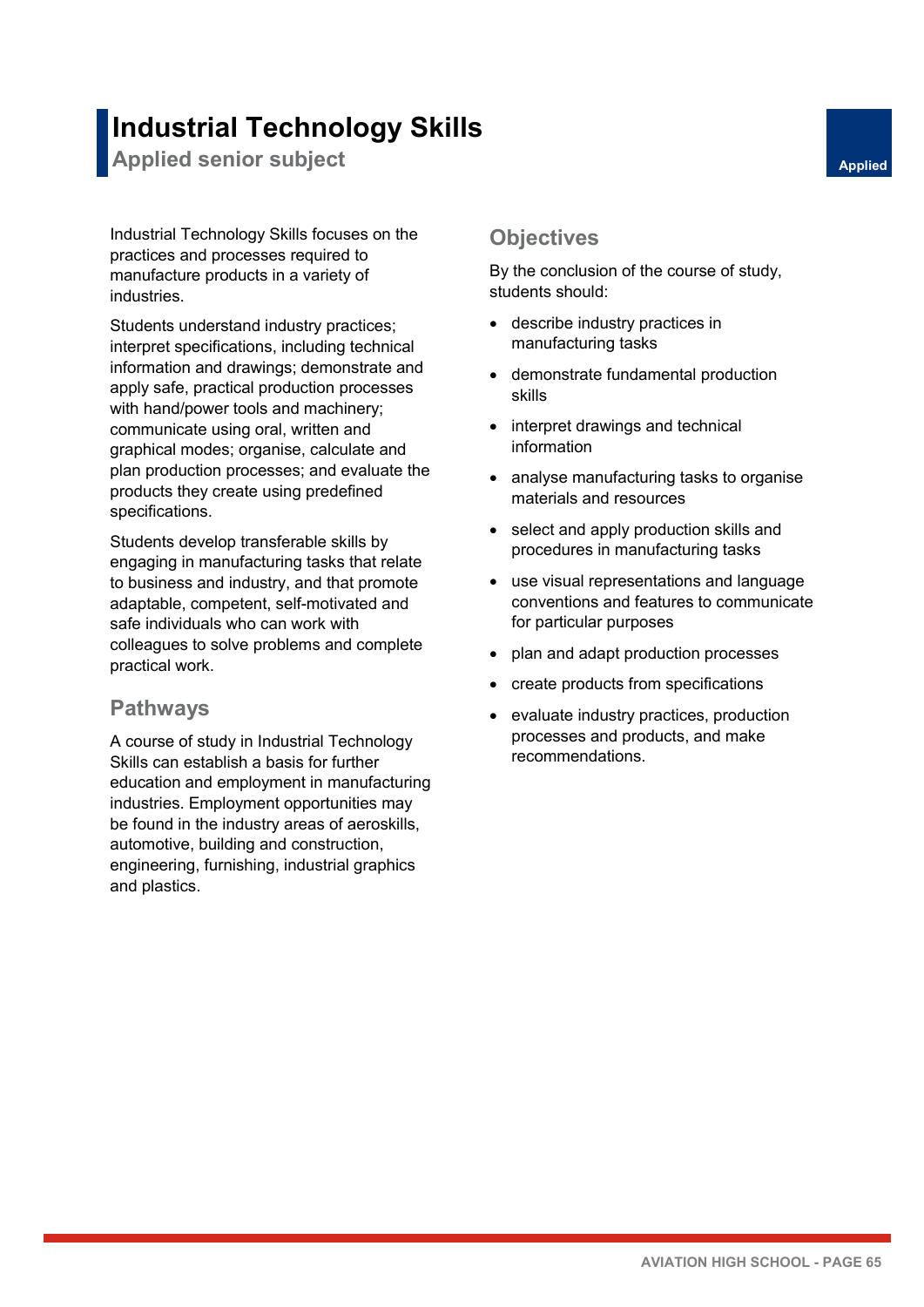The Industrial Technology Skills course is designed around:

- core topics, which are integrated throughout the course
- elective topics, organised in industry areas, and manufacturing tasks related to the chosen electives.

| <b>Core topics</b>                             | <b>Industry area</b>      | <b>Elective topics</b>                                                                                         |
|------------------------------------------------|---------------------------|----------------------------------------------------------------------------------------------------------------|
| • Industry practices<br>• Production processes | Aeroskills                | • Aeroskills mechanical<br>• Aeroskills structures                                                             |
|                                                | Automotive                | • Automotive mechanical<br>• Automotive body repair<br>• Automotive electrical                                 |
|                                                | Building and construction | • Bricklaying<br>• Plastering and painting<br>• Concreting<br>• Carpentry<br>$\bullet$ Tiling<br>• Landscaping |
|                                                | Engineering               | • Sheet metal working<br>• Welding and fabrication<br>• Fitting and machining                                  |
|                                                | Furnishing                | • Cabinet-making<br>• Furniture finishing<br>• Furniture-making<br>• Glazing and framing<br>• Upholstery       |
|                                                | Industrial graphics       | • Engineering drafting<br>• Building and construction drafting<br>• Furnishing drafting                        |
|                                                | <b>Plastics</b>           | • Thermoplastics fabrication<br>• Thermosetting fabrication                                                    |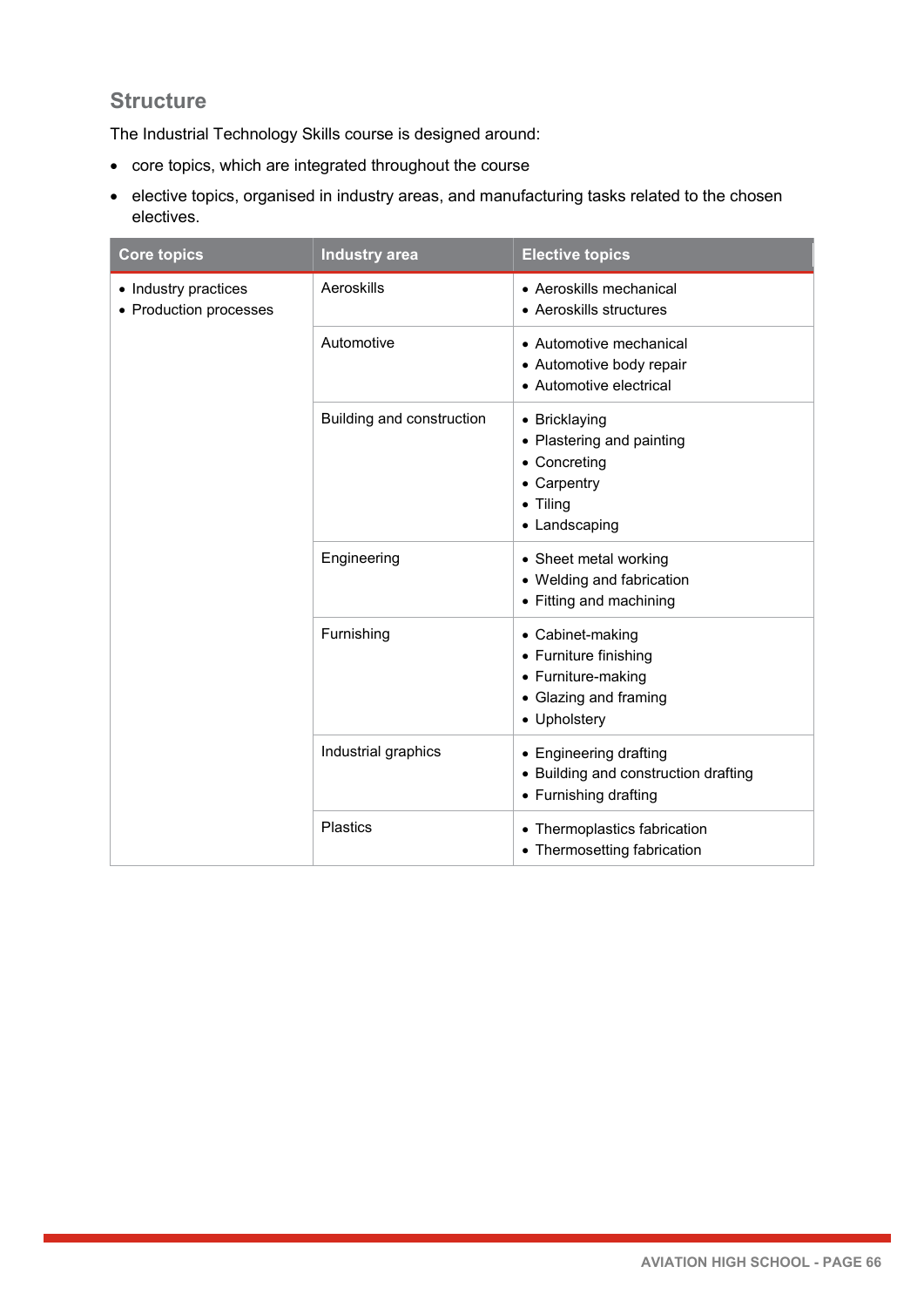### **Assessment**

For Industrial Technology Skills, assessment from Units 3 and 4 is used to determine the student's exit result, and this consists of *four* instruments, including:

- at least two projects
- at least one practical demonstration (separate to the assessable component of a project).

| <b>Project</b>                                                                                                                                                                                                                                                                                                                        | <b>Practical demonstration</b>                                                                                                    | <b>Examination</b>                                                                       |
|---------------------------------------------------------------------------------------------------------------------------------------------------------------------------------------------------------------------------------------------------------------------------------------------------------------------------------------|-----------------------------------------------------------------------------------------------------------------------------------|------------------------------------------------------------------------------------------|
| A response to a single task,<br>situation and/or scenario.                                                                                                                                                                                                                                                                            | A task that assesses the<br>practical application of a specific<br>set of teacher-identified<br>production skills and procedures. | A response that answers a<br>number of provided questions,<br>scenarios and/or problems. |
| A project consists of a product<br>component and at least one of<br>the following components:<br>$\bullet\,$ written: 500–900 words<br>• spoken: $2\frac{1}{2}$ –3 $\frac{1}{2}$ minutes<br>• multimodal<br>- non-presentation: 8 A4<br>pages max (or equivalent)<br>- presentation: 3-6 minutes<br>• product: continuous class time. | Students demonstrate production<br>skills and procedures in class<br>under teacher supervision.                                   | $\bullet$ 60–90 minutes<br>• 50-250 words per item                                       |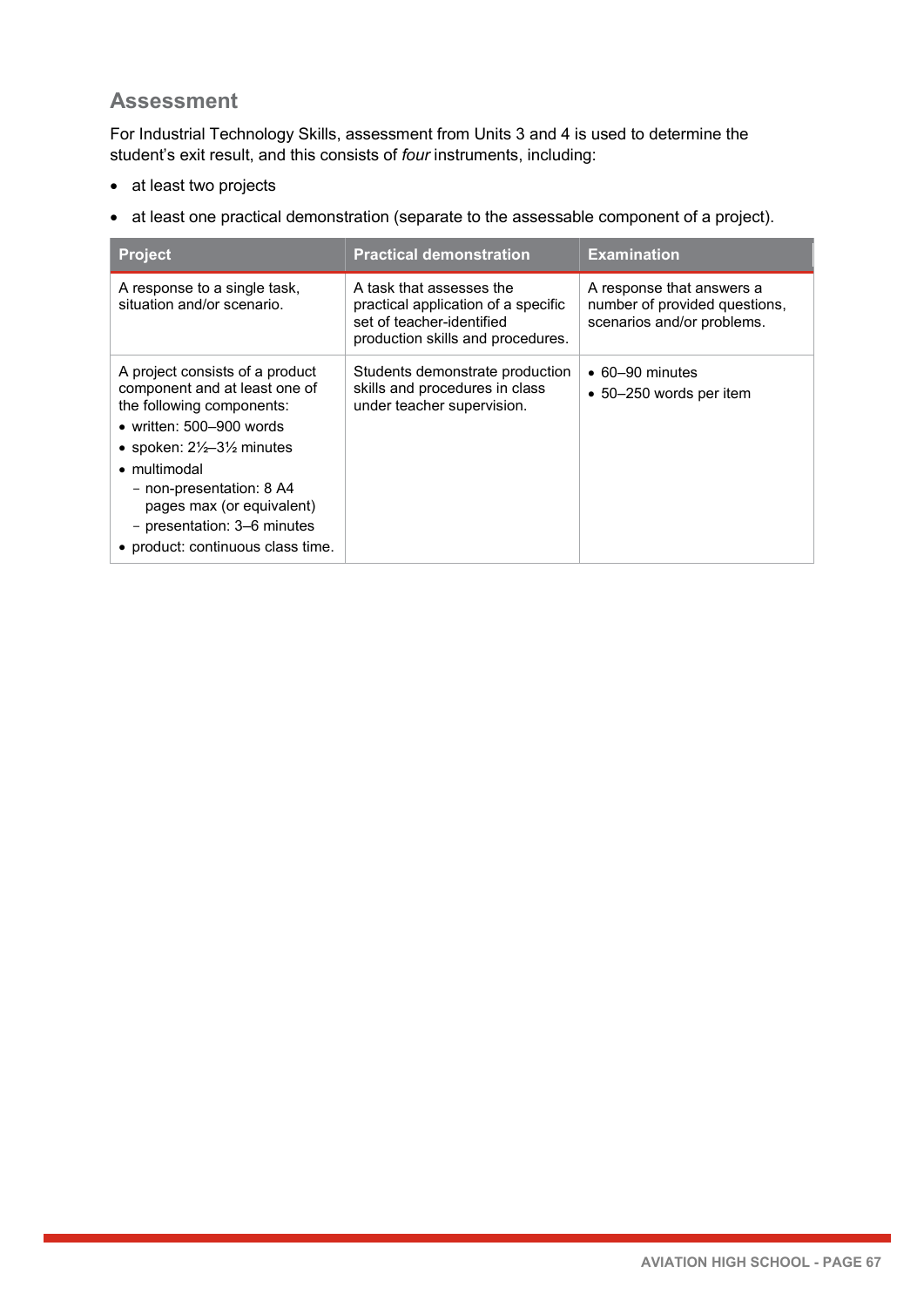## **Aerospace Systems**

**General senior subject General** 

Aerospace Systems provides opportunities for students to learn about the fundamentals, history and future of the aerospace industry. They gain knowledge of aeronautics, aerospace operations, human factors, safety management and systems thinking that enable them to solve real-world aerospace problems using the problem-solving process in Aerospace Systems.

Students learn to understand and interpret the relationships between and within connected systems and their component parts. They identify patterns in problematic aerospace systems situations and propose solutions.

Students develop and use skills that include analysis, decision-making, justification, recognition, comprehension and evaluation to develop solutions to aerospace problem situations. Students become self-directed learners and develop beneficial collaboration and management skills as they solve aerospace systems problems.

#### **Pathways**

A course of study in Aerospace Systems can establish a basis for further education and employment in the fields of aviation management, flying streams, engineering and aerospace technical disciplines. The study of Aerospace Systems will also benefit students wishing to pursue post-school pathways in diploma and advanced diploma courses in the technical and paraprofessional areas of customer relationship management, workplace health and safety, engineering, human resource management, systems analysis and technology-related areas.

#### **Objectives**

By the conclusion of the course of study, students will:

- recognise and describe aerospace systems problems, knowledge, concepts and principles
- symbolise and explain ideas, solutions and relationships
- analyse problems and information
- determine solution success criteria for aerospace problems
- synthesise information and ideas to propose possible solutions
- generate solutions to provide data to assess the feasibility of proposals
- evaluate and refine ideas and solutions to make justified recommendations
- make decisions about and use modeappropriate features, language and conventions for particular purposes and contexts.

**AVIATION HIGH SCHOOL - PAGE 68**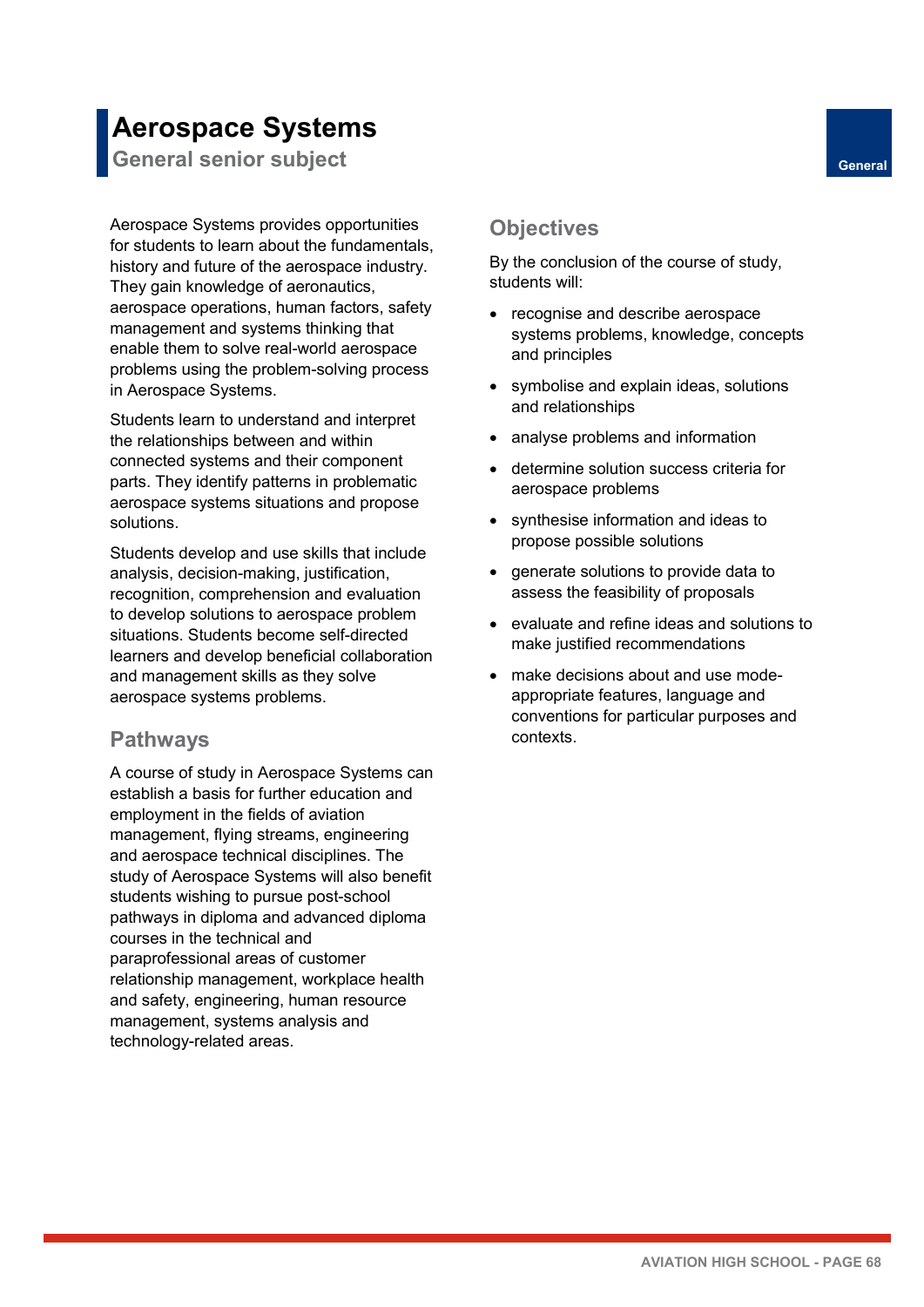| Unit 1                                                                                                                                                                                                                                                                      | Unit 2                                                                                                                                                          | Unit 3                                                                                                                                                                                                                                                                                    | Unit 4                                                                                                                                                                                                                          |
|-----------------------------------------------------------------------------------------------------------------------------------------------------------------------------------------------------------------------------------------------------------------------------|-----------------------------------------------------------------------------------------------------------------------------------------------------------------|-------------------------------------------------------------------------------------------------------------------------------------------------------------------------------------------------------------------------------------------------------------------------------------------|---------------------------------------------------------------------------------------------------------------------------------------------------------------------------------------------------------------------------------|
| Introduction to<br>aerospace systems<br>and structures<br>• Solving aerospace<br>problems<br>$\bullet$ The evolving<br>aerospace industry<br>• Introduction to<br>aerodynamics<br>• Introduction to aircraft<br>systems<br>• Introduction to<br>aviation weather<br>systems | <b>Emerging aerospace</b><br>technologies<br>• Operational assets<br>• Operational<br>environments<br>• Operational control<br>systems<br>• Future applications | Aerospace<br>operational systems<br>• International and<br>national operational<br>and safety systems<br>• Airspace<br>management<br>• Safety management<br>systems<br>• Operational accident<br>and incident<br>investigation<br>processes<br>• Airport and airline<br>operation systems | <b>Aircraft performance</b><br>systems and human<br>factors<br>• Aircraft performance<br>• Aircraft navigation<br>• Advanced navigation<br>and radio<br>communication<br>technologies<br>• Human performance<br>and limitations |

#### **Assessment**

Schools devise assessments in Units 1 and 2 to suit their local context.

In Units 3 and 4 students complete *four* summative assessments. The results from each of the assessments are added together to provide a subject score out of 100. Students will also receive an overall subject result (A–E).

| Unit 3                                                              |     | Unit 4                                                        |     |
|---------------------------------------------------------------------|-----|---------------------------------------------------------------|-----|
| Summative internal assessment 1 (IA1):<br>$\bullet$ Project — folio | 25% | Summative internal assessment 3 (IA3):<br>• Project $-$ folio | 25% |
| Summative internal assessment 2 (IA2):<br>• Examination             | 25% | Summative external assessment (EA):<br>• Examination          | 25% |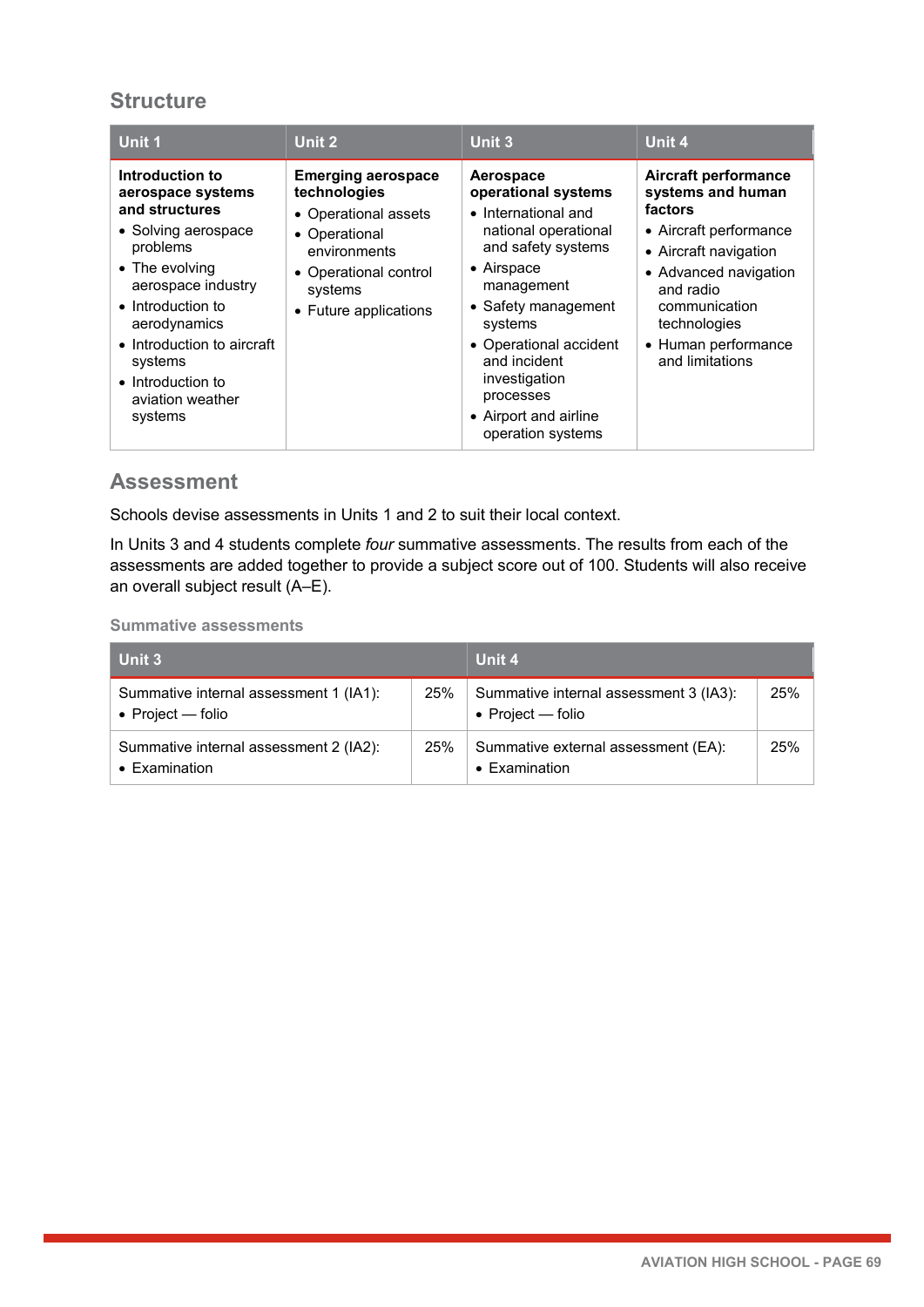## **Design General senior subject General**

Design focuses on the application of design thinking to envisage creative products, services and environments in response to human needs, wants and opportunities. Designing is a complex and sophisticated form of problem-solving that uses divergent and convergent thinking strategies that can be practised and improved. Designers are separated from the constraints of production processes to allow them to appreciate and exploit new innovative ideas.

Students learn how design has influenced the economic, social and cultural environment in which they live. They understand the agency of humans in conceiving and imagining possible futures through design. Collaboration, teamwork and communication are crucial skills needed to work in design teams and liaise with stakeholders. They learn the value of creativity and build resilience as they experience iterative design processes, where the best ideas may be the result of trial and error and a willingness to take risks and experiment with alternatives.

Students learn about and experience design through exploring needs, wants and opportunities; developing ideas and design concepts; using drawing and low-fidelity prototyping skills; and evaluating ideas and design concepts. They communicate design proposals to suit different audiences.

### **Pathways**

A course of study in Design can establish a basis for further education and employment in the fields of architecture, digital media design, fashion design, graphic design, industrial design, interior design and landscape architecture.

- describe design problems and design criteria
- represent ideas, design concepts and design information using drawing and low-fidelity prototyping
- analyse needs, wants and opportunities using data
- devise ideas in response to design problems
- synthesise ideas and design information to propose design concepts
- evaluate ideas and design concepts to make refinements
- make decisions about and use modeappropriate features, language and conventions for particular purposes and contexts.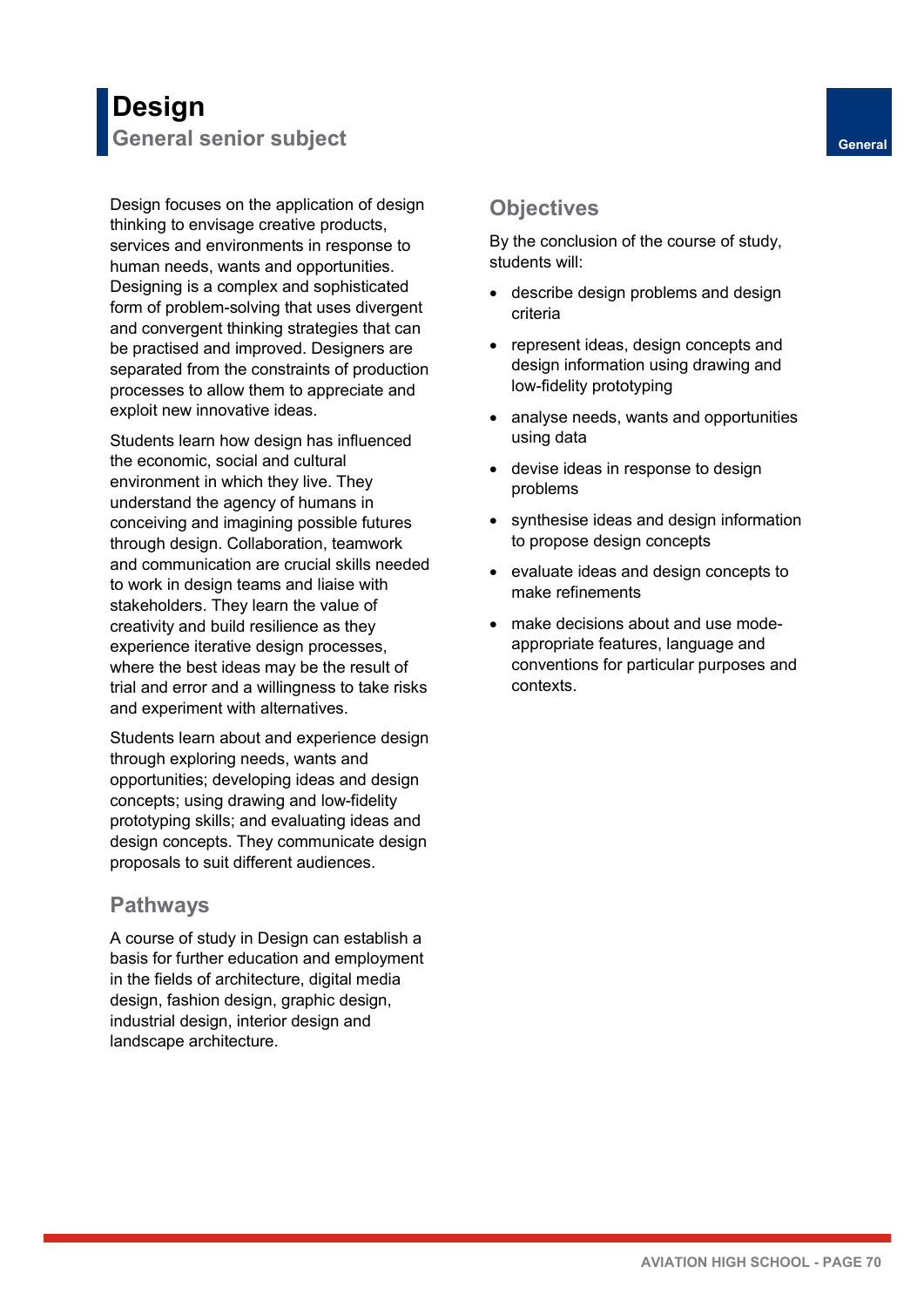| Unit 1                                                                             | Unit 2                                                                                                           | Unit 3                                                 | Unit 4                                                                                                   |
|------------------------------------------------------------------------------------|------------------------------------------------------------------------------------------------------------------|--------------------------------------------------------|----------------------------------------------------------------------------------------------------------|
| Design in practice<br>• Experiencing design<br>• Design process<br>• Design styles | <b>Commercial design</b><br>$\bullet$ Explore – client<br>needs and wants<br>• Develop —<br>collaborative design | Human-centred<br>design<br>• Designing with<br>empathy | Sustainable design<br>$\bullet$ Explore —<br>sustainable design<br>opportunities<br>• Develop - redesign |

### **Assessment**

Schools devise assessments in Units 1 and 2 to suit their local context.

In Units 3 and 4 students complete *four* summative assessments. The results from each of the assessments are added together to provide a subject score out of 100. Students will also receive an overall subject result (A–E).

| Unit 3                                                                     |     | Unit 4                                                                  |     |
|----------------------------------------------------------------------------|-----|-------------------------------------------------------------------------|-----|
| Summative internal assessment 1 (IA1):<br>• Examination - design challenge | 15% | Summative internal assessment 3 (IA3):<br>$\bullet$ Project             | 25% |
| Summative internal assessment 2 (IA2):<br>$\bullet$ Project                | 35% | Summative external assessment (EA):<br>• Examination - design challenge | 25% |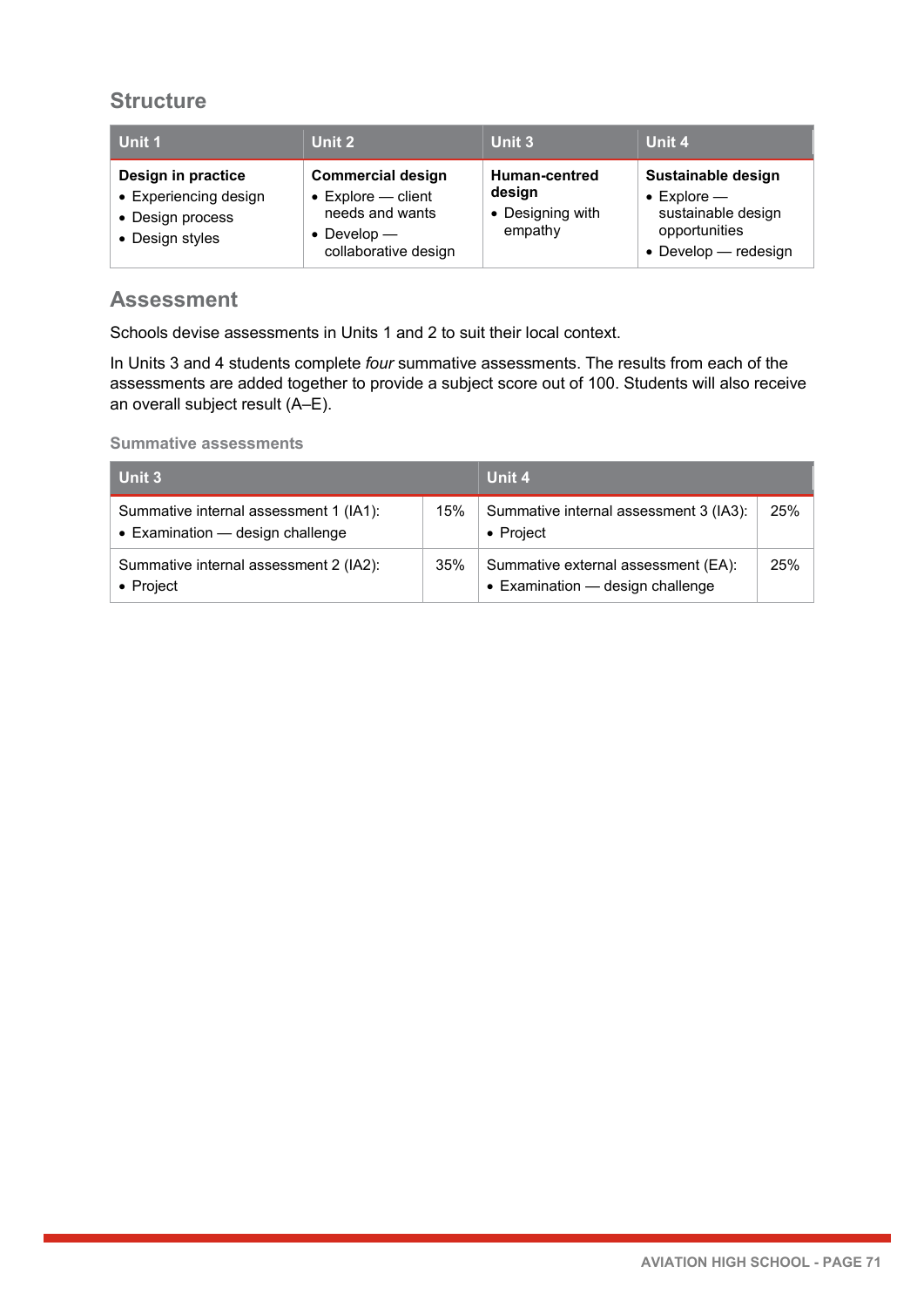### **Digital Solutions General senior subject General**

Digital Solutions enables students to learn about algorithms, computer languages and user interfaces through generating digital solutions to problems. Students engage with data, information and applications to create digital solutions that filter and present data in timely and efficient ways while understanding the need to encrypt and protect data. They understand computing's personal, local and global impact, and the issues associated with the ethical integration of technology into our daily lives.

Students use problem-based learning to write computer programs to create digital solutions that: use data; require interactions with users and within systems; and affect people, the economy and environments. They develop solutions using combinations of readily available hardware and software development environments, code libraries or specific instructions provided through programming.

Students create, construct and repurpose solutions that are relevant in a world where data and digital realms are transforming entertainment, education, business, manufacturing and many other industries.

### **Pathways**

A course of study in Digital Solutions can establish a basis for further education and employment in the fields of science, technologies, engineering and mathematics.

- recognise and describe elements, components, principles and processes
- symbolise and explain information, ideas and interrelationships
- analyse problems and information
- determine solution requirements and criteria
- synthesise information and ideas to determine possible digital solutions
- generate components of the digital solution
- evaluate impacts, components and solutions against criteria to make refinements and justified recommendations
- make decisions about and use modeappropriate features, language and conventions for particular purposes and contexts.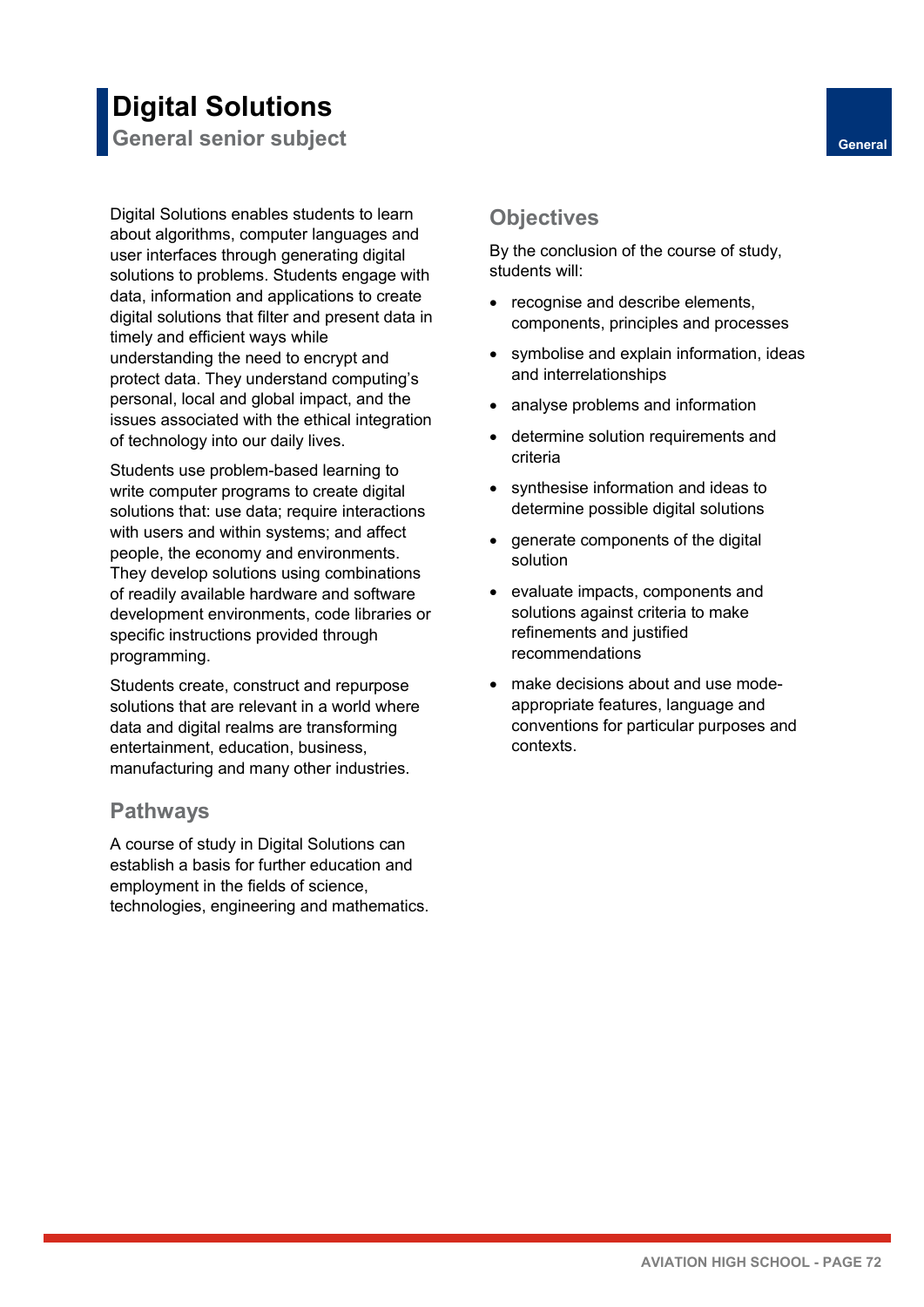| Unit 1                                                                                                                                                                                 | Unit 2                                                                                                                                                                                 | Unit 3                                                                                                                                                                                  | Unit 4                                                                                                                                                                                     |
|----------------------------------------------------------------------------------------------------------------------------------------------------------------------------------------|----------------------------------------------------------------------------------------------------------------------------------------------------------------------------------------|-----------------------------------------------------------------------------------------------------------------------------------------------------------------------------------------|--------------------------------------------------------------------------------------------------------------------------------------------------------------------------------------------|
| <b>Creating with code</b><br>• Understanding digital<br>problems<br>• User experiences and<br>interfaces<br>• Algorithms and<br>programming<br>techniques<br>• Programmed<br>solutions | <b>Application and data</b><br>solutions<br>• Data-driven problems<br>and solution<br>requirements<br>$\bullet$ Data and<br>programming<br>techniques<br>• Prototype data<br>solutions | <b>Digital innovation</b><br>• Interactions between<br>users, data and digital<br>systems<br>• Real-world problems<br>and solution<br>requirements<br>• Innovative digital<br>solutions | <b>Digital impacts</b><br>• Digital methods for<br>exchanging data<br>• Complex digital data<br>exchange problems<br>and solution<br>requirements<br>• Prototype digital data<br>exchanges |

### **Assessment**

Schools devise assessments in Units 1 and 2 to suit their local context.

In Units 3 and 4 students complete *four* summative assessments. The results from each of the assessments are added together to provide a subject score out of 100. Students will also receive an overall subject result (A–E).

| Unit 3                                                                         |     | Unit 4                                                      |     |
|--------------------------------------------------------------------------------|-----|-------------------------------------------------------------|-----|
| Summative internal assessment 1 (IA1):<br>• Investigation — technical proposal | 20% | Summative internal assessment 3 (IA3):<br>• Project — folio | 25% |
| Summative internal assessment 2 (IA2):<br>• Project $-$ digital solution       | 30% | Summative external assessment (EA):<br>• Examination        | 25% |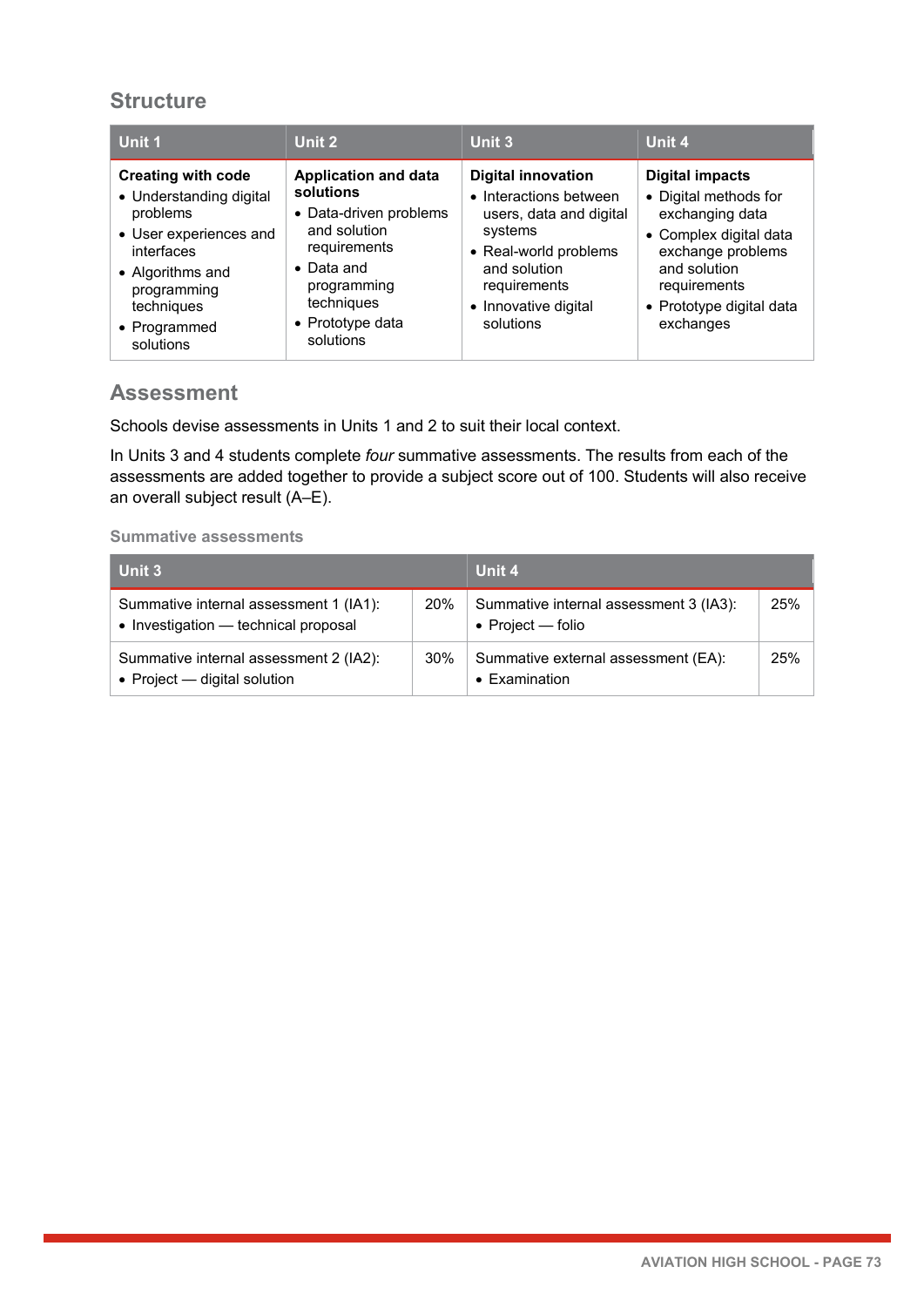# **Food & Nutrition**

**General senior subject General**

Food & Nutrition is the study of food in the context of food science, nutrition and food technologies, in conjunction with study of the food system.

 functional properties of nutrients to create food solutions that maintain the beneficial Ŭ  $\overline{\phantom{a}}$ j .<br>. ľ j consumption, research and development and the overarching principles of waste protection that have an impact on all sectors of the food system. Students explore the chemical and nutritive values. This knowledge is fundamental for continued development of a safe and sustainable food system that can produce high quality, nutritious solutions with an extended shelf life. Their studies of the food system include the sectors of production, processing, distribution, management, sustainability and food

 Students actively engage in a food and food solutions that contribute positively to preferred personal, social, ethical, economic, nutrition problem-solving process to create environmental, legal, sustainable and technological futures.

students learn to apply their food science, nutrition and technologies knowledge to existing knowledge to make decisions and solve problems through investigation, Using a problem-based learning approach, solve real-world food and nutrition problems. Students will integrate and use new and experimentation and analysis.

J needs, interests and aspirations. It challenges students to think about, respond problems in food and nutrition. Food & Nutrition is inclusive of students' to, and create solutions for contemporary

### **Pathways**

A course of study in Food & Nutrition can establish a basis for further education and employment in the fields of science, technology, engineering and health.

### **Objectives**

- recognise and describe food and nutrition facts and principles
- explain food and nutrition ideas and problems
- analyse problems, information and data
- determine solution requirements and criteria
- synthesise information and data
- generate solutions to provide data to determine the feasibility of the solution
- evaluate and refine ideas and solutions to make justified recommendations for enhancement
- make decisions about and use modeappropriate features, language and conventions for particular purposes and contexts.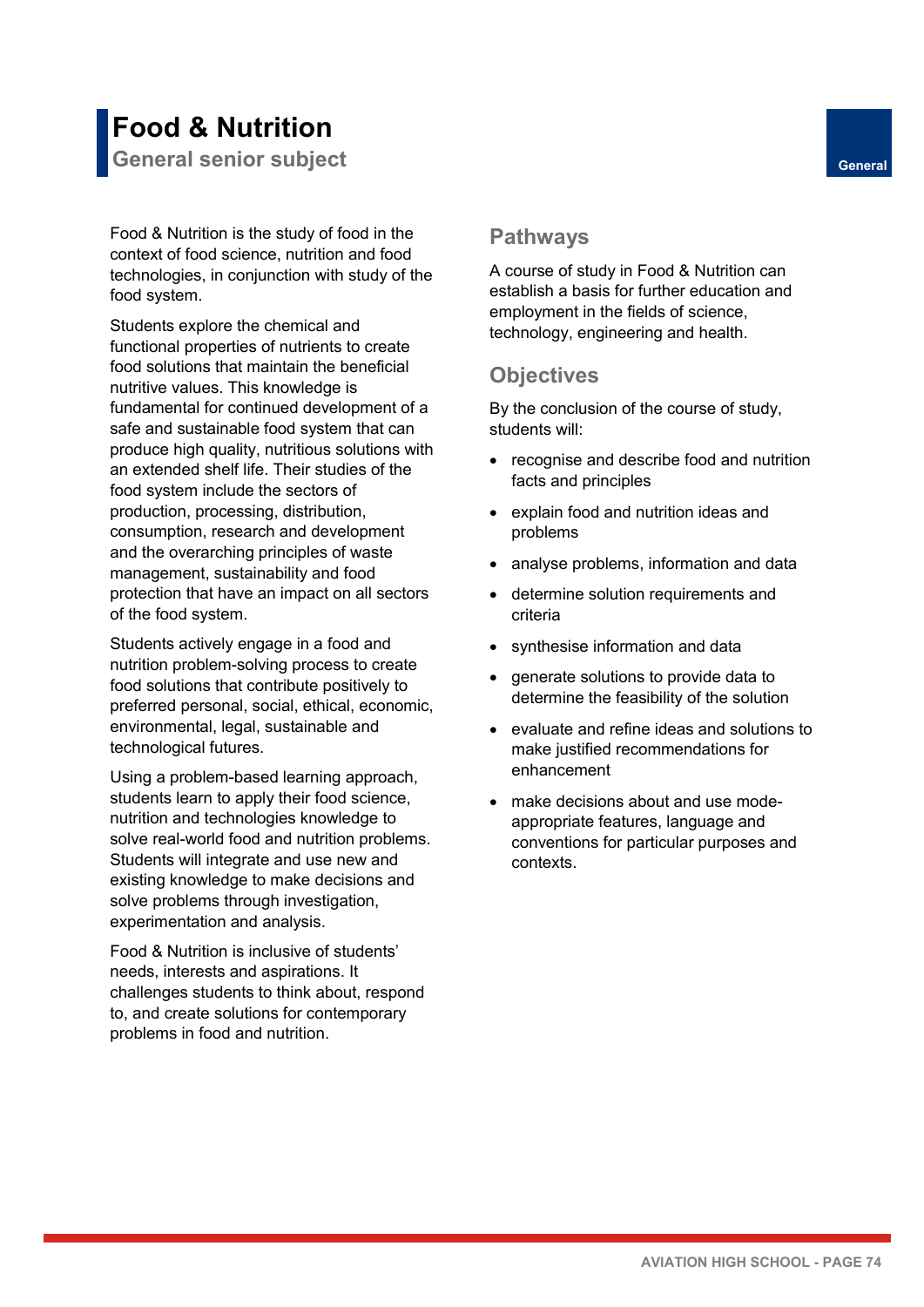| Unit 1                                                                                                                                                                         | Unit 2                                                                                                                                                                          | Unit 3                                                                                                                            | Unit 4                                                                                                                                                                               |
|--------------------------------------------------------------------------------------------------------------------------------------------------------------------------------|---------------------------------------------------------------------------------------------------------------------------------------------------------------------------------|-----------------------------------------------------------------------------------------------------------------------------------|--------------------------------------------------------------------------------------------------------------------------------------------------------------------------------------|
| Food science of<br>vitamins, minerals<br>and protein<br>• Introduction to the<br>food system<br>• Vitamins and minerals<br>$\bullet$ Protein<br>• Developing food<br>solutions | <b>Food drivers and</b><br>emerging trends<br>• Consumer food<br>drivers<br>• Sensory profiling<br>• Labelling and food<br>safety<br>• Food formulation for<br>consumer markets | Food science of<br>carbohydrate and fat<br>• The food system<br>• Carbohydrate<br>$\bullet$ Fat<br>• Developing food<br>solutions | <b>Food solution</b><br>development for<br>nutrition consumer<br>markets<br>• Formulation and<br>reformulation for<br>nutrition consumer<br>markets<br>• Food development<br>process |

### **Assessment**

Schools devise assessments in Units 1 and 2 to suit their local context.

In Units 3 and 4 students complete *four* summative assessments. The results from each of the assessments are added together to provide a subject score out of 100. Students will also receive an overall subject result (A–E).

| Unit 3                                                          |     | Unit 4                                                              |     |
|-----------------------------------------------------------------|-----|---------------------------------------------------------------------|-----|
| Summative internal assessment 1 (IA1):<br>$\bullet$ Examination | 20% | Summative internal assessment 3 (IA3):<br>$\bullet$ Project — folio | 30% |
| Summative internal assessment 2 (IA2):<br>• Project $-$ folio   | 25% | Summative external assessment (EA):<br>• Examination                | 25% |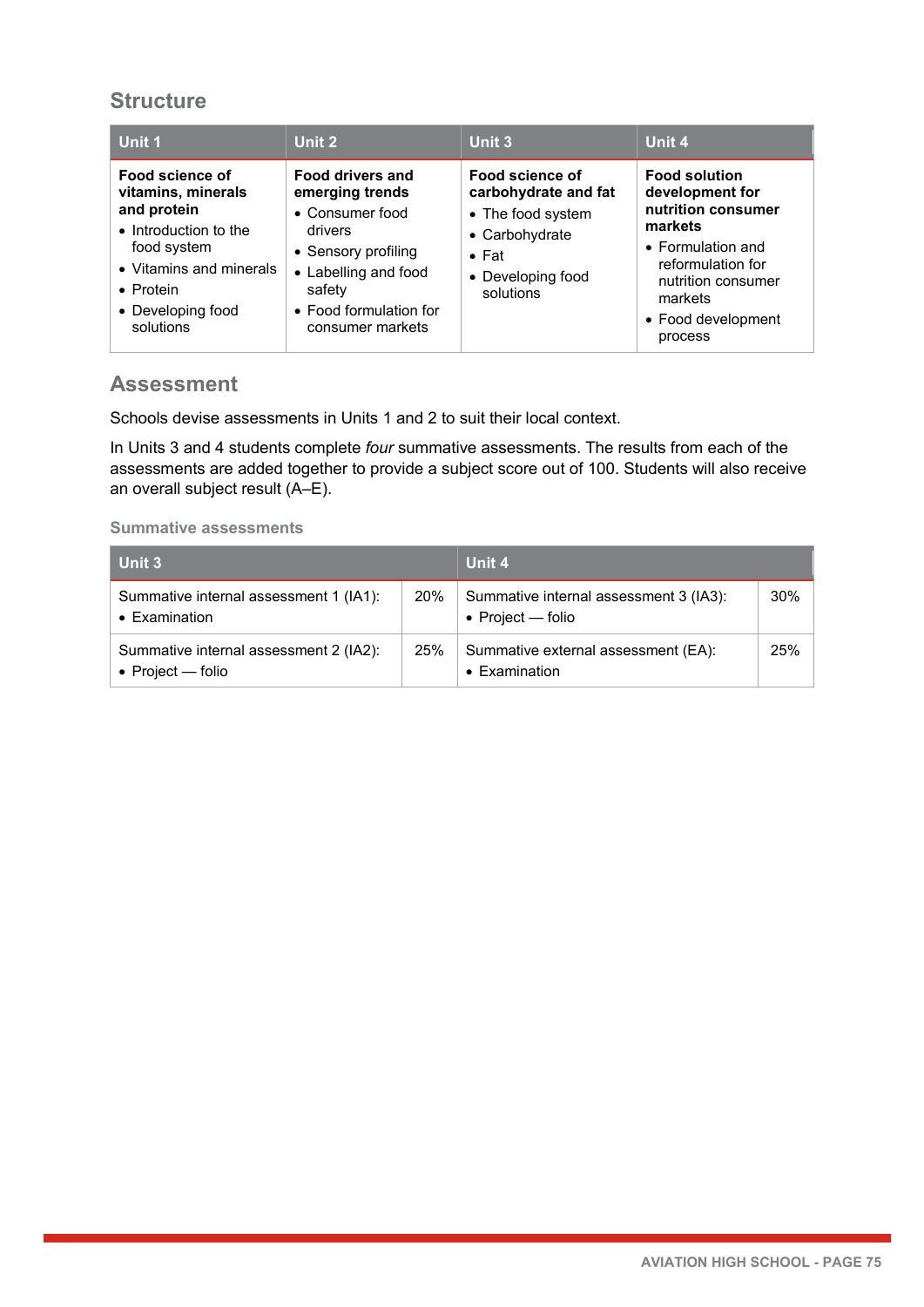# **Drama in Practice**

**Applied senior subject Applied Applied Applied** 

Drama in Practice gives students opportunities to plan, create, adapt, produce, perform, appreciate and evaluate a range of dramatic works or events in a variety of settings.

Students participate in learning activities that apply knowledge and develop creative and technical skills in communicating meaning to an audience.

Students learn essential workplace health and safety procedures relevant to the drama and theatre industry, as well as effective work practices and industry skills needed by a drama practitioner.

### **Pathways**

A course of study in Drama in Practice can establish a basis for further education and employment in the drama and theatre industry in areas such as performance, theatre management and promotions.

### **Objectives**

By the conclusion of the course of study, students should:

- identify and explain dramatic principles and practices
- interpret and explain dramatic works and dramatic meanings
- demonstrate dramatic principles and practices
- apply dramatic principles and practices when engaging in drama activities and/or with dramatic works
- analyse the use of dramatic principles and practices to communicate meaning for a purpose
- use language conventions and features and terminology to communicate ideas and information about drama, according to purposes
- plan and modify dramatic works using dramatic principles and practices to achieve purposes
- create dramatic works that convey meaning to audiences
- evaluate the application of dramatic principles and practices to drama activities or dramatic works.

### **Structure**

The Drama in Practice course is designed around core and elective topics.

| Core                                                                | <b>Electives</b>                                                                                                                                                        |                                                                                                                                 |
|---------------------------------------------------------------------|-------------------------------------------------------------------------------------------------------------------------------------------------------------------------|---------------------------------------------------------------------------------------------------------------------------------|
| $\bullet$ Dramatic<br>principles<br>$\bullet$ Dramatic<br>practices | • Acting (stage and screen)<br>• Career pathways (including arts<br>entrepreneurship)<br>• Community theatre<br>• Contemporary theatre<br>• Directing<br>• Playbuilding | • Scriptwriting<br>• Technical design and production<br>• The theatre industry<br>• Theatre through the ages<br>• World theatre |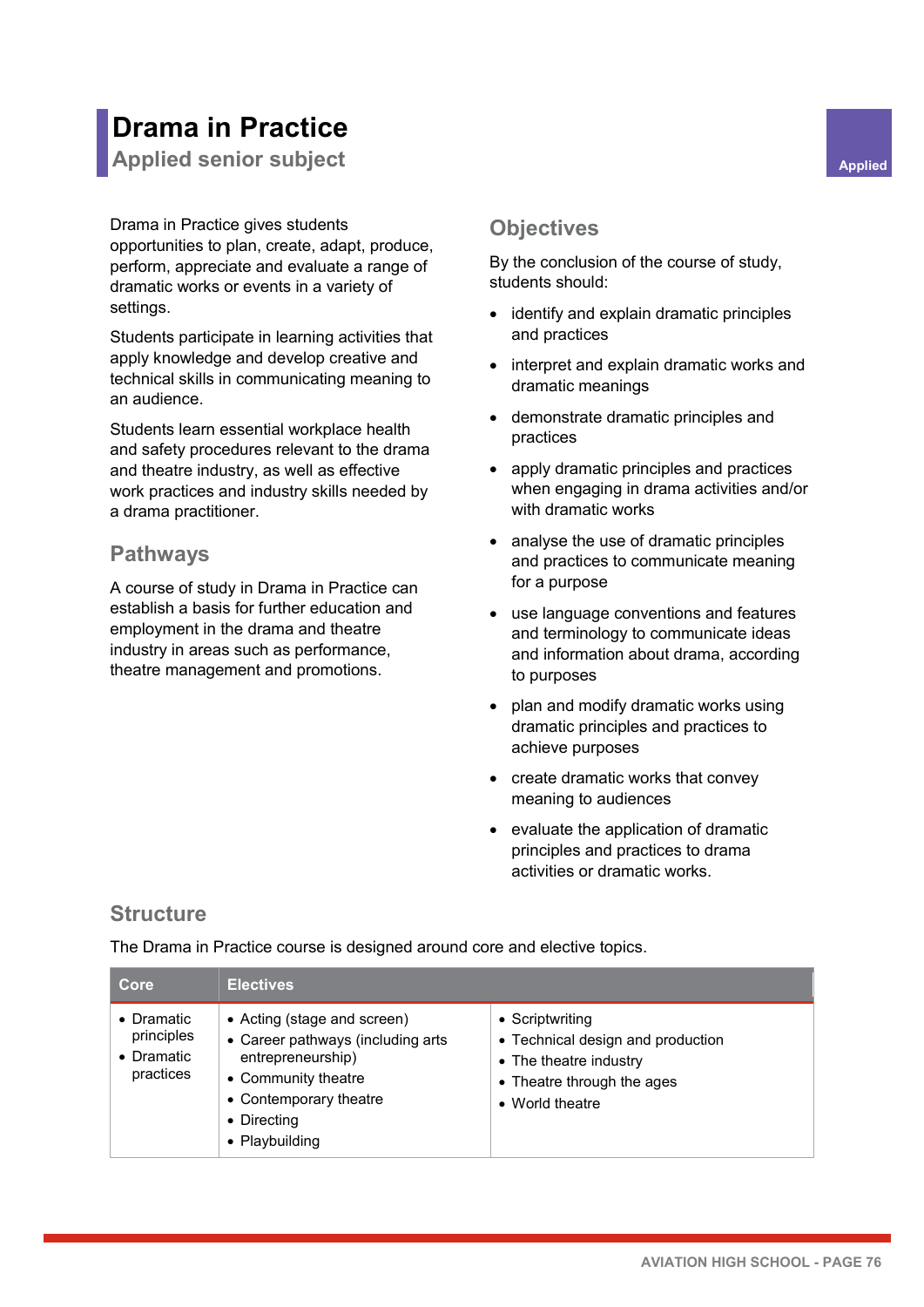### **Assessment**

For Drama in Practice, assessment from Units 3 and 4 is used to determine the student's exit result, and consists of *four* instruments, including:

- at least one project, arising from community connections
- at least one performance (acting), separate to an assessable component of a project.

| <b>Project</b>                                                                                                                                                                                                                                                                                                                                                                                                                                                                                                                                                                                                                         | <b>Performance</b>                                                                                                                                                                                                                                                                                                                                    | <b>Product</b>                                                          | <b>Extended</b><br>response                                                                                                                                                                                                            | Investigation                                                                                                                                                                                                                                        |
|----------------------------------------------------------------------------------------------------------------------------------------------------------------------------------------------------------------------------------------------------------------------------------------------------------------------------------------------------------------------------------------------------------------------------------------------------------------------------------------------------------------------------------------------------------------------------------------------------------------------------------------|-------------------------------------------------------------------------------------------------------------------------------------------------------------------------------------------------------------------------------------------------------------------------------------------------------------------------------------------------------|-------------------------------------------------------------------------|----------------------------------------------------------------------------------------------------------------------------------------------------------------------------------------------------------------------------------------|------------------------------------------------------------------------------------------------------------------------------------------------------------------------------------------------------------------------------------------------------|
| A response to a<br>single task,<br>situation and/or<br>scenario that<br>contains two or<br>more components.                                                                                                                                                                                                                                                                                                                                                                                                                                                                                                                            | A technique that<br>assesses the<br>physical<br>demonstration of<br>identified skills.                                                                                                                                                                                                                                                                | A technique that<br>assesses the<br>production of a<br>design solution. | A technique that<br>assesses the<br>interpretation,<br>analysis/examination<br>and/or evaluation of<br>ideas and<br>information in<br>provided stimulus<br>materials.                                                                  | A response that<br>includes locating<br>and using<br>information<br>beyond students'<br>own knowledge<br>and the data they<br>have been given.                                                                                                       |
| At least two<br>different<br>components from<br>the following:<br>• written: 500-900<br>words<br>• spoken: $2\frac{1}{2} - 3\frac{1}{2}$<br>minutes<br>• multimodal<br>$-$ non-<br>presentation: 8<br>A4 pages max<br>(or equivalent)<br>- presentation:<br>3-6 minutes<br>• performance<br>onstage (stage<br>acting)<br>$-2-4$ minutes:<br>individual<br>$-1\frac{1}{2}-3$ minutes:<br>group<br>• performance<br>onstage (screen<br>acting)<br>- 2-3 minutes:<br>individual<br>$-1\frac{1}{2}-2\frac{1}{2}$<br>minutes: group<br>• performance<br>offstage<br>(directing,<br>designing)<br>- 4-6 minutes:<br>individual<br>(excluding | $\bullet$ acting<br>performance<br>(stage)<br>$-3-5$ minutes:<br>individual<br>$-2-4$ minutes:<br>group<br>$\bullet$ acting<br>performance<br>(screen)<br>$-2\frac{1}{2}-3\frac{1}{2}$<br>minutes:<br>individual<br>- 2-3 minutes:<br>group<br>• directing<br>performance<br>- 5-7 minutes:<br>individual<br>(excluding<br>actors<br>delivering text) | • variable<br>conditions                                                | Presented in one of<br>the following modes:<br>• written: 600-1000<br>words<br>$\bullet$ spoken: $3-4$<br>minutes<br>• multimodal<br>- non-<br>presentation: 10<br>A4 pages max<br>(or equivalent)<br>- presentation: 4-<br>7 minutes. | Presented in one<br>of the following<br>modes:<br>$\bullet$ written: 600-<br>1000 words<br>$\bullet$ spoken: $3-4$<br>minutes<br>• multimodal<br>- non-<br>presentation:<br>10 A4 pages<br>max (or<br>equivalent)<br>- presentation:<br>4-7 minutes. |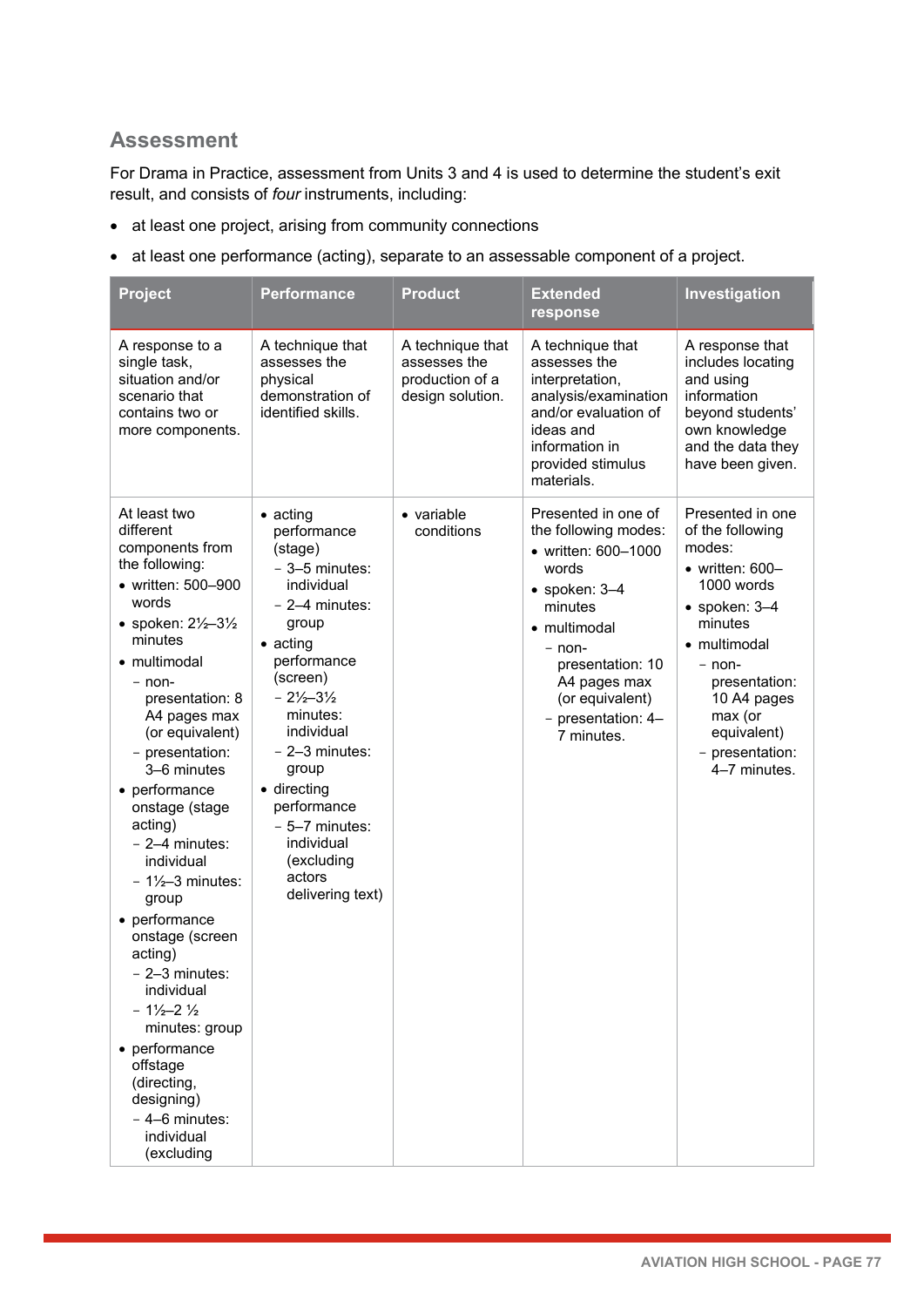| <b>Project</b>                                                                                                                   | <b>Performance</b> | <b>Product</b> | <b>Extended</b><br>response | Investigation |
|----------------------------------------------------------------------------------------------------------------------------------|--------------------|----------------|-----------------------------|---------------|
| actors<br>delivering text)<br>• workshop<br>performance<br>(other): variable<br>conditions<br>• product: variable<br>conditions. |                    |                |                             |               |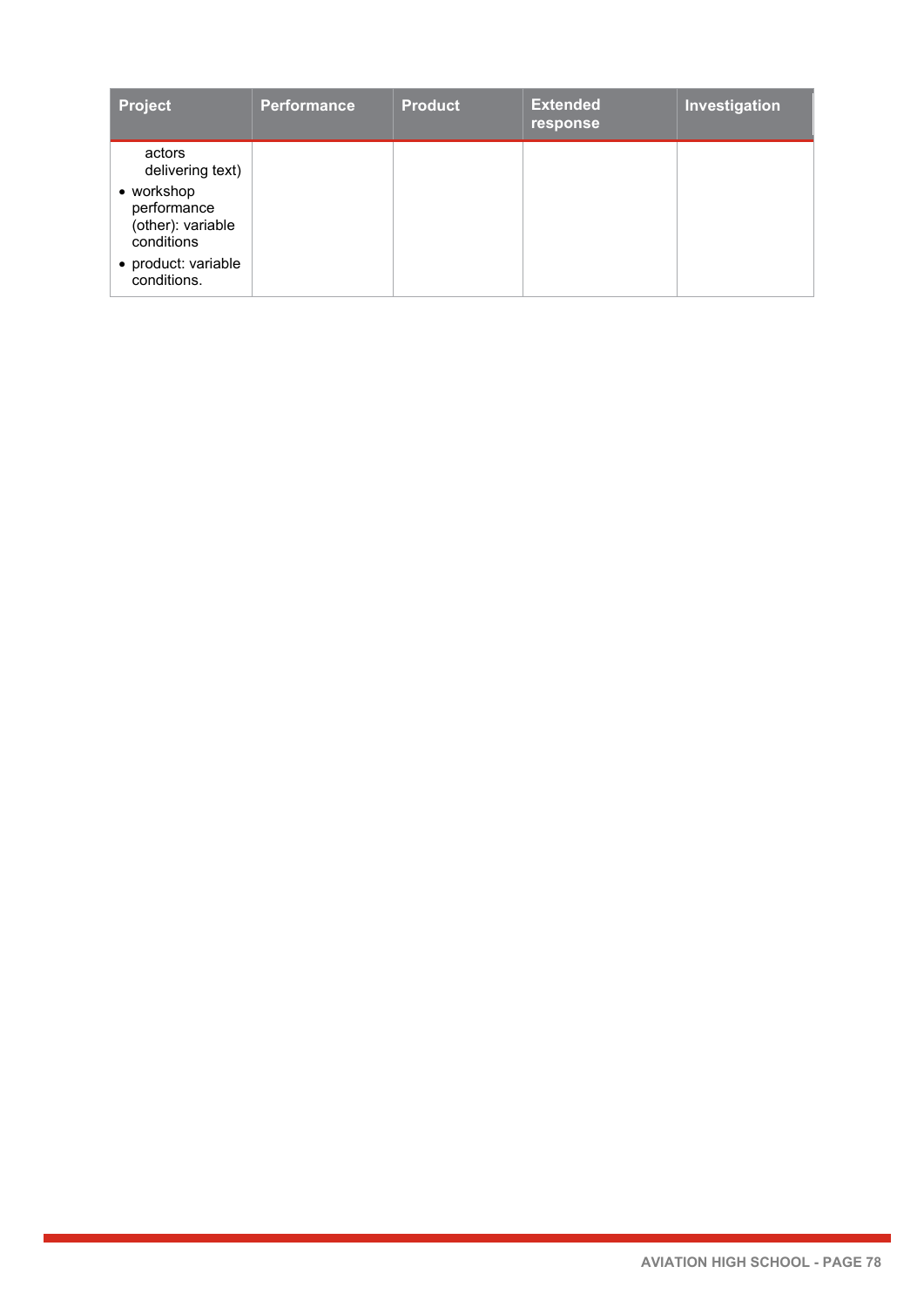# **Music in Practice**

**Applied senior subject Applied Applied Applied Applied Applied Applied** 

Music in Practice gives students opportunities to engage with music and music productions, and, where possible, interact with practising artists.

Students are exposed to authentic music practices in which they learn to view the world from different perspectives, and experiment with different ways of sharing ideas and feelings. They gain confidence and self-esteem, and contribute to the social and cultural lives of their school and local community. They gain practical, technical and listening skills to communicate in and through their music.

Students explore and engage with the core of music principles and practices as they create, perform, produce and respond to their own and others' music works in class, school and community settings. They learn about workplace health and safety (WHS) issues relevant to the music industry and effective work practices that lead to the acquisition of industry skills needed by a practising musician.

### **Pathways**

A course of study in Music in Practice can establish a basis for further education and employment in areas such as performance, critical listening, music management and music promotions.

### **Objectives**

- identify and explain music principles and practices
- interpret music principles and practices
- demonstrate music principles and practices
- apply technical and expressive skills to performance and production of music works
- analyse the use of music principles and practices in their own and others' music works
- use language conventions and features to communicate ideas and information about music, according to context and purpose
- plan and modify music works using music principles and practices to achieve purposes
- create music works to communicate music ideas to audiences
- evaluate the application of music principles and practices to music works and music activities.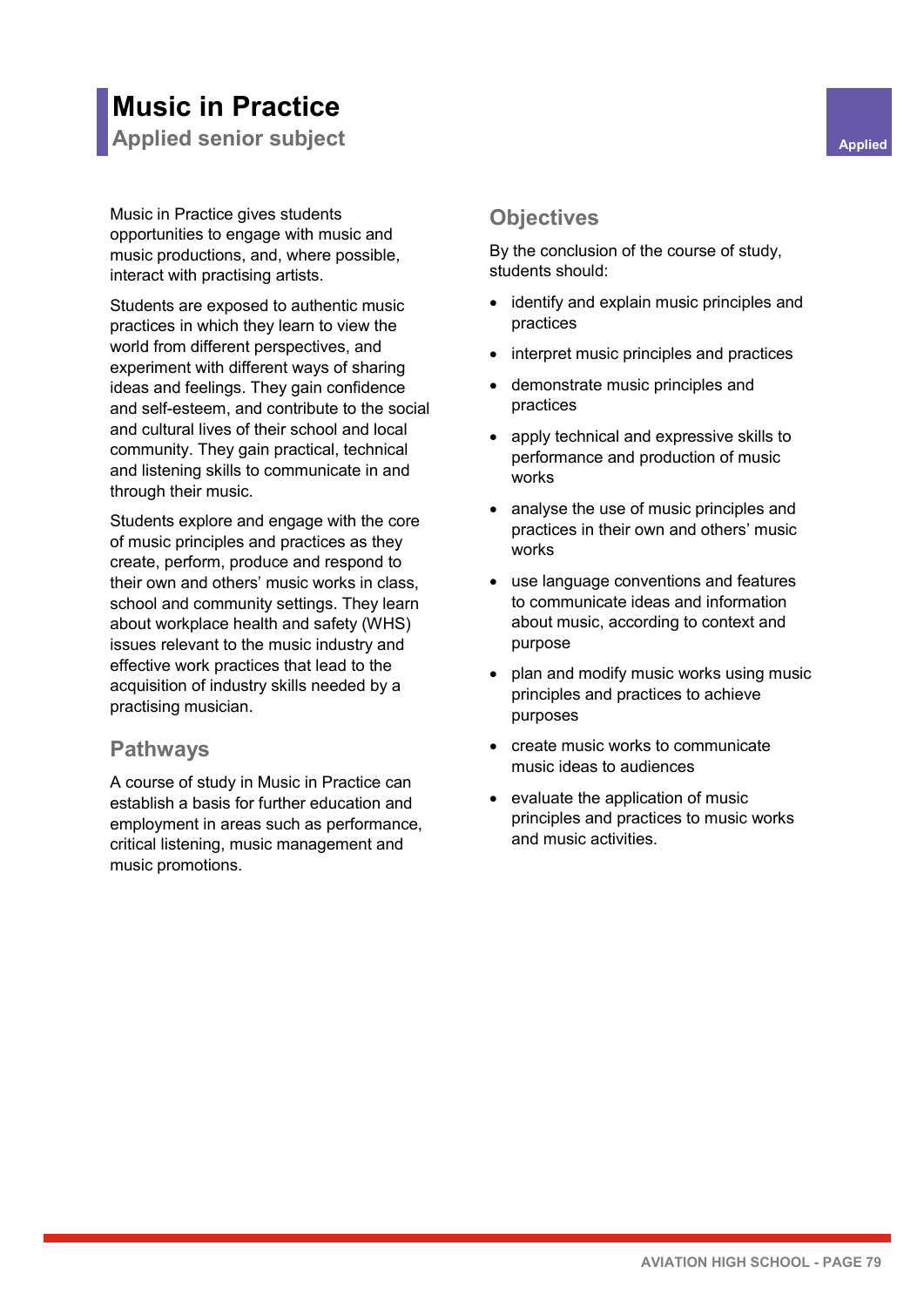The Music in Practice course is designed around core and elective topics.

| Core                                                          | <b>Electives</b>                                                                                                                                 |                                                                                                                                                |
|---------------------------------------------------------------|--------------------------------------------------------------------------------------------------------------------------------------------------|------------------------------------------------------------------------------------------------------------------------------------------------|
| $\bullet$ Music<br>principles<br>$\bullet$ Music<br>practices | • Community music<br>• Contemporary music<br>• Live production and performance<br>• Music for film, TV and video games<br>• Music in advertising | • The music industry<br>• Music technology and production<br>• Performance craft<br>• Practical music skills<br>• Songwriting<br>• World music |

### **Assessment**

For Music in Practice, assessment from Units 3 and 4 is used to determine the student's exit result, and consists of *four* instruments, including:

- at least two projects, with at least one project arising from community connections
- at least one performance, separate to an assessable component of a project
- at least one product (composition), separate to an assessable component of a project.

| <b>Project</b>                                                                                                                                                                                                                                                                                                                                                           | <b>Performance</b>                                                                                                                                  | <b>Product</b><br>(Composition)                                                                                                           | <b>Extended</b><br>response                                                                                                                                                                                                          | Investigation                                                                                                                                                                                                                                        |
|--------------------------------------------------------------------------------------------------------------------------------------------------------------------------------------------------------------------------------------------------------------------------------------------------------------------------------------------------------------------------|-----------------------------------------------------------------------------------------------------------------------------------------------------|-------------------------------------------------------------------------------------------------------------------------------------------|--------------------------------------------------------------------------------------------------------------------------------------------------------------------------------------------------------------------------------------|------------------------------------------------------------------------------------------------------------------------------------------------------------------------------------------------------------------------------------------------------|
| A response to a<br>single task,<br>situation and/or<br>scenario that<br>contains two or<br>more<br>components.                                                                                                                                                                                                                                                           | A technique that<br>assesses the<br>physical<br>demonstration of<br>identified skills.                                                              | A technique that<br>assesses the<br>application of<br>skills to create<br>music.                                                          | A technique that<br>assesses the<br>interpretation,<br>analysis/examination<br>and/or evaluation of<br>ideas and<br>information in<br>provided stimulus<br>materials.                                                                | A response that<br>includes locating<br>and using<br>information<br>beyond students'<br>own knowledge<br>and the data they<br>have been given.                                                                                                       |
| At least two<br>different<br>components from<br>the following:<br>$\bullet$ written: 500-<br>900 words<br>• spoken: $2\frac{1}{2} - 3\frac{1}{2}$<br>minutes<br>• multimodal<br>$-$ non-<br>presentation:<br>8 A4 pages<br>max (or<br>equivalent)<br>- presentation:<br>3-6 minutes<br>• performance:<br>variable<br>conditions<br>• product:<br>variable<br>conditions. | $\bullet$ music<br>performance:<br>minimum of two<br>minutes total<br>performance<br>time<br>• production<br>performance:<br>variable<br>conditions | • manipulating<br>existing sounds:<br>minimum of two<br>minutes<br>• arranging and<br>creating:<br>minimum of 32<br>bars or 60<br>seconds | Presented in one of<br>the following modes:<br>• written: 600-1000<br>words<br>$\bullet$ spoken: 3-4<br>minutes<br>• multimodal<br>- non-<br>presentation: 10<br>A4 pages max<br>(or equivalent)<br>- presentation: 4-<br>7 minutes. | Presented in one<br>of the following<br>modes:<br>$\bullet$ written: 600-<br>1000 words<br>$\bullet$ spoken: 3-4<br>minutes<br>• multimodal<br>$-$ non-<br>presentation:<br>10 A4 pages<br>max (or<br>equivalent)<br>- presentation:<br>4-7 minutes. |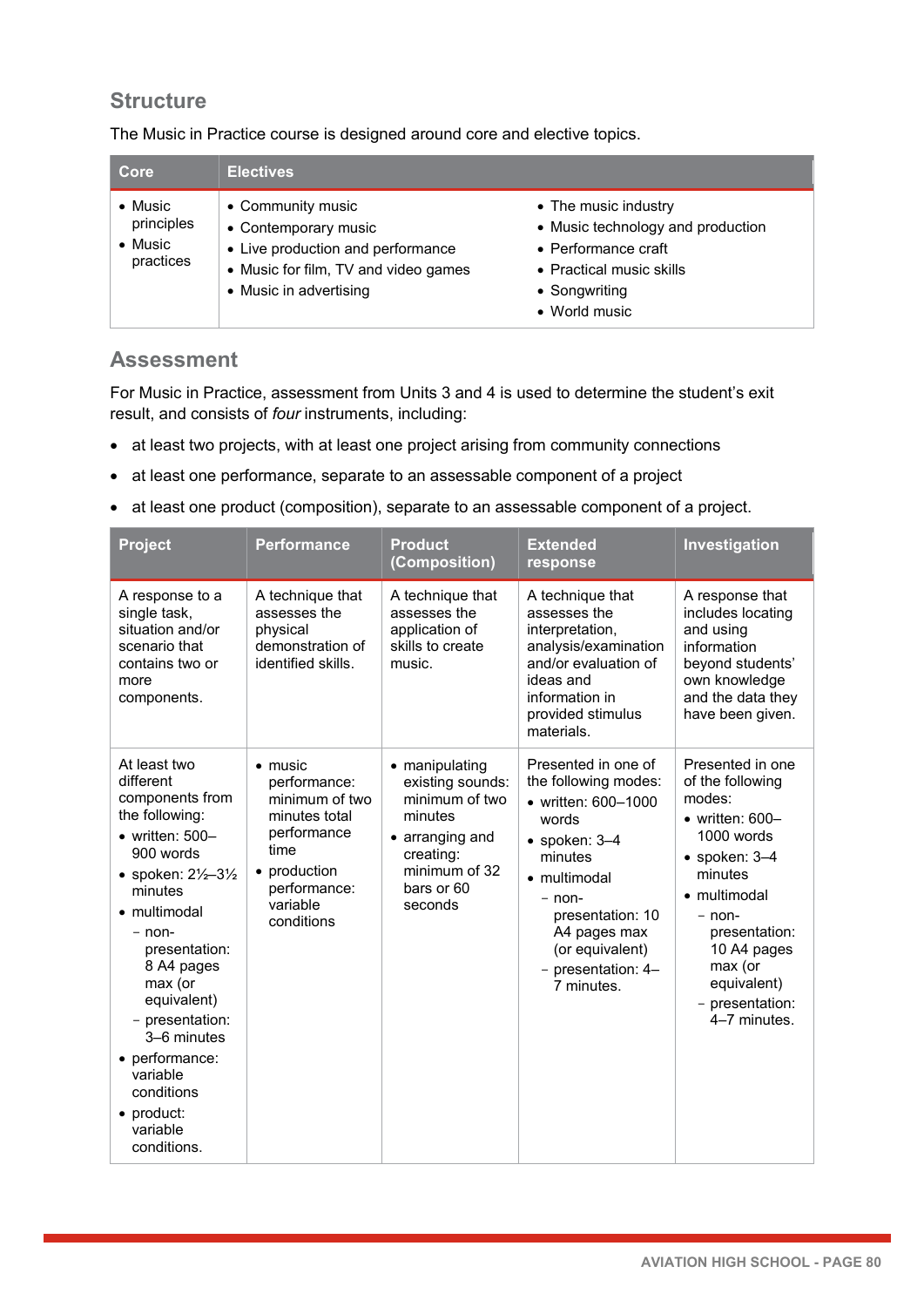## **Visual Arts in Practice**

**Applied senior subject Applied Applied Applied** 

Visual Arts in Practice focuses on students engaging in art-making processes and making virtual or physical visual artworks. Visual artworks are created for a purpose and in response to individual, group or community needs.

Students explore and apply the materials, technologies and techniques used in artmaking. They use information about design elements and principles to influence their own aesthetic and guide how they view others' works. They also investigate information about artists, art movements and theories, and use the lens of a context to examine influences on art-making.

Students reflect on both their own and others' art-making processes. They integrate skills to create artworks and evaluate aesthetic choices. Students decide on the best way to convey meaning through communications and artworks. They learn and apply safe visual art practices.

### **Pathways**

A course of study in Visual Arts in Practice can establish a basis for further education and employment in a range of fields, including design, styling, decorating, illustrating, drafting, visual merchandising, make-up artistry, advertising, game design, photography, animation or ceramics.

### **Objectives**

- recall terminology and explain art-making processes
- interpret information about concepts and ideas for a purpose
- demonstrate art-making processes required for visual artworks
- apply art-making processes, concepts and ideas
- analyse visual art-making processes for particular purposes
- use language conventions and features to achieve particular purposes
- generate plans and ideas and make decisions
- create communications that convey meaning to audiences
- evaluate art-making processes, concepts and ideas.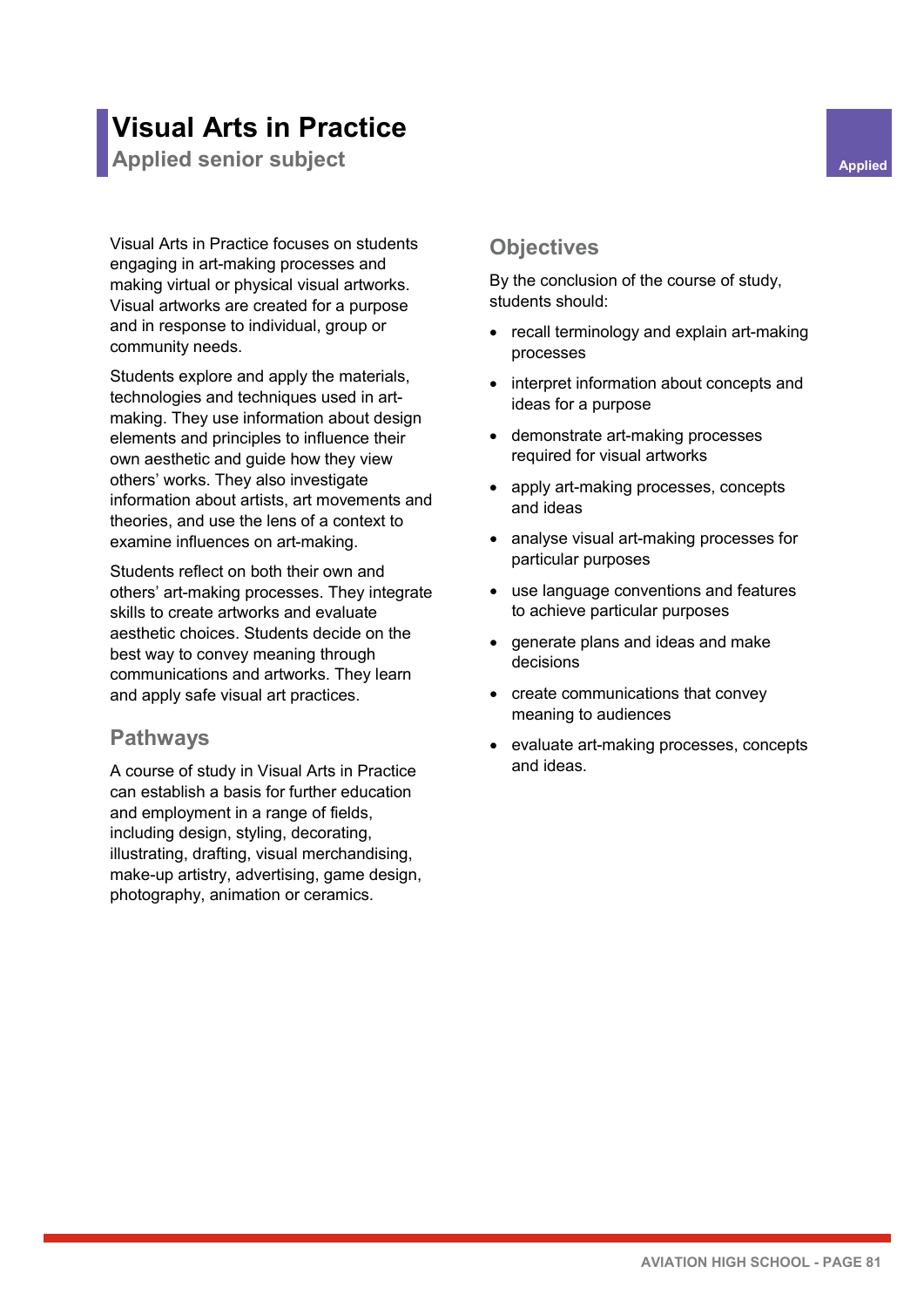The Visual Arts in Practice course is designed around core and elective topics.

| Core                                                                                                    | <b>Electives</b>                                                                |
|---------------------------------------------------------------------------------------------------------|---------------------------------------------------------------------------------|
| • Visual mediums, technologies, techniques<br>• Visual literacies and contexts<br>• Artwork realisation | $\bullet$ 2D<br>$\bullet$ 3D<br>• Digital and 4D<br>• Design<br>$\bullet$ Craft |

### **Assessment**

For Visual Arts in Practice, assessment from Units 3 and 4 is used to determine the student's exit result, and consists of *four* instruments, including:

- at least two projects, with at least one project arising from community connections
- at least one product (composition), separate to an assessable component of a project.

| <b>Project</b>                                                                                                                                                                                                                                                                                                                             | <b>Product</b>                                                                                           | <b>Extended response</b>                                                                                                                                                                                               | Investigation                                                                                                                                                                                                                |
|--------------------------------------------------------------------------------------------------------------------------------------------------------------------------------------------------------------------------------------------------------------------------------------------------------------------------------------------|----------------------------------------------------------------------------------------------------------|------------------------------------------------------------------------------------------------------------------------------------------------------------------------------------------------------------------------|------------------------------------------------------------------------------------------------------------------------------------------------------------------------------------------------------------------------------|
| A response to a single<br>task, situation and/or<br>scenario that contains<br>two or more<br>components.                                                                                                                                                                                                                                   | A technique that<br>assesses the<br>application of idenified<br>skills to the production<br>of artworks. | A technique that<br>assesses the<br>interpretation,<br>analysis/examination<br>and/or evaluation of<br>ideas and information in<br>provided stimulus<br>materials.                                                     | A response that<br>includes locating and<br>using information<br>beyond students' own<br>knowledge and the data<br>they have been given.                                                                                     |
| A project consists of:<br>• a product component:<br>variable conditions<br>• at least one different<br>component from the<br>following<br>- written: 500-900<br>words<br>- spoken: $2\frac{1}{2} - 3\frac{1}{2}$<br>minutes<br>- multimodal<br>■ non-presentation:<br>8 A4 pages max<br>(or equivalent)<br>■ presentation: 3–6<br>minutes. | • variable conditions                                                                                    | Presented in one of the<br>following modes:<br>• written: 600-1000<br>words<br>• spoken: 3–4 minutes<br>• multimodal<br>- non-presentation:<br>10 A4 pages max<br>(or equivalent)<br>- presentation: $4-7$<br>minutes. | Presented in one of the<br>following modes:<br>• written: 600-1000<br>words<br>• spoken: 3–4 minutes<br>$\bullet$ multimodal<br>- non-presentation:<br>10 A4 pages max<br>(or equivalent)<br>- presentation: 4-7<br>minutes. |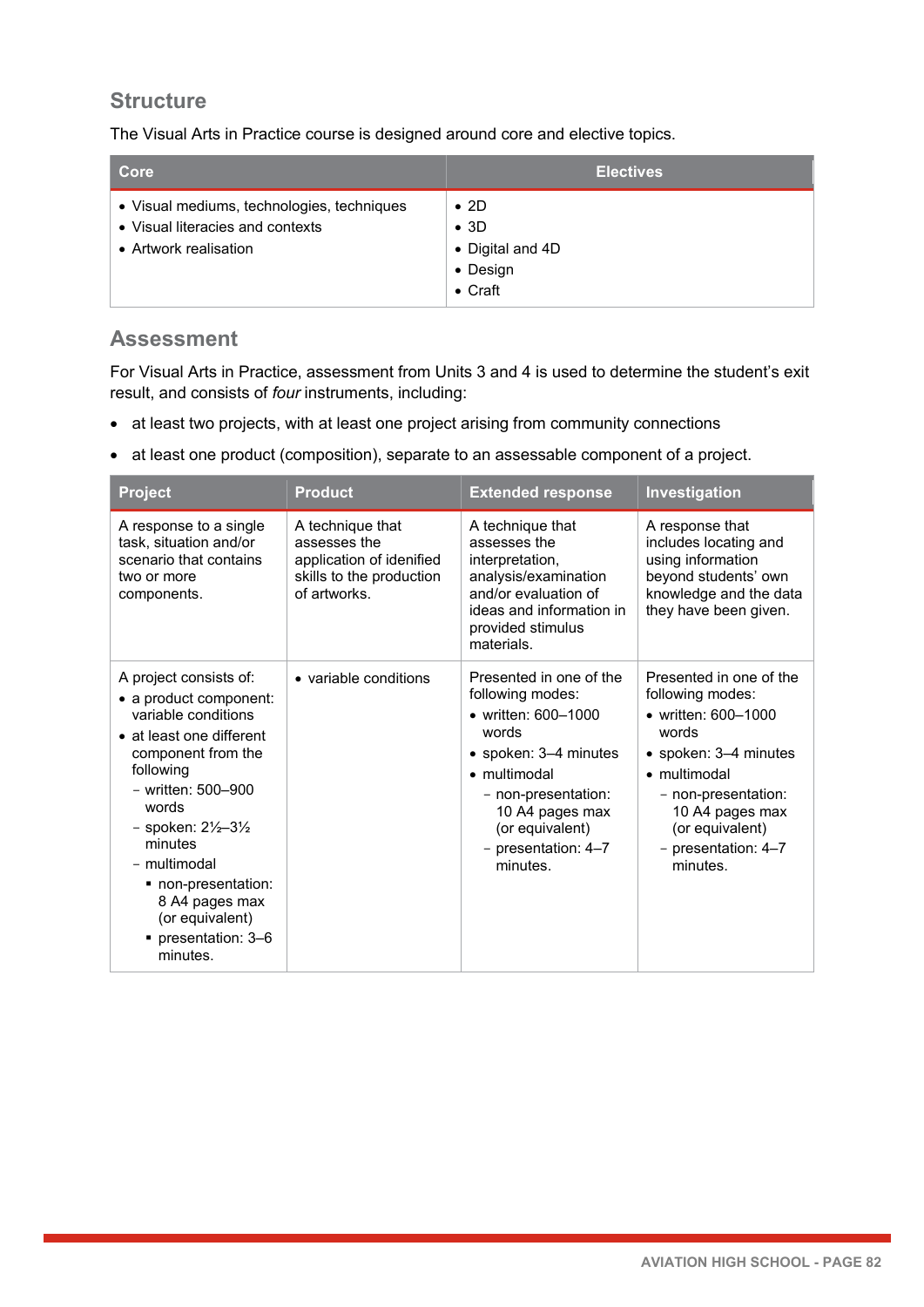### **Drama General senior subject General**

Drama fosters creative and expressive communication. It interrogates the human experience by investigating, communicating and embodying stories, experiences, emotions and ideas that reflect the human experience. It engages students in imaginative meaning-making processes and involves them using a range of artistic skills as they make and respond to dramatic works.

Students experience, reflect on, understand, communicate, collaborate and appreciate different perspectives of themselves, others and the world in which they live. They learn about the dramatic languages and how these contribute to the creation, interpretation and critique of dramatic action and meaning for a range of purposes. They study a range of forms, styles and their conventions in a variety of inherited traditions, current practice and emerging trends, including those from different cultures and contexts.

Students learn how to engage with dramatic works as both artists and audience through the use of critical literacies. The study of drama develops students' knowledge, skills and understanding in the making of and responding to dramatic works to help them realise their creative and expressive potential as individuals. Students learn to pose and solve problems, and work independently and collaboratively.

### **Pathways**

A course of study in Drama can establish a basis for further education and employment in the field of drama, and to broader areas in creative industries and cultural institutions, including arts administration and management, communication, education, public relations, research and science and technology.

### **Objectives**

- demonstrate an understanding of dramatic languages
- apply literacy skills
- apply and structure dramatic languages
- analyse how dramatic languages are used to create dramatic action and meaning
- interpret purpose, context and text to communicate dramatic meaning
- manipulate dramatic languages to create dramatic action and meaning
- evaluate and justify the use of dramatic languages to communicate dramatic meaning
- synthesise and argue a position about dramatic action and meaning.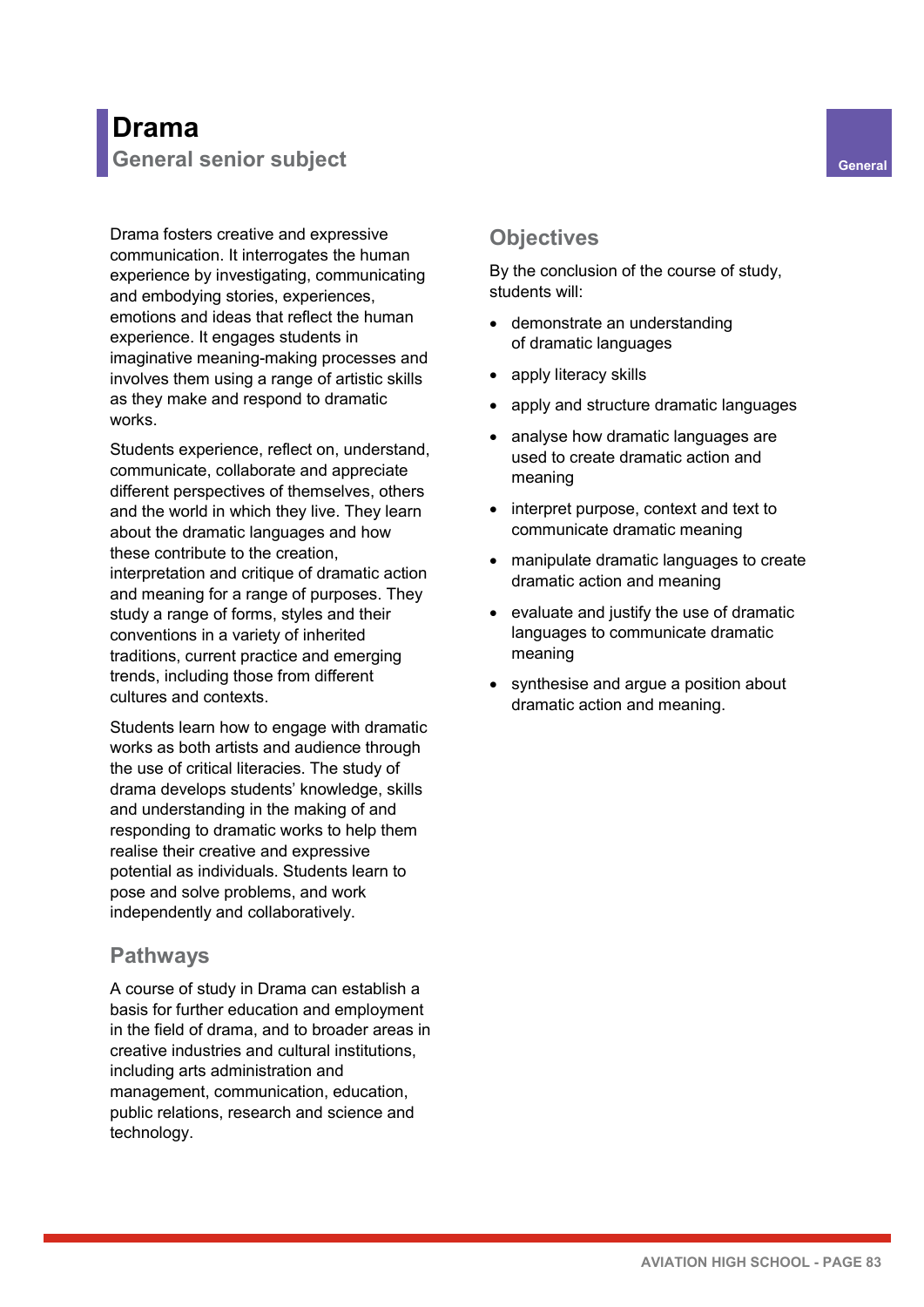| Unit 1                                                                                                                                                                                                                                  | Unit 2                                                                                                                                                                                       | Unit 3                                                                                                                                                                                                                                        | Unit 4                                                                                                                                                                                     |
|-----------------------------------------------------------------------------------------------------------------------------------------------------------------------------------------------------------------------------------------|----------------------------------------------------------------------------------------------------------------------------------------------------------------------------------------------|-----------------------------------------------------------------------------------------------------------------------------------------------------------------------------------------------------------------------------------------------|--------------------------------------------------------------------------------------------------------------------------------------------------------------------------------------------|
| <b>Share</b><br>How does drama<br>promote shared<br>understandings of the<br>human experience?<br>• cultural inheritances<br>of storytelling<br>• oral history and<br>emerging practices<br>• a range of linear and<br>non-linear forms | <b>Reflect</b><br>How is drama shaped to<br>reflect lived experience?<br>• Realism, including<br>Magical Realism,<br>Australian Gothic<br>• associated<br>conventions of styles<br>and texts | <b>Challenge</b><br>How can we use drama<br>to challenge our<br>understanding of<br>humanity?<br>• Theatre of Social<br>Comment, including<br>Theatre of the Absurd<br>and Epic Theatre<br>• associated<br>conventions of styles<br>and texts | <b>Transform</b><br>How can you transform<br>dramatic practice?<br>• Contemporary<br>performance<br>• associated<br>conventions of styles<br>and texts<br>• inherited texts as<br>stimulus |

### **Assessment**

Schools devise assessments in Units 1 and 2 to suit their local context.

In Units 3 and 4 students complete *four* summative assessments. The results from each of the assessments are added together to provide a subject score out of 100. Students will also receive an overall subject result (A–E).

| Unit 3                                                                       |     | Unit 4                                                                     |     |
|------------------------------------------------------------------------------|-----|----------------------------------------------------------------------------|-----|
| Summative internal assessment 1 (IA1):<br>$\bullet$ Performance              | 20% | Summative internal assessment 3 (IA3):<br>• Project - practice-led project | 35% |
| Summative internal assessment 2 (IA2):<br>• Project — dramatic concept       | 20% |                                                                            |     |
| Summative external assessment (EA): 25%<br>• Examination - extended response |     |                                                                            |     |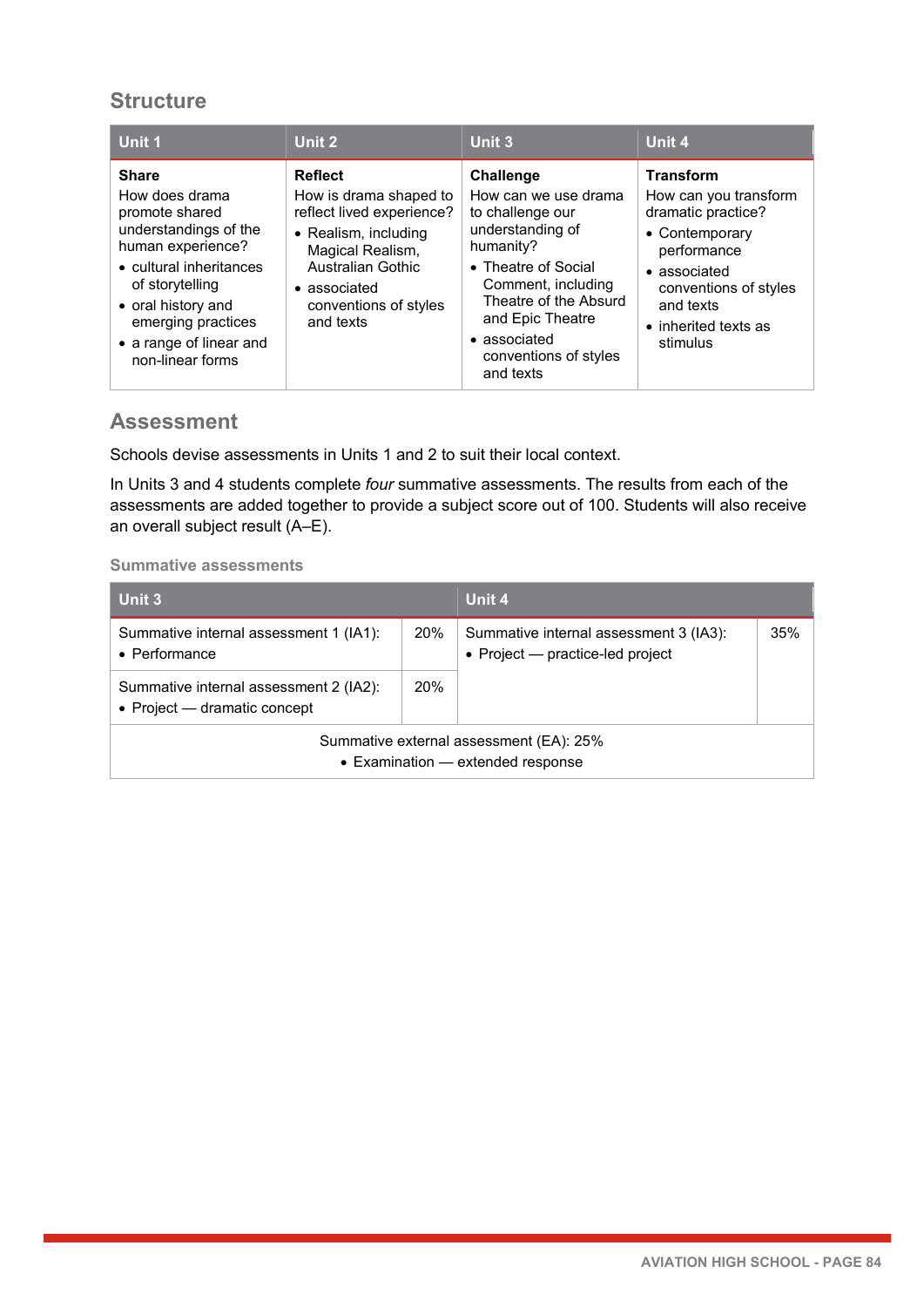### **Visual Art General senior subject General**

Visual Art provides students with opportunities to understand and appreciate the role of visual art in past and present traditions and cultures, as well as the contributions of contemporary visual artists and their aesthetic, historical and cultural influences. Students interact with artists, artworks, institutions and communities to enrich their experiences and understandings of their own and others' art practices.

Students have opportunities to construct knowledge and communicate personal interpretations by working as both artist and audience. They use their imagination and creativity to innovatively solve problems and experiment with visual language and expression.

Through an inquiry learning model, students develop critical and creative thinking skills. They create individualised responses and meaning by applying diverse materials, techniques, technologies and art processes.

In responding to artworks, students employ essential literacy skills to investigate artistic expression and critically analyse artworks in diverse contexts. They consider meaning, purposes and theoretical approaches when ascribing aesthetic value and challenging ideas.

### **Pathways**

A course of study in Visual Art can establish a basis for further education and employment in the fields of arts practice, design, craft, and information technologies; broader areas in creative industries and cultural institutions; and diverse fields that use skills inherent in the subject, including advertising, arts administration and management, communication, design, education, galleries and museums, film and television, public relations, and science and technology.

### **Objectives**

- implement ideas and representations
- apply literacy skills
- analyse and interpret visual language, expression and meaning in artworks and practices
- evaluate art practices, traditions, cultures and theories
- justify viewpoints
- experiment in response to stimulus
- create meaning through the knowledge and understanding of materials, techniques, technologies and art processes
- realise responses to communicate meaning.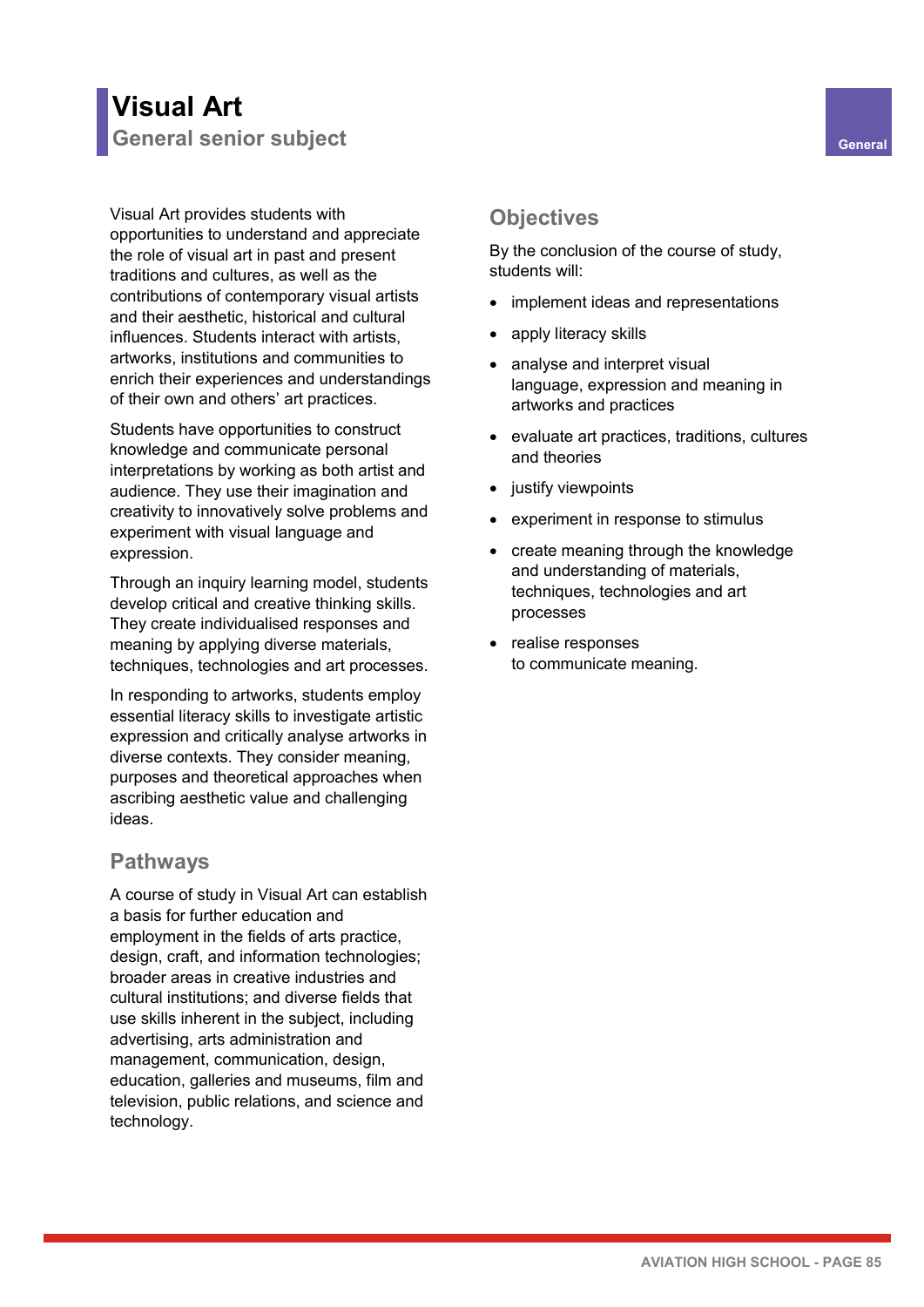| Unit 1                                                                                                                                                                                                                                                      | Unit 2                                                                                                                                                                                                                                                                                          | <b>Unit 3</b>                                                                                                                                                                                                                                                                                      | Unit 4                                                                                                                                                                                                                                                                                                                                    |
|-------------------------------------------------------------------------------------------------------------------------------------------------------------------------------------------------------------------------------------------------------------|-------------------------------------------------------------------------------------------------------------------------------------------------------------------------------------------------------------------------------------------------------------------------------------------------|----------------------------------------------------------------------------------------------------------------------------------------------------------------------------------------------------------------------------------------------------------------------------------------------------|-------------------------------------------------------------------------------------------------------------------------------------------------------------------------------------------------------------------------------------------------------------------------------------------------------------------------------------------|
| Art as lens<br>Through inguiry<br>learning, the following<br>are explored:<br>• Concept: lenses to<br>explore the material<br>world<br>• Contexts: personal<br>and contemporary<br>• Focus: People, place,<br>objects<br>• Media: 2D, 3D, and<br>time-based | Art as code<br>Through inguiry<br>learning, the following<br>are explored:<br>$\bullet$ Concept: art as a<br>coded visual<br>language<br>$\bullet$ Contexts: formal and<br>cultural<br>• Focus: Codes,<br>symbols, signs and<br>art conventions<br>$\bullet\,$ Media: 2D, 3D, and<br>time-based | Art as knowledge<br>Through inguiry<br>learning, the following<br>are explored:<br>• Concept: constructing<br>knowledge as artist<br>and audience<br>$\bullet$ Contexts:<br>contemporary,<br>personal, cultural<br>and/or formal<br>• Focus: student-<br>directed<br>• Media: student-<br>directed | Art as alternate<br>Through inguiry<br>learning, the following<br>are explored:<br>• Concept: evolving<br>alternate<br>representations and<br>meaning<br>• Contexts:<br>contemporary and<br>personal, cultural<br>and/or formal<br>• Focus: continued<br>exploration of Unit 3<br>student-directed focus<br>• Media: student-<br>directed |

### **Assessment**

Schools devise assessments in Units 1 and 2 to suit their local context.

In Units 3 and 4 students complete *four* summative assessments. The results from each of the assessments are added together to provide a subject score out of 100. Students will also receive an overall subject result (A–E).

| Unit 3                                                                      |     | Unit 4                                                                  |     |
|-----------------------------------------------------------------------------|-----|-------------------------------------------------------------------------|-----|
| Summative internal assessment 1 (IA1):<br>• Investigation - inquiry phase 1 | 15% | Summative internal assessment 3 (IA3):<br>• Project $-$ inquiry phase 3 | 35% |
| Summative internal assessment 2 (IA2):<br>• Project $-$ inquiry phase 2     | 25% |                                                                         |     |
| Summative external assessment (EA): 25%<br>• Examination                    |     |                                                                         |     |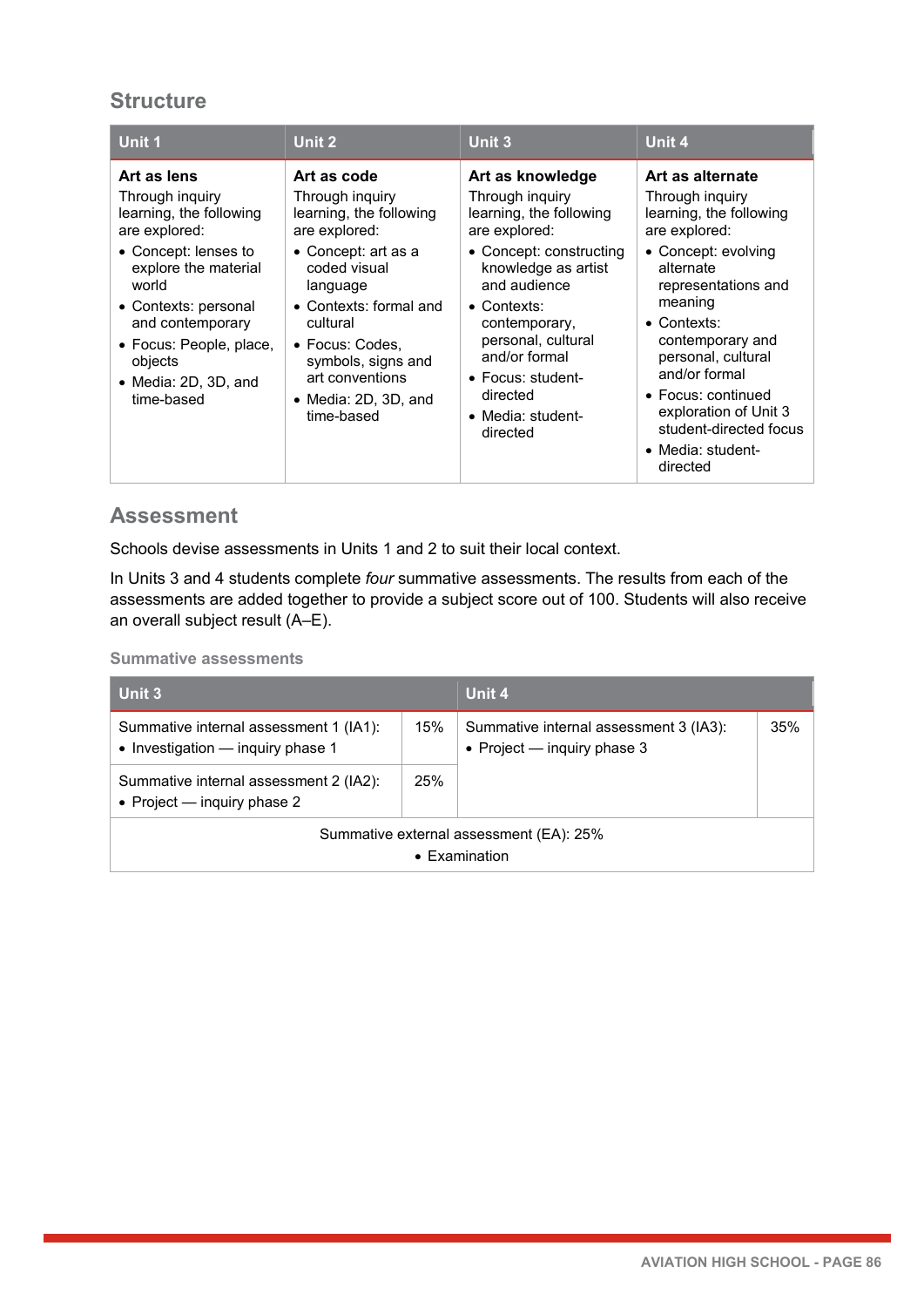# **Vocational Education and Training and Aviation**

# **Certificate II in Hospitality**

**VET – Cost – VETis funded VET**

The Certificate II in Hospitality provides the important foundation to build your hospitality career.

This course offers you an introduction to hospitality and develops your skills and knowledge preparing you for your start in the industry.

Learn the basic skills to work effectively and safely, discover how to interact with customers, increase your hospitality knowledge and skills and boost your cultural awareness.

### **Pathways**

Hospitality career pathways include: café attendant, catering assistant, food and beverage attendant, apprentice chef.

### **Work Placement Arrangements**

Structured Work Placement must occur to complete a Certificate II in Hospitality. This involves 12 Industry Shifts that need to be done at local venues, some during school hours and some outside school hours.

| <b>Core Unit Code</b> | <b>Core Unit Title</b>                                 |
|-----------------------|--------------------------------------------------------|
| BSBWOR203B            | Work effectively with others                           |
| SITHIND201            | Source and use information on the hospitality industry |
| SITHIND202            | Use hospitality skills effectively                     |
| SITXCCS202            | Interact with customers                                |
| SITXCOM201            | Show social and cultural sensitivity                   |
| SITXWHS101            | Participate in safe work practices                     |
| SITXFSA101            | Use hygienic practices for food safety                 |
| SITHFAB203            | Prepare and serve non-alcoholic beverages              |
| SITHFAB204            | Prepare and serve expresso coffee                      |
| SITHGAM0001           | Provide responsible gambling services                  |
| SITHCCC003            | Prepare and present sandwiches                         |
| SITHFAB201            | Provide responsible service of alcohol                 |

### **Structure**

### **Assessment**

Students will undertake a series of assessment tasks that will require a range of different knowledge and skills, including project-based work, folios and observations.

Projects/tasks and work experience evidence will be progressively gathered by the assessor for units of competency until sufficient valid evidence is gathered to make assessment decision on student competency. Submission of written work is based on the requirements of the units of competency.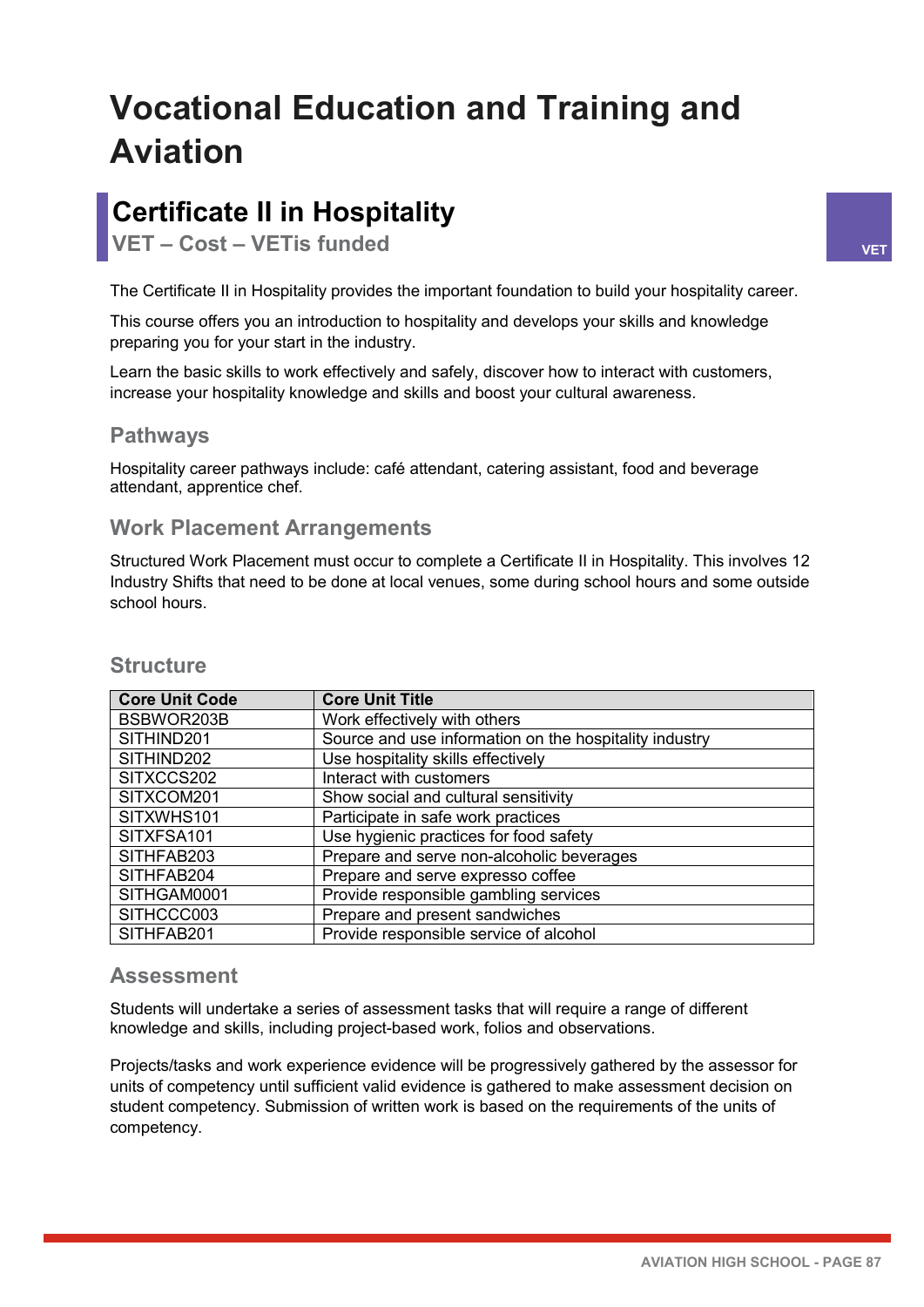### **Certificate II in Aeroskills VET – Cost – \$800 VET**

In partnership with Flight One Academy (Flight Maintenance Australia) RTO 45165

The Certificate II in Aeroskills High School program provides students with a range of versatile, foundational skills. The course includes:

- Basic engineering theory, workplace and occupational health and safety
- Basic aviation theory and principles of flight
- Practical workshops to learn about mechanical and electrical components, hydraulics, pneumatics
- Using professional tools and equipment to undertake practical tasks
- Electronics, frame assembly and simple fabrication, software and flight controller preparation, motor and body assembly, flight testing.

### **Pathways**

After Year 12, students can enrol in the Certificate IV Aeroskills/Diploma Program. All training is delivered face to face to the Archerfield Airport.

### **Delivery**

This course is a timetabled class in Year 11 – three sessions per week. Students will need to attend holiday block work (3 weeks in total) at Archerfield Airport to complete this course.

|  | <b>Structure</b> |
|--|------------------|
|--|------------------|

| <b>Core Unit Code</b> | <b>Core Unit Title</b>                                                        |
|-----------------------|-------------------------------------------------------------------------------|
| <b>MEA107</b>         | Interpret and use aviation maintenance industry manuals and specifications    |
| <b>MEA117</b>         | Apply self in the aviation maintenance environment                            |
| <b>MEA154</b>         | Apply work health and safety practices in aviation maintenance                |
| <b>MEA155</b>         | Plan and organise aviation maintenance work activities                        |
| <b>MEA156</b>         | Apply quality standards during aviation maintenance activities                |
| <b>MEA157</b>         | Complete aviation maintenance industry documentation                          |
| <b>MEA158</b>         | Perform basic hand skills, standard trade practices and fundamentals in       |
|                       | aviation maintenance                                                          |
| MSMENV272             | Participate in environmentally sustainable work practices                     |
| <b>MEA238</b>         | Perform routine removal and installation of miscellaneous aircraft electrical |
|                       | hardware/components                                                           |
| <b>MEA239</b>         | Fabricate aircraft electrical looms and harnesses                             |
| <b>MEA295</b>         | Use electrical test equipment to perform basic                                |
| <b>MEA329</b>         | Maintain aircraft basic hydraulic and pneumatic components or parts           |
| <b>MEA331</b>         | Maintain gas turbine engine components and parts                              |
| <b>MEA333</b>         | Maintain aircraft piston engine components or parts                           |

### **Assessment**

Students will undertake a series of assessment tasks that will require a range of different knowledge and skills, including project-based work, folios and observations.

Projects/tasks and work experience evidence will be progressively gathered by the assessor for units of competency until sufficient valid evidence is gathered to make assessment decision on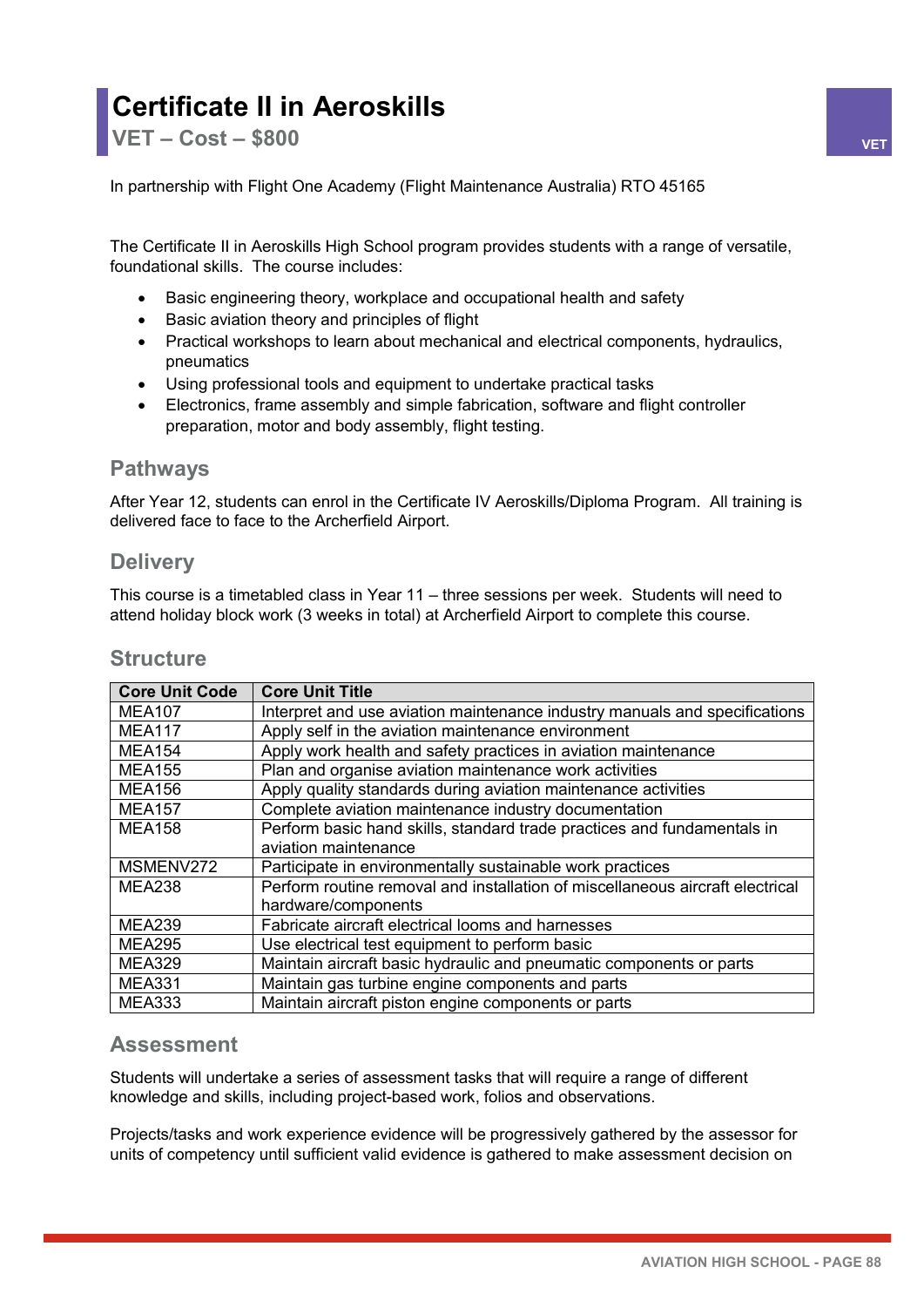student competency. Submission of written work is based on the requirements of the units of competency.